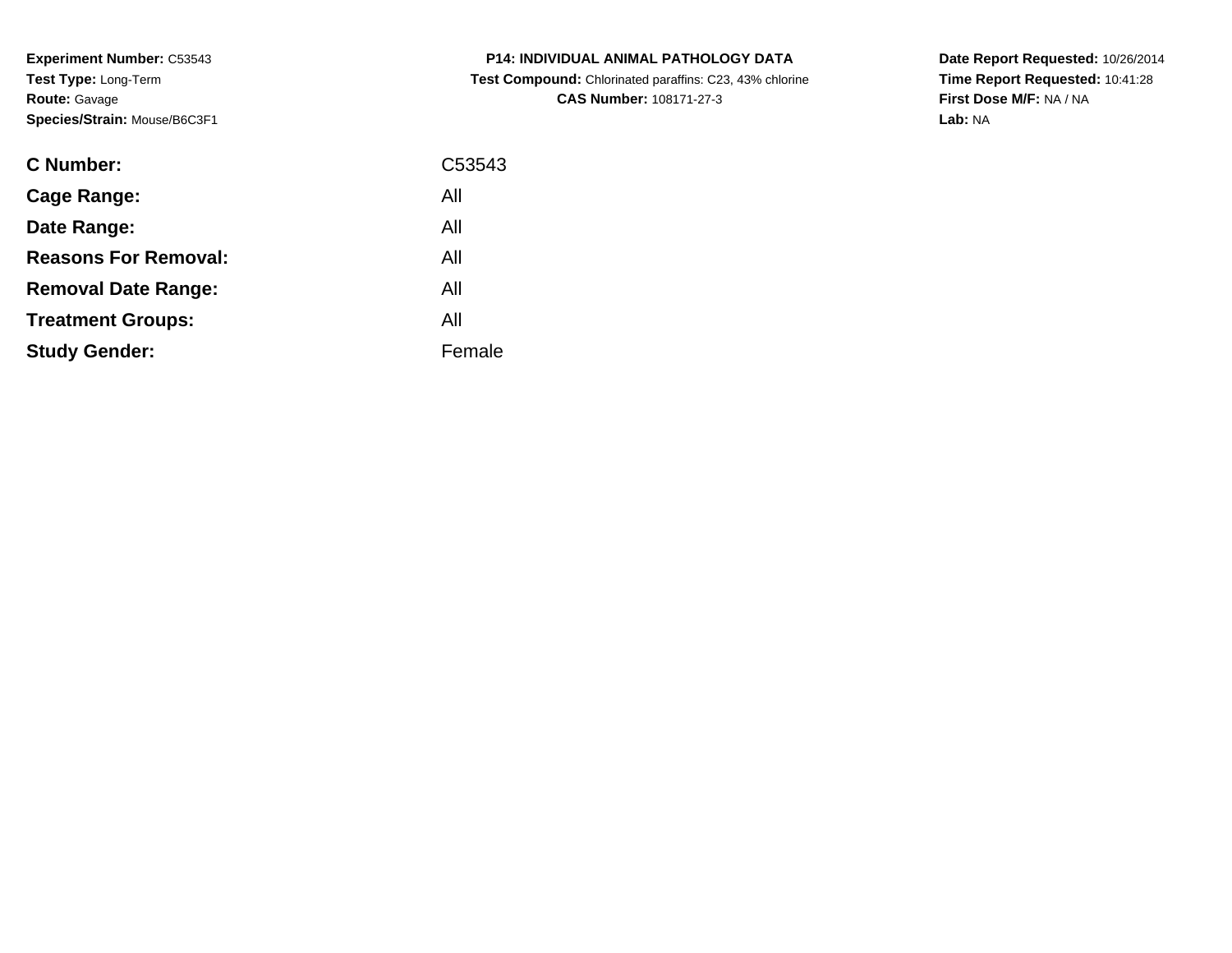**Experiment Number:** C53543

**Test Type:** Long-Term**Route:** Gavage

**Species/Strain:** Mouse/B6C3F1

# **P14: INDIVIDUAL ANIMAL PATHOLOGY DATA**

 **Test Compound:** Chlorinated paraffins: C23, 43% chlorine**CAS Number:** 108171-27-3

| <b>ANIMAL ID: 1 501</b> | <b>TRT#: 1</b><br><b>DOSE: 005.0 G/KG</b> | <b>SEX: Female</b><br><b>DISP: Terminal Sacrifice</b> | DAY ON TEST:<br>HISTO: |
|-------------------------|-------------------------------------------|-------------------------------------------------------|------------------------|
| <b>OBSERVATIONS</b>     |                                           |                                                       |                        |
| Kidney                  |                                           | Cyst, Nos                                             |                        |
|                         |                                           | Nephrosis, Nos                                        |                        |
| Liver                   |                                           | Hepatocellular Carcinoma                              |                        |
| Lung                    |                                           | Inflammation, Interstitial                            |                        |
| Mammary gland           |                                           | <b>Cystic Disease</b>                                 |                        |
| Nasal cavity            | Mucosa                                    | Inflammation, Focal                                   |                        |
| Pituitary gland         | <b>Anterior Pituitary</b>                 | Adenoma, Nos                                          |                        |
| Spleen                  |                                           | Lymphoma, Mixed-Malignant Type                        |                        |
| Thyroid                 |                                           | Follicular-Cell Adenoma                               |                        |
|                         |                                           | Hyperplasia, Follicular Cell                          |                        |
| Uterus                  | Endometrium                               | Hyperplasia, Cystic                                   |                        |
| PRIMARY CAUSE OF DEATH  | ۰                                         |                                                       |                        |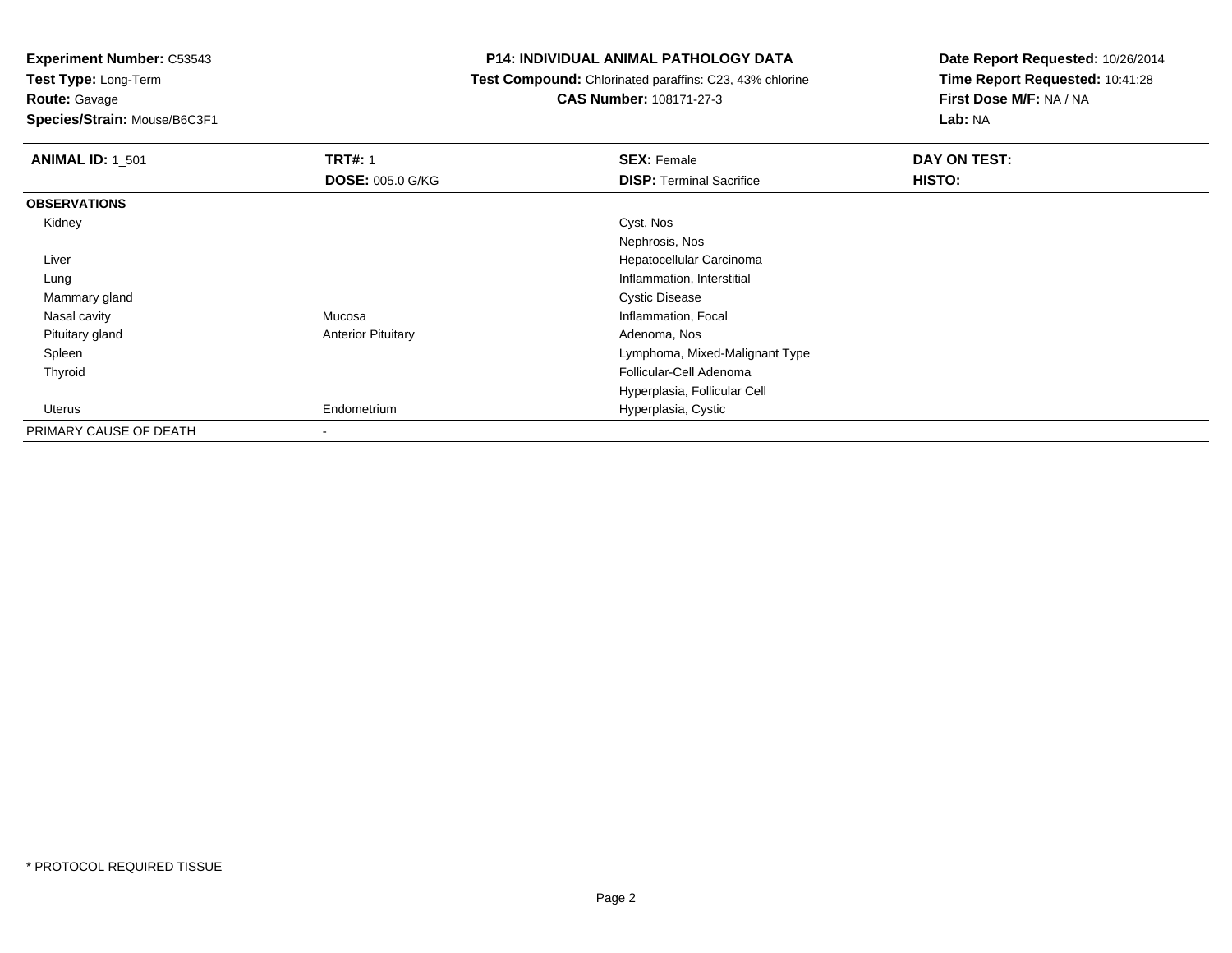**Route:** Gavage

**Species/Strain:** Mouse/B6C3F1

# **P14: INDIVIDUAL ANIMAL PATHOLOGY DATA**

 **Test Compound:** Chlorinated paraffins: C23, 43% chlorine**CAS Number:** 108171-27-3

| <b>ANIMAL ID: 1_502</b> | <b>TRT#: 1</b>          | <b>SEX: Female</b>         | DAY ON TEST: |  |
|-------------------------|-------------------------|----------------------------|--------------|--|
|                         | <b>DOSE: 005.0 G/KG</b> | <b>DISP: Natural Death</b> | HISTO:       |  |
| <b>OBSERVATIONS</b>     |                         |                            |              |  |
| Liver                   |                         | Hematopoiesis              |              |  |
|                         |                         | Leukocytosis, Nos          |              |  |
| Lung                    |                         | Leukocytosis, Nos          |              |  |
| Lymph node              | Mesenteric Lymph Node   | Hyperplasia, Nos           |              |  |
| Ovary                   |                         | Cyst, Follicular Nos       |              |  |
| Spleen                  |                         | Hematopoiesis              |              |  |
| Unspecified             | Multiple Organs Nos     | Inflammation, Suppurative  |              |  |
| Uterus                  | Endometrium             | Hyperplasia, Cystic        |              |  |
| PRIMARY CAUSE OF DEATH  |                         |                            |              |  |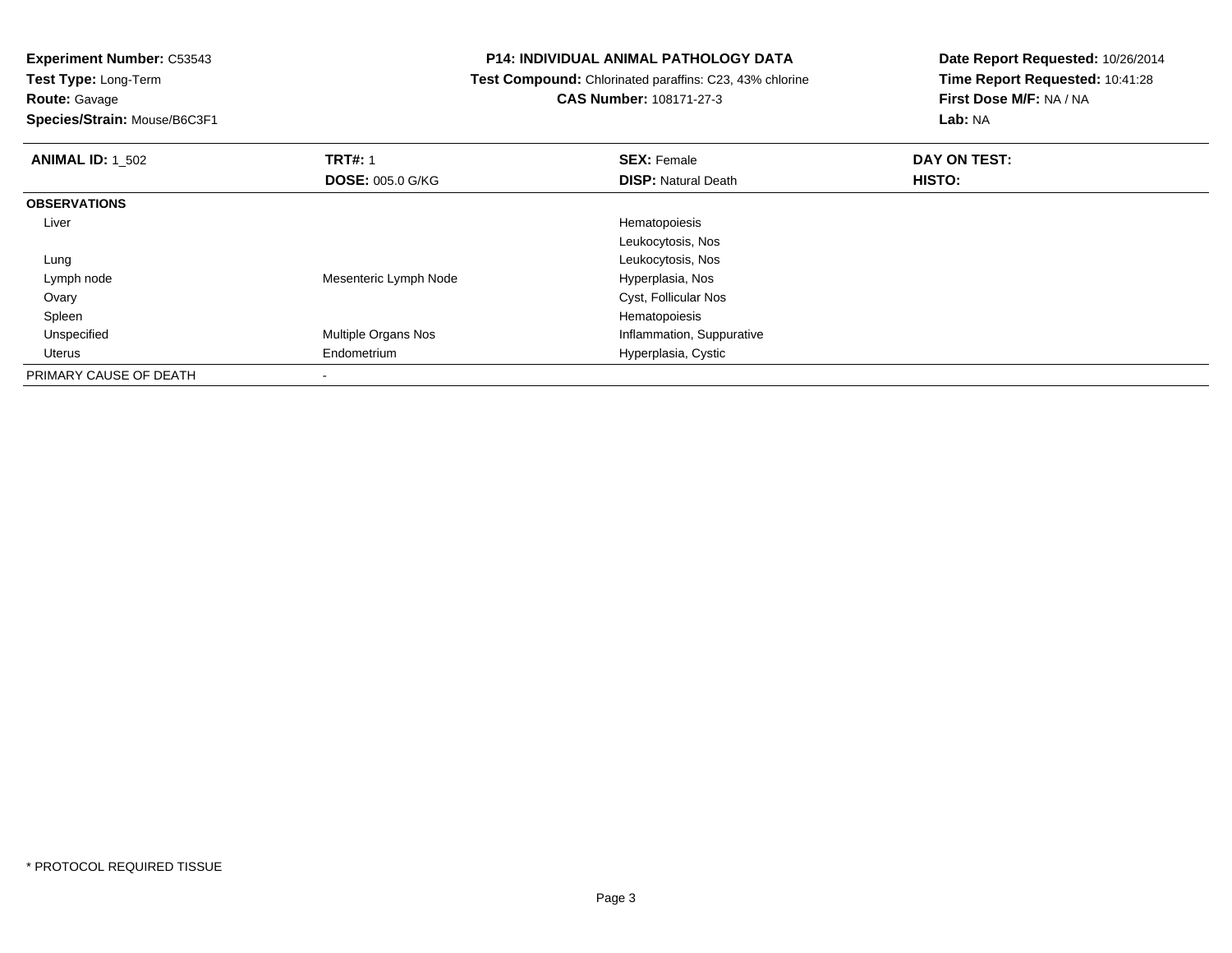**Experiment Number:** C53543

**Test Type:** Long-Term**Route:** Gavage

**Species/Strain:** Mouse/B6C3F1

# **P14: INDIVIDUAL ANIMAL PATHOLOGY DATA**

**Test Compound:** Chlorinated paraffins: C23, 43% chlorine

**CAS Number:** 108171-27-3

| <b>ANIMAL ID: 1 503</b> | <b>TRT#: 1</b>          | <b>SEX: Female</b>         | DAY ON TEST: |  |
|-------------------------|-------------------------|----------------------------|--------------|--|
|                         | <b>DOSE: 005.0 G/KG</b> | <b>DISP: Natural Death</b> | HISTO:       |  |
| <b>OBSERVATIONS</b>     |                         |                            |              |  |
| Bone marrow             |                         | Hyperplasia, Granulocytic  |              |  |
| Liver                   |                         | Hematopoiesis              |              |  |
|                         |                         | Leukocytosis, Nos          |              |  |
| Lung                    |                         | Hemorrhage                 |              |  |
| Lymph node              | Mediastinal Lymph Node  | Hyperplasia, Nos           |              |  |
| Mammary gland           |                         | <b>Cystic Disease</b>      |              |  |
| Spleen                  |                         | Hematopoiesis              |              |  |
| Unspecified             | Multiple Organs Nos     | Inflammation, Suppurative  |              |  |
| Uterus                  | Endometrium             | Hyperplasia, Cystic        |              |  |
| PRIMARY CAUSE OF DEATH  |                         |                            |              |  |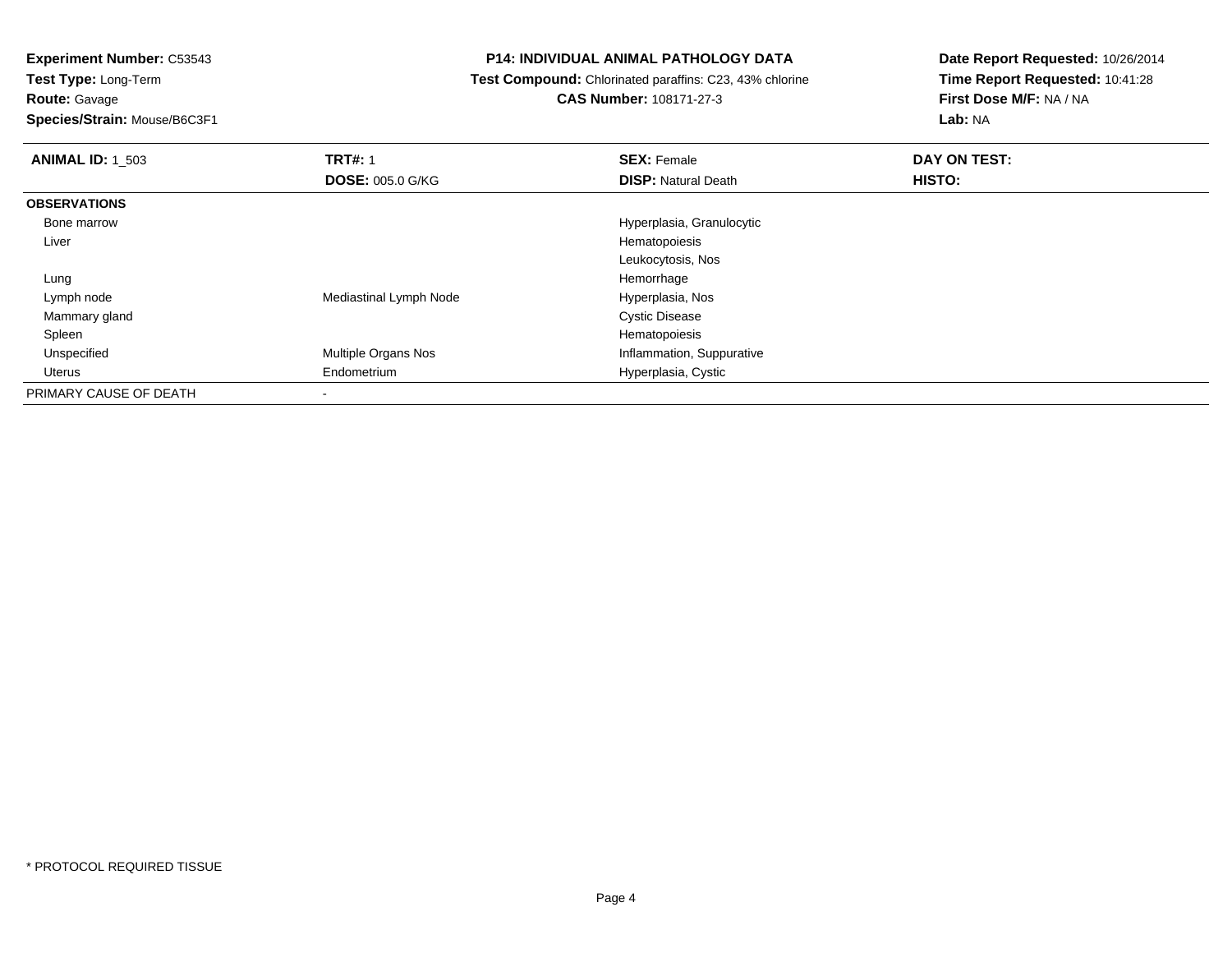| <b>Experiment Number: C53543</b>          | <b>P14: INDIVIDUAL ANIMAL PATHOLOGY DATA</b> |                                                                | Date Report Requested: 10/26/2014 |  |
|-------------------------------------------|----------------------------------------------|----------------------------------------------------------------|-----------------------------------|--|
| Test Type: Long-Term                      |                                              | <b>Test Compound:</b> Chlorinated paraffins: C23, 43% chlorine | Time Report Requested: 10:41:28   |  |
| <b>Route: Gavage</b>                      |                                              | <b>CAS Number: 108171-27-3</b>                                 | First Dose M/F: NA / NA           |  |
| Species/Strain: Mouse/B6C3F1              |                                              |                                                                | Lab: NA                           |  |
| <b>TRT#: 1</b><br><b>ANIMAL ID: 1 504</b> |                                              | <b>SEX: Female</b>                                             | DAY ON TEST:                      |  |
|                                           | <b>DOSE: 005.0 G/KG</b>                      | <b>DISP:</b> Natural Death                                     | HISTO:                            |  |
| <b>OBSERVATIONS</b>                       |                                              |                                                                |                                   |  |
| Liver                                     |                                              | Necrosis, Focal                                                |                                   |  |
| Ovary                                     |                                              | Cyst, Follicular Nos                                           |                                   |  |
| Pancreas                                  |                                              | Atrophy, Nos                                                   |                                   |  |
| Pituitary gland                           | <b>Anterior Pituitary</b>                    | Angiectasis                                                    |                                   |  |
| Spleen                                    |                                              | Hematopoiesis                                                  |                                   |  |
| Thyroid                                   |                                              | Degeneration, Cystic                                           |                                   |  |
| Unspecified                               | Multiple Organs Nos                          | Lymphoma, Lymphocytic-Malignant Type                           |                                   |  |
| PRIMARY CAUSE OF DEATH                    |                                              |                                                                |                                   |  |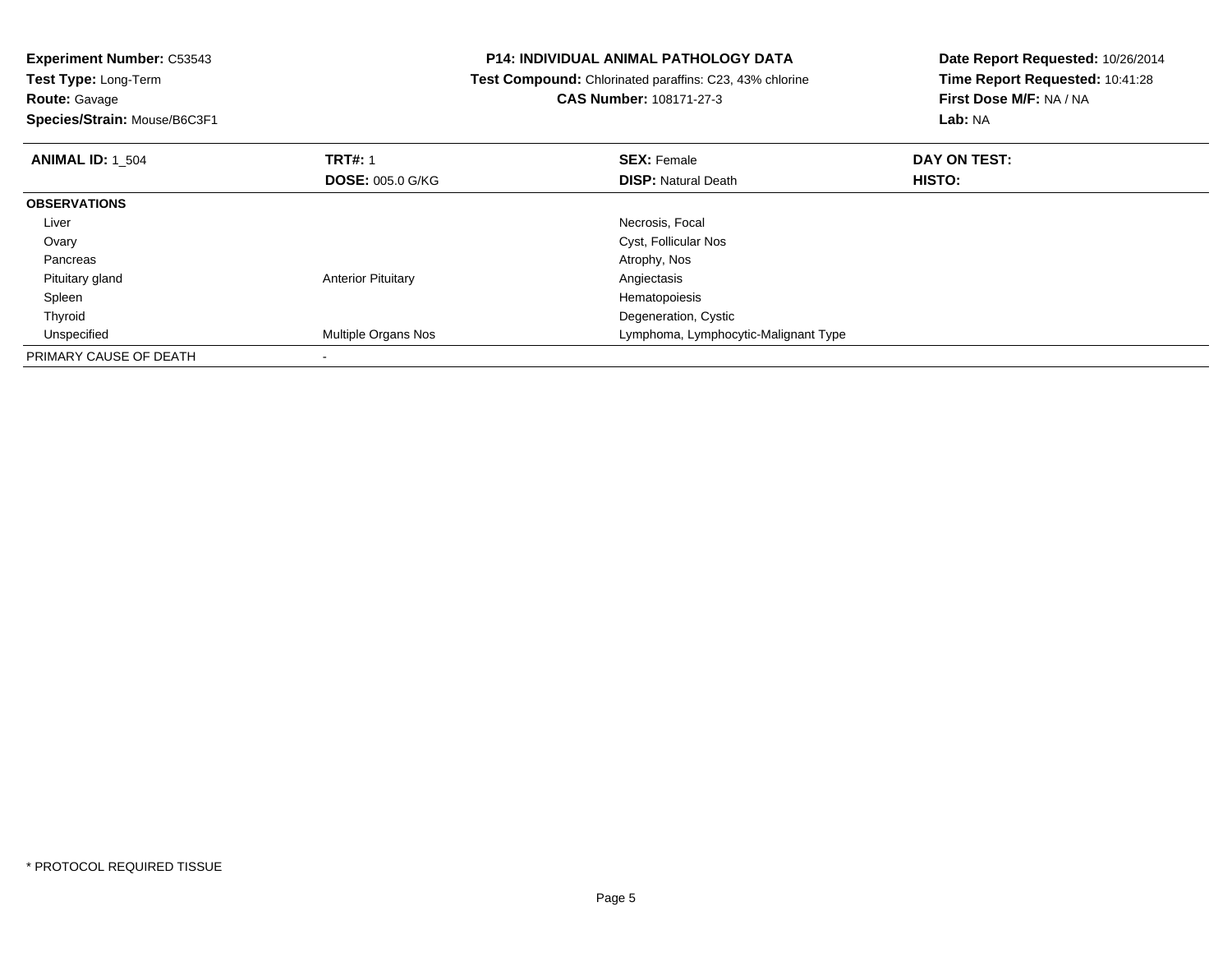**Experiment Number:** C53543**Test Type:** Long-Term**Route:** Gavage **Species/Strain:** Mouse/B6C3F1**P14: INDIVIDUAL ANIMAL PATHOLOGY DATA Test Compound:** Chlorinated paraffins: C23, 43% chlorine**CAS Number:** 108171-27-3**Date Report Requested:** 10/26/2014**Time Report Requested:** 10:41:28**First Dose M/F:** NA / NA**Lab:** NA**ANIMAL ID:** 1\_505**TRT#:** 1 **SEX:** Female **DAY ON TEST: DOSE:** 005.0 G/KG**DISP:** Moribund Sacrifice **HISTO: OBSERVATIONS** Bone marrow Hyperplasia, Granulocytic Lymph node Hyperplasia, Nos Mammary gland Cystic Disease Pituitary glandAnterior Pituitary **Adenoma, Nos**<br>
Multiple Organs Nos<br>
Hematopoiesis UnspecifiedMultiple Organs Nos Multiple Organs Nos Inflammation, Suppurative Uterus Endometrium Hyperplasia, Cystic PRIMARY CAUSE OF DEATH-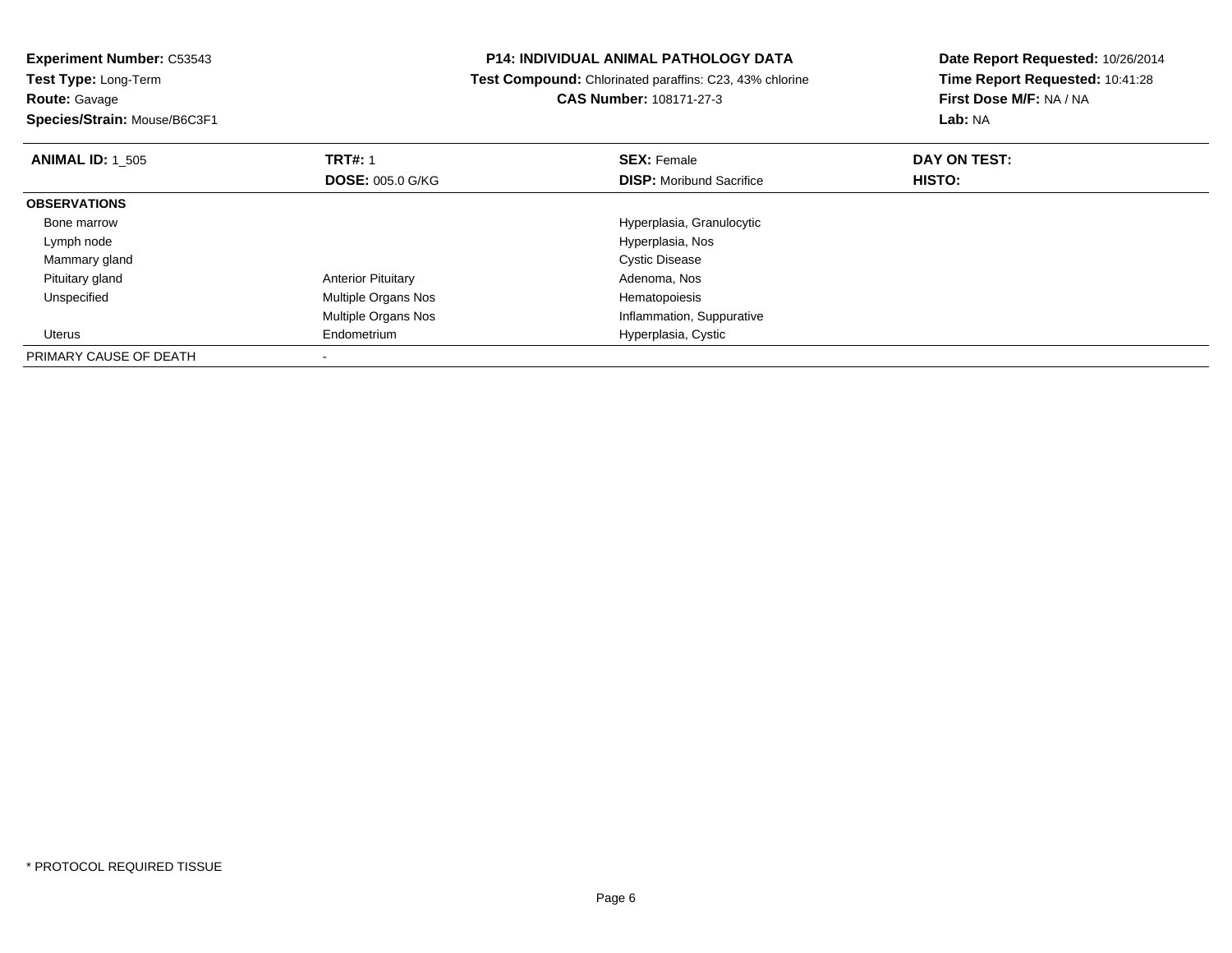## **P14: INDIVIDUAL ANIMAL PATHOLOGY DATA**

 **Test Compound:** Chlorinated paraffins: C23, 43% chlorine**CAS Number:** 108171-27-3

| <b>ANIMAL ID: 1_506</b> | <b>TRT#: 1</b>            | <b>SEX: Female</b>                   | DAY ON TEST: |  |
|-------------------------|---------------------------|--------------------------------------|--------------|--|
|                         | <b>DOSE: 005.0 G/KG</b>   | <b>DISP: Terminal Sacrifice</b>      | HISTO:       |  |
| <b>OBSERVATIONS</b>     |                           |                                      |              |  |
| Brain                   | <b>Basal Surface</b>      | Displacement, Nos                    |              |  |
| Liver                   |                           | Cyst, Nos                            |              |  |
| Mammary gland           |                           | <b>Cystic Disease</b>                |              |  |
| Nasal cavity            | Mucosa                    | Inflammation, Focal                  |              |  |
| Pituitary gland         | <b>Anterior Pituitary</b> | Adenoma, Nos                         |              |  |
| Thyroid                 |                           | Follicular-Cell Adenoma              |              |  |
|                         |                           | Hyperplasia, Follicular Cell         |              |  |
|                         |                           | Lymphocytic Inflammatory Infiltrate  |              |  |
| Unspecified             | Multiple Organs Nos       | Lymphoma, Lymphocytic-Malignant Type |              |  |
| Uterus                  | Endometrium               | Hyperplasia, Cystic                  |              |  |
| PRIMARY CAUSE OF DEATH  | $\overline{\phantom{a}}$  |                                      |              |  |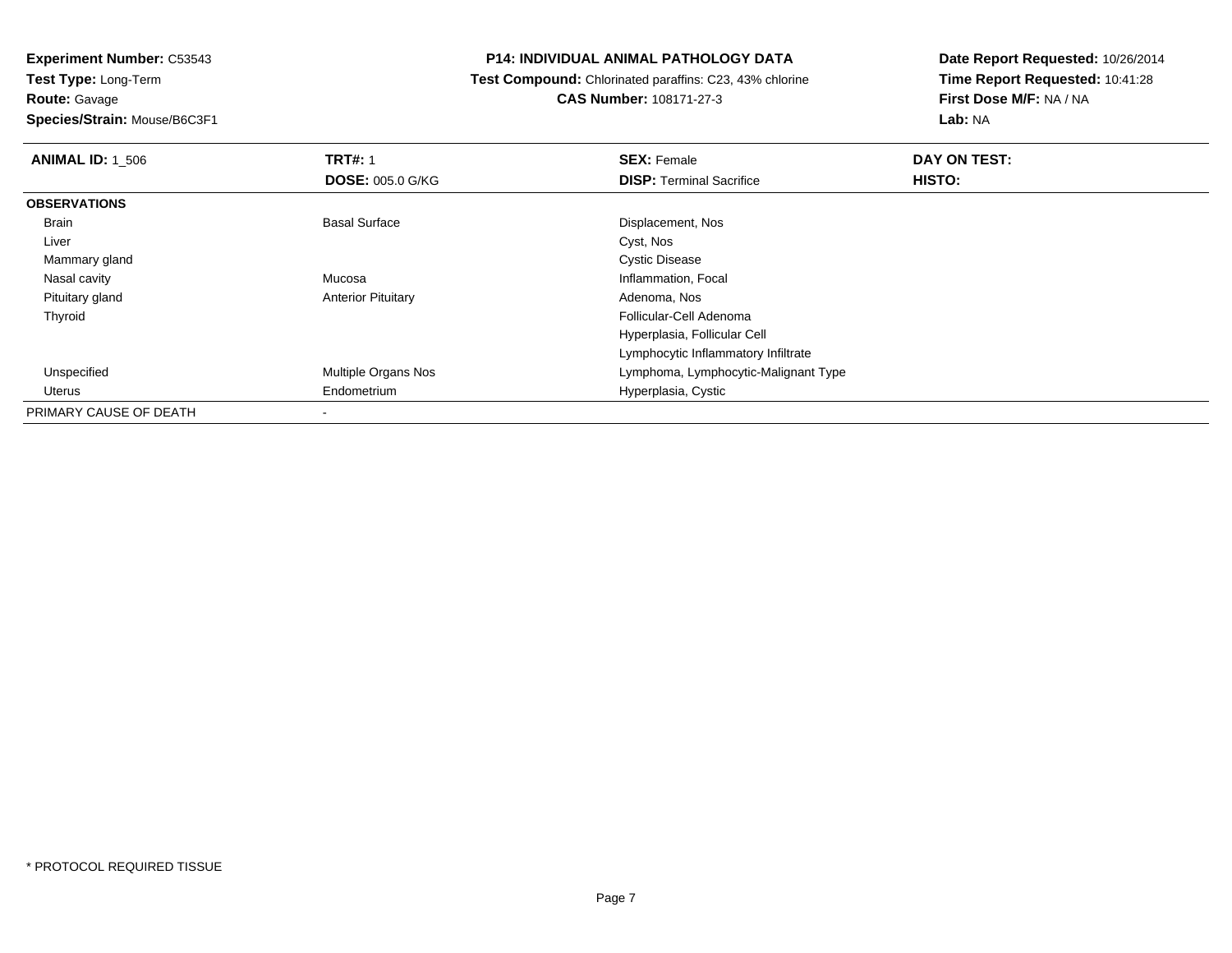| <b>Experiment Number: C53543</b><br>Test Type: Long-Term<br><b>Route: Gavage</b><br>Species/Strain: Mouse/B6C3F1 |                         | <b>P14: INDIVIDUAL ANIMAL PATHOLOGY DATA</b><br>Test Compound: Chlorinated paraffins: C23, 43% chlorine<br>CAS Number: 108171-27-3 | Date Report Requested: 10/26/2014<br>Time Report Requested: 10:41:28<br>First Dose M/F: NA / NA<br>Lab: NA |
|------------------------------------------------------------------------------------------------------------------|-------------------------|------------------------------------------------------------------------------------------------------------------------------------|------------------------------------------------------------------------------------------------------------|
| <b>ANIMAL ID: 1_507</b>                                                                                          | <b>TRT#: 1</b>          | <b>SEX: Female</b>                                                                                                                 | DAY ON TEST:                                                                                               |
|                                                                                                                  | <b>DOSE: 005.0 G/KG</b> | <b>DISP:</b> Natural Death                                                                                                         | HISTO:                                                                                                     |
| <b>OBSERVATIONS</b>                                                                                              |                         |                                                                                                                                    |                                                                                                            |
| Kidney                                                                                                           |                         | Nephrosis, Nos                                                                                                                     |                                                                                                            |
| Liver                                                                                                            |                         | Hepatocellular Adenoma                                                                                                             |                                                                                                            |
|                                                                                                                  |                         | Hepatocellular Carcinoma                                                                                                           |                                                                                                            |
| Lung                                                                                                             |                         | Alveolar/Bronchiolar Adenoma                                                                                                       |                                                                                                            |
| Spleen                                                                                                           |                         | Lymphoma, Nos-Malignant                                                                                                            |                                                                                                            |
| Uterus                                                                                                           | Endometrium             | Hyperplasia, Cystic                                                                                                                |                                                                                                            |
| PRIMARY CAUSE OF DEATH                                                                                           |                         |                                                                                                                                    |                                                                                                            |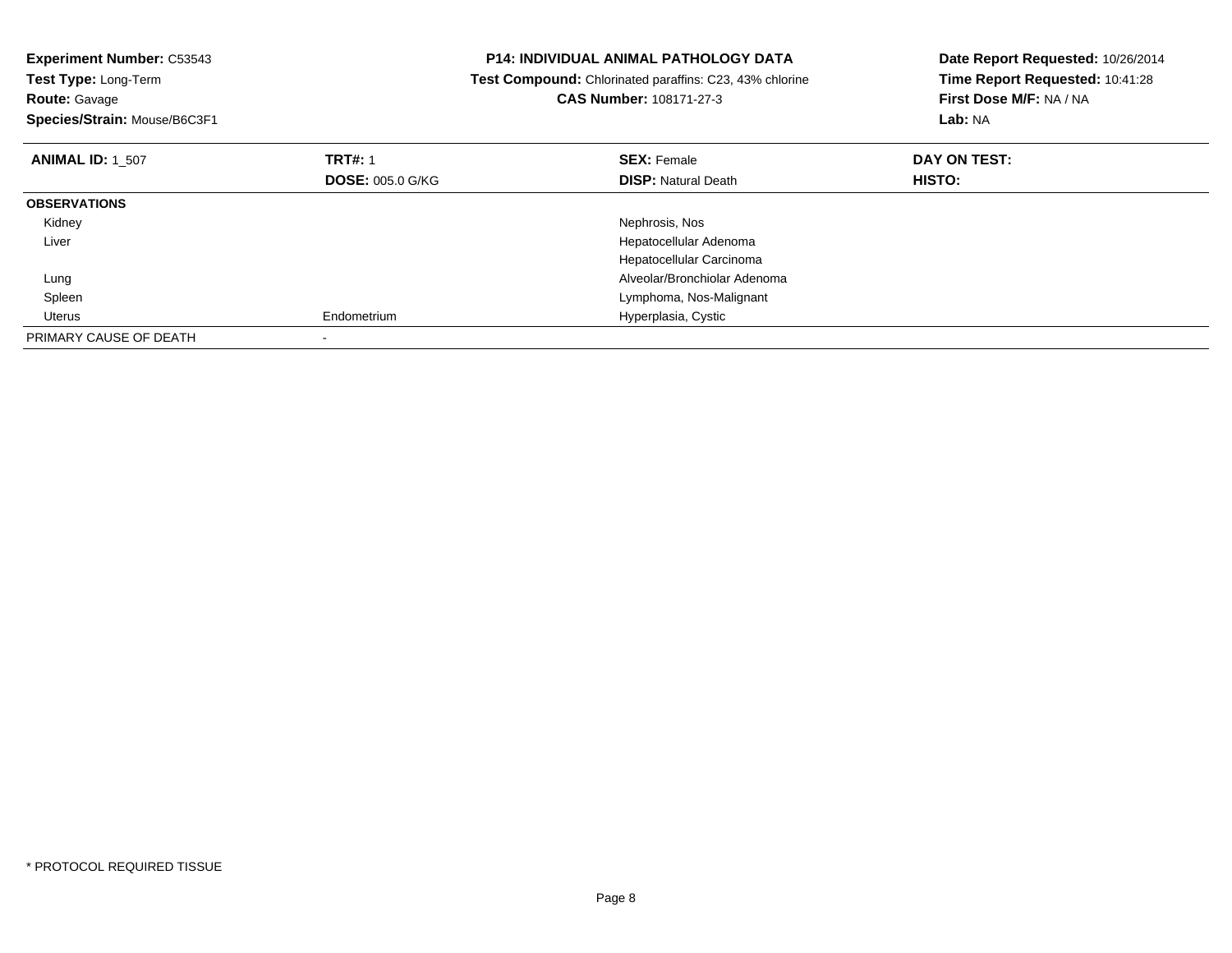| <b>Experiment Number: C53543</b> | <b>P14: INDIVIDUAL ANIMAL PATHOLOGY DATA</b> |                                                         | Date Report Requested: 10/26/2014 |  |
|----------------------------------|----------------------------------------------|---------------------------------------------------------|-----------------------------------|--|
| <b>Test Type: Long-Term</b>      |                                              | Test Compound: Chlorinated paraffins: C23, 43% chlorine | Time Report Requested: 10:41:28   |  |
| <b>Route: Gavage</b>             |                                              | <b>CAS Number: 108171-27-3</b>                          | First Dose M/F: NA / NA           |  |
| Species/Strain: Mouse/B6C3F1     |                                              |                                                         | Lab: NA                           |  |
| <b>ANIMAL ID: 1 508</b>          | <b>TRT#: 1</b>                               | <b>SEX: Female</b>                                      | DAY ON TEST:                      |  |
|                                  | <b>DOSE: 005.0 G/KG</b>                      | <b>DISP:</b> Terminal Sacrifice                         | <b>HISTO:</b>                     |  |
| <b>OBSERVATIONS</b>              |                                              |                                                         |                                   |  |
| Adrenal gland                    | Capsule                                      | Adenoma, Nos                                            |                                   |  |
| Ovary                            |                                              | Cyst, Follicular Nos                                    |                                   |  |
| Pituitary gland                  | <b>Anterior Pituitary</b>                    | Hyperplasia, Focal                                      |                                   |  |
| Unspecified                      | <b>Multiple Organs Nos</b>                   | Lymphoma, Lymphocytic-Malignant Type                    |                                   |  |
| Uterus                           | Endometrium                                  | Hyperplasia, Cystic                                     |                                   |  |
| PRIMARY CAUSE OF DEATH           |                                              |                                                         |                                   |  |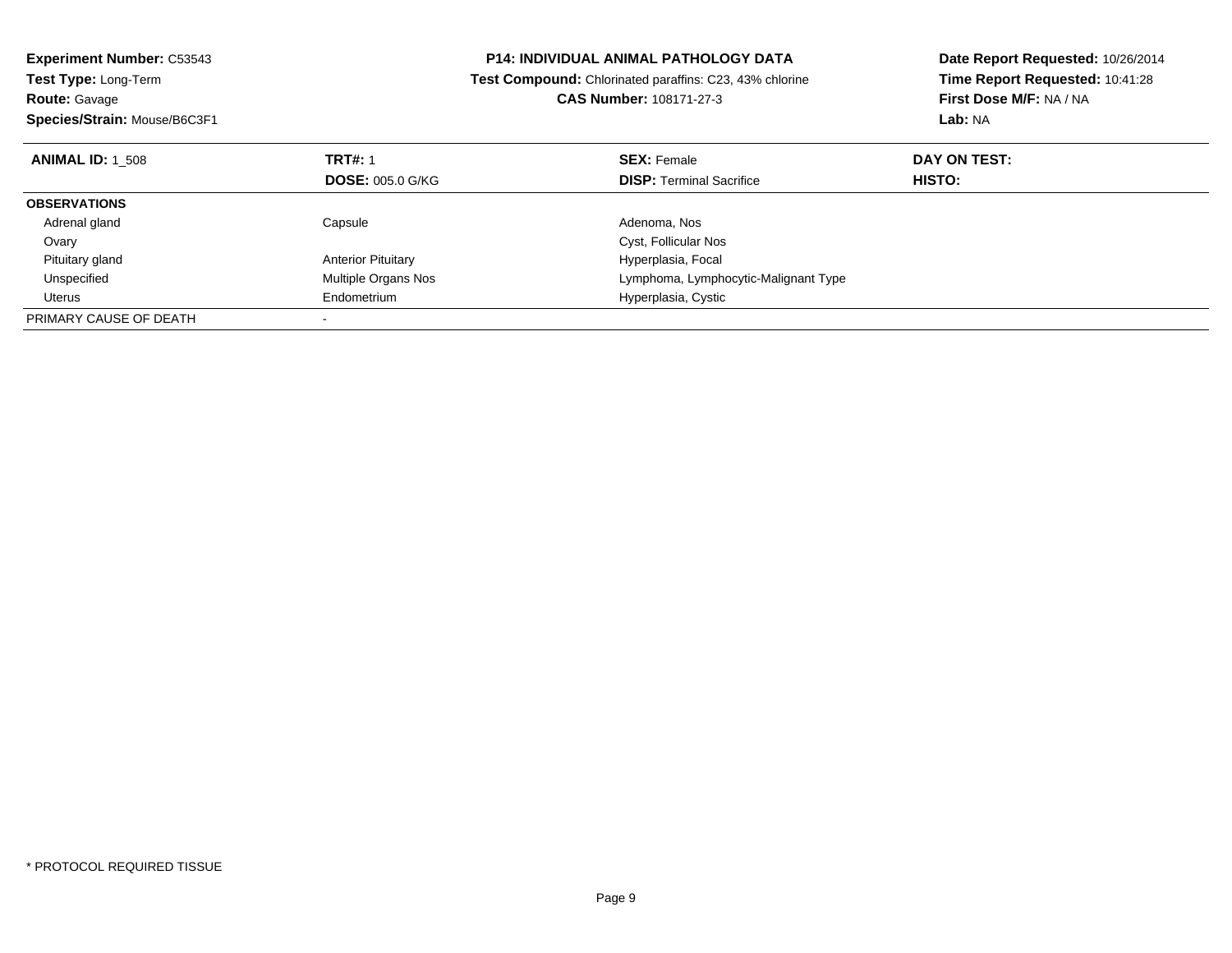**Route:** Gavage

**Species/Strain:** Mouse/B6C3F1

# **P14: INDIVIDUAL ANIMAL PATHOLOGY DATA**

 **Test Compound:** Chlorinated paraffins: C23, 43% chlorine**CAS Number:** 108171-27-3

| <b>ANIMAL ID: 1 509</b> | <b>TRT#: 1</b>             | <b>SEX: Female</b>         | DAY ON TEST: |  |
|-------------------------|----------------------------|----------------------------|--------------|--|
|                         | <b>DOSE: 005.0 G/KG</b>    | <b>DISP: Natural Death</b> | HISTO:       |  |
| <b>OBSERVATIONS</b>     |                            |                            |              |  |
| Kidney                  |                            | Cyst, Nos                  |              |  |
| Liver                   |                            | Leukocytosis, Nos          |              |  |
| Lung                    |                            | Leukocytosis, Nos          |              |  |
| Lymph node              | Mesenteric Lymph Node      | Hyperplasia, Nos           |              |  |
|                         | Renal Lymph Node           | Hyperplasia, Nos           |              |  |
| Nasal cavity            | Mucosa                     | Inflammation, Focal        |              |  |
| Spleen                  |                            | Hematopoiesis              |              |  |
| Unspecified             | <b>Multiple Organs Nos</b> | Inflammation, Suppurative  |              |  |
| Uterus                  | Endometrium                | Hyperplasia, Cystic        |              |  |
| PRIMARY CAUSE OF DEATH  |                            |                            |              |  |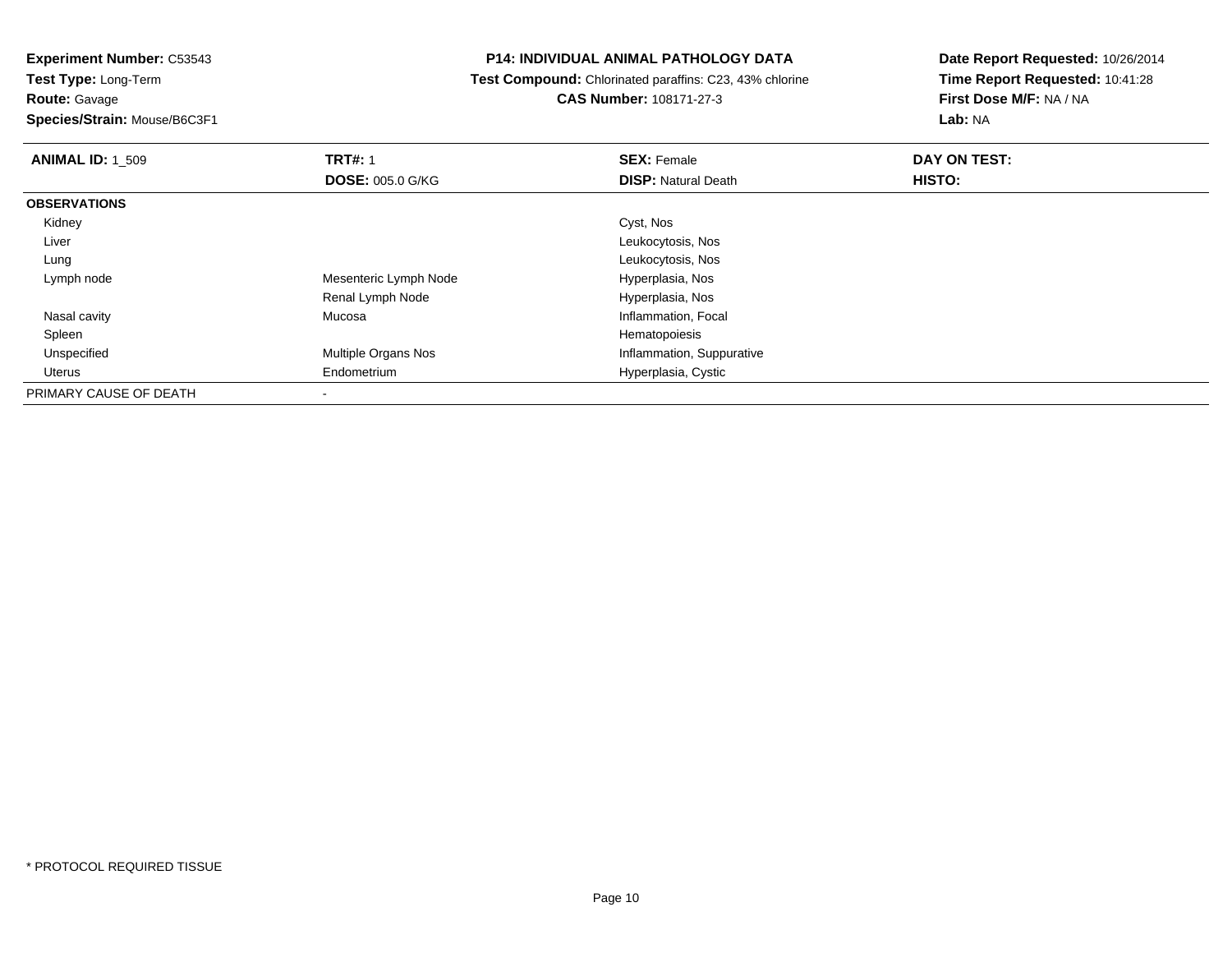**Experiment Number:** C53543**Test Type:** Long-Term**Route:** Gavage **Species/Strain:** Mouse/B6C3F1**P14: INDIVIDUAL ANIMAL PATHOLOGY DATA Test Compound:** Chlorinated paraffins: C23, 43% chlorine**CAS Number:** 108171-27-3**Date Report Requested:** 10/26/2014**Time Report Requested:** 10:41:28**First Dose M/F:** NA / NA**Lab:** NA**ANIMAL ID:** 1\_510**C TRT#:** 1 **SEX:** Female **DAY ON TEST: DOSE:** 005.0 G/KG**DISP:** Terminal Sacrifice **HISTO: OBSERVATIONS** Brainn and the control of the Thalamus and the control of the Psammoma Bodies and the Psammoma Bodies of the Psammoma Bodies and the Psammoma Bodies of the Psammoma Bodies of the Psammoma Bodies of the Psammoma Bodies of the Ps Mammary glandd **Cystic Disease**  Nasal cavity MucosaInflammation, Focal<br>Adenoma, Nos Pituitary glandAnterior Pituitary ThyroidHyperplasia, Follicular Cell<br>Multiple Organs Nos extension of the Hymphoma, Lymphocytic-M UnspecifiedLymphoma, Lymphocytic-Malignant Type Uterus Endometrium Hyperplasia, Cystic PRIMARY CAUSE OF DEATH-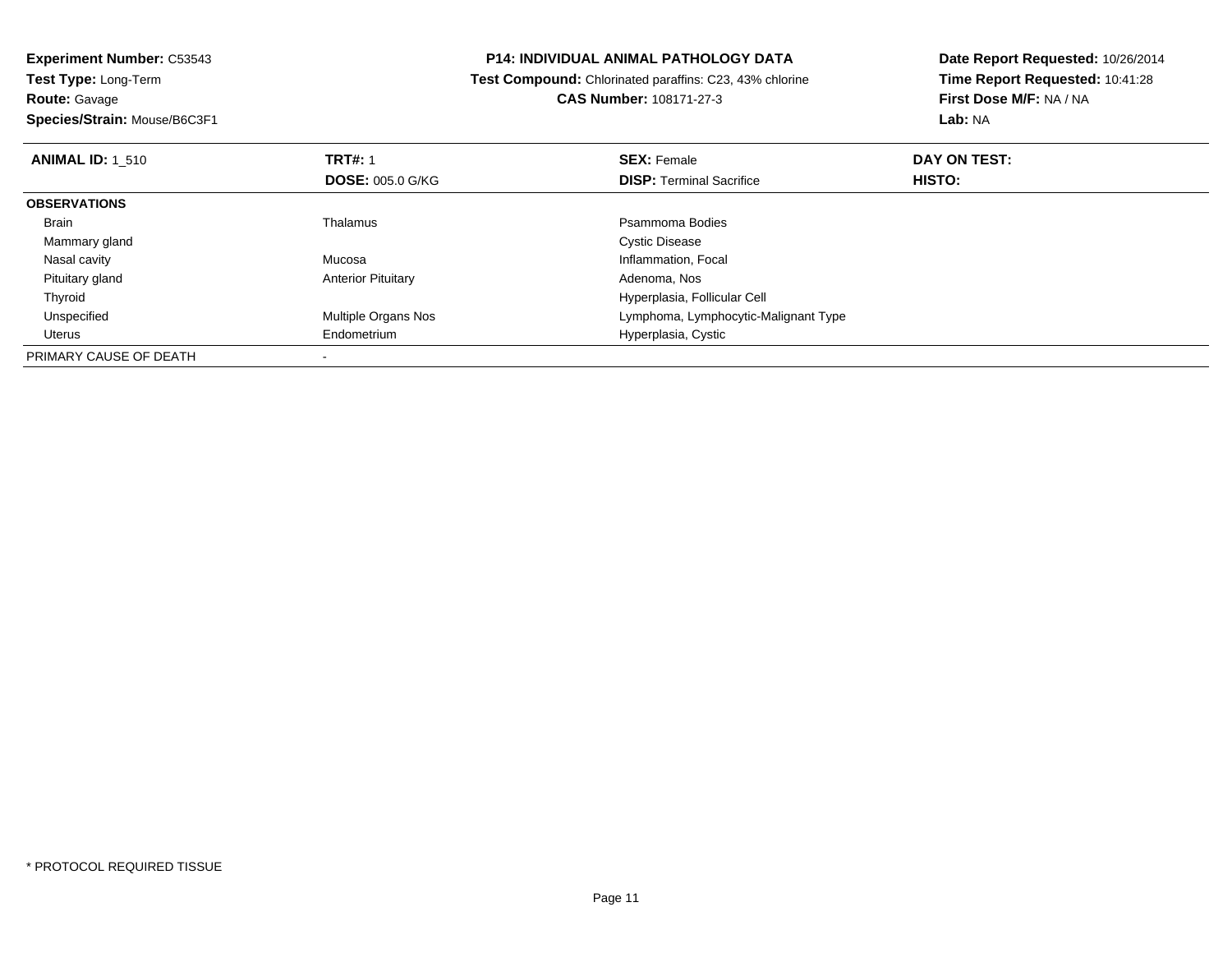## **P14: INDIVIDUAL ANIMAL PATHOLOGY DATA**

 **Test Compound:** Chlorinated paraffins: C23, 43% chlorine**CAS Number:** 108171-27-3

| <b>ANIMAL ID: 1 511</b> | <b>TRT#: 1</b>             | <b>SEX: Female</b>                   | DAY ON TEST: |  |
|-------------------------|----------------------------|--------------------------------------|--------------|--|
|                         | <b>DOSE: 005.0 G/KG</b>    | <b>DISP:</b> Moribund Sacrifice      | HISTO:       |  |
| <b>OBSERVATIONS</b>     |                            |                                      |              |  |
| Brain                   | Thalamus                   | Psammoma Bodies                      |              |  |
| Eye                     | Nasolacrimal Duct          | Inflammation, Nos                    |              |  |
| Liver                   |                            | Hepatocellular Adenoma               |              |  |
| Mammary gland           |                            | <b>Cystic Disease</b>                |              |  |
| Pituitary gland         | <b>Anterior Pituitary</b>  | Adenoma, Nos                         |              |  |
| Stomach                 | Forestomach                | Squamous Cell Papilloma              |              |  |
| Thyroid                 |                            | Hyperplasia, Follicular Cell         |              |  |
| Unspecified             | <b>Multiple Organs Nos</b> | Lymphoma, Lymphocytic-Malignant Type |              |  |
| Uterus                  | Endometrium                | Hyperplasia, Cystic                  |              |  |
| PRIMARY CAUSE OF DEATH  |                            |                                      |              |  |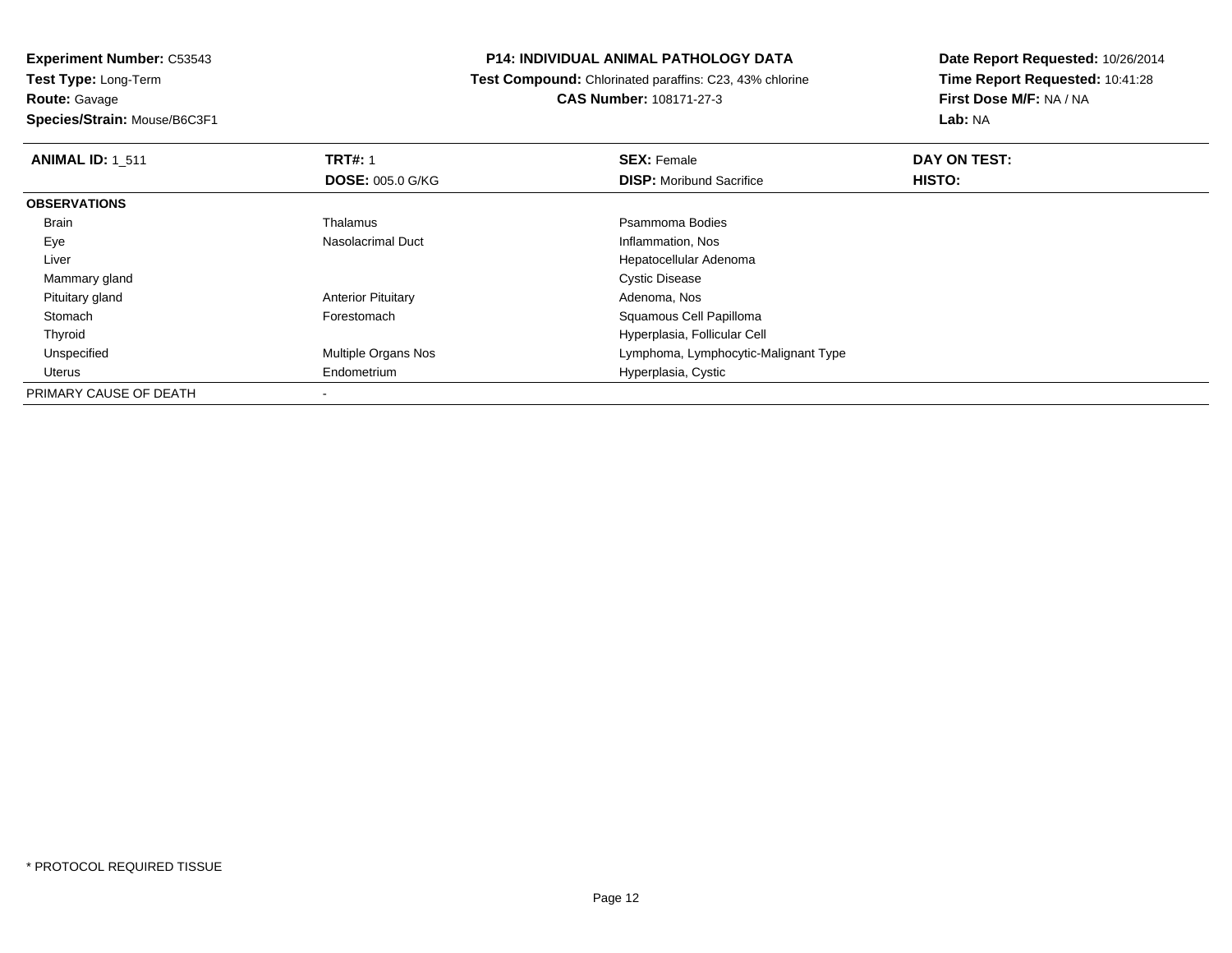# **P14: INDIVIDUAL ANIMAL PATHOLOGY DATA**

## **Test Compound:** Chlorinated paraffins: C23, 43% chlorine**CAS Number:** 108171-27-3

| <b>ANIMAL ID: 1_512</b> | <b>TRT#: 1</b><br><b>DOSE: 005.0 G/KG</b> | <b>SEX: Female</b><br><b>DISP:</b> Moribund Sacrifice | DAY ON TEST:<br>HISTO: |  |
|-------------------------|-------------------------------------------|-------------------------------------------------------|------------------------|--|
|                         |                                           |                                                       |                        |  |
| <b>OBSERVATIONS</b>     |                                           |                                                       |                        |  |
| Adrenal gland           | Cortex Nos                                | Hematopoiesis                                         |                        |  |
| Bone marrow             |                                           | Hyperplasia, Granulocytic                             |                        |  |
| Brain                   | Thalamus                                  | Psammoma Bodies                                       |                        |  |
| Kidney                  |                                           | Nephrosis, Nos                                        |                        |  |
| Liver                   |                                           | Leukocytosis, Nos                                     |                        |  |
| Lung                    |                                           | Leukocytosis, Nos                                     |                        |  |
| Lymph node              | Iliac Lymph Node                          | Hyperplasia, Nos                                      |                        |  |
|                         | Mediastinal Lymph Node                    | Hyperplasia, Nos                                      |                        |  |
|                         | Renal Lymph Node                          | Hyperplasia, Nos                                      |                        |  |
| Mammary gland           |                                           | <b>Cystic Disease</b>                                 |                        |  |
| Nasal cavity            | Mucosa                                    | Inflammation, Focal                                   |                        |  |
| Pituitary gland         | <b>Anterior Pituitary</b>                 | Adenoma, Nos                                          |                        |  |
| Spleen                  |                                           | Hematopoiesis                                         |                        |  |
| Unspecified             | Groin                                     | Inflammation, Nos                                     |                        |  |
|                         | Multiple Organs Nos                       | Inflammation, Suppurative                             |                        |  |
| Uterus                  | Endometrium                               | Hyperplasia, Cystic                                   |                        |  |
| PRIMARY CAUSE OF DEATH  | ۰                                         |                                                       |                        |  |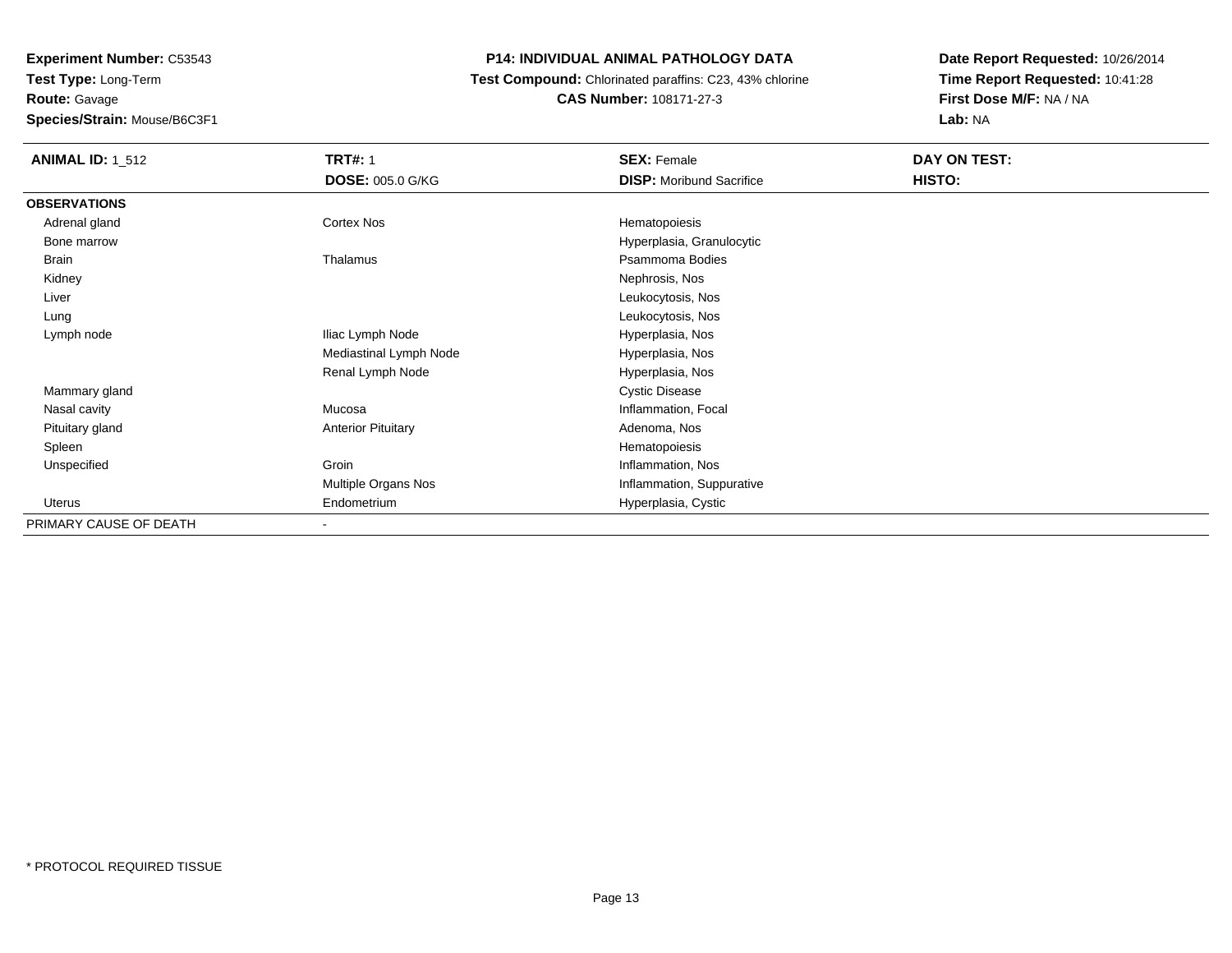| <b>Experiment Number: C53543</b><br><b>Test Type: Long-Term</b><br><b>Route: Gavage</b><br>Species/Strain: Mouse/B6C3F1 |                                           | <b>P14: INDIVIDUAL ANIMAL PATHOLOGY DATA</b><br><b>Test Compound:</b> Chlorinated paraffins: C23, 43% chlorine<br>CAS Number: 108171-27-3 | Date Report Requested: 10/26/2014<br>Time Report Requested: 10:41:28<br>First Dose M/F: NA / NA<br>Lab: NA |
|-------------------------------------------------------------------------------------------------------------------------|-------------------------------------------|-------------------------------------------------------------------------------------------------------------------------------------------|------------------------------------------------------------------------------------------------------------|
| <b>ANIMAL ID:</b> 1 513                                                                                                 | <b>TRT#: 1</b><br><b>DOSE: 005.0 G/KG</b> | <b>SEX: Female</b><br><b>DISP:</b> Natural Death                                                                                          | DAY ON TEST:<br><b>HISTO:</b>                                                                              |
| <b>OBSERVATIONS</b>                                                                                                     |                                           |                                                                                                                                           |                                                                                                            |
| Eye                                                                                                                     | Nasolacrimal Duct                         | Inflammation, Nos                                                                                                                         |                                                                                                            |
| Liver                                                                                                                   |                                           | Hepatocellular Carcinoma                                                                                                                  |                                                                                                            |
| Mammary gland                                                                                                           |                                           | <b>Cystic Disease</b>                                                                                                                     |                                                                                                            |
| Ovary                                                                                                                   |                                           | Periarteritis                                                                                                                             |                                                                                                            |
| PRIMARY CAUSE OF DEATH                                                                                                  |                                           |                                                                                                                                           |                                                                                                            |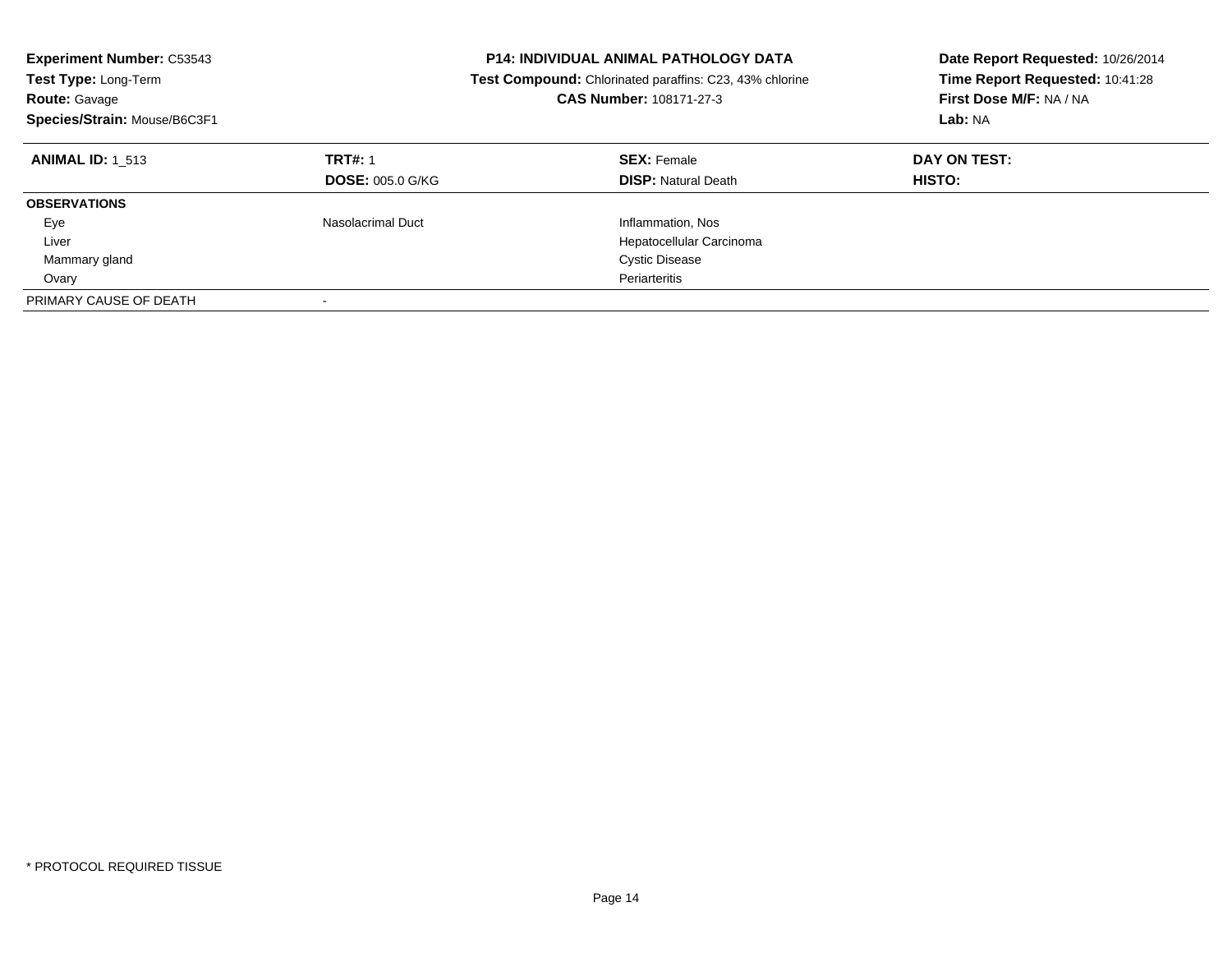**Experiment Number:** C53543**Test Type:** Long-Term**Route:** Gavage

**Species/Strain:** Mouse/B6C3F1

## **P14: INDIVIDUAL ANIMAL PATHOLOGY DATA**

 **Test Compound:** Chlorinated paraffins: C23, 43% chlorine**CAS Number:** 108171-27-3

| <b>ANIMAL ID: 1 514</b> | <b>TRT#: 1</b>            | <b>SEX: Female</b>              | DAY ON TEST: |  |
|-------------------------|---------------------------|---------------------------------|--------------|--|
|                         | <b>DOSE: 005.0 G/KG</b>   | <b>DISP: Terminal Sacrifice</b> | HISTO:       |  |
| <b>OBSERVATIONS</b>     |                           |                                 |              |  |
| Intestine Small         | <b>Ileum</b>              | Lymphoma, Mixed-Malignant Type  |              |  |
| Liver                   |                           | Inflammation, Chronic Focal     |              |  |
| Nasal cavity            | Mucosa                    | Inflammation, Focal             |              |  |
| Ovary                   |                           | Cyst, Follicular Nos            |              |  |
| Pituitary gland         | <b>Anterior Pituitary</b> | Angiectasis                     |              |  |
|                         | <b>Anterior Pituitary</b> | Hyperplasia, Focal              |              |  |
| Unspecified             | Thigh                     | Fibrosarcoma                    |              |  |
| Uterus                  | Endometrium               | Hyperplasia, Cystic             |              |  |
| PRIMARY CAUSE OF DEATH  |                           |                                 |              |  |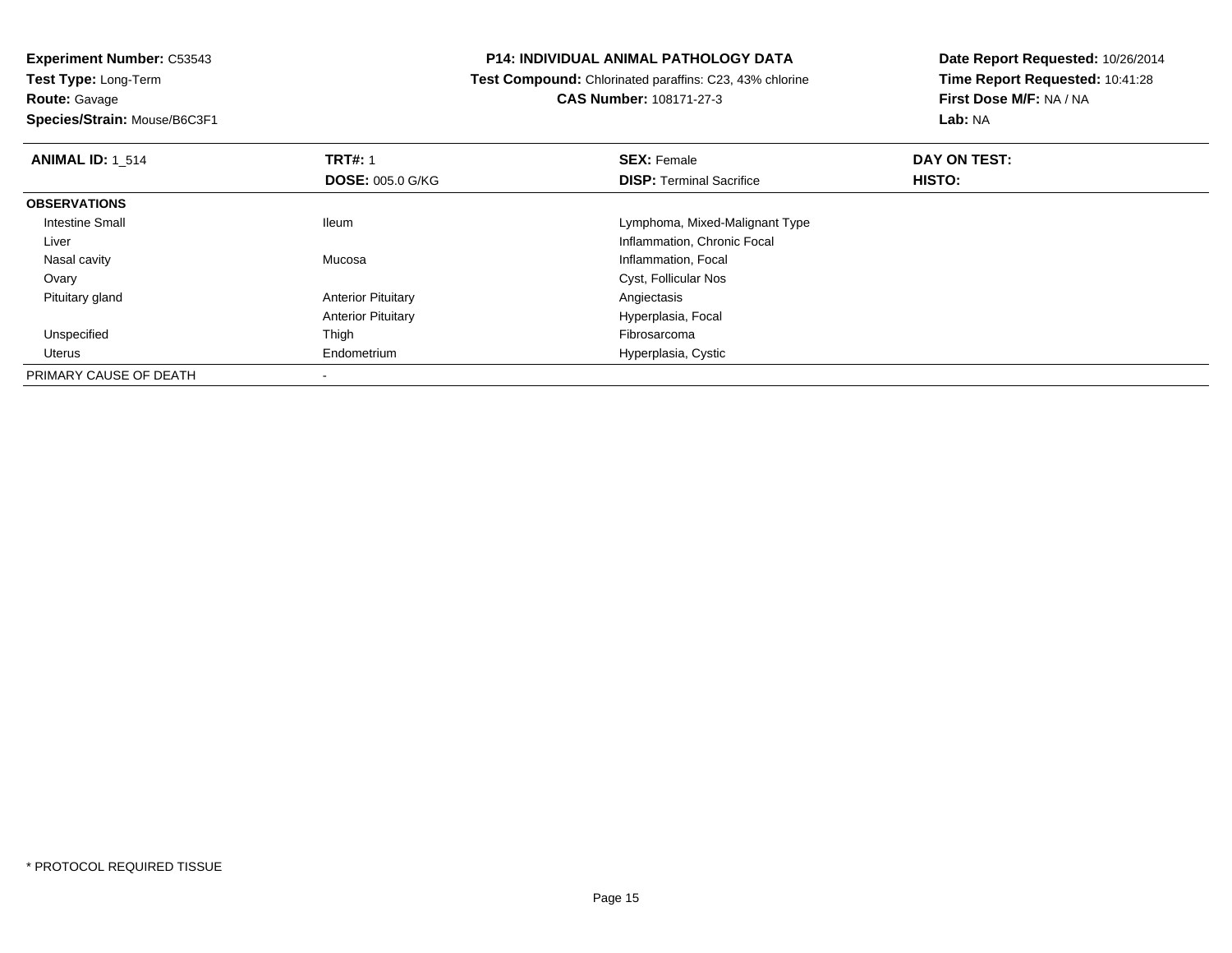**Experiment Number:** C53543

**Test Type:** Long-Term**Route:** Gavage

**Species/Strain:** Mouse/B6C3F1

# **P14: INDIVIDUAL ANIMAL PATHOLOGY DATA**

 **Test Compound:** Chlorinated paraffins: C23, 43% chlorine**CAS Number:** 108171-27-3

| <b>ANIMAL ID: 1_515</b> | <b>TRT#: 1</b>             | <b>SEX: Female</b>         | DAY ON TEST: |  |
|-------------------------|----------------------------|----------------------------|--------------|--|
|                         | <b>DOSE: 005.0 G/KG</b>    | <b>DISP: Natural Death</b> | HISTO:       |  |
| <b>OBSERVATIONS</b>     |                            |                            |              |  |
| Adrenal gland           | <b>Cortex Nos</b>          | Depletion, Lipid           |              |  |
| Liver                   |                            | Congestion, Nos            |              |  |
|                         |                            | Hematopoiesis              |              |  |
| Lung                    |                            | Leukocytosis, Nos          |              |  |
| Lymph node              |                            | Hyperplasia, Nos           |              |  |
| Mammary gland           |                            | <b>Cystic Disease</b>      |              |  |
| Spleen                  |                            | Hematopoiesis              |              |  |
| Unspecified             | <b>Multiple Organs Nos</b> | Inflammation, Suppurative  |              |  |
| Uterus                  | Endometrium                | Hyperplasia, Cystic        |              |  |
| PRIMARY CAUSE OF DEATH  |                            |                            |              |  |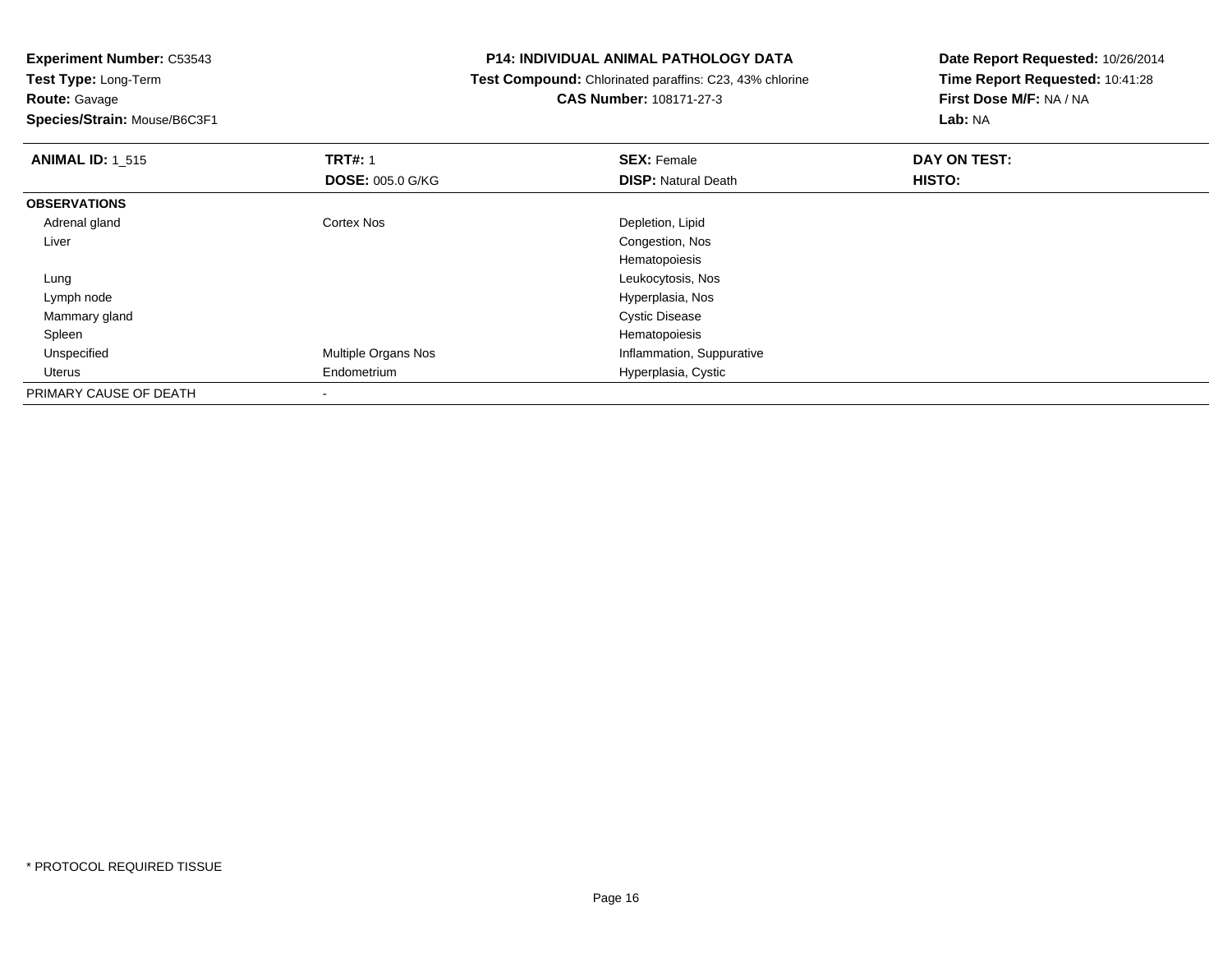| <b>Experiment Number: C53543</b><br>Test Type: Long-Term<br><b>Route: Gavage</b><br>Species/Strain: Mouse/B6C3F1 | <b>P14: INDIVIDUAL ANIMAL PATHOLOGY DATA</b><br>Test Compound: Chlorinated paraffins: C23, 43% chlorine<br>CAS Number: 108171-27-3 |                                 | Date Report Requested: 10/26/2014<br>Time Report Requested: 10:41:28<br>First Dose M/F: NA / NA<br>Lab: NA |
|------------------------------------------------------------------------------------------------------------------|------------------------------------------------------------------------------------------------------------------------------------|---------------------------------|------------------------------------------------------------------------------------------------------------|
| <b>ANIMAL ID: 1 516</b>                                                                                          | <b>TRT#: 1</b>                                                                                                                     | <b>SEX: Female</b>              | DAY ON TEST:                                                                                               |
|                                                                                                                  | <b>DOSE: 005.0 G/KG</b>                                                                                                            | <b>DISP:</b> Moribund Sacrifice | HISTO:                                                                                                     |
| <b>OBSERVATIONS</b>                                                                                              |                                                                                                                                    |                                 |                                                                                                            |
| Liver                                                                                                            |                                                                                                                                    | Cytoplasmic Vacuolization       |                                                                                                            |
|                                                                                                                  | Centrilobular                                                                                                                      | Necrosis, Coagulative           |                                                                                                            |
| Spleen                                                                                                           |                                                                                                                                    | Hematopoiesis                   |                                                                                                            |
| PRIMARY CAUSE OF DEATH                                                                                           |                                                                                                                                    |                                 |                                                                                                            |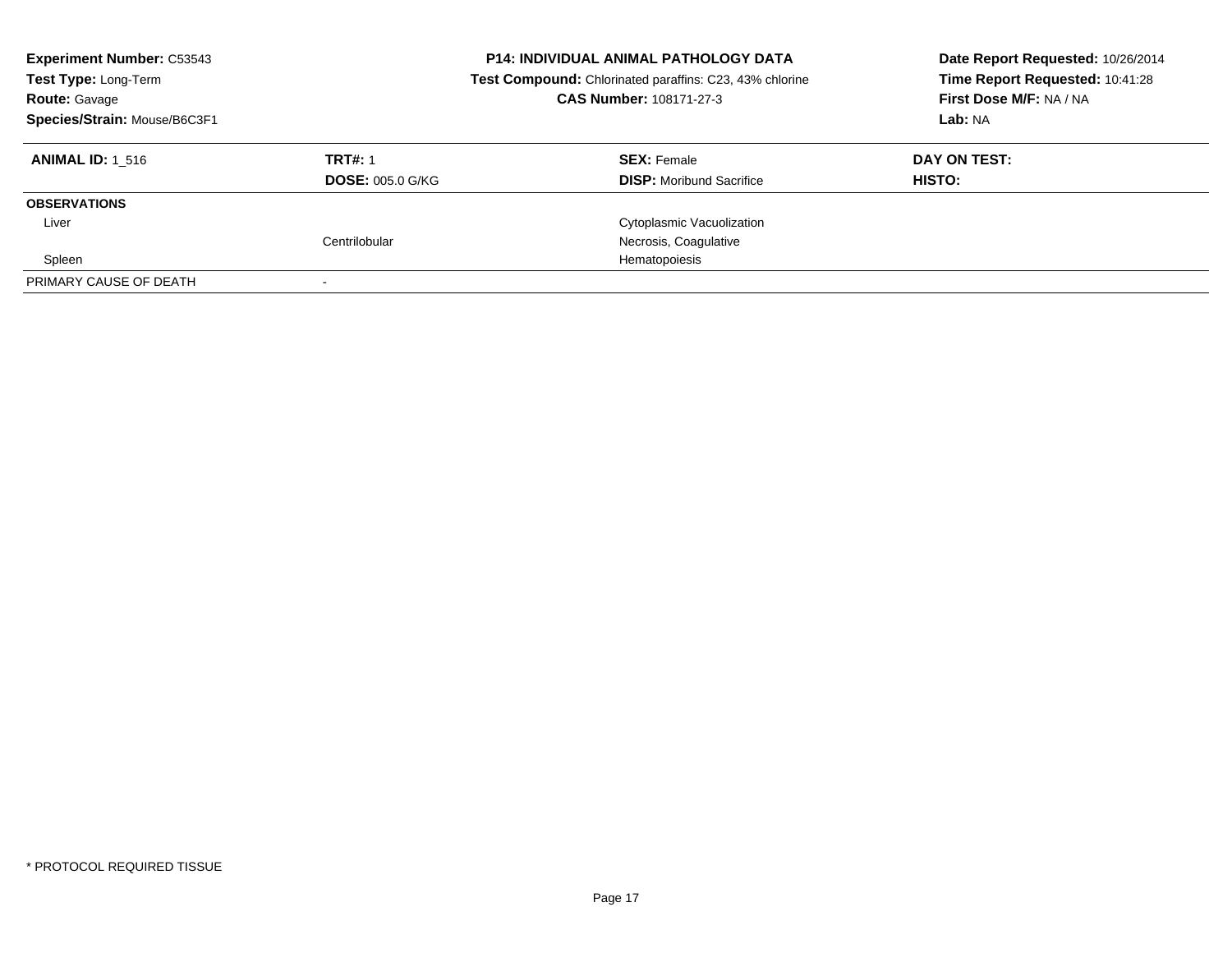| <b>Experiment Number: C53543</b><br>Test Type: Long-Term<br><b>Route: Gavage</b><br>Species/Strain: Mouse/B6C3F1 |                         | <b>P14: INDIVIDUAL ANIMAL PATHOLOGY DATA</b><br>Test Compound: Chlorinated paraffins: C23, 43% chlorine<br><b>CAS Number: 108171-27-3</b> | Date Report Requested: 10/26/2014<br>Time Report Requested: 10:41:28<br>First Dose M/F: NA / NA<br>Lab: NA |
|------------------------------------------------------------------------------------------------------------------|-------------------------|-------------------------------------------------------------------------------------------------------------------------------------------|------------------------------------------------------------------------------------------------------------|
| <b>ANIMAL ID: 1 517</b>                                                                                          | <b>TRT#: 1</b>          | <b>SEX: Female</b>                                                                                                                        | DAY ON TEST:                                                                                               |
|                                                                                                                  | <b>DOSE: 005.0 G/KG</b> | <b>DISP:</b> Moribund Sacrifice                                                                                                           | HISTO:                                                                                                     |
| <b>OBSERVATIONS</b>                                                                                              |                         |                                                                                                                                           |                                                                                                            |
| <b>Brain</b>                                                                                                     | Thalamus                | Psammoma Bodies                                                                                                                           |                                                                                                            |
| Liver                                                                                                            |                         | Hepatocellular Carcinoma                                                                                                                  |                                                                                                            |
| Mammary gland                                                                                                    |                         | <b>Cystic Disease</b>                                                                                                                     |                                                                                                            |
| Spleen                                                                                                           |                         | Hematopoiesis                                                                                                                             |                                                                                                            |
| Uterus                                                                                                           | Endometrium             | Hyperplasia, Cystic                                                                                                                       |                                                                                                            |
| PRIMARY CAUSE OF DEATH                                                                                           |                         |                                                                                                                                           |                                                                                                            |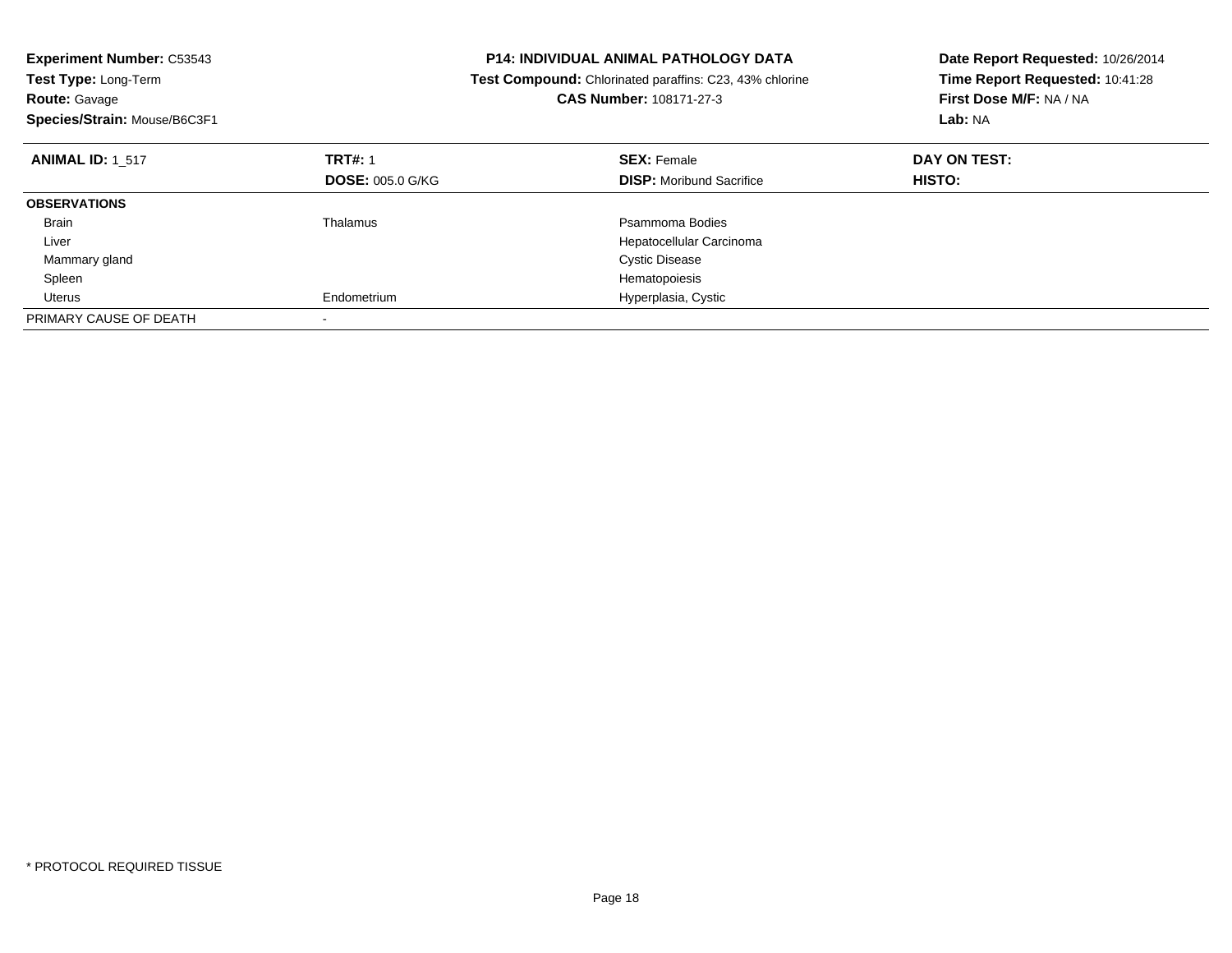| <b>Experiment Number: C53543</b><br>Test Type: Long-Term<br><b>Route: Gavage</b><br>Species/Strain: Mouse/B6C3F1 |                         | <b>P14: INDIVIDUAL ANIMAL PATHOLOGY DATA</b><br>Test Compound: Chlorinated paraffins: C23, 43% chlorine<br>CAS Number: 108171-27-3 | Date Report Requested: 10/26/2014<br>Time Report Requested: 10:41:28<br>First Dose M/F: NA / NA<br>Lab: NA |
|------------------------------------------------------------------------------------------------------------------|-------------------------|------------------------------------------------------------------------------------------------------------------------------------|------------------------------------------------------------------------------------------------------------|
| <b>ANIMAL ID: 1 518</b>                                                                                          | <b>TRT#: 1</b>          | <b>SEX: Female</b>                                                                                                                 | DAY ON TEST:                                                                                               |
|                                                                                                                  | <b>DOSE: 005.0 G/KG</b> | <b>DISP:</b> Terminal Sacrifice                                                                                                    | HISTO:                                                                                                     |
| <b>OBSERVATIONS</b>                                                                                              |                         |                                                                                                                                    |                                                                                                            |
| Liver                                                                                                            |                         | Hepatocellular Adenoma                                                                                                             |                                                                                                            |
| Lymph node                                                                                                       |                         | Hyperplasia, Lymphoid                                                                                                              |                                                                                                            |
| Nasal cavity                                                                                                     | Mucosa                  | Inflammation, Focal                                                                                                                |                                                                                                            |
| Ovary                                                                                                            |                         | Cyst, Follicular Nos                                                                                                               |                                                                                                            |
| Thyroid                                                                                                          |                         | Hyperplasia, Follicular Cell                                                                                                       |                                                                                                            |
| Uterus                                                                                                           | Endometrium             | Hyperplasia, Cystic                                                                                                                |                                                                                                            |
| PRIMARY CAUSE OF DEATH                                                                                           |                         |                                                                                                                                    |                                                                                                            |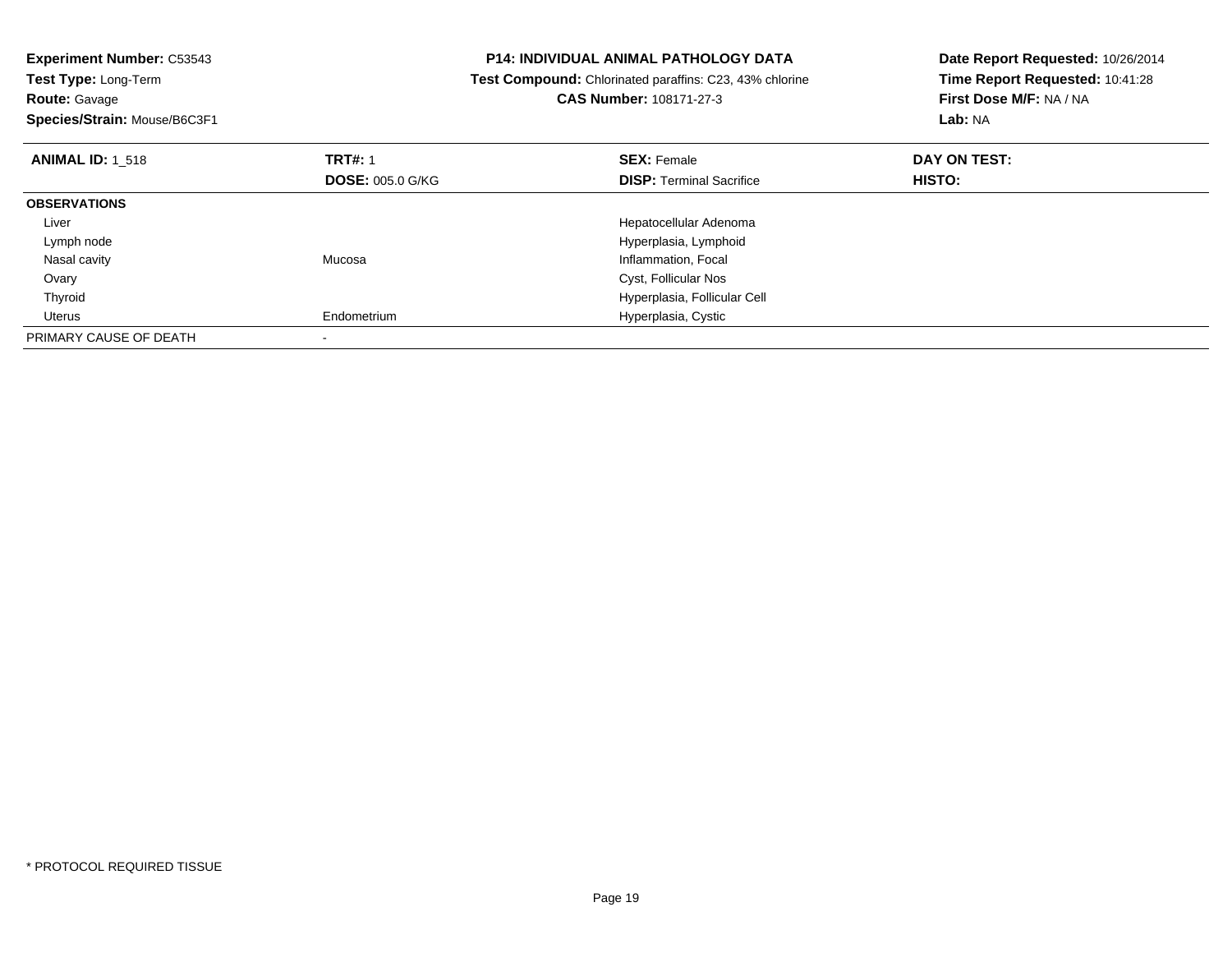| <b>Experiment Number: C53543</b> |                         | <b>P14: INDIVIDUAL ANIMAL PATHOLOGY DATA</b>                   | Date Report Requested: 10/26/2014 |
|----------------------------------|-------------------------|----------------------------------------------------------------|-----------------------------------|
| Test Type: Long-Term             |                         | <b>Test Compound:</b> Chlorinated paraffins: C23, 43% chlorine | Time Report Requested: 10:41:28   |
| <b>Route: Gavage</b>             |                         | <b>CAS Number: 108171-27-3</b>                                 | First Dose M/F: NA / NA           |
| Species/Strain: Mouse/B6C3F1     |                         |                                                                | Lab: NA                           |
| <b>ANIMAL ID: 1 519</b>          | <b>TRT#: 1</b>          | <b>SEX: Female</b>                                             | DAY ON TEST:                      |
|                                  | <b>DOSE: 005.0 G/KG</b> | <b>DISP: Terminal Sacrifice</b>                                | HISTO:                            |
| <b>OBSERVATIONS</b>              |                         |                                                                |                                   |
| Brain                            | Thalamus                | Psammoma Bodies                                                |                                   |
| Mammary gland                    |                         | <b>Cystic Disease</b>                                          |                                   |
| Ovary                            |                         | Cyst, Follicular Nos                                           |                                   |
| Pituitary gland                  |                         | Angiectasis                                                    |                                   |
| Unspecified                      | Multiple Organs Nos     | Lymphoma, Mixed-Malignant Type                                 |                                   |
| Uterus                           | Endometrium             | Hyperplasia, Cystic                                            |                                   |
| PRIMARY CAUSE OF DEATH           |                         |                                                                |                                   |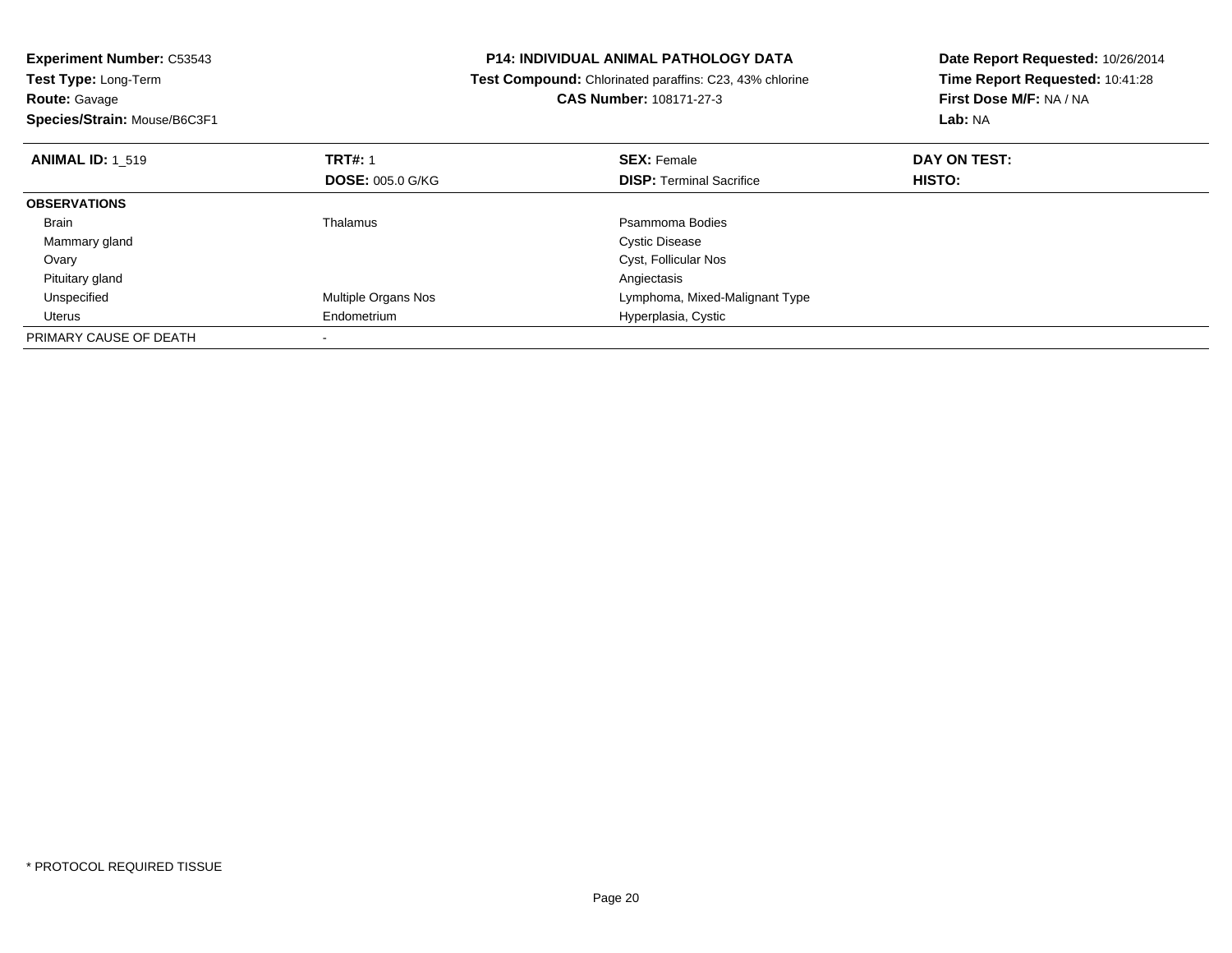**Experiment Number:** C53543

**Test Type:** Long-Term**Route:** Gavage

**Species/Strain:** Mouse/B6C3F1

# **P14: INDIVIDUAL ANIMAL PATHOLOGY DATA**

 **Test Compound:** Chlorinated paraffins: C23, 43% chlorine**CAS Number:** 108171-27-3

| <b>ANIMAL ID: 1_520</b> | <b>TRT#: 1</b>          | <b>SEX: Female</b>         | DAY ON TEST: |  |
|-------------------------|-------------------------|----------------------------|--------------|--|
|                         | <b>DOSE: 005.0 G/KG</b> | <b>DISP: Natural Death</b> | HISTO:       |  |
| <b>OBSERVATIONS</b>     |                         |                            |              |  |
| Liver                   |                         | Hematopoiesis              |              |  |
|                         |                         | Leukocytosis, Nos          |              |  |
| Lymph node              |                         | Hyperplasia, Nos           |              |  |
| Peritoneum              |                         | Necrosis, Fat              |              |  |
| Pituitary gland         |                         | Focal Cellular Change      |              |  |
| Skin                    | Trunk                   | Inflammation, Nos          |              |  |
| Spleen                  |                         | Hematopoiesis              |              |  |
| Unspecified             | Multiple Organs Nos     | Inflammation, Suppurative  |              |  |
| PRIMARY CAUSE OF DEATH  |                         |                            |              |  |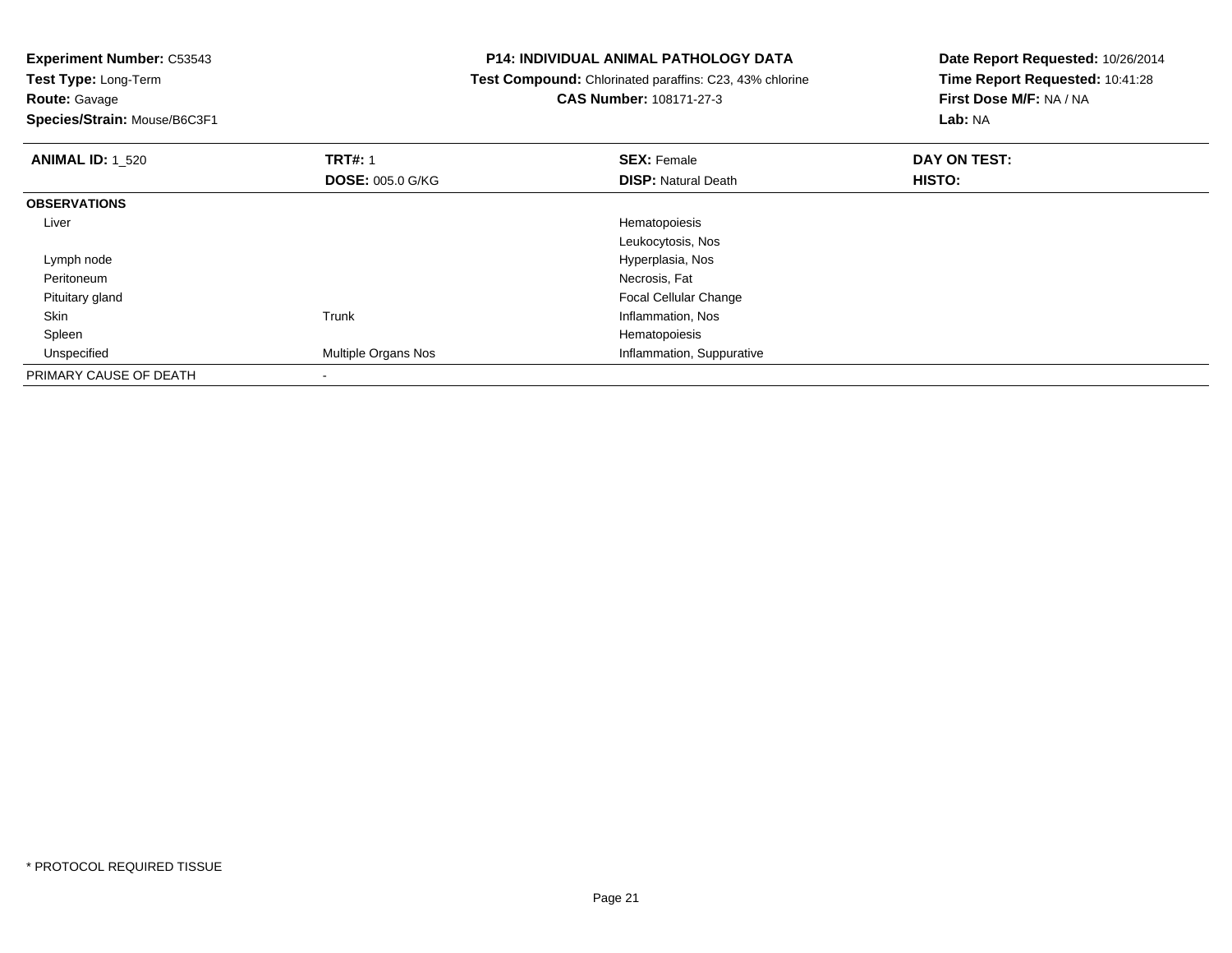| <b>Experiment Number: C53543</b><br>Test Type: Long-Term<br><b>Route: Gavage</b><br>Species/Strain: Mouse/B6C3F1 |                         | <b>P14: INDIVIDUAL ANIMAL PATHOLOGY DATA</b><br>Date Report Requested: 10/26/2014<br>Time Report Requested: 10:41:28<br>Test Compound: Chlorinated paraffins: C23, 43% chlorine<br>CAS Number: 108171-27-3<br>First Dose M/F: NA / NA<br>Lab: NA |               |
|------------------------------------------------------------------------------------------------------------------|-------------------------|--------------------------------------------------------------------------------------------------------------------------------------------------------------------------------------------------------------------------------------------------|---------------|
| <b>ANIMAL ID: 1 521</b>                                                                                          | <b>TRT#: 1</b>          | <b>SEX: Female</b>                                                                                                                                                                                                                               | DAY ON TEST:  |
|                                                                                                                  | <b>DOSE: 005.0 G/KG</b> | <b>DISP:</b> Moribund Sacrifice                                                                                                                                                                                                                  | <b>HISTO:</b> |
| <b>OBSERVATIONS</b>                                                                                              |                         |                                                                                                                                                                                                                                                  |               |
| Kidney                                                                                                           |                         | Cyst, Nos                                                                                                                                                                                                                                        |               |
|                                                                                                                  |                         | Nephrosis, Hydro                                                                                                                                                                                                                                 |               |
|                                                                                                                  |                         | Tubular-Cell Adenocarcinoma                                                                                                                                                                                                                      |               |
| Liver                                                                                                            |                         | Cyst, Nos                                                                                                                                                                                                                                        |               |
| Uterus                                                                                                           | Endometrium             | Hyperplasia, Cystic                                                                                                                                                                                                                              |               |
| PRIMARY CAUSE OF DEATH                                                                                           |                         |                                                                                                                                                                                                                                                  |               |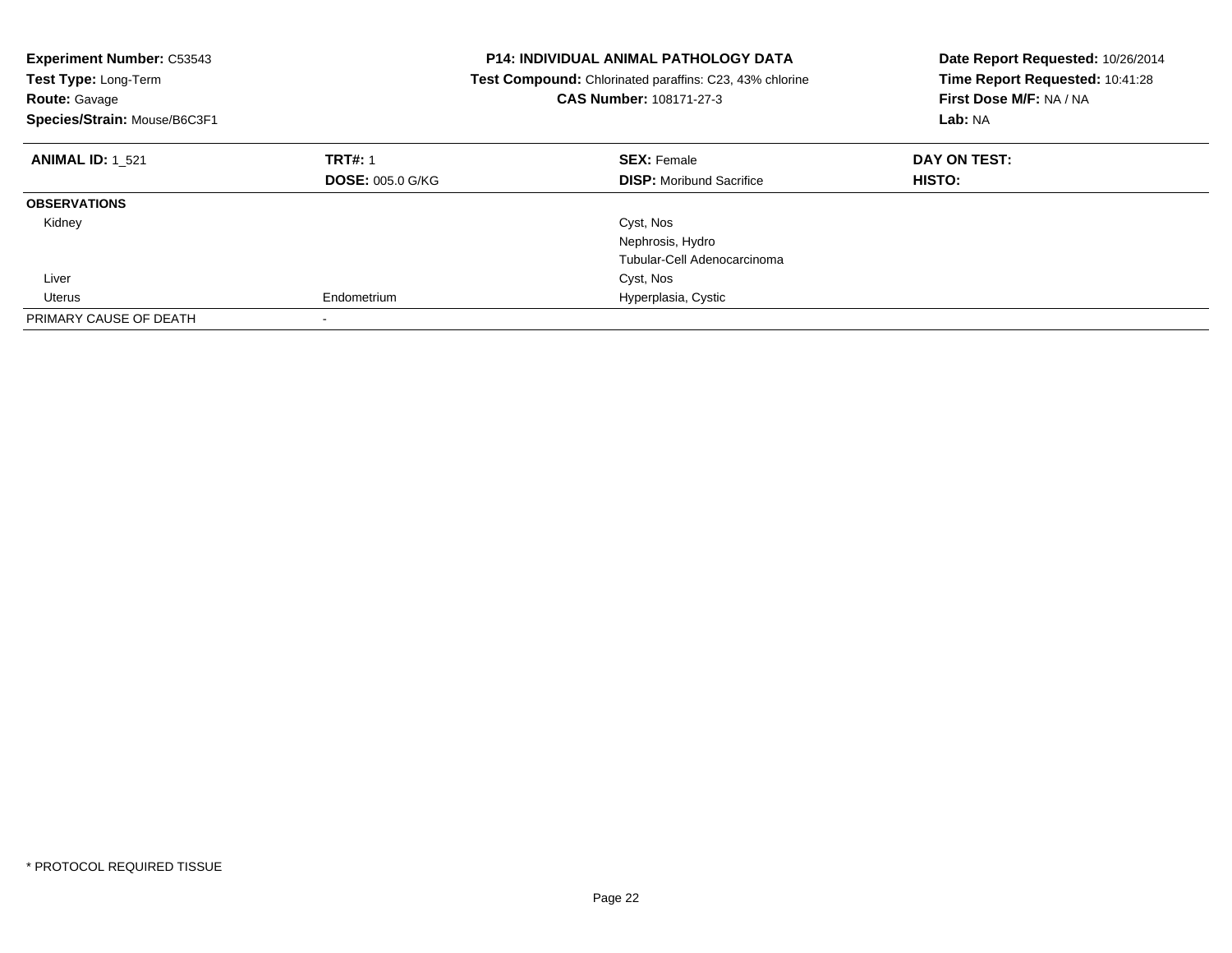**Route:** Gavage

**Species/Strain:** Mouse/B6C3F1

# **P14: INDIVIDUAL ANIMAL PATHOLOGY DATA**

**Test Compound:** Chlorinated paraffins: C23, 43% chlorine

**CAS Number:** 108171-27-3

| <b>ANIMAL ID: 1_522</b> | <b>TRT#: 1</b>          | <b>SEX: Female</b>              | DAY ON TEST: |  |
|-------------------------|-------------------------|---------------------------------|--------------|--|
|                         | <b>DOSE: 005.0 G/KG</b> | <b>DISP:</b> Moribund Sacrifice | HISTO:       |  |
| <b>OBSERVATIONS</b>     |                         |                                 |              |  |
| Bone marrow             |                         | Hyperplasia, Granulocytic       |              |  |
| <b>Brain</b>            | Thalamus                | Psammoma Bodies                 |              |  |
| Kidney                  |                         | Cyst, Nos                       |              |  |
| Lymph node              | Mandibular Lymph Node   | Angiectasis                     |              |  |
| Mammary gland           |                         | Adenosquamous Carcinoma         |              |  |
|                         |                         | <b>Cystic Disease</b>           |              |  |
| Ovary                   |                         | Cyst, Follicular Nos            |              |  |
| Spleen                  |                         | Hematopoiesis                   |              |  |
| Stomach                 | Forestomach             | Hyperplasia, Epithelial         |              |  |
| Thyroid                 |                         | Degeneration, Cystic            |              |  |
| PRIMARY CAUSE OF DEATH  |                         |                                 |              |  |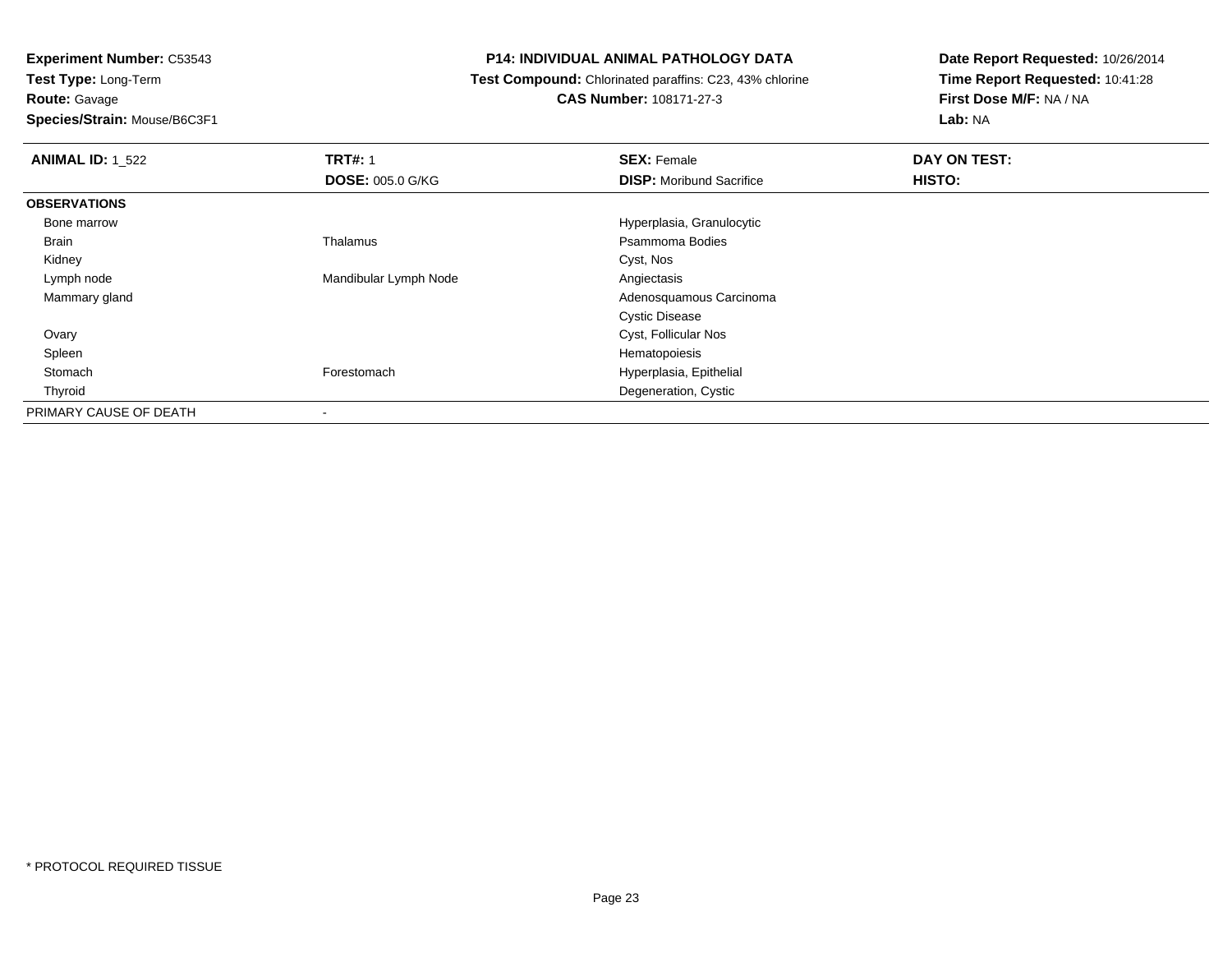**Experiment Number:** C53543**Test Type:** Long-Term**Route:** Gavage

**Species/Strain:** Mouse/B6C3F1

## **P14: INDIVIDUAL ANIMAL PATHOLOGY DATA**

 **Test Compound:** Chlorinated paraffins: C23, 43% chlorine**CAS Number:** 108171-27-3

| <b>ANIMAL ID: 1_523</b> | <b>TRT#: 1</b>          | <b>SEX: Female</b>           | DAY ON TEST: |  |
|-------------------------|-------------------------|------------------------------|--------------|--|
|                         | <b>DOSE: 005.0 G/KG</b> | <b>DISP: Natural Death</b>   | HISTO:       |  |
| <b>OBSERVATIONS</b>     |                         |                              |              |  |
| Adrenal gland           | <b>Cortex Nos</b>       | Hematopoiesis                |              |  |
| <b>Brain</b>            | Thalamus                | Psammoma Bodies              |              |  |
| Liver                   |                         | Hematopoiesis                |              |  |
|                         |                         | Leukocytosis, Nos            |              |  |
| Lung                    |                         | Alveolar/Bronchiolar Adenoma |              |  |
| Lymph node              | Iliac Lymph Node        | Hyperplasia, Nos             |              |  |
|                         | Mandibular Lymph Node   | Hyperplasia, Nos             |              |  |
| Spleen                  |                         | Hematopoiesis                |              |  |
| Unspecified             | <b>Mediastinum Nos</b>  | Hemorrhage                   |              |  |
|                         | Multiple Organs Nos     | Inflammation, Suppurative    |              |  |
| PRIMARY CAUSE OF DEATH  |                         |                              |              |  |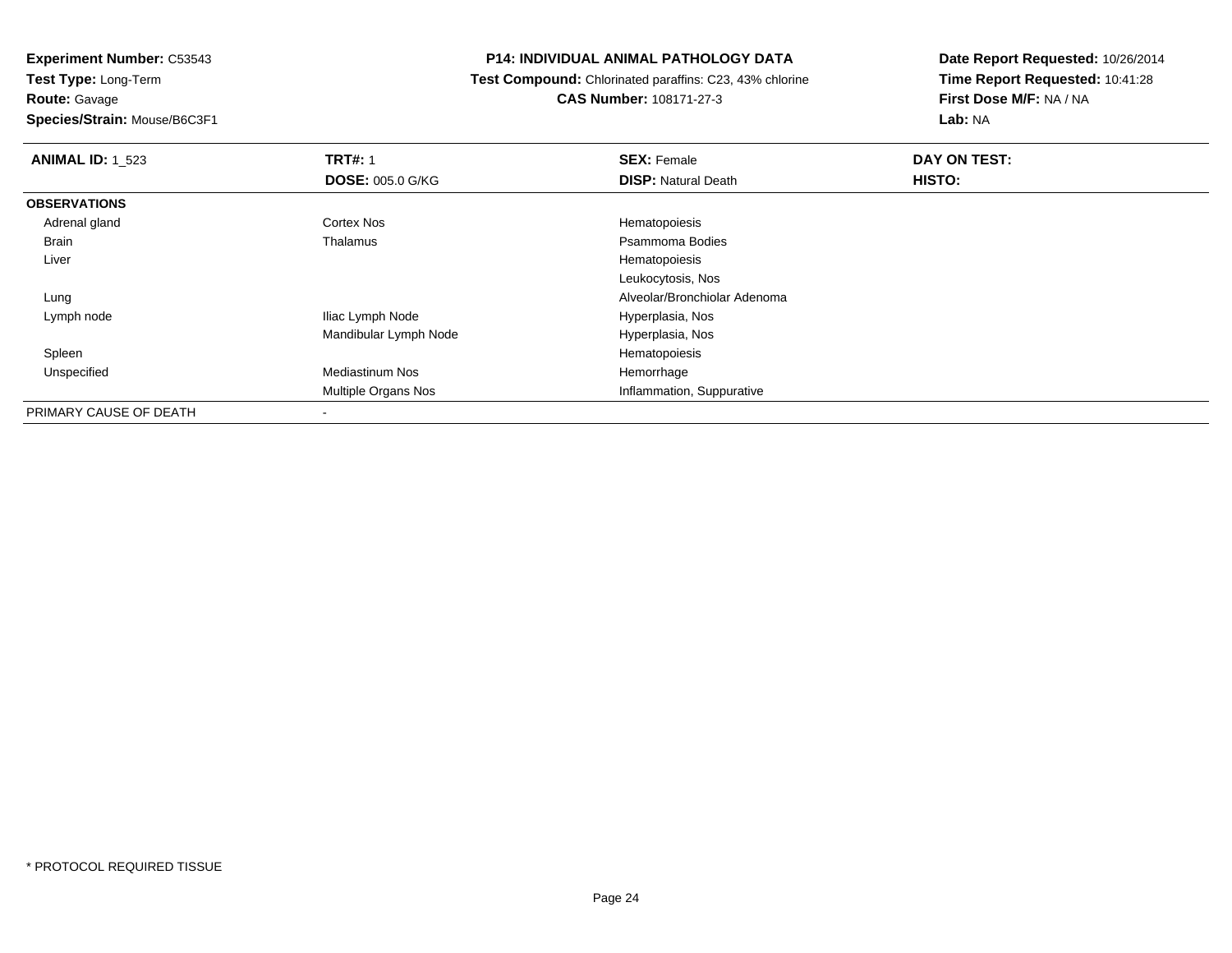**Experiment Number:** C53543**Test Type:** Long-Term**Route:** Gavage **Species/Strain:** Mouse/B6C3F1**P14: INDIVIDUAL ANIMAL PATHOLOGY DATA Test Compound:** Chlorinated paraffins: C23, 43% chlorine**CAS Number:** 108171-27-3**Date Report Requested:** 10/26/2014**Time Report Requested:** 10:41:28**First Dose M/F:** NA / NA**Lab:** NA**ANIMAL ID:** 1\_524**TRT#:** 1 **SEX:** Female **DAY ON TEST: DOSE:** 005.0 G/KG**DISP:** Moribund Sacrifice **HISTO: OBSERVATIONS** Kidney Inflammation, Suppurative Adenocarcinoma, Nos, Metastatic Lung Mammary gland Cystic Disease Ovary Cyst, Follicular Nos Salivary glandParotid Gland Nos<br>
Neck Adenocarcinoma, Nos<br>
Neck Anticomation, Nos SkinInflammation, Nos Uterus Endometrium Hyperplasia, Cystic PRIMARY CAUSE OF DEATH-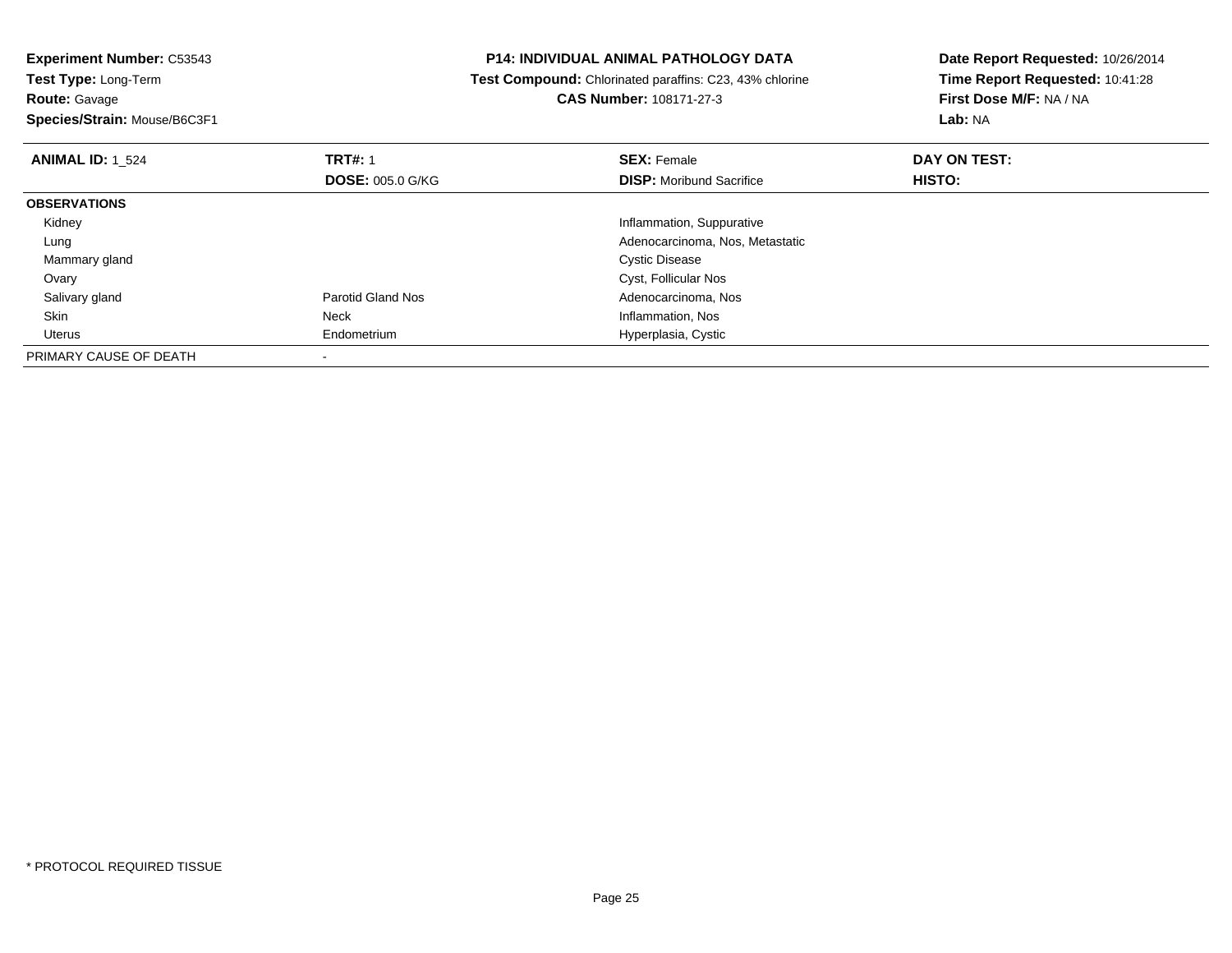| <b>Experiment Number: C53543</b><br>Test Type: Long-Term<br><b>Route: Gavage</b><br>Species/Strain: Mouse/B6C3F1 |                         | <b>P14: INDIVIDUAL ANIMAL PATHOLOGY DATA</b><br>Date Report Requested: 10/26/2014<br>Time Report Requested: 10:41:28<br>Test Compound: Chlorinated paraffins: C23, 43% chlorine<br>CAS Number: 108171-27-3<br>First Dose M/F: NA / NA<br>Lab: NA |               |
|------------------------------------------------------------------------------------------------------------------|-------------------------|--------------------------------------------------------------------------------------------------------------------------------------------------------------------------------------------------------------------------------------------------|---------------|
| <b>ANIMAL ID: 1 525</b>                                                                                          | <b>TRT#: 1</b>          | <b>SEX: Female</b>                                                                                                                                                                                                                               | DAY ON TEST:  |
|                                                                                                                  | <b>DOSE: 005.0 G/KG</b> | <b>DISP:</b> Natural Death                                                                                                                                                                                                                       | <b>HISTO:</b> |
| <b>OBSERVATIONS</b>                                                                                              |                         |                                                                                                                                                                                                                                                  |               |
| Adrenal gland                                                                                                    | Cortex Nos              | Hematopoiesis                                                                                                                                                                                                                                    |               |
| Liver                                                                                                            |                         | Cytoplasmic Vacuolization                                                                                                                                                                                                                        |               |
|                                                                                                                  |                         | Hematopoiesis                                                                                                                                                                                                                                    |               |
| Ovary                                                                                                            |                         | Cyst, Follicular Nos                                                                                                                                                                                                                             |               |
| Spleen                                                                                                           |                         | Hematopoiesis                                                                                                                                                                                                                                    |               |
| Unspecified                                                                                                      | Multiple Organs Nos     | Inflammation, Suppurative                                                                                                                                                                                                                        |               |
| PRIMARY CAUSE OF DEATH                                                                                           |                         |                                                                                                                                                                                                                                                  |               |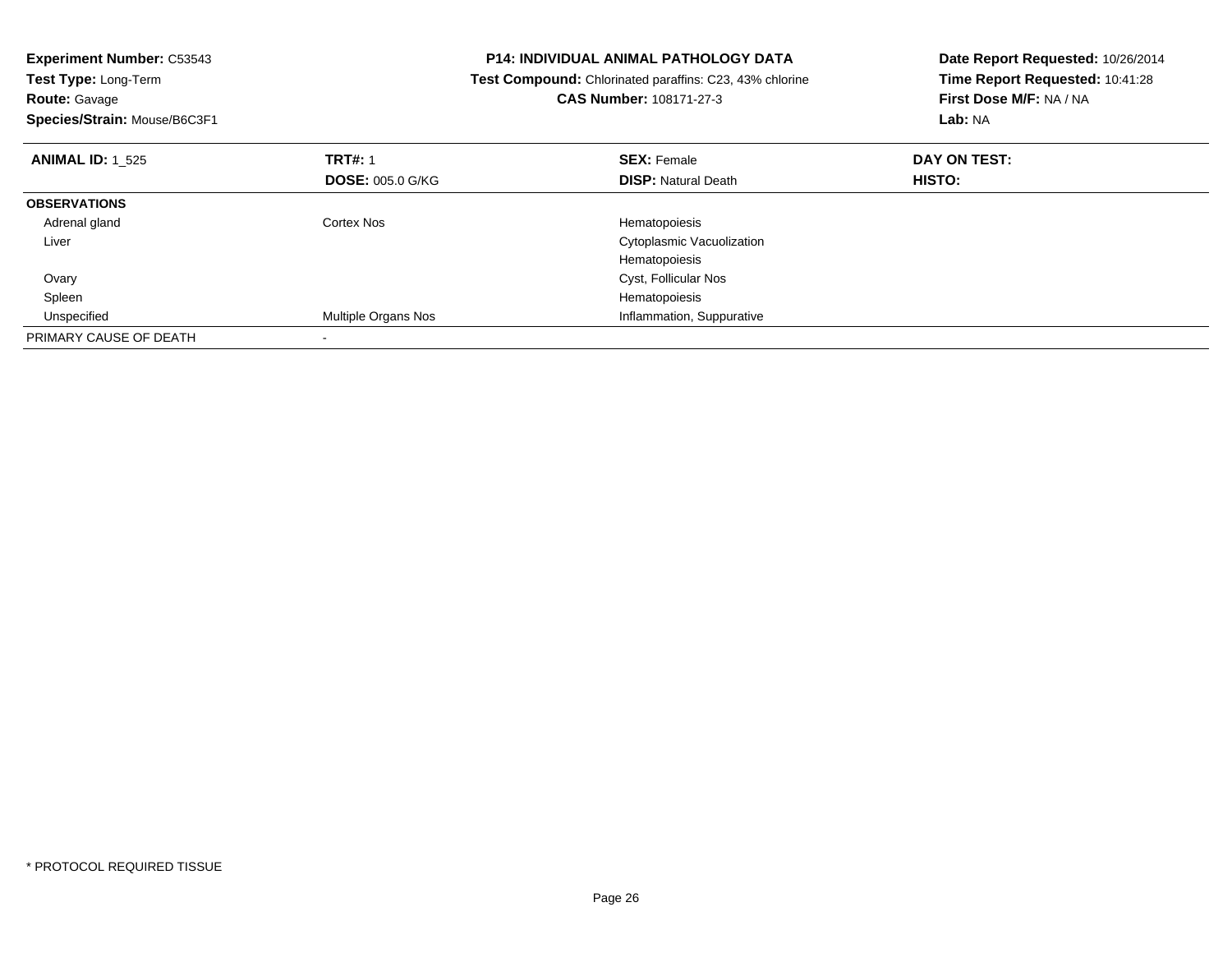# **Route:** Gavage

**Species/Strain:** Mouse/B6C3F1

# **P14: INDIVIDUAL ANIMAL PATHOLOGY DATA**

## **Test Compound:** Chlorinated paraffins: C23, 43% chlorine**CAS Number:** 108171-27-3

| <b>ANIMAL ID: 1_526</b> | <b>TRT#: 1</b>              | <b>SEX: Female</b>                               | DAY ON TEST: |
|-------------------------|-----------------------------|--------------------------------------------------|--------------|
|                         | <b>DOSE: 005.0 G/KG</b>     | <b>DISP: Terminal Sacrifice</b>                  | HISTO:       |
| <b>OBSERVATIONS</b>     |                             |                                                  |              |
| Brain                   | Thalamus                    | Psammoma Bodies                                  |              |
| Liver                   |                             | Hepatocellular Adenoma                           |              |
|                         |                             | Hepatocellular Carcinoma                         |              |
|                         |                             | Infarct, Nos                                     |              |
| Lymph node              | <b>Bronchial Lymph Node</b> | Hyperplasia, Nos                                 |              |
| Mammary gland           |                             | <b>Cystic Disease</b>                            |              |
| Nasal cavity            | Mucosa                      | Inflammation, Focal                              |              |
| Pituitary gland         | <b>Anterior Pituitary</b>   | Hyperplasia, Focal                               |              |
| Spleen                  |                             | Hematopoiesis                                    |              |
| Thyroid                 |                             | Degeneration, Cystic                             |              |
| Unspecified             | <b>Multiple Organs Nos</b>  | Lymphoma, Mixed-Malignant Type                   |              |
| Uterus                  |                             | Hemangiosarcoma, Uncertain Primary Or Metastatic |              |
|                         | Endometrium                 | Hyperplasia, Cystic                              |              |
| PRIMARY CAUSE OF DEATH  |                             |                                                  |              |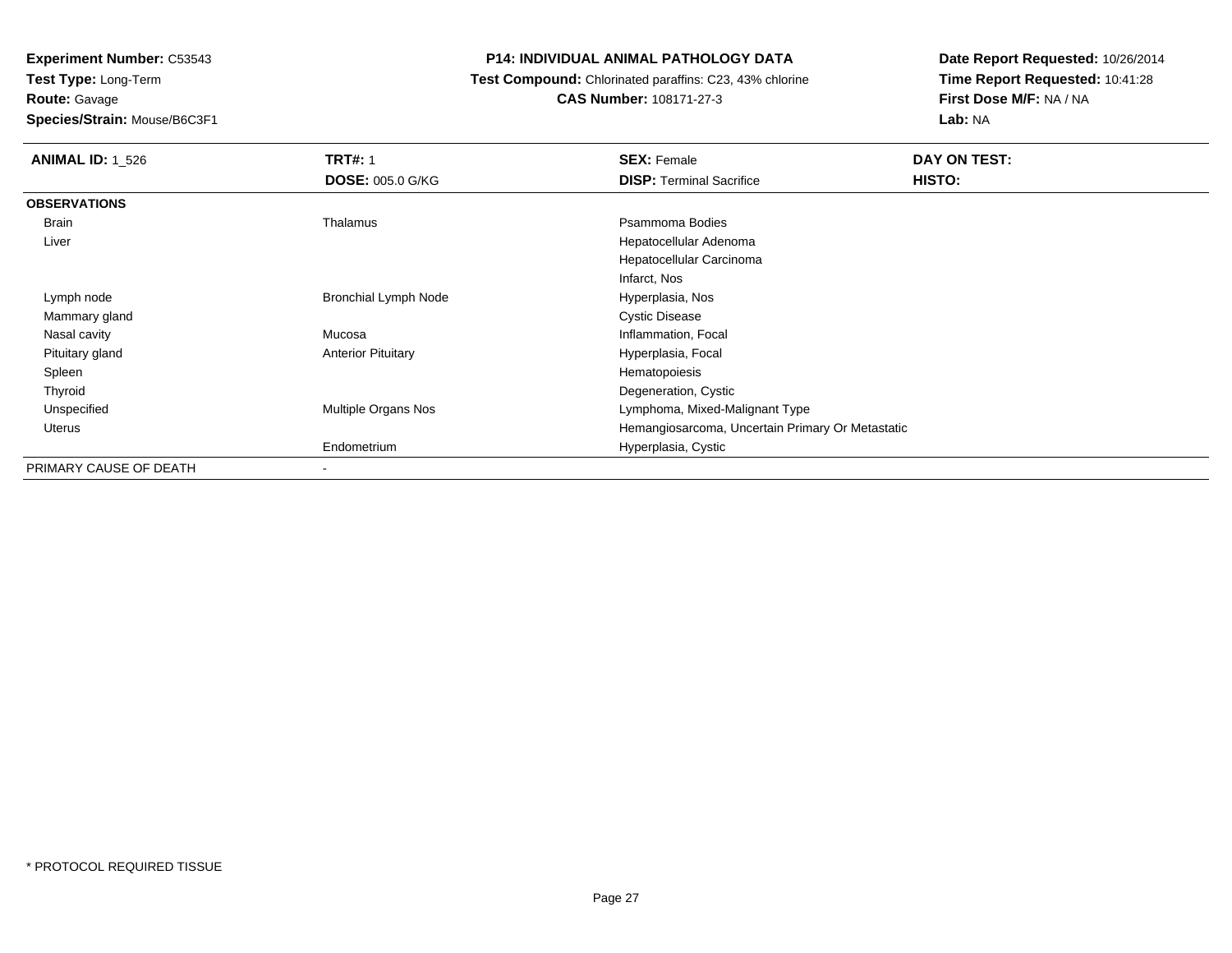**Route:** Gavage

**Species/Strain:** Mouse/B6C3F1

# **P14: INDIVIDUAL ANIMAL PATHOLOGY DATA**

 **Test Compound:** Chlorinated paraffins: C23, 43% chlorine**CAS Number:** 108171-27-3

| <b>ANIMAL ID: 1 527</b> | <b>TRT#: 1</b>            | <b>SEX: Female</b>              | DAY ON TEST: |  |
|-------------------------|---------------------------|---------------------------------|--------------|--|
|                         | <b>DOSE: 005.0 G/KG</b>   | <b>DISP:</b> Moribund Sacrifice | HISTO:       |  |
| <b>OBSERVATIONS</b>     |                           |                                 |              |  |
| Bone marrow             |                           | Hyperplasia, Granulocytic       |              |  |
| Brain                   | Thalamus                  | Psammoma Bodies                 |              |  |
| Liver                   |                           | Hematopoiesis                   |              |  |
| Mammary gland           |                           | <b>Cystic Disease</b>           |              |  |
| Nasal cavity            | Mucosa                    | Inflammation, Focal             |              |  |
| Pituitary gland         | <b>Anterior Pituitary</b> | Hyperplasia, Focal              |              |  |
| Spleen                  |                           | Hematopoiesis                   |              |  |
| Thyroid                 |                           | Degeneration, Cystic            |              |  |
| Unspecified             | Multiple Organs Nos       | Inflammation, Suppurative       |              |  |
|                         | Multiple Organs Nos       | Lymphoma, Mixed-Malignant Type  |              |  |
| Uterus                  | Endometrium               | Hyperplasia, Cystic             |              |  |
| PRIMARY CAUSE OF DEATH  |                           |                                 |              |  |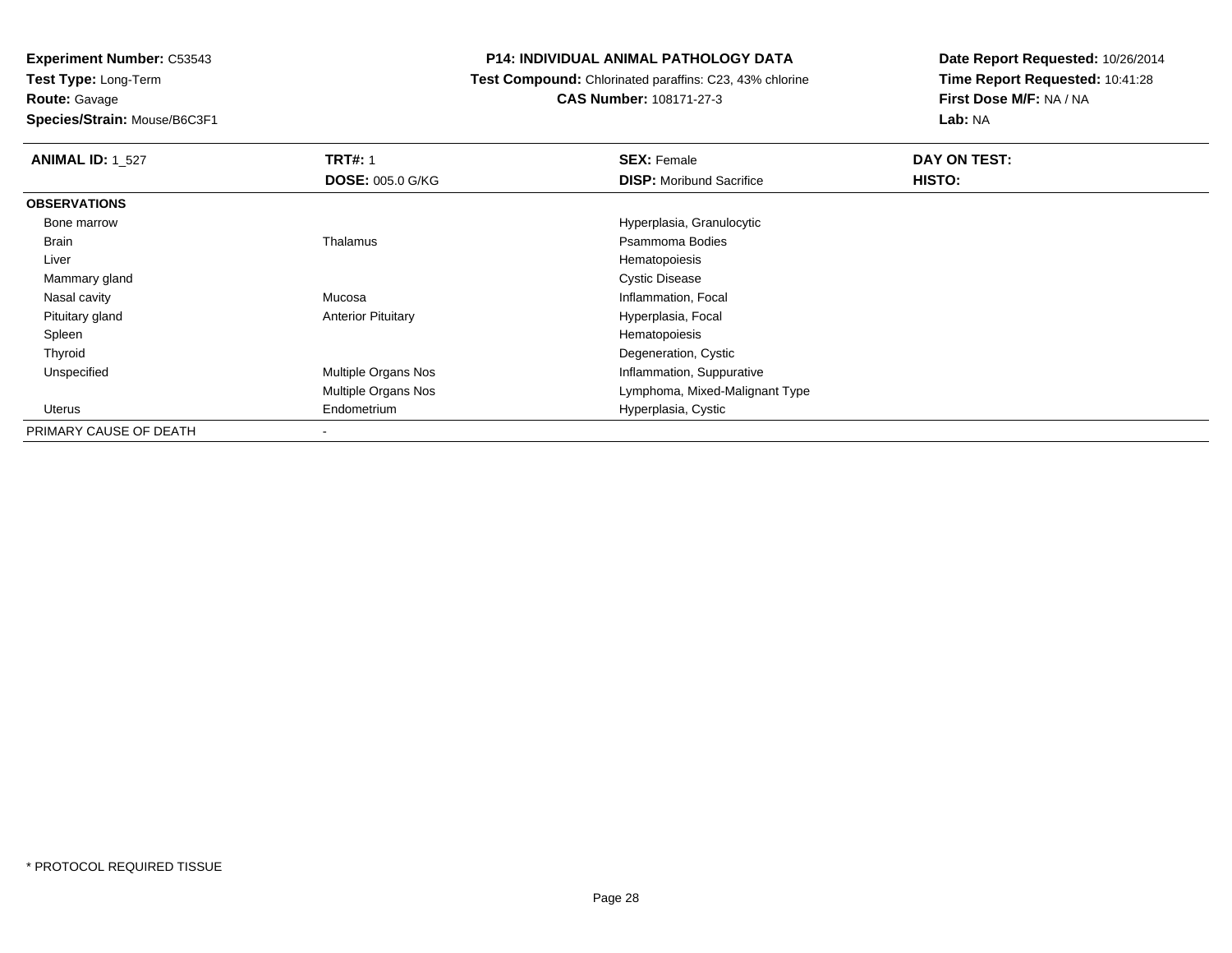| <b>Experiment Number: C53543</b><br>Test Type: Long-Term<br><b>Route: Gavage</b><br>Species/Strain: Mouse/B6C3F1 |                         | <b>P14: INDIVIDUAL ANIMAL PATHOLOGY DATA</b><br>Test Compound: Chlorinated paraffins: C23, 43% chlorine<br>CAS Number: 108171-27-3 | Date Report Requested: 10/26/2014<br>Time Report Requested: 10:41:28<br>First Dose M/F: NA / NA<br>Lab: NA |  |
|------------------------------------------------------------------------------------------------------------------|-------------------------|------------------------------------------------------------------------------------------------------------------------------------|------------------------------------------------------------------------------------------------------------|--|
| <b>ANIMAL ID:</b> 1 528                                                                                          | <b>TRT#: 1</b>          | <b>SEX: Female</b>                                                                                                                 | DAY ON TEST:                                                                                               |  |
|                                                                                                                  | <b>DOSE: 005.0 G/KG</b> | <b>DISP:</b> Natural Death                                                                                                         | HISTO:                                                                                                     |  |
| <b>OBSERVATIONS</b>                                                                                              |                         |                                                                                                                                    |                                                                                                            |  |
| Kidney                                                                                                           |                         | Nephrosis, Nos                                                                                                                     |                                                                                                            |  |
| Unspecified                                                                                                      | Abdomen                 | Edema, Nos                                                                                                                         |                                                                                                            |  |
|                                                                                                                  | Multiple Organs Nos     | Lymphoma, Histiocytic-Malignant Type                                                                                               |                                                                                                            |  |
| PRIMARY CAUSE OF DEATH                                                                                           |                         |                                                                                                                                    |                                                                                                            |  |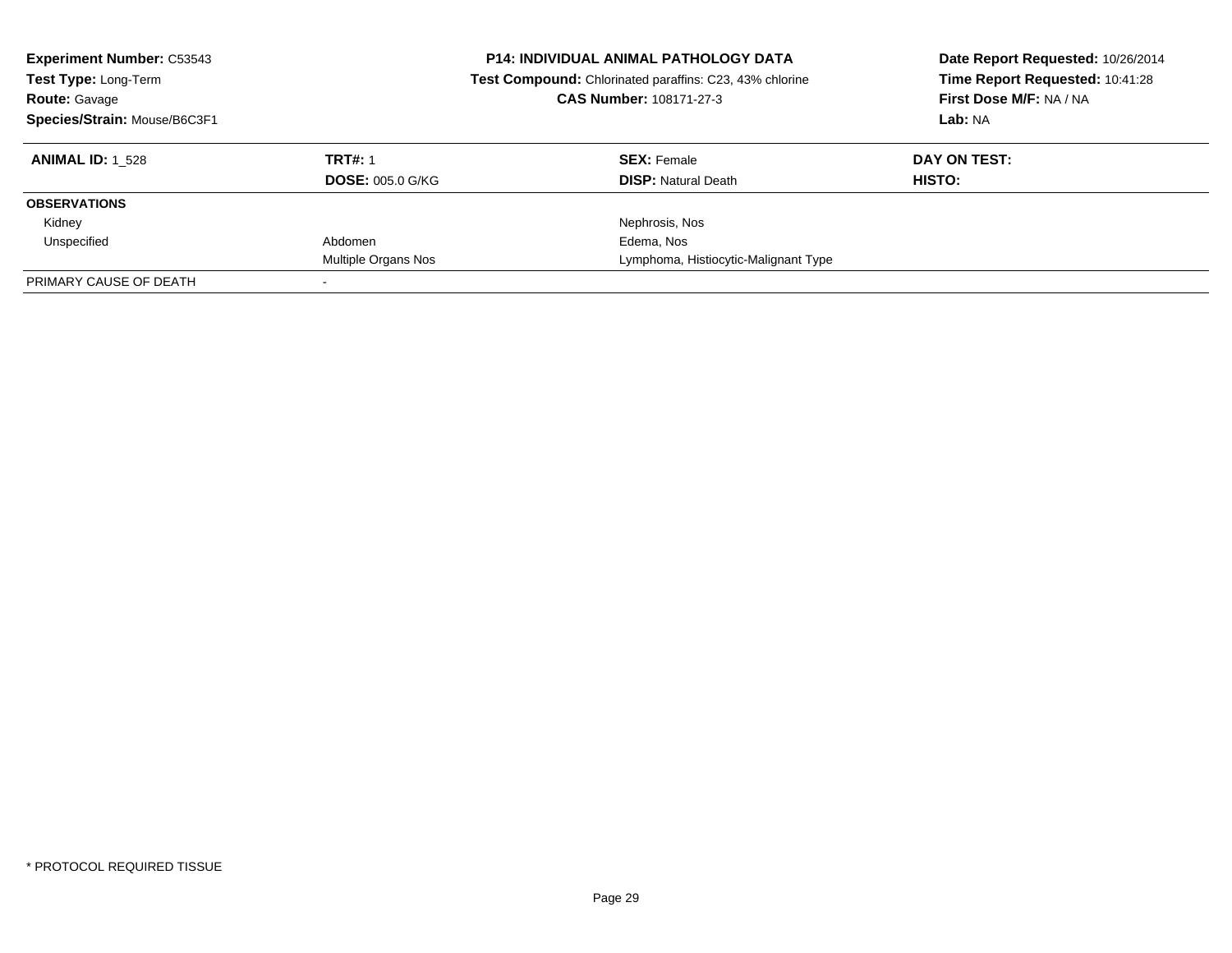| <b>Experiment Number: C53543</b>          | <b>P14: INDIVIDUAL ANIMAL PATHOLOGY DATA</b>                   | Date Report Requested: 10/26/2014 |
|-------------------------------------------|----------------------------------------------------------------|-----------------------------------|
| Test Type: Long-Term                      | <b>Test Compound:</b> Chlorinated paraffins: C23, 43% chlorine | Time Report Requested: 10:41:28   |
| <b>Route: Gavage</b>                      | CAS Number: 108171-27-3                                        | First Dose M/F: NA / NA           |
| Species/Strain: Mouse/B6C3F1              |                                                                | Lab: NA                           |
| <b>TRT#: 1</b><br><b>ANIMAL ID: 1 529</b> | <b>SEX: Female</b>                                             | DAY ON TEST:                      |
| <b>DOSE: 005.0 G/KG</b>                   | <b>DISP:</b> Terminal Sacrifice                                | HISTO:                            |
| <b>OBSERVATIONS</b>                       |                                                                |                                   |
| Kidney                                    | Nephrosis, Nos                                                 |                                   |
| Mucosa<br>Nasal cavity                    | Inflammation, Focal                                            |                                   |
| Unspecified<br><b>Multiple Organs Nos</b> | Lymphoma, Undifferentiated-Malignant Type                      |                                   |
| Urinary bladder                           | Inflammation, Nos                                              |                                   |
| Endometrium<br>Uterus                     | Hyperplasia, Cystic                                            |                                   |
|                                           | Inflammation, Suppurative                                      |                                   |
| PRIMARY CAUSE OF DEATH                    |                                                                |                                   |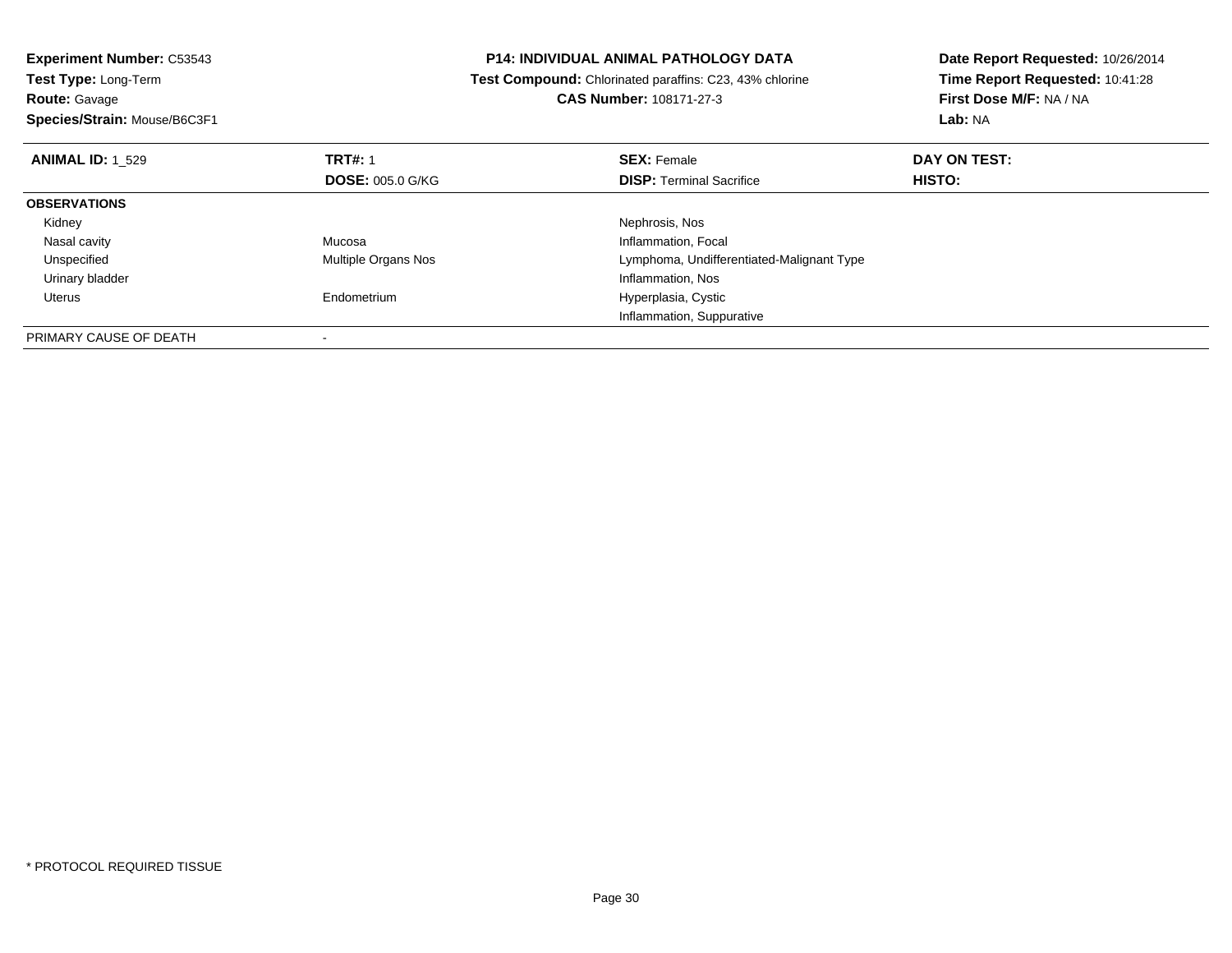**Route:** Gavage

**Species/Strain:** Mouse/B6C3F1

# **P14: INDIVIDUAL ANIMAL PATHOLOGY DATA**

 **Test Compound:** Chlorinated paraffins: C23, 43% chlorine**CAS Number:** 108171-27-3

| <b>ANIMAL ID: 1 530</b> | <b>TRT#: 1</b>          | <b>SEX: Female</b>              | DAY ON TEST: |  |
|-------------------------|-------------------------|---------------------------------|--------------|--|
|                         | <b>DOSE: 005.0 G/KG</b> | <b>DISP:</b> Moribund Sacrifice | HISTO:       |  |
| <b>OBSERVATIONS</b>     |                         |                                 |              |  |
| Brain                   | Thalamus                | Psammoma Bodies                 |              |  |
| Liver                   |                         | Metamorphosis, Fatty            |              |  |
|                         |                         | Necrosis, Focal                 |              |  |
| Thyroid                 |                         | Degeneration, Cystic            |              |  |
| Unspecified             | Multiple Organs Nos     | Lymphoma, Mixed-Malignant Type  |              |  |
| Uterus                  | Serosa                  | Angiectasis                     |              |  |
|                         | <b>Fallopian Tube</b>   | Dilatation, Nos                 |              |  |
|                         | Endometrium             | Hyperplasia, Cystic             |              |  |
| PRIMARY CAUSE OF DEATH  |                         |                                 |              |  |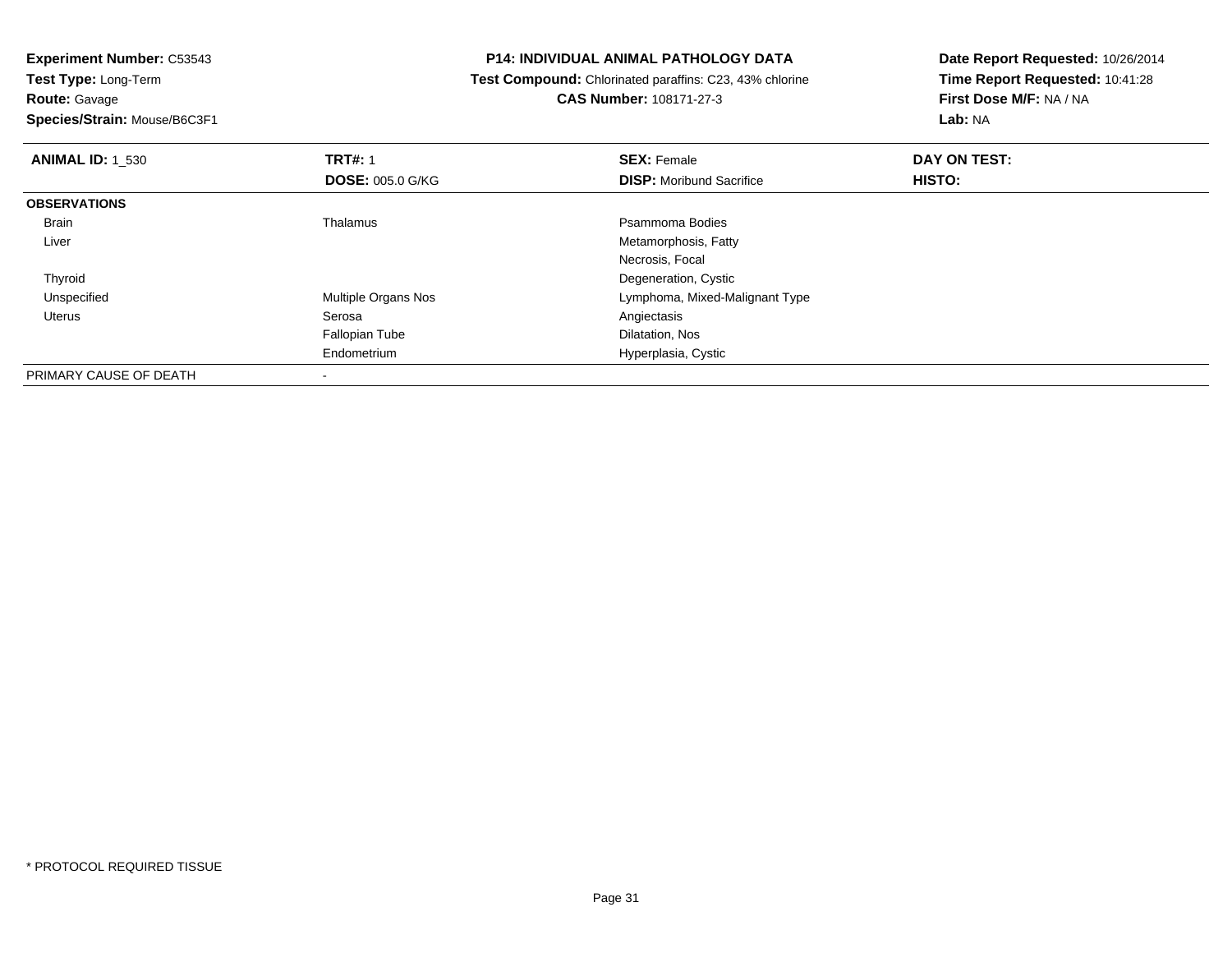| <b>Experiment Number: C53543</b><br>Test Type: Long-Term<br><b>Route: Gavage</b><br>Species/Strain: Mouse/B6C3F1 |                           | P14: INDIVIDUAL ANIMAL PATHOLOGY DATA<br>Test Compound: Chlorinated paraffins: C23, 43% chlorine<br><b>CAS Number: 108171-27-3</b> | Date Report Requested: 10/26/2014<br>Time Report Requested: 10:41:28<br>First Dose M/F: NA / NA<br>Lab: NA |  |
|------------------------------------------------------------------------------------------------------------------|---------------------------|------------------------------------------------------------------------------------------------------------------------------------|------------------------------------------------------------------------------------------------------------|--|
| <b>ANIMAL ID: 1 531</b>                                                                                          | <b>TRT#: 1</b>            | <b>SEX: Female</b>                                                                                                                 | DAY ON TEST:                                                                                               |  |
|                                                                                                                  | <b>DOSE: 005.0 G/KG</b>   | <b>DISP:</b> Terminal Sacrifice                                                                                                    | HISTO:                                                                                                     |  |
| <b>OBSERVATIONS</b>                                                                                              |                           |                                                                                                                                    |                                                                                                            |  |
| Mammary gland                                                                                                    |                           | Adenocarcinoma, Nos                                                                                                                |                                                                                                            |  |
| Ovary                                                                                                            |                           | Cyst, Follicular Nos                                                                                                               |                                                                                                            |  |
| Pituitary gland                                                                                                  | <b>Anterior Pituitary</b> | Angiectasis                                                                                                                        |                                                                                                            |  |
| Thyroid                                                                                                          |                           | Follicular-Cell Adenoma                                                                                                            |                                                                                                            |  |
|                                                                                                                  |                           | Lymphocytic Inflammatory Infiltrate                                                                                                |                                                                                                            |  |
| Uterus                                                                                                           | Endometrium               | Hyperplasia, Cystic                                                                                                                |                                                                                                            |  |
| PRIMARY CAUSE OF DEATH                                                                                           |                           |                                                                                                                                    |                                                                                                            |  |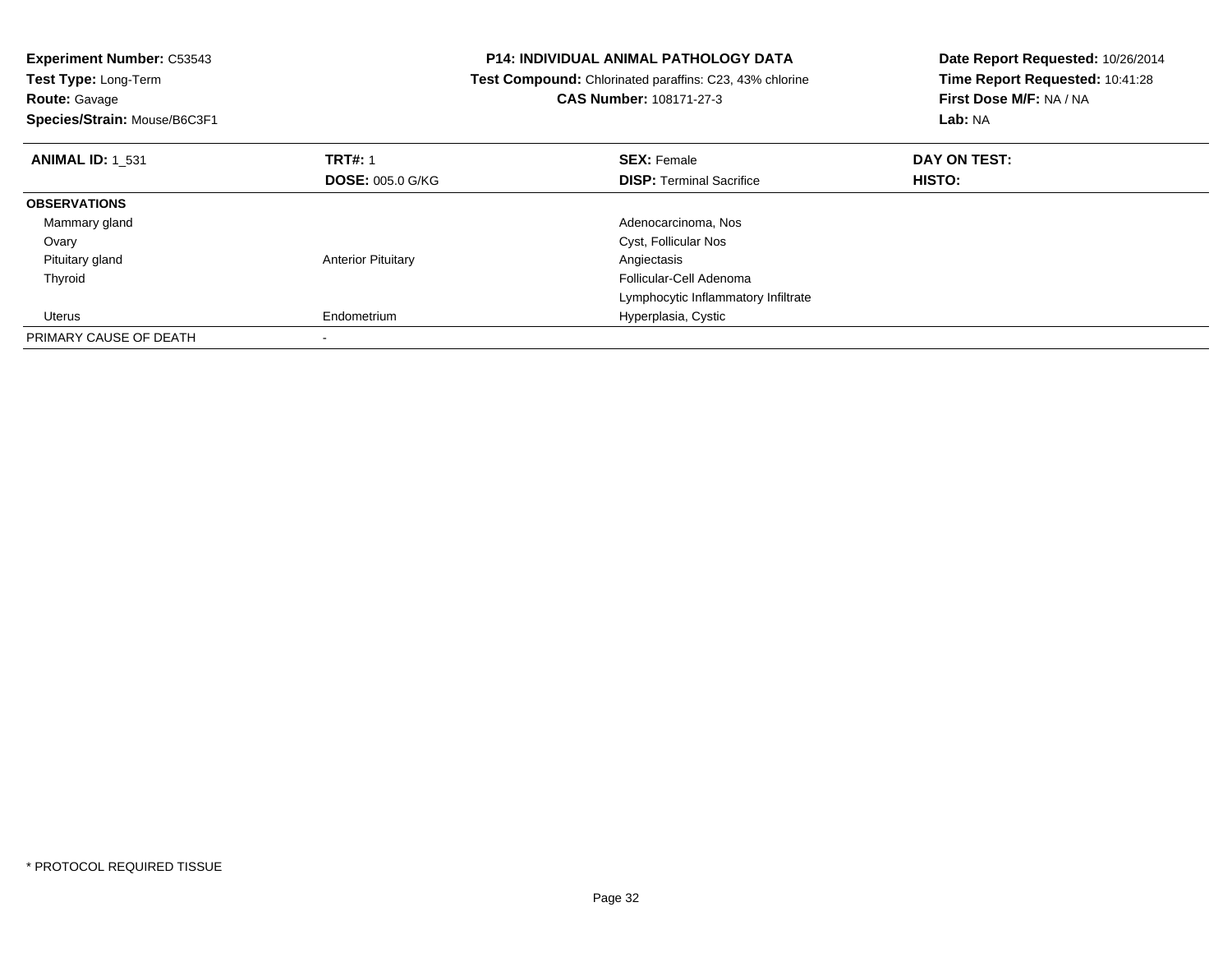**Route:** Gavage

**Species/Strain:** Mouse/B6C3F1

## **P14: INDIVIDUAL ANIMAL PATHOLOGY DATA**

 **Test Compound:** Chlorinated paraffins: C23, 43% chlorine**CAS Number:** 108171-27-3

| <b>ANIMAL ID: 1 532</b> | <b>TRT#: 1</b>            | <b>SEX: Female</b>                  | DAY ON TEST: |  |
|-------------------------|---------------------------|-------------------------------------|--------------|--|
|                         | <b>DOSE: 005.0 G/KG</b>   | <b>DISP: Terminal Sacrifice</b>     | HISTO:       |  |
| <b>OBSERVATIONS</b>     |                           |                                     |              |  |
| Mammary gland           |                           | <b>Cystic Disease</b>               |              |  |
| Nasal cavity            | Mucosa                    | Inflammation, Focal                 |              |  |
| Ovary                   |                           | Cyst, Follicular Nos                |              |  |
| Pituitary gland         | <b>Anterior Pituitary</b> | Adenoma, Nos                        |              |  |
| Thyroid                 |                           | Hyperplasia, Follicular Cell        |              |  |
|                         |                           | Lymphocytic Inflammatory Infiltrate |              |  |
| Unspecified             | Multiple Organs Nos       | Lymphoma, Mixed-Malignant Type      |              |  |
|                         | Thigh                     | Neurilemoma, Malignant              |              |  |
| Uterus                  | Endometrium               | Hyperplasia, Cystic                 |              |  |
| PRIMARY CAUSE OF DEATH  |                           |                                     |              |  |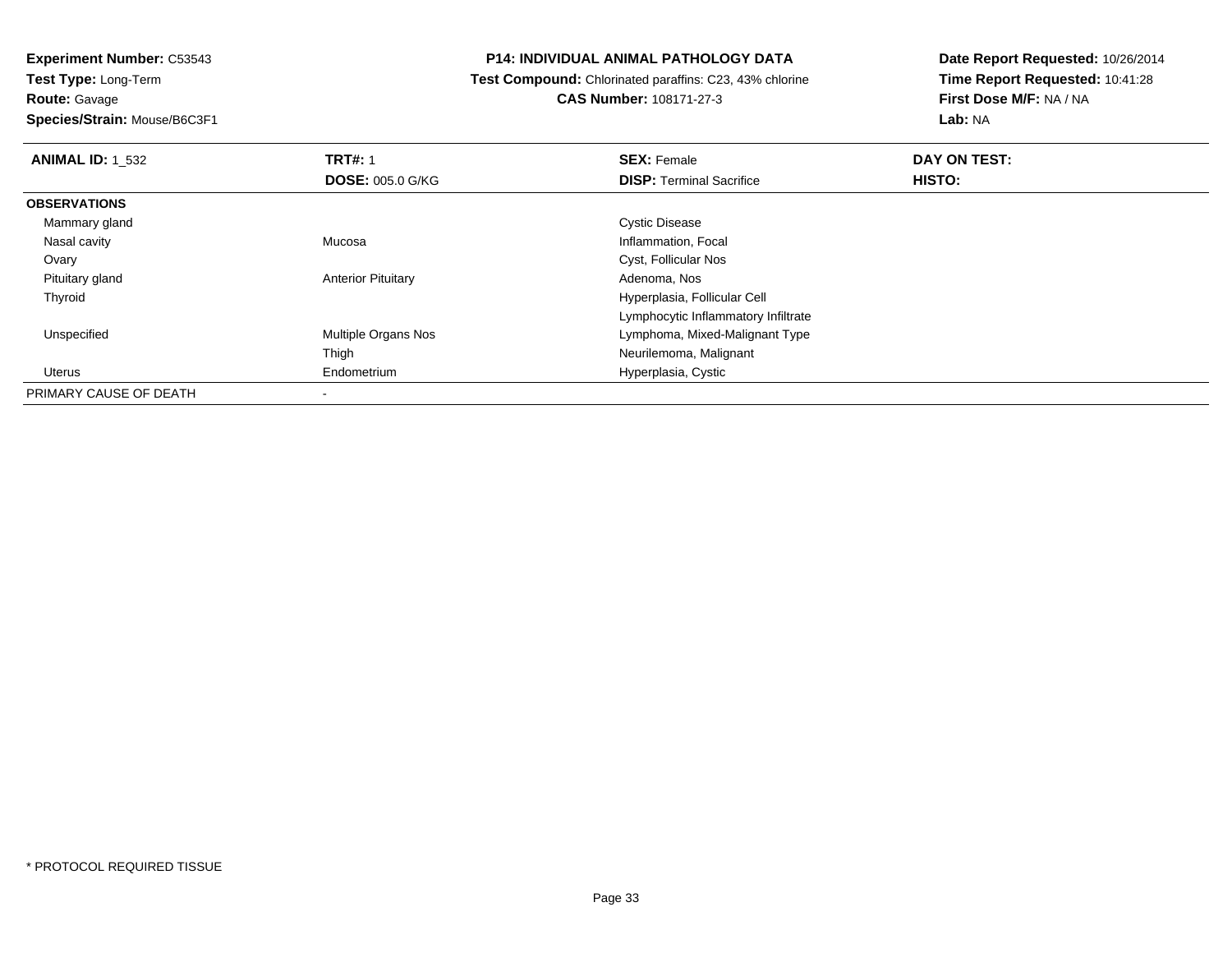## **P14: INDIVIDUAL ANIMAL PATHOLOGY DATA**

 **Test Compound:** Chlorinated paraffins: C23, 43% chlorine**CAS Number:** 108171-27-3

| <b>ANIMAL ID: 1 533</b> | <b>TRT#: 1</b>            | <b>SEX: Female</b>              | DAY ON TEST: |  |
|-------------------------|---------------------------|---------------------------------|--------------|--|
|                         | <b>DOSE: 005.0 G/KG</b>   | <b>DISP: Terminal Sacrifice</b> | HISTO:       |  |
| <b>OBSERVATIONS</b>     |                           |                                 |              |  |
| Brain                   | Thalamus                  | Psammoma Bodies                 |              |  |
| Intestine Large         | Perirectal Tissue, Rectum | Fibrosis                        |              |  |
| Intestine Small         | Mucosa, Ileum             | Amyloidosis                     |              |  |
| Lymph node              | Mesenteric Lymph Node     | Angiectasis                     |              |  |
| Ovary                   |                           | Cyst, Follicular Nos            |              |  |
| Spleen                  |                           | Hyperplasia, Lymphoid           |              |  |
| Thyroid                 |                           | Follicular-Cell Adenoma         |              |  |
| Uterus                  | Endometrium               | Hyperplasia, Cystic             |              |  |
| PRIMARY CAUSE OF DEATH  |                           |                                 |              |  |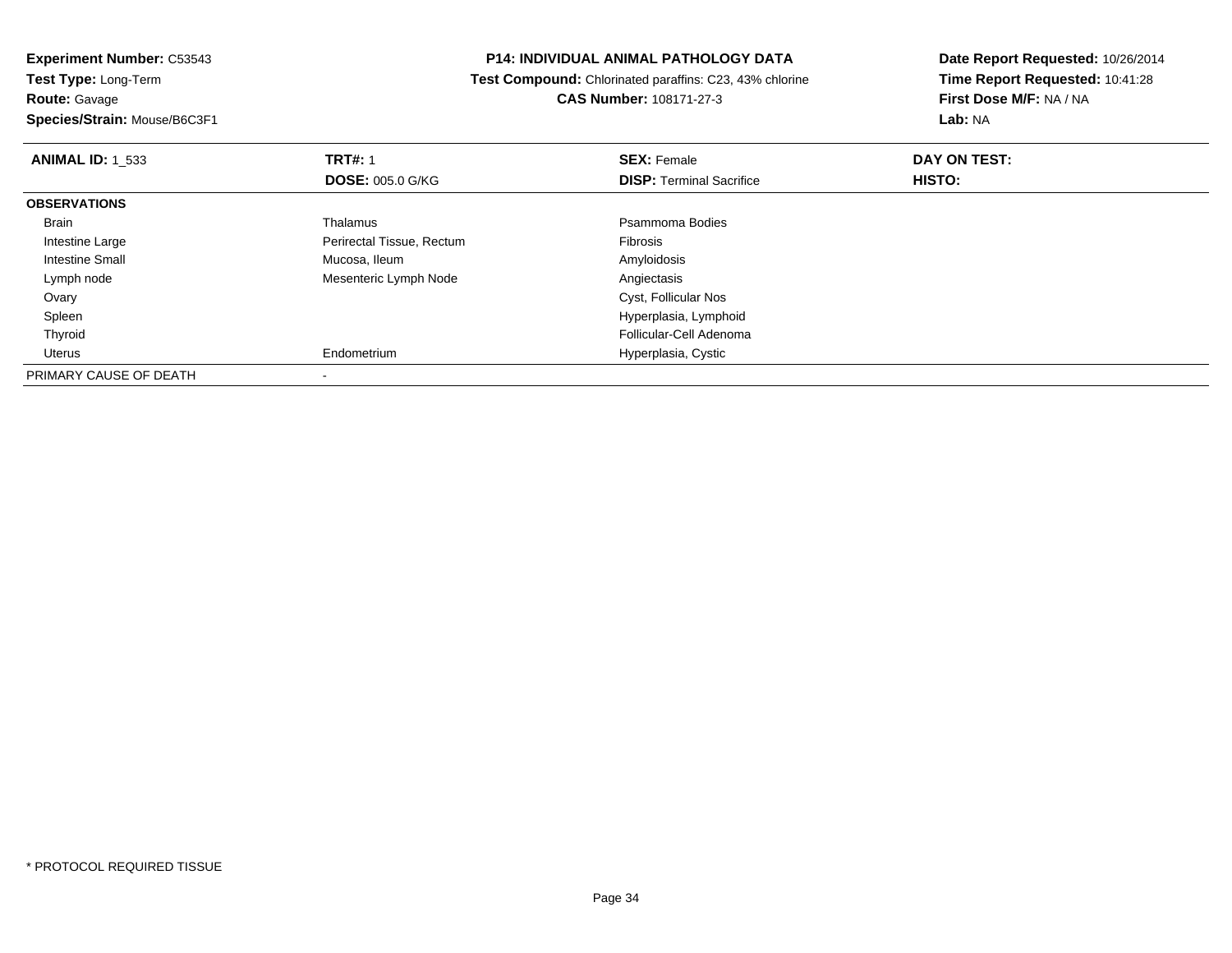**Route:** Gavage

**Species/Strain:** Mouse/B6C3F1

# **P14: INDIVIDUAL ANIMAL PATHOLOGY DATA**

 **Test Compound:** Chlorinated paraffins: C23, 43% chlorine**CAS Number:** 108171-27-3

| <b>ANIMAL ID: 1_534</b> | <b>TRT#: 1</b>            | <b>SEX: Female</b>                   | <b>DAY ON TEST:</b> |  |
|-------------------------|---------------------------|--------------------------------------|---------------------|--|
|                         | <b>DOSE: 005.0 G/KG</b>   | <b>DISP: Terminal Sacrifice</b>      | HISTO:              |  |
| <b>OBSERVATIONS</b>     |                           |                                      |                     |  |
| Liver                   |                           | Hepatocellular Adenoma               |                     |  |
| Mammary gland           |                           | <b>Cystic Disease</b>                |                     |  |
| Nasal cavity            | Mucosa                    | Inflammation, Focal                  |                     |  |
| Ovary                   |                           | Cyst, Follicular Nos                 |                     |  |
| Pituitary gland         | <b>Anterior Pituitary</b> | Hyperplasia, Focal                   |                     |  |
| Thyroid                 | Follicle                  | Hyperplasia, Cystic                  |                     |  |
| Unspecified             | Multiple Organs Nos       | Lymphoma, Lymphocytic-Malignant Type |                     |  |
| Uterus                  | Endometrium               | Cyst, Nos                            |                     |  |
|                         | Endometrium               | Hyperplasia, Cystic                  |                     |  |
| PRIMARY CAUSE OF DEATH  |                           |                                      |                     |  |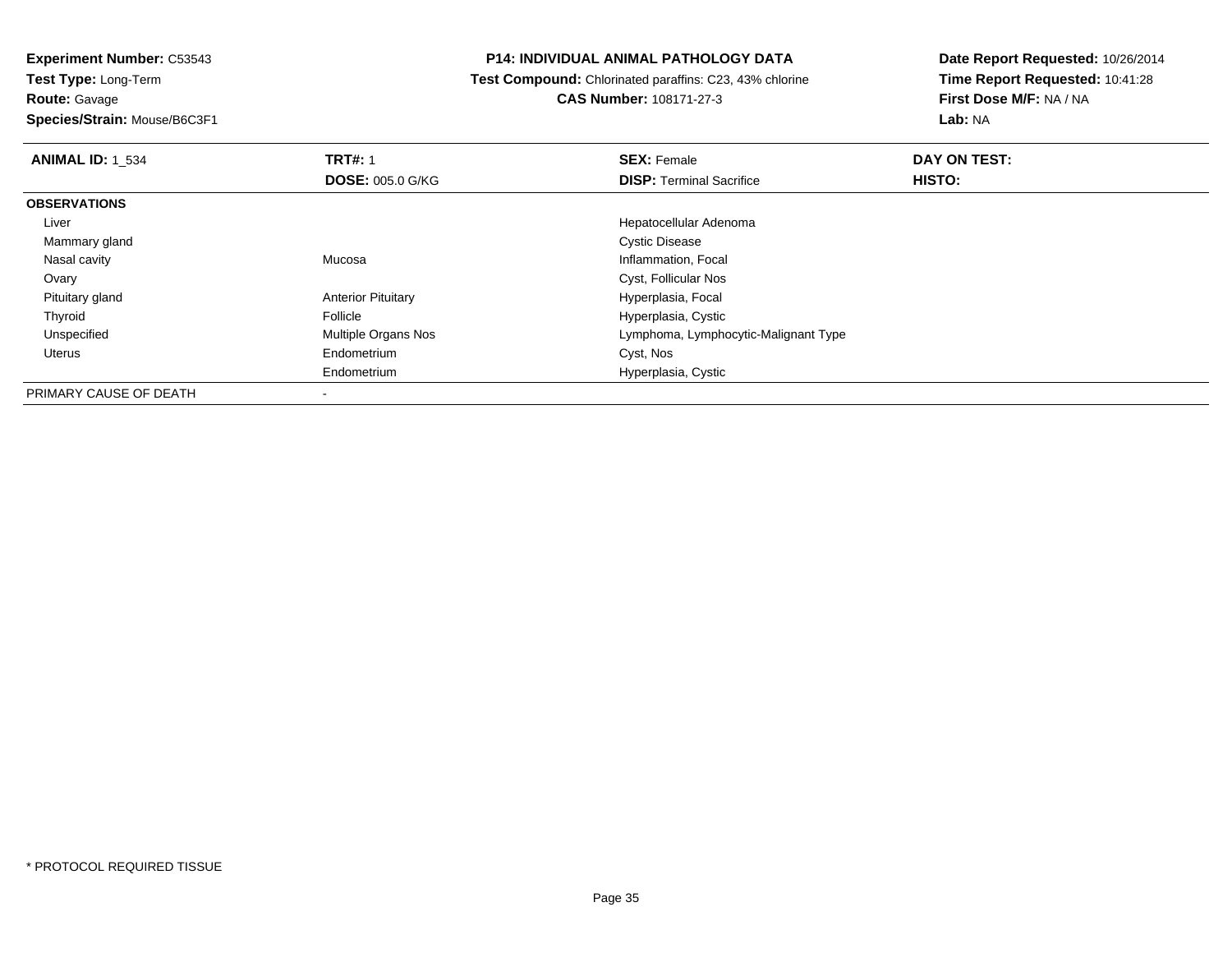# **P14: INDIVIDUAL ANIMAL PATHOLOGY DATA**

 **Test Compound:** Chlorinated paraffins: C23, 43% chlorine**CAS Number:** 108171-27-3

| <b>ANIMAL ID: 1 535</b> | <b>TRT#: 1</b>             | <b>SEX: Female</b>              | DAY ON TEST: |  |
|-------------------------|----------------------------|---------------------------------|--------------|--|
|                         | <b>DOSE: 005.0 G/KG</b>    | <b>DISP:</b> Moribund Sacrifice | HISTO:       |  |
| <b>OBSERVATIONS</b>     |                            |                                 |              |  |
| Bone marrow             |                            | Hyperplasia, Granulocytic       |              |  |
| Brain                   | Thalamus                   | Psammoma Bodies                 |              |  |
| Kidney                  |                            | Necrosis, Medullary             |              |  |
| Lymph node              | Mediastinal Lymph Node     | Hyperplasia, Nos                |              |  |
| Mammary gland           |                            | <b>Cystic Disease</b>           |              |  |
| Pituitary gland         | <b>Anterior Pituitary</b>  | Adenoma, Nos                    |              |  |
| Thyroid                 |                            | Degeneration, Cystic            |              |  |
| Unspecified             | Multiple Organs Nos        | Hematopoiesis                   |              |  |
|                         | <b>Multiple Organs Nos</b> | Inflammation, Suppurative       |              |  |
|                         | <b>Multiple Organs Nos</b> | Leukocytosis, Nos               |              |  |
| Ureter                  |                            | Hyperplasia, Epithelial         |              |  |
| PRIMARY CAUSE OF DEATH  |                            |                                 |              |  |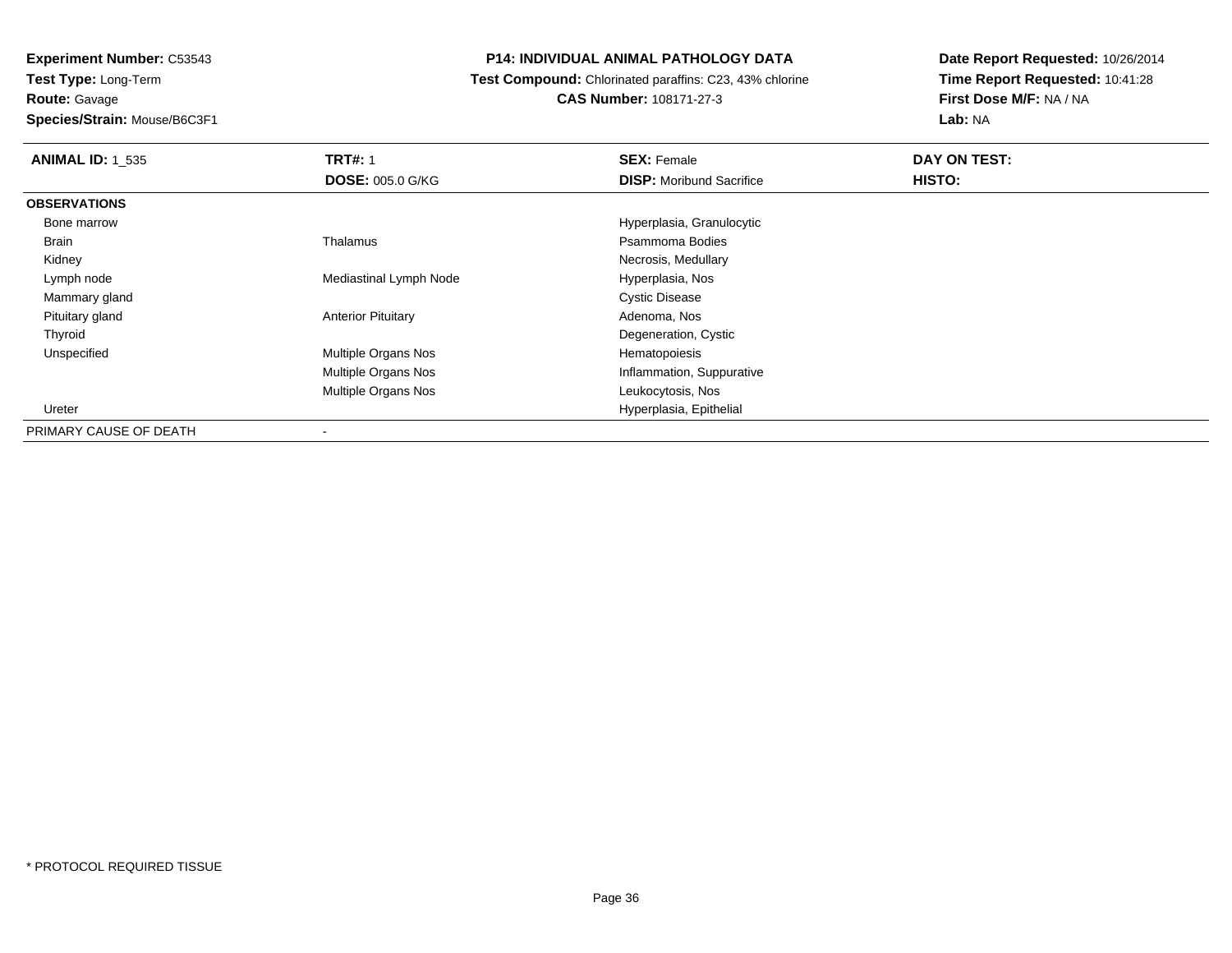| <b>Experiment Number: C53543</b><br><b>Test Type: Long-Term</b><br><b>Route: Gavage</b> | P14: INDIVIDUAL ANIMAL PATHOLOGY DATA<br>Test Compound: Chlorinated paraffins: C23, 43% chlorine<br><b>CAS Number: 108171-27-3</b> |                                 | Date Report Requested: 10/26/2014<br>Time Report Requested: 10:41:28<br>First Dose M/F: NA / NA |
|-----------------------------------------------------------------------------------------|------------------------------------------------------------------------------------------------------------------------------------|---------------------------------|-------------------------------------------------------------------------------------------------|
| Species/Strain: Mouse/B6C3F1                                                            |                                                                                                                                    |                                 | Lab: NA                                                                                         |
| <b>ANIMAL ID: 1 536</b>                                                                 | <b>TRT#: 1</b>                                                                                                                     | <b>SEX: Female</b>              | DAY ON TEST:                                                                                    |
|                                                                                         | <b>DOSE: 005.0 G/KG</b>                                                                                                            | <b>DISP:</b> Terminal Sacrifice | <b>HISTO:</b>                                                                                   |
| <b>OBSERVATIONS</b>                                                                     |                                                                                                                                    |                                 |                                                                                                 |
| Lymph node                                                                              | Mediastinal Lymph Node                                                                                                             | Angiectasis                     |                                                                                                 |
| Nasal cavity                                                                            | Mucosa                                                                                                                             | Inflammation, Focal             |                                                                                                 |
| Ovary                                                                                   |                                                                                                                                    | Cyst, Follicular Nos            |                                                                                                 |
| Pituitary gland                                                                         | <b>Anterior Pituitary</b>                                                                                                          | Adenoma, Nos                    |                                                                                                 |
| Uterus                                                                                  | Endometrium                                                                                                                        | Hyperplasia, Cystic             |                                                                                                 |
|                                                                                         | Cervix Uteri                                                                                                                       | Leiomyoma                       |                                                                                                 |
| PRIMARY CAUSE OF DEATH                                                                  |                                                                                                                                    |                                 |                                                                                                 |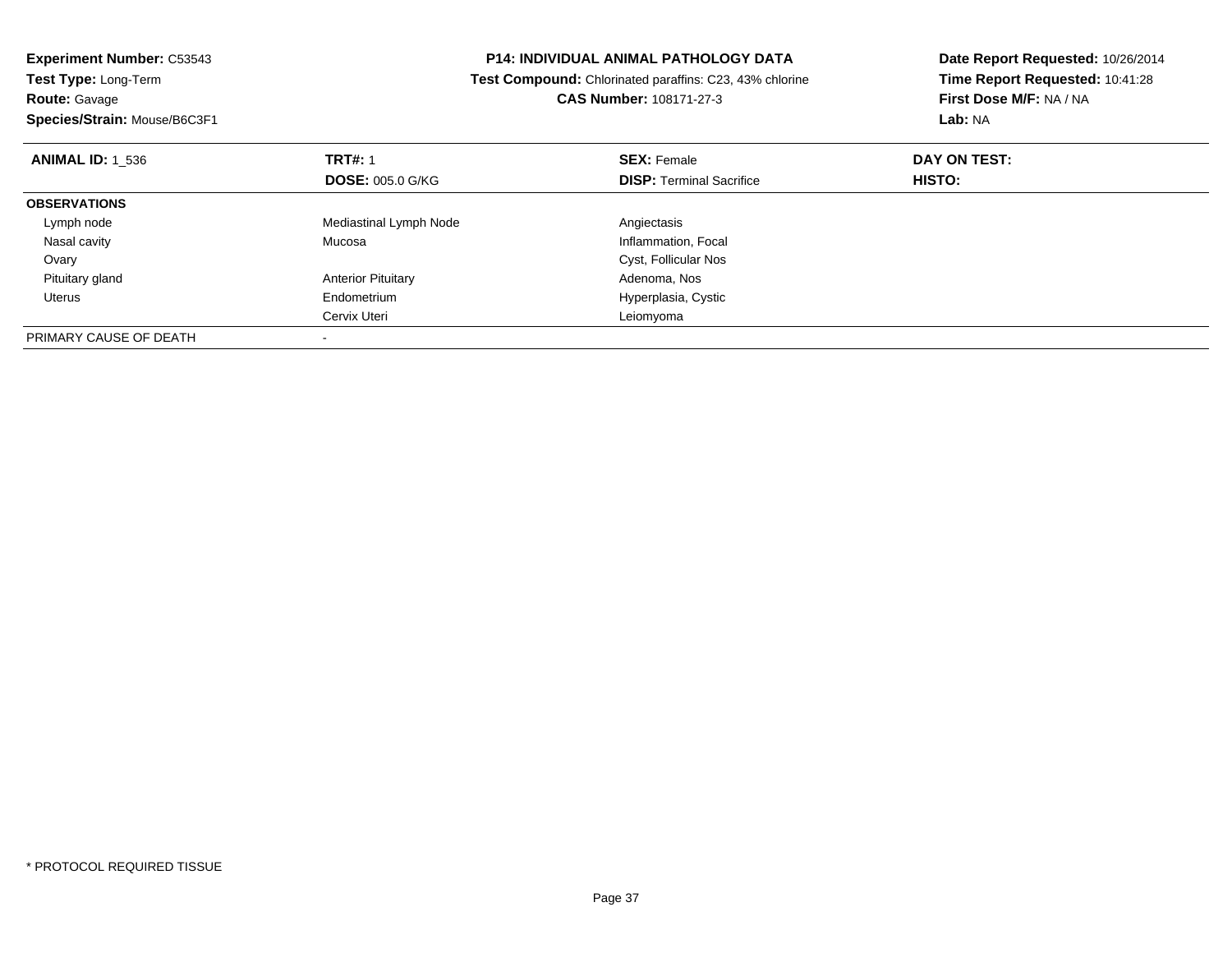**Experiment Number:** C53543**Test Type:** Long-Term**Route:** Gavage **Species/Strain:** Mouse/B6C3F1**P14: INDIVIDUAL ANIMAL PATHOLOGY DATA Test Compound:** Chlorinated paraffins: C23, 43% chlorine**CAS Number:** 108171-27-3**Date Report Requested:** 10/26/2014**Time Report Requested:** 10:41:28**First Dose M/F:** NA / NA**Lab:** NA**ANIMAL ID:** 1\_537**TRT#:** 1 **SEX:** Female **DAY ON TEST: DOSE:** 005.0 G/KG**DISP:** Terminal Sacrifice **HISTO: OBSERVATIONS** Adrenal glandMedulla Pheochromocytoma<br>
Mephrosis, Nos Kidneyy which is a set of the set of the set of the set of the set of the set of the Nephrosis, Nos Lung Alveolar/Bronchiolar Adenoma Mammary glandd **Cystic Disease**  Ovary Cyst, Follicular Nos Pancreas Atrophy, Focal Pituitary glandAnterior Pituitary **Adenoma, Nos**<br>
Multiple Organs Nos<br>
Multiple Organs Nos UnspecifiedLymphoma, Mixed-Malignant Type PRIMARY CAUSE OF DEATH

\* PROTOCOL REQUIRED TISSUE

-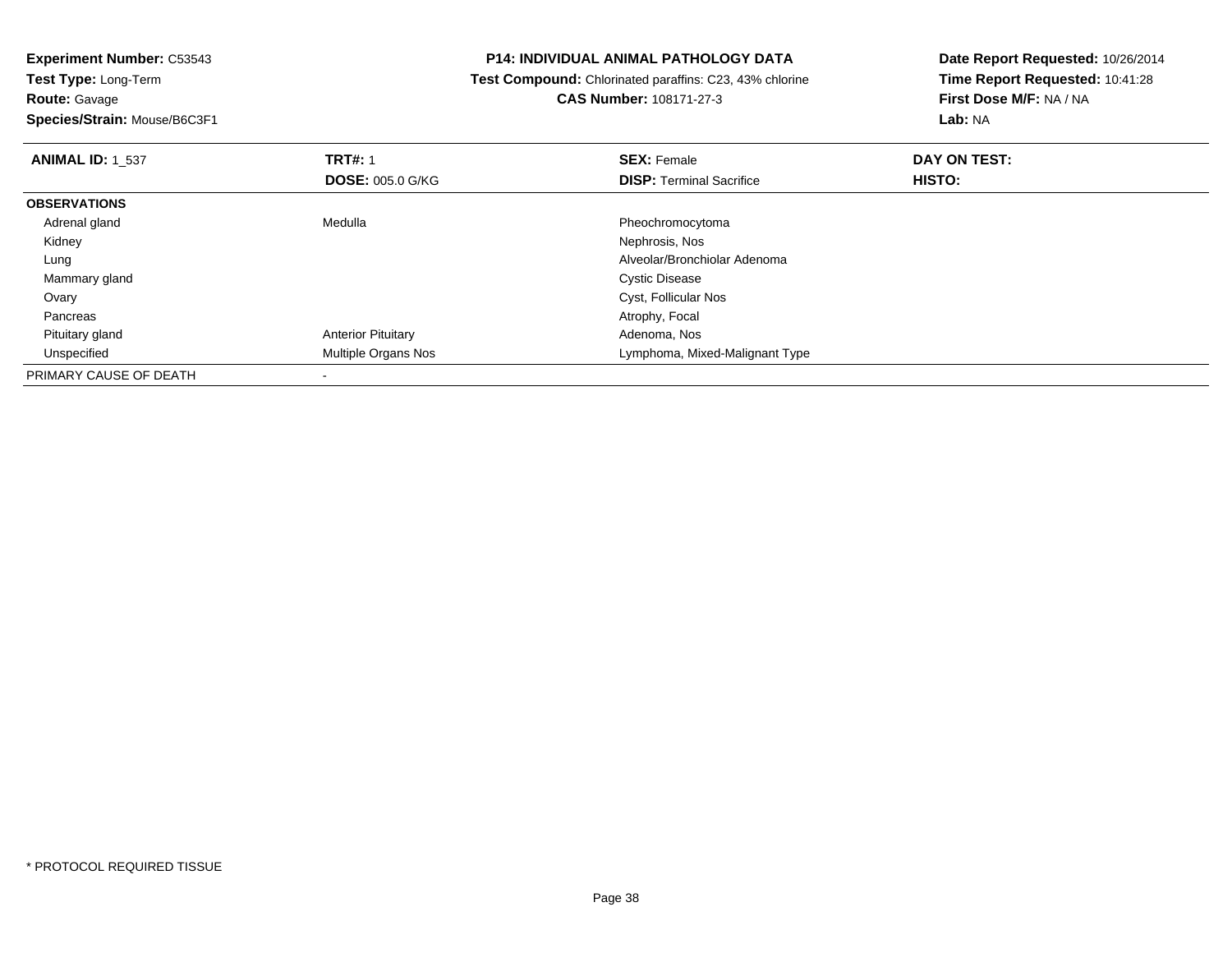| <b>Experiment Number: C53543</b> |                         | P14: INDIVIDUAL ANIMAL PATHOLOGY DATA<br>Date Report Requested: 10/26/2014 |                                 |  |
|----------------------------------|-------------------------|----------------------------------------------------------------------------|---------------------------------|--|
| Test Type: Long-Term             |                         | <b>Test Compound:</b> Chlorinated paraffins: C23, 43% chlorine             | Time Report Requested: 10:41:28 |  |
| <b>Route: Gavage</b>             |                         | CAS Number: 108171-27-3                                                    | First Dose M/F: NA / NA         |  |
| Species/Strain: Mouse/B6C3F1     |                         |                                                                            | Lab: NA                         |  |
| <b>ANIMAL ID: 1 538</b>          | <b>TRT#: 1</b>          | <b>SEX: Female</b>                                                         | DAY ON TEST:                    |  |
|                                  | <b>DOSE: 005.0 G/KG</b> | <b>DISP: Natural Death</b>                                                 | HISTO:                          |  |
| <b>OBSERVATIONS</b>              |                         |                                                                            |                                 |  |
| Brain                            | Thalamus                | Psammoma Bodies                                                            |                                 |  |
| Liver                            |                         | Hematopoiesis                                                              |                                 |  |
|                                  |                         | Leukocytosis, Nos                                                          |                                 |  |
| Spleen                           |                         | Hematopoiesis                                                              |                                 |  |
| Unspecified                      | Multiple Organs Nos     | Inflammation, Suppurative                                                  |                                 |  |
| Uterus                           | Endometrium             | Hyperplasia, Cystic                                                        |                                 |  |
| PRIMARY CAUSE OF DEATH           |                         |                                                                            |                                 |  |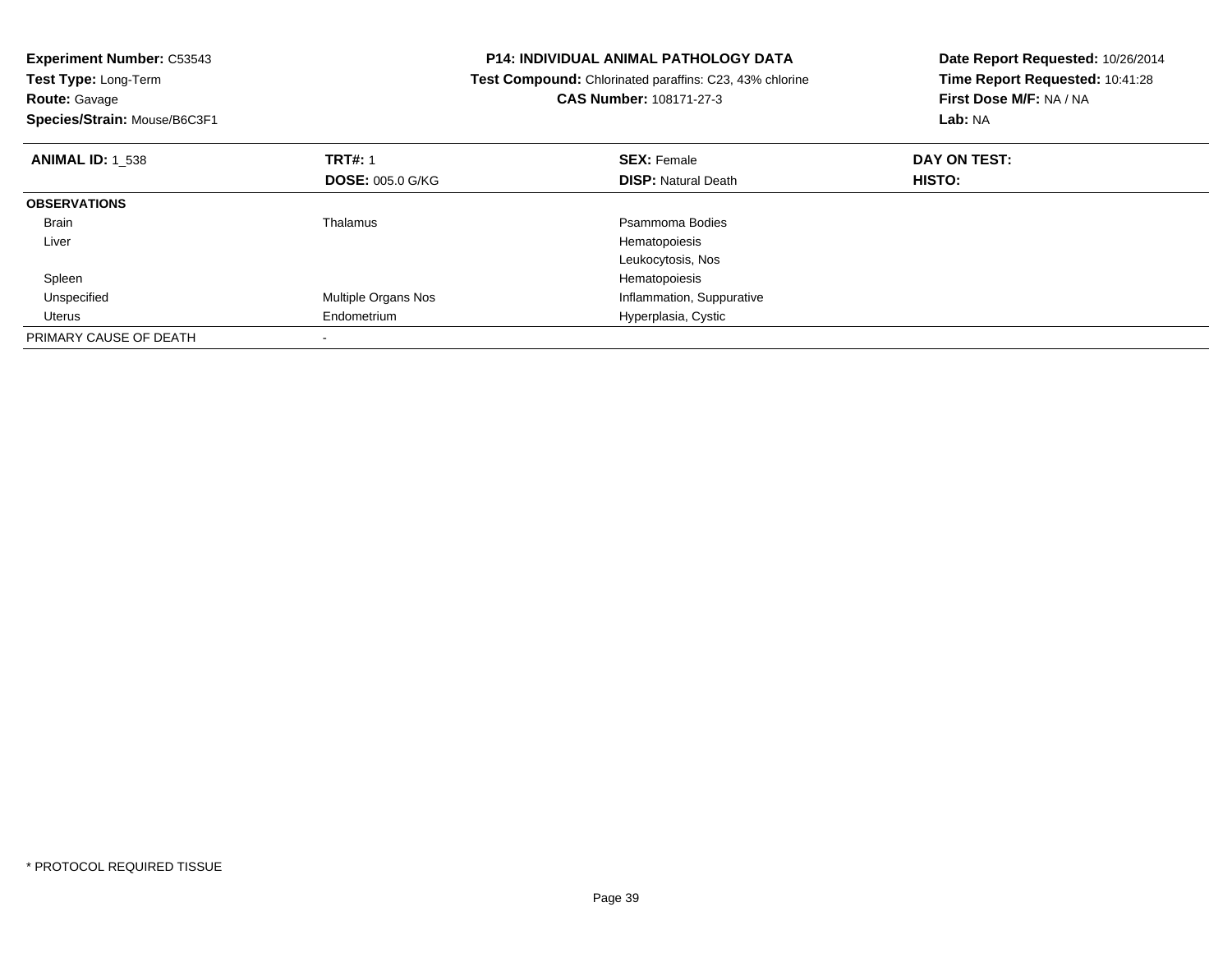**Experiment Number:** C53543**Test Type:** Long-Term**Route:** Gavage**Species/Strain:** Mouse/B6C3F1

#### **P14: INDIVIDUAL ANIMAL PATHOLOGY DATA**

#### **Test Compound:** Chlorinated paraffins: C23, 43% chlorine**CAS Number:** 108171-27-3

| <b>ANIMAL ID: 1 539</b> | <b>TRT#: 1</b>            | <b>SEX: Female</b>                | DAY ON TEST: |  |
|-------------------------|---------------------------|-----------------------------------|--------------|--|
|                         | <b>DOSE: 005.0 G/KG</b>   | <b>DISP:</b> Moribund Sacrifice   | HISTO:       |  |
| <b>OBSERVATIONS</b>     |                           |                                   |              |  |
| Brain                   | <b>Basal Surface</b>      | Atrophy, Pressure                 |              |  |
| Esophagus               |                           | Squamous Cell Carcinoma           |              |  |
| Harderian gland         | Hardarian Gland           | Adenoma, Nos                      |              |  |
| Kidney                  |                           | Nephrosis, Nos                    |              |  |
| Liver                   |                           | Hepatocellular Adenoma            |              |  |
|                         |                           | Hepatocellular Carcinoma          |              |  |
| Lymph node              | Pancreatic Lymph Node     | Hyperplasia, Lymphoid             |              |  |
| Mammary gland           |                           | <b>Cystic Disease</b>             |              |  |
| Ovary                   |                           | Cyst, Follicular Nos              |              |  |
| Pituitary gland         | <b>Anterior Pituitary</b> | Adenoma, Nos                      |              |  |
| Stomach                 | <b>Glandular Stomach</b>  | Squamous Cell Carcinoma, Invasive |              |  |
| Thyroid                 |                           | Degeneration, Cystic              |              |  |
| PRIMARY CAUSE OF DEATH  | $\overline{\phantom{a}}$  |                                   |              |  |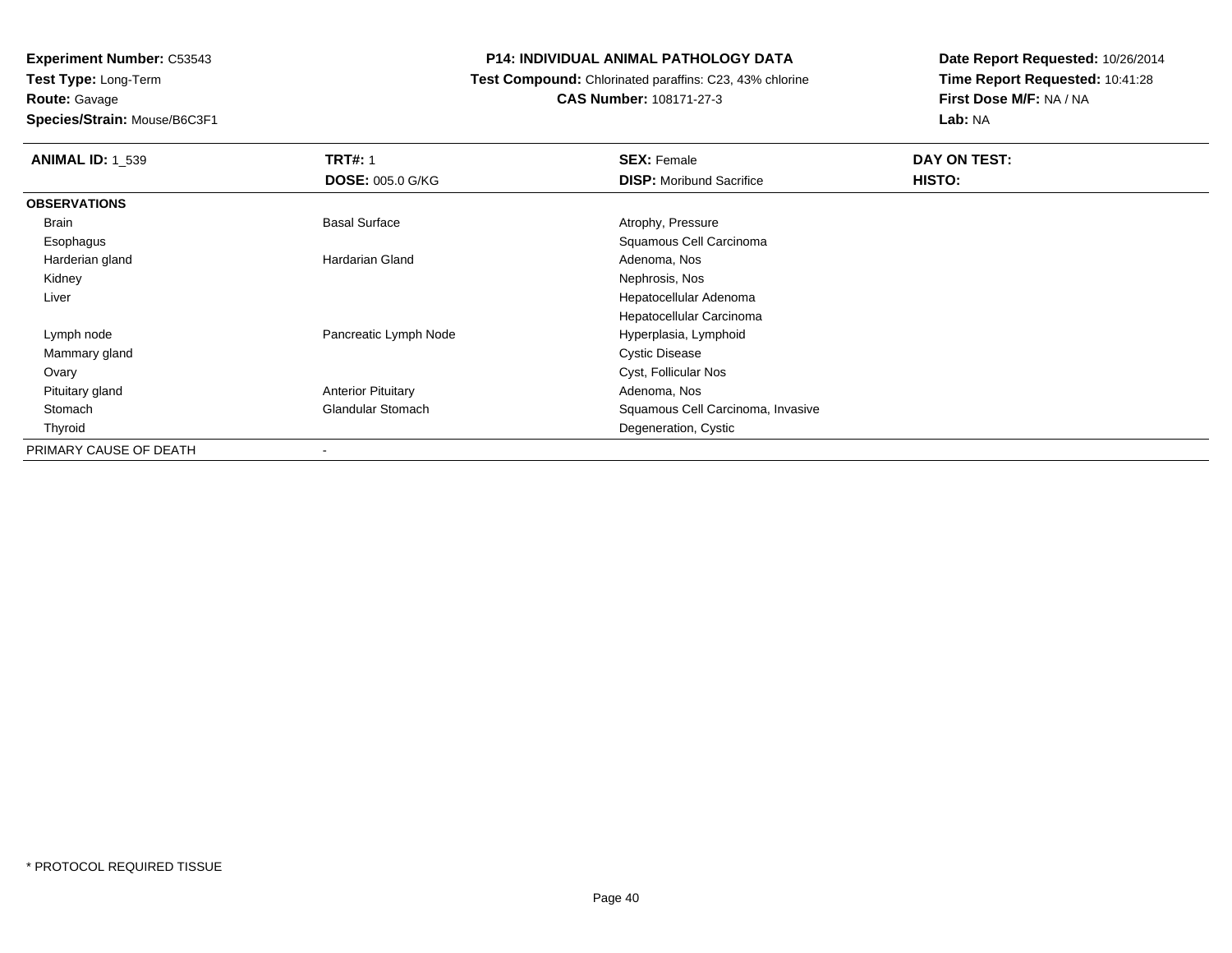| <b>Experiment Number: C53543</b><br>Test Type: Long-Term<br><b>Route: Gavage</b><br>Species/Strain: Mouse/B6C3F1 |                         | P14: INDIVIDUAL ANIMAL PATHOLOGY DATA<br>Test Compound: Chlorinated paraffins: C23, 43% chlorine<br><b>CAS Number: 108171-27-3</b> | Date Report Requested: 10/26/2014<br>Time Report Requested: 10:41:28<br>First Dose M/F: NA / NA<br>Lab: NA |
|------------------------------------------------------------------------------------------------------------------|-------------------------|------------------------------------------------------------------------------------------------------------------------------------|------------------------------------------------------------------------------------------------------------|
| <b>ANIMAL ID: 1 540</b>                                                                                          | <b>TRT#: 1</b>          | <b>SEX: Female</b>                                                                                                                 | DAY ON TEST:                                                                                               |
|                                                                                                                  | <b>DOSE: 005.0 G/KG</b> | <b>DISP: Natural Death</b>                                                                                                         | HISTO:                                                                                                     |
| <b>OBSERVATIONS</b>                                                                                              |                         |                                                                                                                                    |                                                                                                            |
| Liver                                                                                                            |                         | Hematopoiesis                                                                                                                      |                                                                                                            |
| Lymph node                                                                                                       |                         | Hyperplasia, Nos                                                                                                                   |                                                                                                            |
| Mammary gland                                                                                                    |                         | <b>Cystic Disease</b>                                                                                                              |                                                                                                            |
| Spleen                                                                                                           |                         | Hematopoiesis                                                                                                                      |                                                                                                            |
| Unspecified                                                                                                      | Multiple Organs Nos     | Inflammation, Suppurative                                                                                                          |                                                                                                            |
|                                                                                                                  | Multiple Organs Nos     | Leukocytosis, Nos                                                                                                                  |                                                                                                            |
| PRIMARY CAUSE OF DEATH                                                                                           |                         |                                                                                                                                    |                                                                                                            |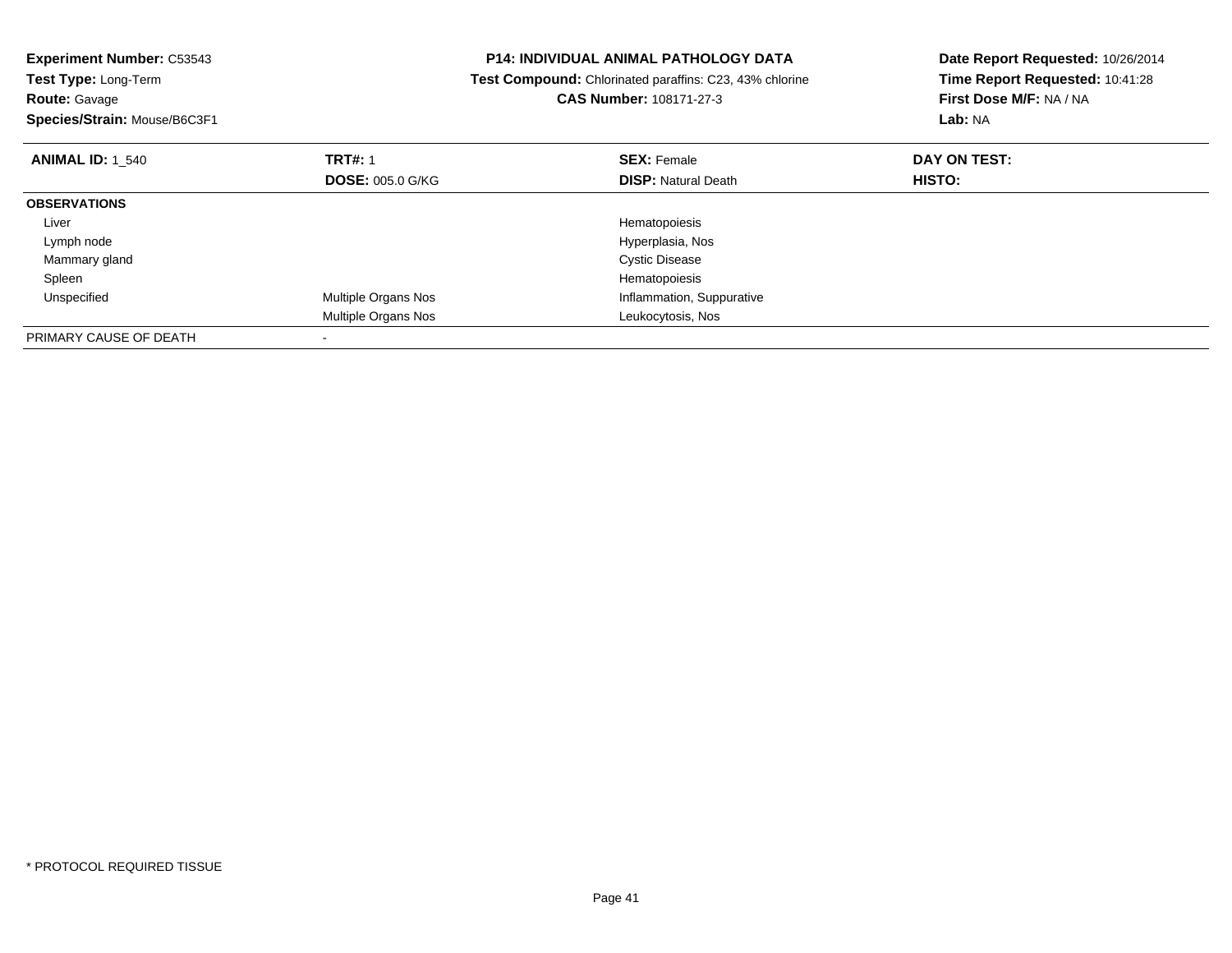**Experiment Number:** C53543**Test Type:** Long-Term**Route:** Gavage

**Species/Strain:** Mouse/B6C3F1

#### **P14: INDIVIDUAL ANIMAL PATHOLOGY DATA**

 **Test Compound:** Chlorinated paraffins: C23, 43% chlorine**CAS Number:** 108171-27-3

| <b>ANIMAL ID: 1 541</b> | <b>TRT#: 1</b>             | <b>SEX: Female</b>              | DAY ON TEST: |  |
|-------------------------|----------------------------|---------------------------------|--------------|--|
|                         | <b>DOSE: 005.0 G/KG</b>    | <b>DISP:</b> Moribund Sacrifice | HISTO:       |  |
| <b>OBSERVATIONS</b>     |                            |                                 |              |  |
| Intestine Small         | Mucosa, Duodenum           | Atrophy, Focal                  |              |  |
| Kidney                  |                            | Inflammation, Nos               |              |  |
| Liver                   |                            | Hepatocellular Adenoma          |              |  |
| Mammary gland           |                            | <b>Cystic Disease</b>           |              |  |
| Skin                    | Trunk                      | Inflammation, Chronic           |              |  |
| Thyroid                 |                            | Hyperplasia, Follicular Cell    |              |  |
| Unspecified             | <b>Multiple Organs Nos</b> | Hematopoiesis                   |              |  |
|                         | <b>Multiple Organs Nos</b> | Inflammation, Suppurative       |              |  |
|                         | <b>Multiple Organs Nos</b> | Leukocytosis, Nos               |              |  |
| Uterus                  | Endometrium                | Hyperplasia, Cystic             |              |  |
| PRIMARY CAUSE OF DEATH  | $\overline{\phantom{a}}$   |                                 |              |  |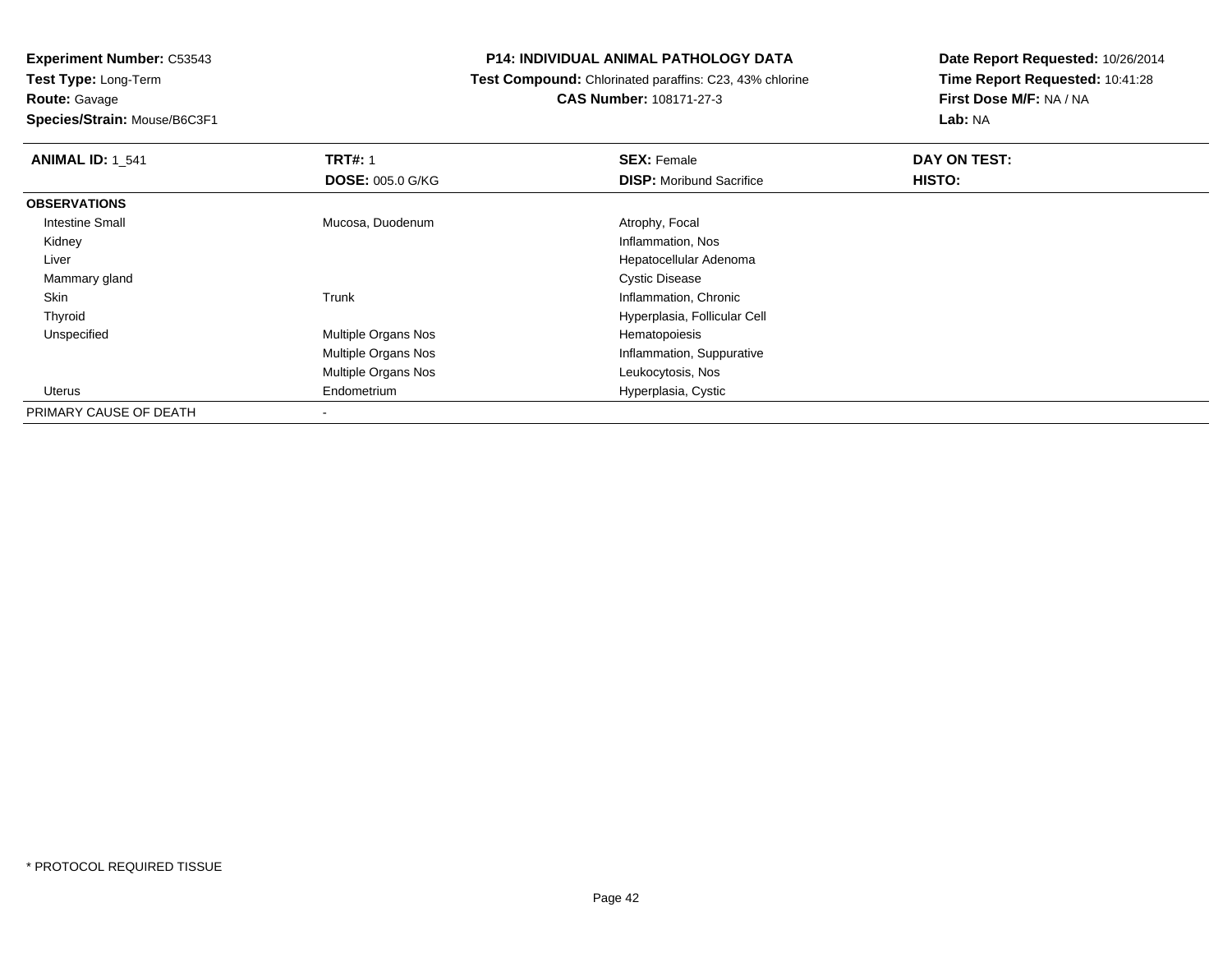**Route:** Gavage

**Species/Strain:** Mouse/B6C3F1

## **P14: INDIVIDUAL ANIMAL PATHOLOGY DATA**

 **Test Compound:** Chlorinated paraffins: C23, 43% chlorine**CAS Number:** 108171-27-3

| <b>ANIMAL ID: 1 542</b> | <b>TRT#: 1</b>             | <b>SEX: Female</b>         | DAY ON TEST: |  |
|-------------------------|----------------------------|----------------------------|--------------|--|
|                         | <b>DOSE: 005.0 G/KG</b>    | <b>DISP: Natural Death</b> | HISTO:       |  |
| <b>OBSERVATIONS</b>     |                            |                            |              |  |
| Adrenal gland           |                            | Hematopoiesis              |              |  |
| Liver                   |                            | Hematopoiesis              |              |  |
| Lymph node              | Iliac Lymph Node           | Hyperplasia, Nos           |              |  |
|                         | Renal Lymph Node           | Hyperplasia, Nos           |              |  |
| Mammary gland           |                            | <b>Cystic Disease</b>      |              |  |
| Spleen                  |                            | Hematopoiesis              |              |  |
| Unspecified             | <b>Multiple Organs Nos</b> | Inflammation, Suppurative  |              |  |
| Uterus                  | Endometrium                | Hyperplasia, Cystic        |              |  |
| PRIMARY CAUSE OF DEATH  |                            |                            |              |  |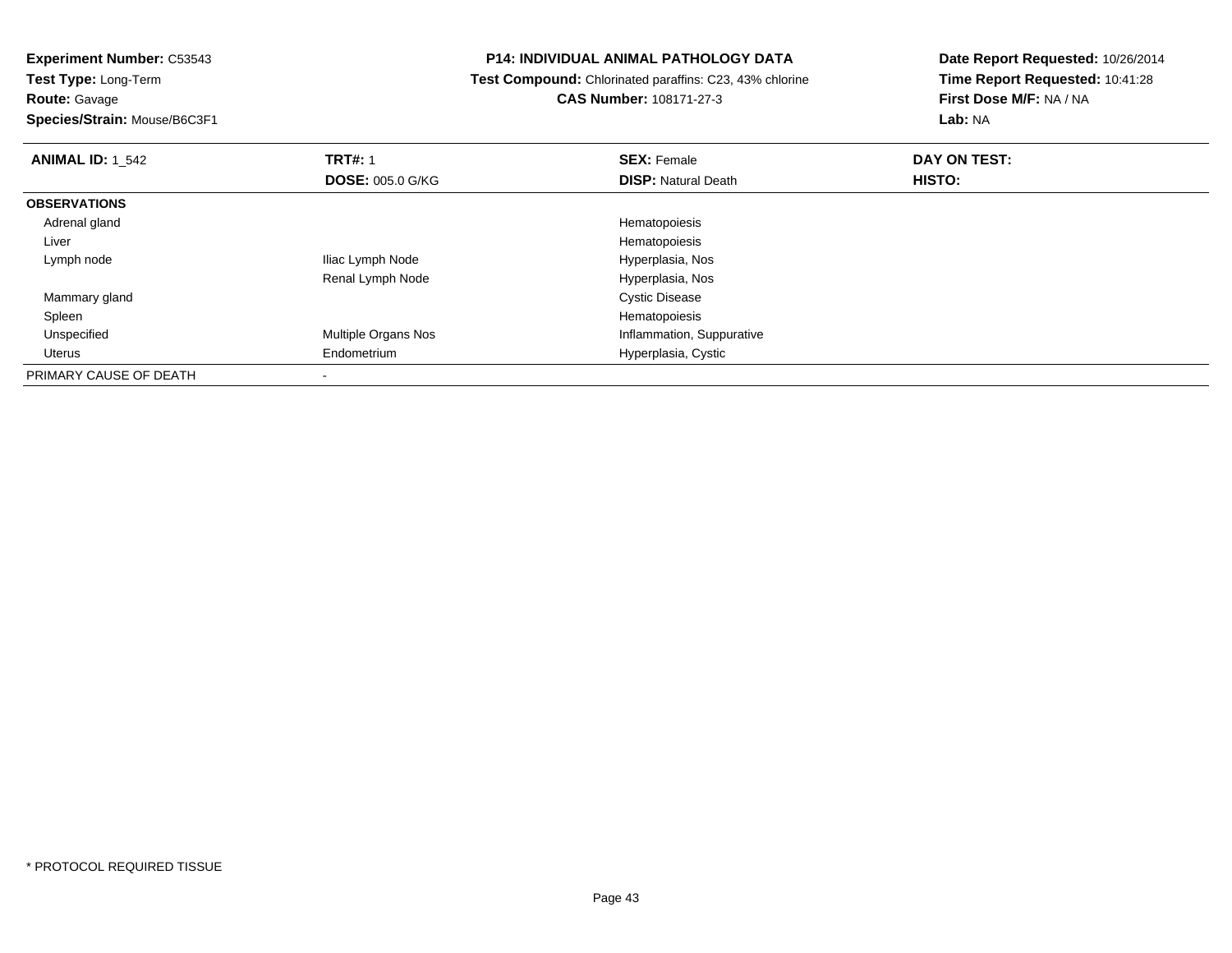**Experiment Number:** C53543**Test Type:** Long-Term**Route:** Gavage**Species/Strain:** Mouse/B6C3F1

## **P14: INDIVIDUAL ANIMAL PATHOLOGY DATA**

 **Test Compound:** Chlorinated paraffins: C23, 43% chlorine**CAS Number:** 108171-27-3

| <b>ANIMAL ID: 1_543</b> | <b>TRT#: 1</b>            | <b>SEX: Female</b>              | DAY ON TEST: |
|-------------------------|---------------------------|---------------------------------|--------------|
|                         | <b>DOSE: 005.0 G/KG</b>   | <b>DISP: Terminal Sacrifice</b> | HISTO:       |
| <b>OBSERVATIONS</b>     |                           |                                 |              |
| Brain                   | Thalamus                  | Psammoma Bodies                 |              |
| Kidney                  | Medulla                   | Cyst, Nos                       |              |
| Liver                   |                           | Hematopoiesis                   |              |
|                         |                           | Pigmentation, Nos               |              |
| Lymph node              | Mesenteric Lymph Node     | Angiectasis                     |              |
| Ovary                   |                           | Cyst, Follicular Nos            |              |
| Pancreas                |                           | Atrophy, Focal                  |              |
| Pituitary gland         | <b>Anterior Pituitary</b> | Adenoma, Nos                    |              |
| Spleen                  |                           | Hematopoiesis                   |              |
| Stomach                 | Forestomach               | Hyperplasia, Epithelial         |              |
|                         | Forestomach               | Inflammation, Focal             |              |
| Thyroid                 |                           | Follicular-Cell Adenoma         |              |
|                         |                           | Hyperplasia, Follicular Cell    |              |
| Unspecified             | Multiple Organs Nos       | Lymphoma, Mixed-Malignant Type  |              |
| Uterus                  | Endometrium               | Hyperplasia, Cystic             |              |
| PRIMARY CAUSE OF DEATH  | $\overline{\phantom{a}}$  |                                 |              |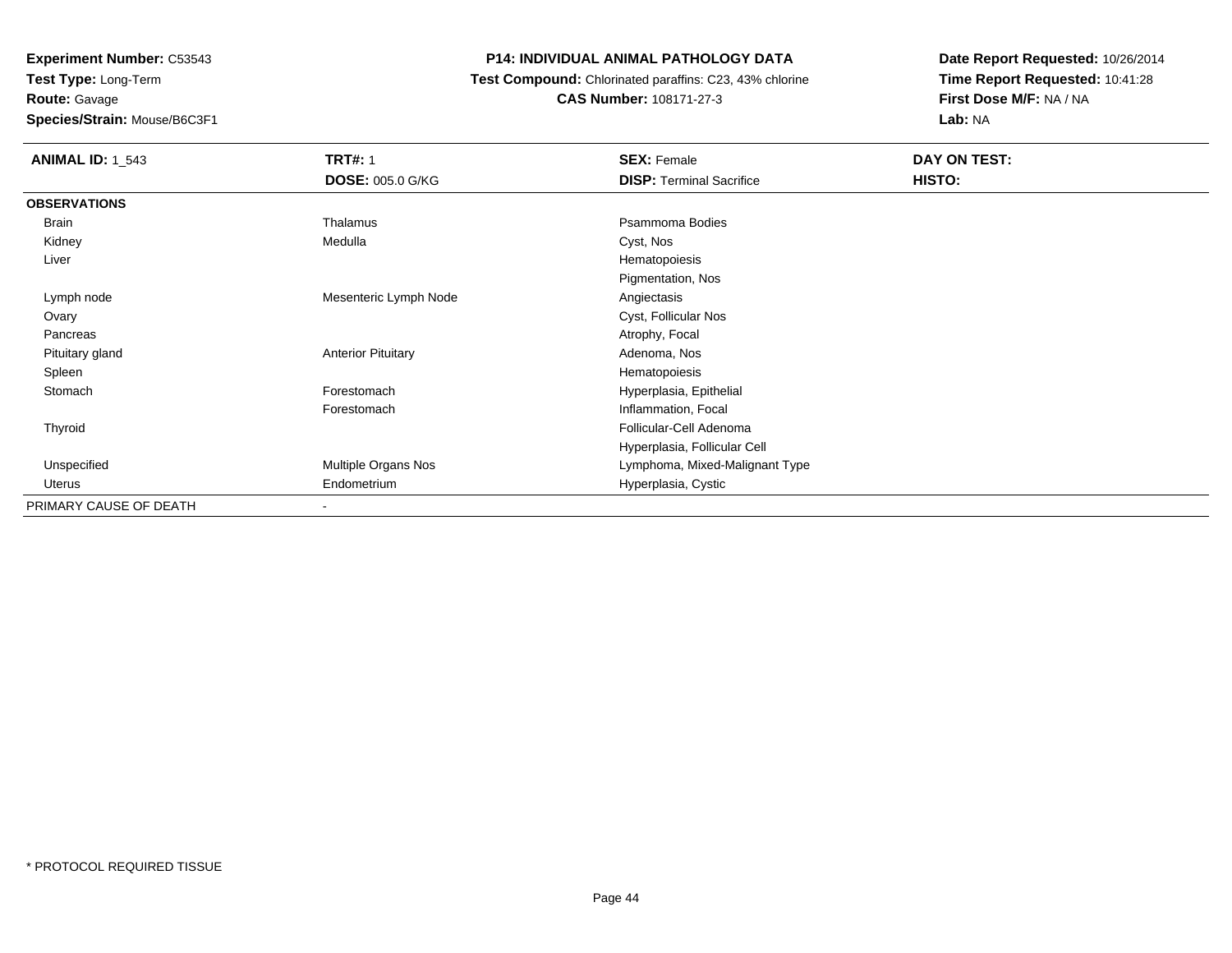| <b>Experiment Number: C53543</b> | <b>P14: INDIVIDUAL ANIMAL PATHOLOGY DATA</b><br>Test Compound: Chlorinated paraffins: C23, 43% chlorine |                                      | Date Report Requested: 10/26/2014 |
|----------------------------------|---------------------------------------------------------------------------------------------------------|--------------------------------------|-----------------------------------|
| Test Type: Long-Term             |                                                                                                         |                                      | Time Report Requested: 10:41:28   |
| <b>Route: Gavage</b>             |                                                                                                         | <b>CAS Number: 108171-27-3</b>       | First Dose M/F: NA / NA           |
| Species/Strain: Mouse/B6C3F1     |                                                                                                         |                                      | Lab: NA                           |
| <b>ANIMAL ID: 1 544</b>          | <b>TRT#: 1</b>                                                                                          | <b>SEX: Female</b>                   | DAY ON TEST:                      |
|                                  | <b>DOSE: 005.0 G/KG</b>                                                                                 | <b>DISP: Natural Death</b>           | <b>HISTO:</b>                     |
| <b>OBSERVATIONS</b>              |                                                                                                         |                                      |                                   |
| Pituitary gland                  |                                                                                                         | Hyperplasia, Focal                   |                                   |
| Thyroid                          |                                                                                                         | <b>Cystic Follicles</b>              |                                   |
|                                  |                                                                                                         | Hyperplasia, Follicular Cell         |                                   |
| Unspecified                      | <b>Multiple Organs Nos</b>                                                                              | Inflammation, Suppurative            |                                   |
|                                  | <b>Multiple Organs Nos</b>                                                                              | Lymphoma, Histiocytic-Malignant Type |                                   |
| Uterus                           | Endometrium                                                                                             | Hyperplasia, Cystic                  |                                   |
| PRIMARY CAUSE OF DEATH           |                                                                                                         |                                      |                                   |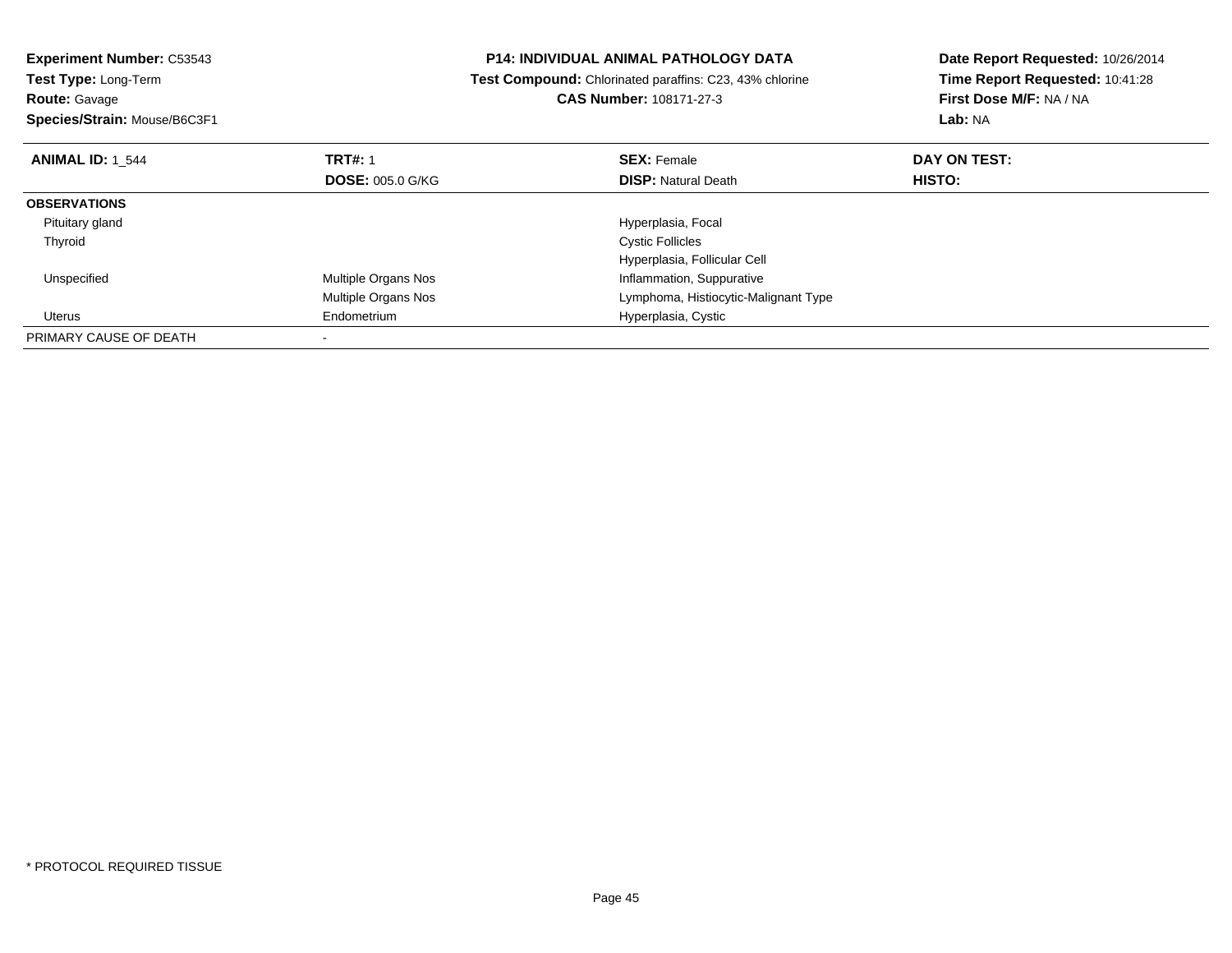| <b>Experiment Number: C53543</b> |                         | <b>P14: INDIVIDUAL ANIMAL PATHOLOGY DATA</b><br>Date Report Requested: 10/26/2014 |                                 |
|----------------------------------|-------------------------|-----------------------------------------------------------------------------------|---------------------------------|
| Test Type: Long-Term             |                         | Test Compound: Chlorinated paraffins: C23, 43% chlorine                           | Time Report Requested: 10:41:28 |
| <b>Route: Gavage</b>             |                         | CAS Number: 108171-27-3                                                           | First Dose M/F: NA / NA         |
| Species/Strain: Mouse/B6C3F1     |                         |                                                                                   | Lab: NA                         |
| <b>ANIMAL ID: 1 545</b>          | <b>TRT#: 1</b>          | <b>SEX: Female</b>                                                                | DAY ON TEST:                    |
|                                  | <b>DOSE: 005.0 G/KG</b> | <b>DISP:</b> Moribund Sacrifice                                                   | <b>HISTO:</b>                   |
| <b>OBSERVATIONS</b>              |                         |                                                                                   |                                 |
| <b>Brain</b>                     | Thalamus                | Psammoma Bodies                                                                   |                                 |
| Spleen                           |                         | Hematopoiesis                                                                     |                                 |
| Thyroid                          |                         | Hyperplasia, Follicular Cell                                                      |                                 |
| Unspecified                      | Multiple Organs Nos     | Inflammation, Suppurative                                                         |                                 |
| Uterus                           | Endometrium             | Hyperplasia, Cystic                                                               |                                 |
| PRIMARY CAUSE OF DEATH           |                         |                                                                                   |                                 |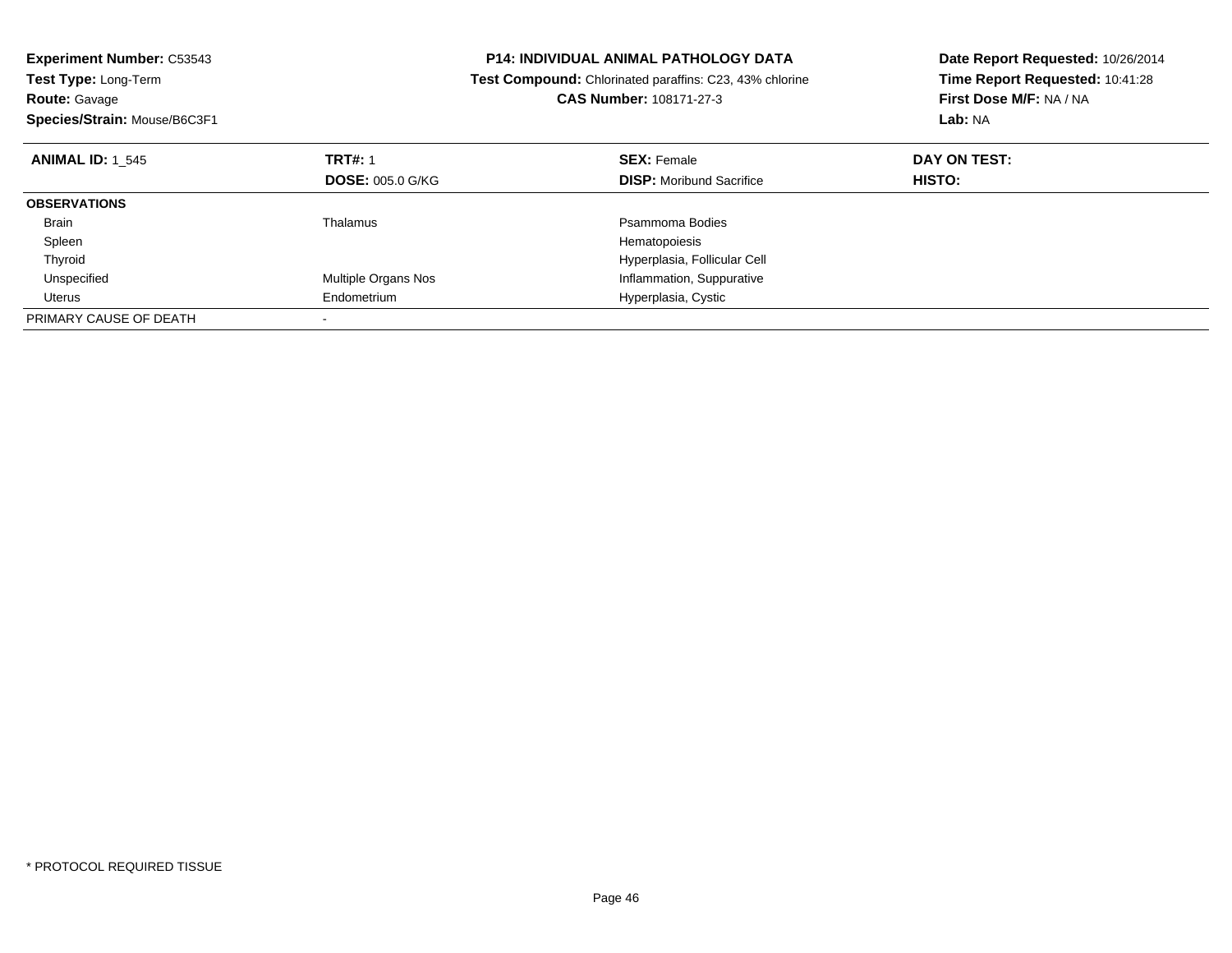| <b>Experiment Number: C53543</b><br><b>Test Type: Long-Term</b><br><b>Route: Gavage</b><br>Species/Strain: Mouse/B6C3F1 |                                           | <b>P14: INDIVIDUAL ANIMAL PATHOLOGY DATA</b><br>Test Compound: Chlorinated paraffins: C23, 43% chlorine<br>CAS Number: 108171-27-3 | Date Report Requested: 10/26/2014<br>Time Report Requested: 10:41:28<br>First Dose M/F: NA / NA<br>Lab: NA |
|-------------------------------------------------------------------------------------------------------------------------|-------------------------------------------|------------------------------------------------------------------------------------------------------------------------------------|------------------------------------------------------------------------------------------------------------|
| <b>ANIMAL ID: 1 546</b>                                                                                                 | <b>TRT#: 1</b><br><b>DOSE: 005.0 G/KG</b> | <b>SEX: Female</b><br><b>DISP:</b> Accidently Killed                                                                               | DAY ON TEST:<br>HISTO:                                                                                     |
| <b>OBSERVATIONS</b>                                                                                                     |                                           |                                                                                                                                    |                                                                                                            |
| Unspecified                                                                                                             | <b>Thoracic Cavity Nos</b>                | Foreign Body, Reaction                                                                                                             |                                                                                                            |
|                                                                                                                         | <b>Thoracic Cavity Nos</b>                | Inflammation, Suppurative                                                                                                          |                                                                                                            |
| PRIMARY CAUSE OF DEATH                                                                                                  |                                           |                                                                                                                                    |                                                                                                            |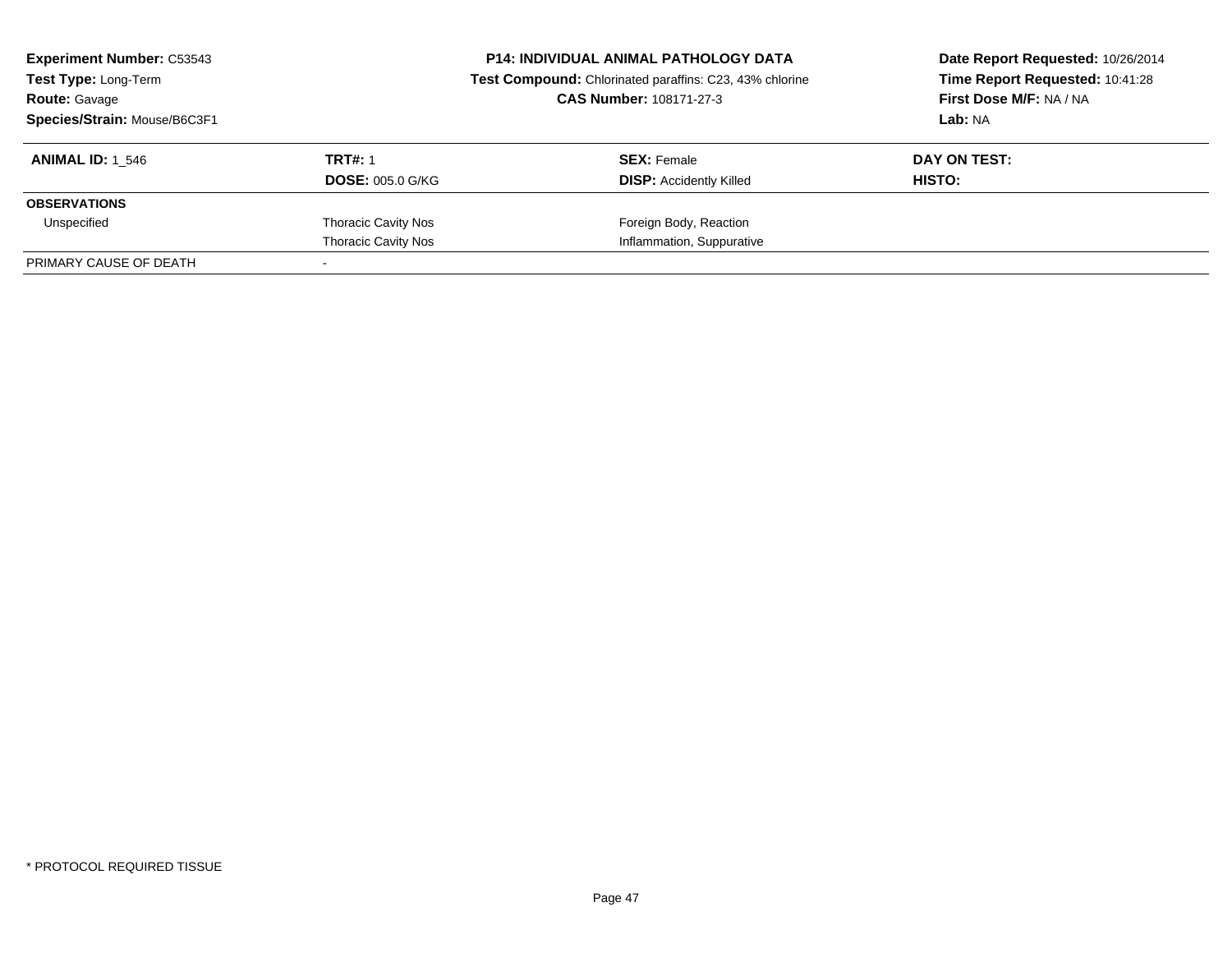| <b>P14: INDIVIDUAL ANIMAL PATHOLOGY DATA</b><br><b>Experiment Number: C53543</b><br>Test Compound: Chlorinated paraffins: C23, 43% chlorine<br><b>Test Type: Long-Term</b> |                           |                                     | Date Report Requested: 10/26/2014 |  |
|----------------------------------------------------------------------------------------------------------------------------------------------------------------------------|---------------------------|-------------------------------------|-----------------------------------|--|
|                                                                                                                                                                            |                           | Time Report Requested: 10:41:28     |                                   |  |
| <b>Route: Gavage</b>                                                                                                                                                       | CAS Number: 108171-27-3   |                                     | First Dose M/F: NA / NA           |  |
| Species/Strain: Mouse/B6C3F1                                                                                                                                               |                           |                                     | Lab: NA                           |  |
| <b>ANIMAL ID: 1 547</b>                                                                                                                                                    | <b>TRT#: 1</b>            | <b>SEX: Female</b>                  | DAY ON TEST:                      |  |
|                                                                                                                                                                            | <b>DOSE: 005.0 G/KG</b>   | <b>DISP:</b> Terminal Sacrifice     | HISTO:                            |  |
| <b>OBSERVATIONS</b>                                                                                                                                                        |                           |                                     |                                   |  |
| Adrenal gland                                                                                                                                                              | Cortex Nos                | <b>Accessory Structure</b>          |                                   |  |
| Lymph node                                                                                                                                                                 | Mesenteric Lymph Node     | Angiectasis                         |                                   |  |
| Pituitary gland                                                                                                                                                            | <b>Anterior Pituitary</b> | Adenoma, Nos                        |                                   |  |
| Skin                                                                                                                                                                       | Neck                      | Atrophy, Focal                      |                                   |  |
| Thyroid                                                                                                                                                                    |                           | Hyperplasia, Follicular Cell        |                                   |  |
|                                                                                                                                                                            |                           | Lymphocytic Inflammatory Infiltrate |                                   |  |
| Uterus                                                                                                                                                                     | Endometrium               | Hyperplasia, Cystic                 |                                   |  |
| PRIMARY CAUSE OF DEATH                                                                                                                                                     |                           |                                     |                                   |  |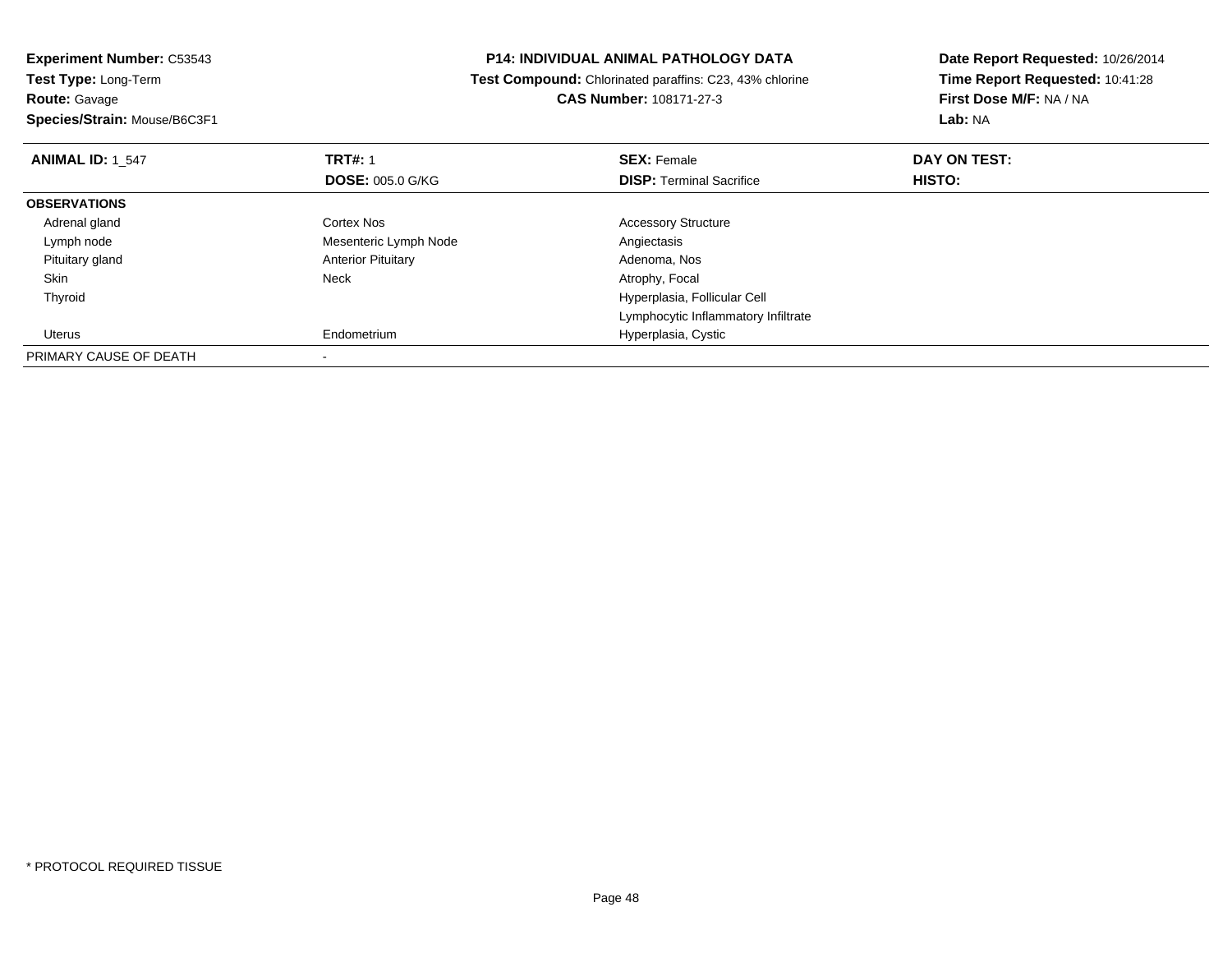**Route:** Gavage

**Species/Strain:** Mouse/B6C3F1

## **P14: INDIVIDUAL ANIMAL PATHOLOGY DATA**

 **Test Compound:** Chlorinated paraffins: C23, 43% chlorine**CAS Number:** 108171-27-3

| <b>ANIMAL ID: 1 548</b> | <b>TRT#: 1</b>          | <b>SEX: Female</b>              | DAY ON TEST: |  |
|-------------------------|-------------------------|---------------------------------|--------------|--|
|                         | <b>DOSE: 005.0 G/KG</b> | <b>DISP: Terminal Sacrifice</b> | HISTO:       |  |
| <b>OBSERVATIONS</b>     |                         |                                 |              |  |
| Bone marrow             |                         | Hyperplasia, Reticulum Cell     |              |  |
| Brain                   | Thalamus                | Psammoma Bodies                 |              |  |
| Kidney                  |                         | Nephrosis, Nos                  |              |  |
| Lymph node              | Iliac Lymph Node        | Angiectasis                     |              |  |
|                         | Mesenteric Lymph Node   | Angiectasis                     |              |  |
| Ovary                   |                         | Cyst, Follicular Nos            |              |  |
| Thyroid                 |                         | Hyperplasia, Follicular Cell    |              |  |
| Unspecified             | Multiple Organs Nos     | Lymphoma, Mixed-Malignant Type  |              |  |
| Uterus                  | Endometrium             | Hyperplasia, Cystic             |              |  |
| PRIMARY CAUSE OF DEATH  |                         |                                 |              |  |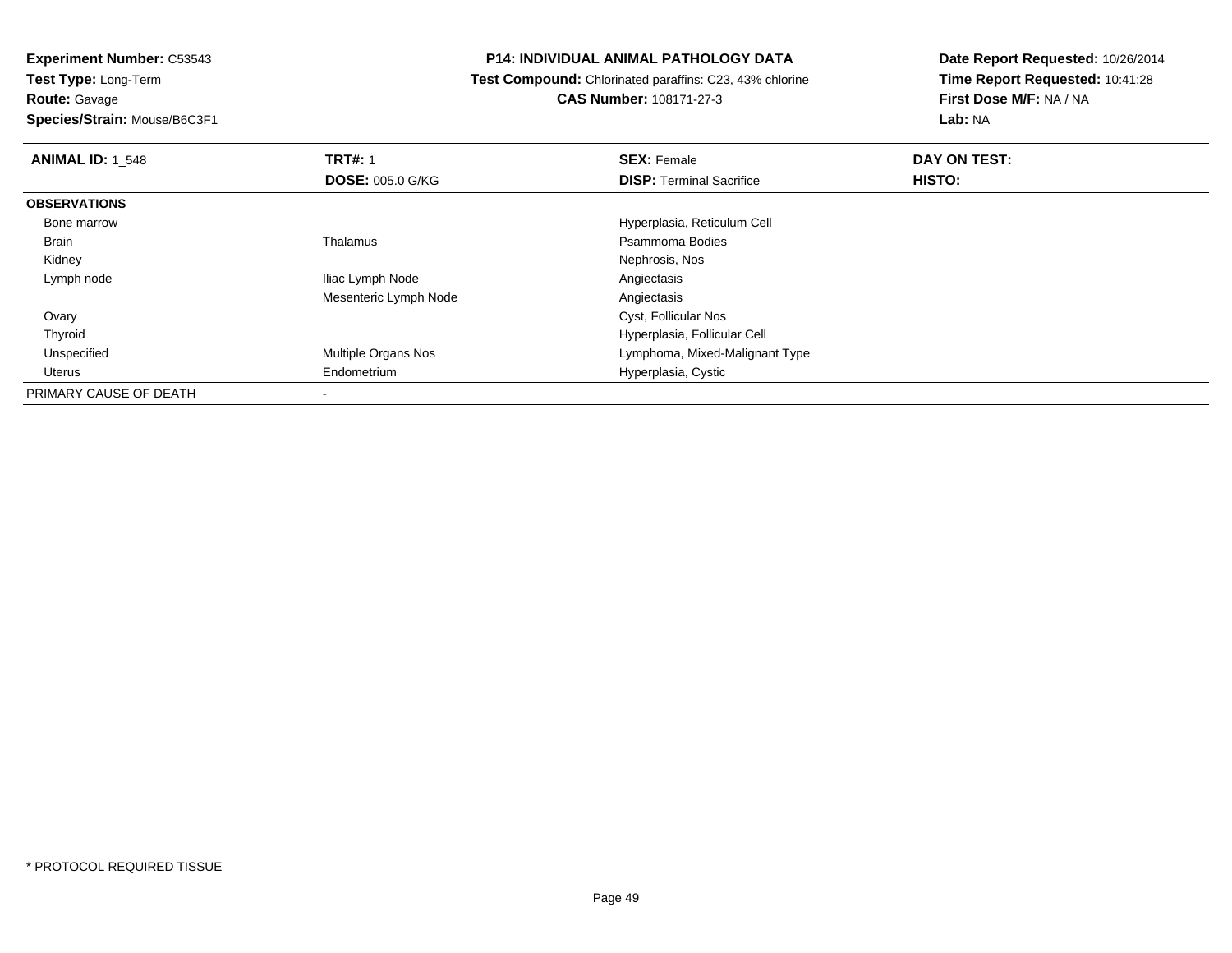**Route:** Gavage

**Species/Strain:** Mouse/B6C3F1

## **P14: INDIVIDUAL ANIMAL PATHOLOGY DATA**

 **Test Compound:** Chlorinated paraffins: C23, 43% chlorine**CAS Number:** 108171-27-3

| <b>ANIMAL ID: 1 549</b> | <b>TRT#: 1</b>            | <b>SEX: Female</b>              | DAY ON TEST: |  |
|-------------------------|---------------------------|---------------------------------|--------------|--|
|                         | <b>DOSE: 005.0 G/KG</b>   | <b>DISP: Terminal Sacrifice</b> | HISTO:       |  |
| <b>OBSERVATIONS</b>     |                           |                                 |              |  |
| Kidney                  |                           | Nephrosis, Nos                  |              |  |
| Ovary                   |                           | Cyst, Follicular Nos            |              |  |
| Pituitary gland         | <b>Anterior Pituitary</b> | Adenoma, Nos                    |              |  |
| Spleen                  |                           | Hematopoiesis                   |              |  |
|                         |                           | Hyperplasia, Lymphoid           |              |  |
| Thyroid                 |                           | Hyperplasia, Follicular Cell    |              |  |
| Unspecified             | Multiple Organs Nos       | Inflammation, Suppurative       |              |  |
| Uterus                  | Endometrium               | Hyperplasia, Cystic             |              |  |
| PRIMARY CAUSE OF DEATH  |                           |                                 |              |  |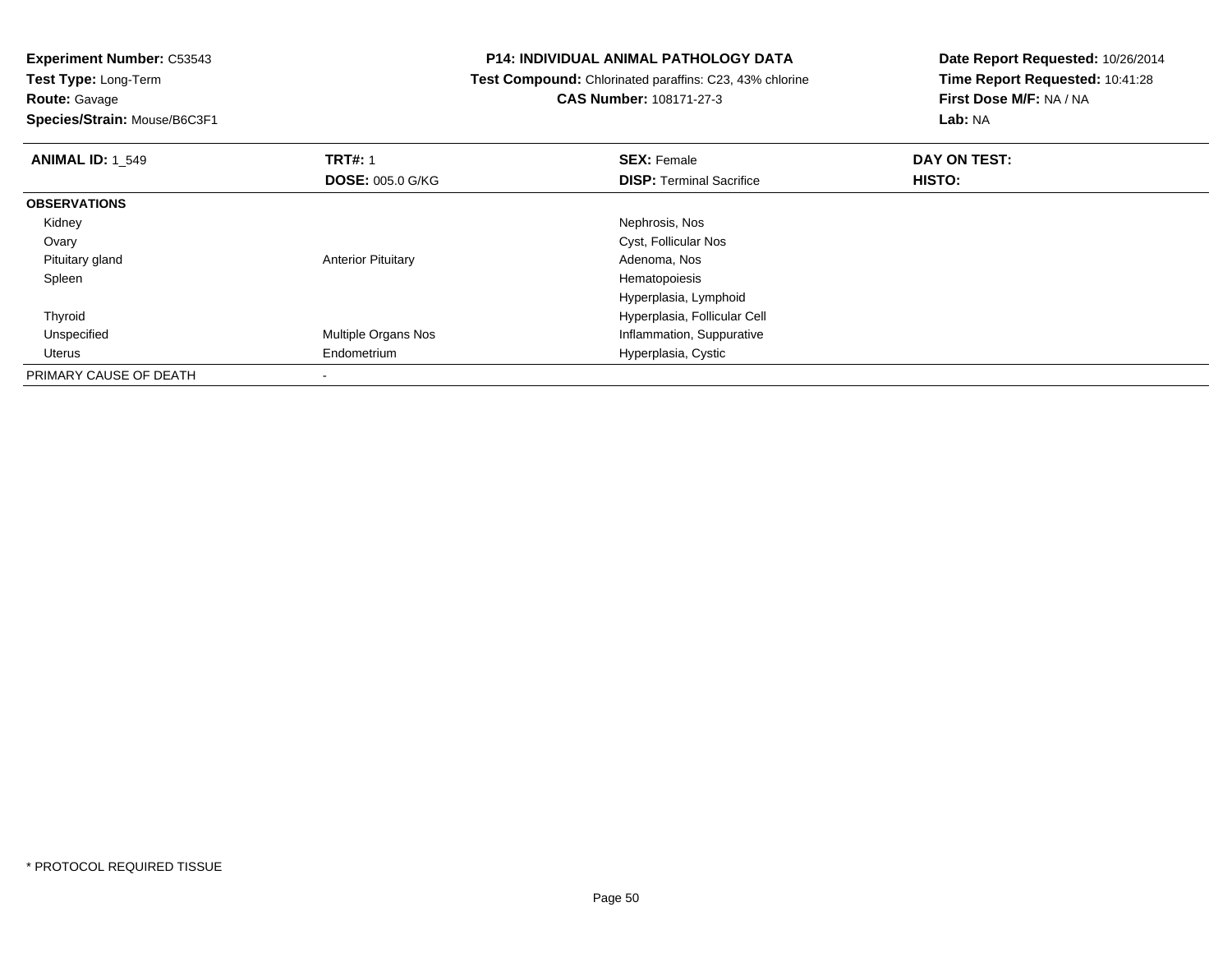# **Route:** Gavage

**Species/Strain:** Mouse/B6C3F1

#### **P14: INDIVIDUAL ANIMAL PATHOLOGY DATA**

#### **Test Compound:** Chlorinated paraffins: C23, 43% chlorine**CAS Number:** 108171-27-3

| <b>ANIMAL ID: 1 550</b> | <b>TRT#: 1</b>            | <b>SEX: Female</b>              | DAY ON TEST: |  |
|-------------------------|---------------------------|---------------------------------|--------------|--|
|                         | <b>DOSE: 005.0 G/KG</b>   | <b>DISP: Terminal Sacrifice</b> | HISTO:       |  |
| <b>OBSERVATIONS</b>     |                           |                                 |              |  |
| Nasal cavity            | Mucosa                    | Inflammation, Focal             |              |  |
| Ovary                   |                           | Cyst, Follicular Nos            |              |  |
| Pituitary gland         | <b>Anterior Pituitary</b> | Adenoma, Nos                    |              |  |
| Spleen                  |                           | Hyperplasia, Lymphoid           |              |  |
| Stomach                 | Forestomach               | Hyperplasia, Epithelial         |              |  |
|                         | Forestomach               | Inflammation, Focal             |              |  |
|                         | <b>Glandular Stomach</b>  | Inflammation, Focal             |              |  |
| Thyroid                 |                           | Hyperplasia, Follicular Cell    |              |  |
| Urinary bladder         |                           | Hyperplasia, Lymphoid           |              |  |
| Uterus                  | Endometrium               | Hyperplasia, Cystic             |              |  |
| PRIMARY CAUSE OF DEATH  | $\blacksquare$            |                                 |              |  |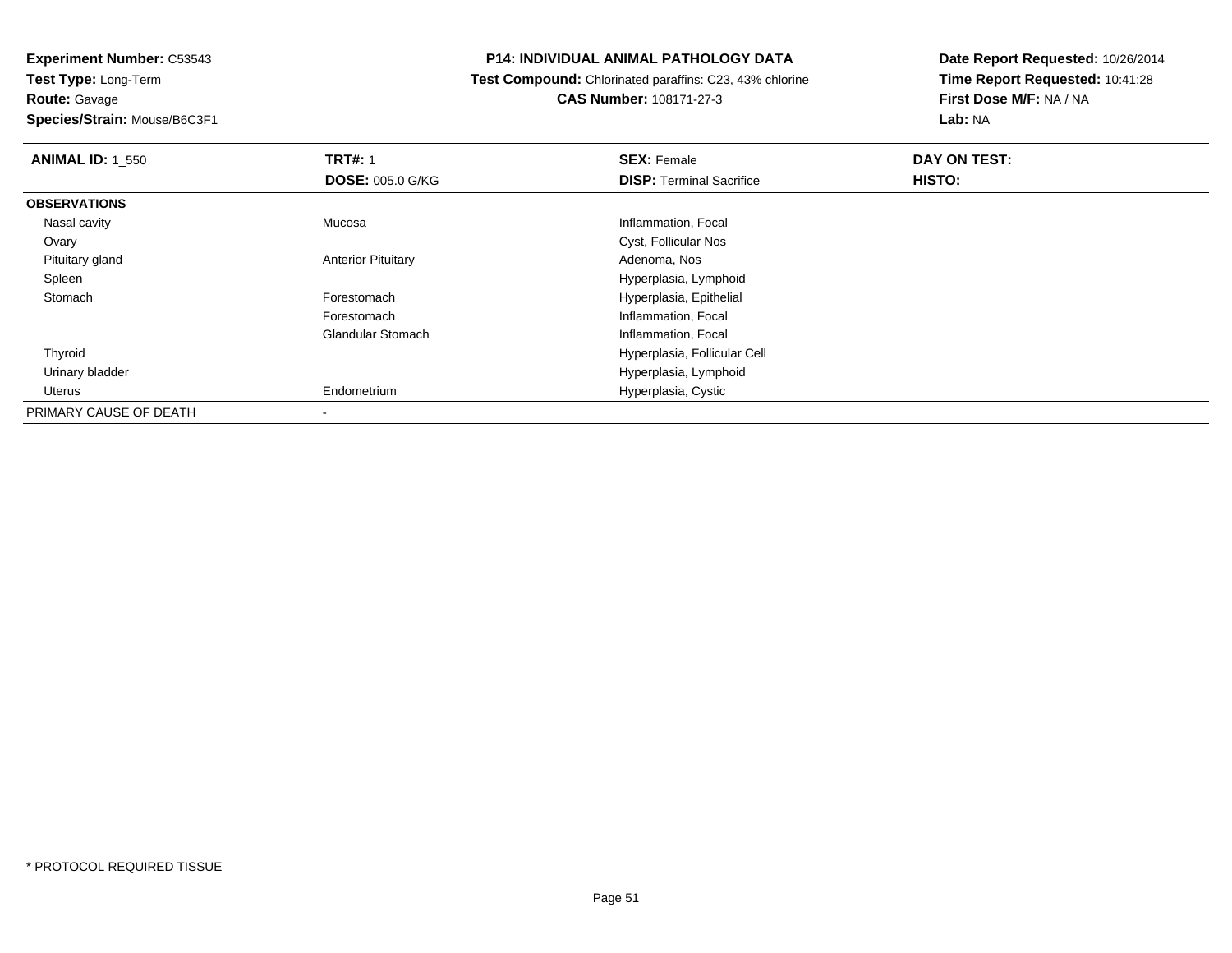| <b>Experiment Number: C53543</b> | <b>P14: INDIVIDUAL ANIMAL PATHOLOGY DATA</b> |                                                         | Date Report Requested: 10/26/2014 |
|----------------------------------|----------------------------------------------|---------------------------------------------------------|-----------------------------------|
| Test Type: Long-Term             |                                              | Test Compound: Chlorinated paraffins: C23, 43% chlorine | Time Report Requested: 10:41:28   |
| <b>Route: Gavage</b>             |                                              | CAS Number: 108171-27-3                                 | First Dose M/F: NA / NA           |
| Species/Strain: Mouse/B6C3F1     |                                              |                                                         | Lab: NA                           |
| <b>ANIMAL ID: 2 501</b>          | <b>TRT#: 2</b>                               | <b>SEX: Female</b>                                      | DAY ON TEST:                      |
|                                  | <b>DOSE: 002.5 G/KG</b>                      | <b>DISP: Terminal Sacrifice</b>                         | HISTO:                            |
| <b>OBSERVATIONS</b>              |                                              |                                                         |                                   |
| <b>Blood vessel</b>              | <b>Pulmonary Artery Nos</b>                  | Hypertrophy, Nos                                        |                                   |
| Brain                            | Thalamus                                     | Psammoma Bodies                                         |                                   |
| Ovary                            |                                              | Cyst, Follicular Nos                                    |                                   |
| Stomach                          | Forestomach                                  | Hyperplasia, Epithelial                                 |                                   |
| Thyroid                          |                                              | Hyperplasia, Follicular Cell                            |                                   |
| Uterus                           | Endometrium                                  | Hyperplasia, Cystic                                     |                                   |
| PRIMARY CAUSE OF DEATH           |                                              |                                                         |                                   |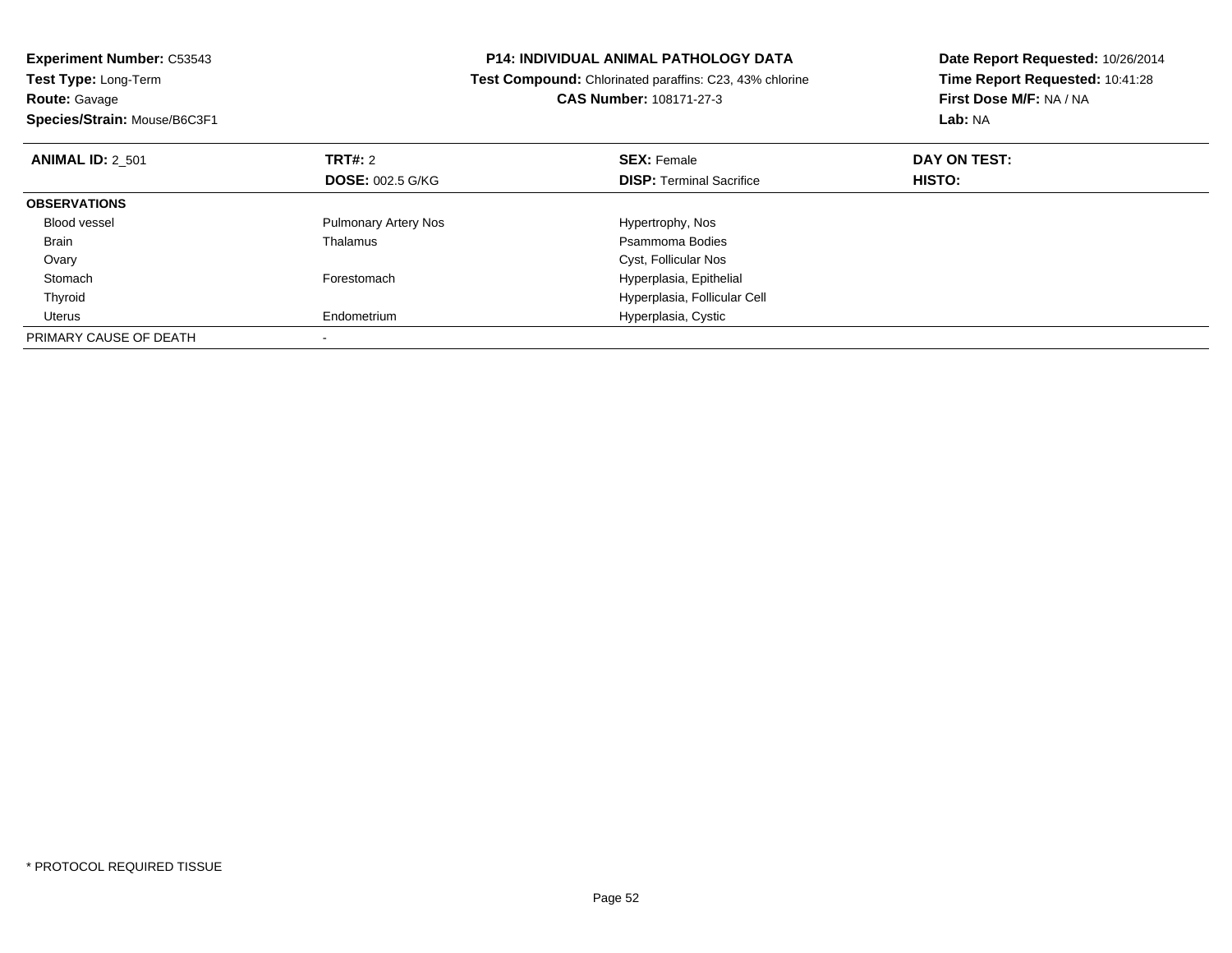| <b>Experiment Number: C53543</b><br>Test Type: Long-Term<br><b>Route: Gavage</b><br>Species/Strain: Mouse/B6C3F1 |                         | <b>P14: INDIVIDUAL ANIMAL PATHOLOGY DATA</b><br>Test Compound: Chlorinated paraffins: C23, 43% chlorine<br>CAS Number: 108171-27-3 | Date Report Requested: 10/26/2014<br>Time Report Requested: 10:41:28<br>First Dose M/F: NA / NA<br>Lab: NA |
|------------------------------------------------------------------------------------------------------------------|-------------------------|------------------------------------------------------------------------------------------------------------------------------------|------------------------------------------------------------------------------------------------------------|
| <b>ANIMAL ID: 2 502</b>                                                                                          | TRT#: 2                 | <b>SEX: Female</b>                                                                                                                 | DAY ON TEST:                                                                                               |
|                                                                                                                  | <b>DOSE: 002.5 G/KG</b> | <b>DISP: Natural Death</b>                                                                                                         | <b>HISTO:</b>                                                                                              |
| <b>OBSERVATIONS</b>                                                                                              |                         |                                                                                                                                    |                                                                                                            |
| Kidney                                                                                                           |                         | Tubular-Cell Adenocarcinoma                                                                                                        |                                                                                                            |
| Lung                                                                                                             |                         | Leukocytosis, Nos                                                                                                                  |                                                                                                            |
| Mammary gland                                                                                                    |                         | <b>Cystic Disease</b>                                                                                                              |                                                                                                            |
| PRIMARY CAUSE OF DEATH                                                                                           |                         |                                                                                                                                    |                                                                                                            |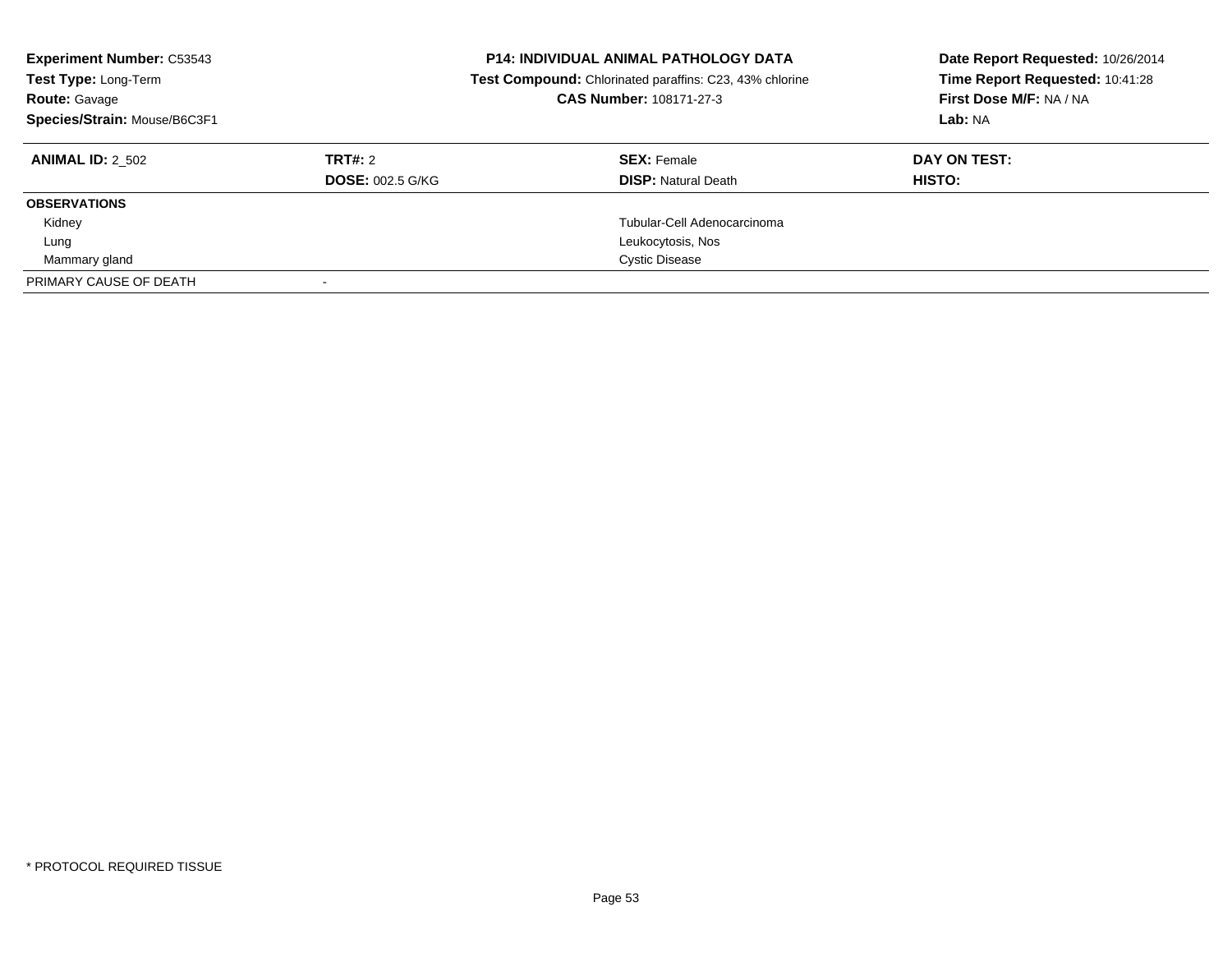| <b>Experiment Number: C53543</b><br>Test Type: Long-Term<br><b>Route: Gavage</b><br>Species/Strain: Mouse/B6C3F1 |                           | <b>P14: INDIVIDUAL ANIMAL PATHOLOGY DATA</b><br>Test Compound: Chlorinated paraffins: C23, 43% chlorine<br>CAS Number: 108171-27-3 | Date Report Requested: 10/26/2014<br>Time Report Requested: 10:41:28<br>First Dose M/F: NA / NA<br>Lab: NA |
|------------------------------------------------------------------------------------------------------------------|---------------------------|------------------------------------------------------------------------------------------------------------------------------------|------------------------------------------------------------------------------------------------------------|
| <b>ANIMAL ID: 2 503</b>                                                                                          | TRT#: 2                   | <b>SEX: Female</b>                                                                                                                 | DAY ON TEST:                                                                                               |
|                                                                                                                  | <b>DOSE: 002.5 G/KG</b>   | <b>DISP: Terminal Sacrifice</b>                                                                                                    | <b>HISTO:</b>                                                                                              |
| <b>OBSERVATIONS</b>                                                                                              |                           |                                                                                                                                    |                                                                                                            |
| Brain                                                                                                            | Thalamus                  | Psammoma Bodies                                                                                                                    |                                                                                                            |
| Mammary gland                                                                                                    |                           | <b>Cystic Disease</b>                                                                                                              |                                                                                                            |
| Pituitary gland                                                                                                  | <b>Anterior Pituitary</b> | Adenoma, Nos                                                                                                                       |                                                                                                            |
| Thyroid                                                                                                          |                           | Follicular-Cell Adenoma                                                                                                            |                                                                                                            |
| Uterus                                                                                                           | Endometrium               | Hyperplasia, Cystic                                                                                                                |                                                                                                            |
| PRIMARY CAUSE OF DEATH                                                                                           |                           |                                                                                                                                    |                                                                                                            |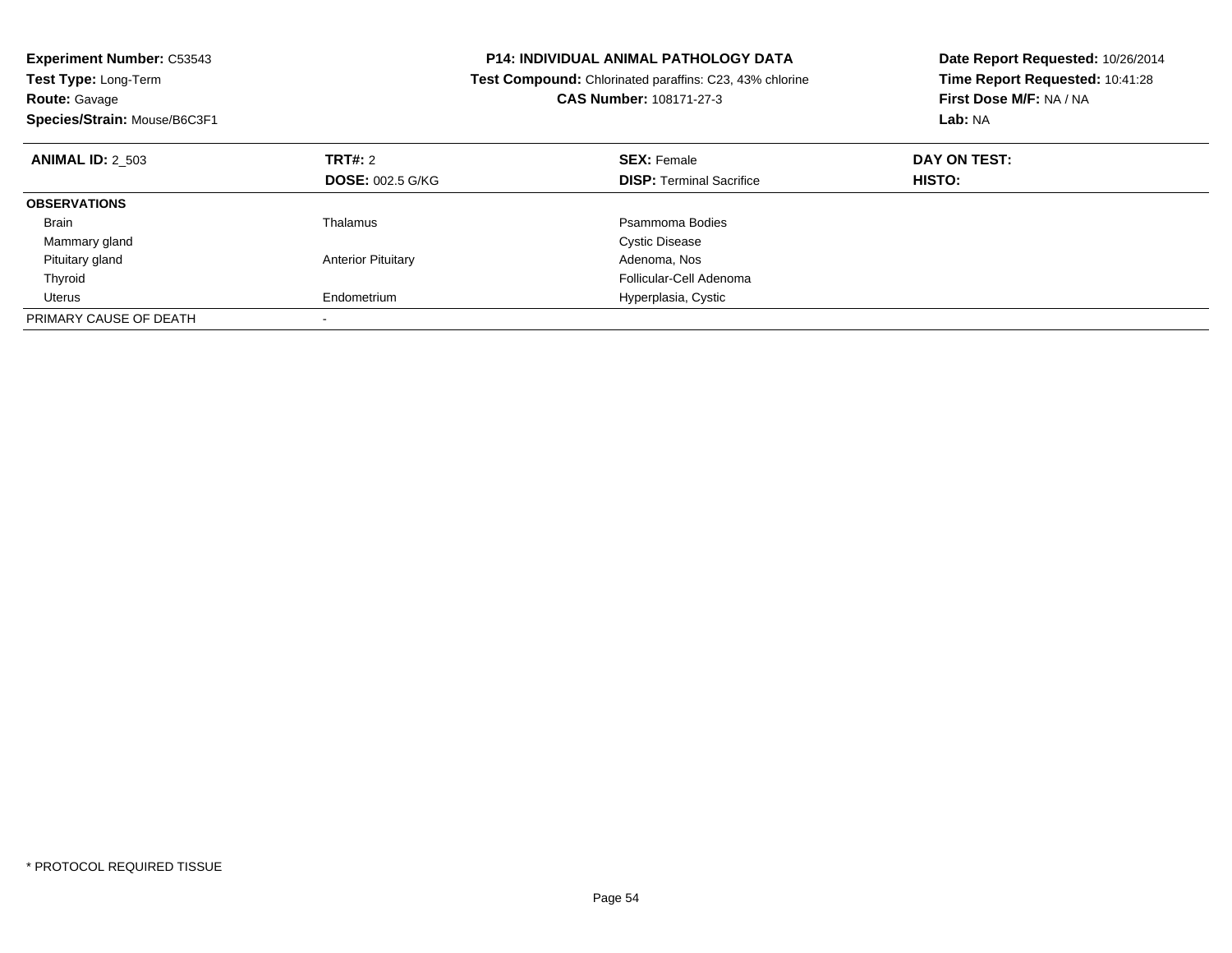**Experiment Number:** C53543**Test Type:** Long-Term**Route:** Gavage

**Species/Strain:** Mouse/B6C3F1

-

## **P14: INDIVIDUAL ANIMAL PATHOLOGY DATA**

 **Test Compound:** Chlorinated paraffins: C23, 43% chlorine**CAS Number:** 108171-27-3

| <b>ANIMAL ID: 2 504</b> | <b>TRT#:</b> 2            | <b>SEX: Female</b>              | DAY ON TEST: |  |
|-------------------------|---------------------------|---------------------------------|--------------|--|
|                         | <b>DOSE: 002.5 G/KG</b>   | <b>DISP: Terminal Sacrifice</b> | HISTO:       |  |
| <b>OBSERVATIONS</b>     |                           |                                 |              |  |
| Brain                   | Thalamus                  | Psammoma Bodies                 |              |  |
| Harderian gland         | Hardarian Gland           | Adenoma, Nos                    |              |  |
| Nasal cavity            | Mucosa                    | Inflammation, Focal             |              |  |
| Ovary                   |                           | Cyst, Follicular Nos            |              |  |
| Pituitary gland         | <b>Anterior Pituitary</b> | Angiectasis                     |              |  |
| Unspecified             | Multiple Organs Nos       | Lymphoma, Mixed-Malignant Type  |              |  |
| Uterus                  | Endometrium               | Hyperplasia, Cystic             |              |  |
|                         | <b>Broad Ligament</b>     | Necrosis, Fat                   |              |  |
| PRIMARY CAUSE OF DEATH  |                           |                                 |              |  |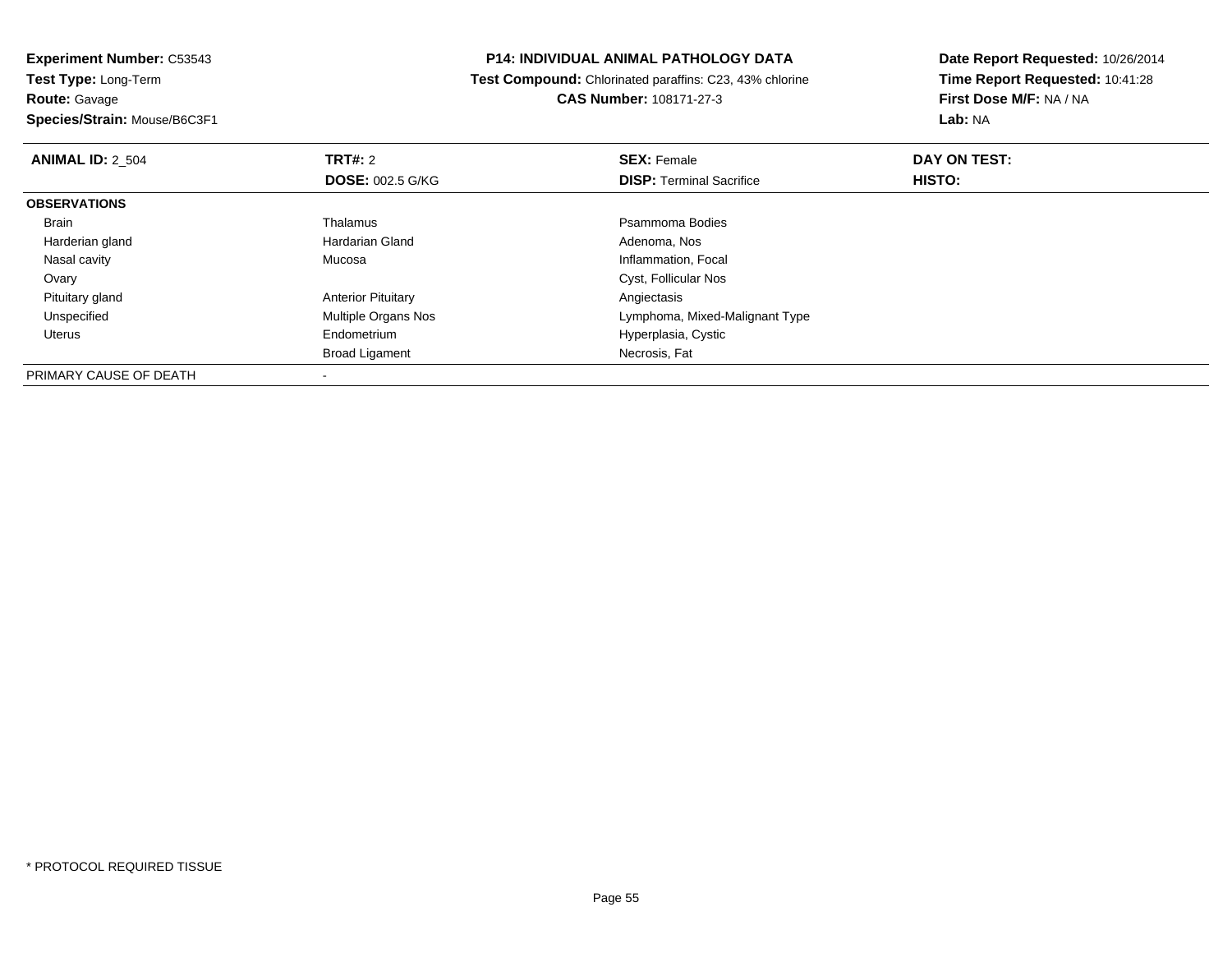**Test Type:** Long-Term**Route:** Gavage

**Species/Strain:** Mouse/B6C3F1

## **P14: INDIVIDUAL ANIMAL PATHOLOGY DATA**

 **Test Compound:** Chlorinated paraffins: C23, 43% chlorine**CAS Number:** 108171-27-3

| <b>ANIMAL ID: 2_505</b> | TRT#: 2                   | <b>SEX: Female</b>                   | DAY ON TEST: |  |
|-------------------------|---------------------------|--------------------------------------|--------------|--|
|                         | <b>DOSE: 002.5 G/KG</b>   | <b>DISP: Terminal Sacrifice</b>      | HISTO:       |  |
| <b>OBSERVATIONS</b>     |                           |                                      |              |  |
| <b>Brain</b>            | Thalamus                  | Psammoma Bodies                      |              |  |
| Liver                   |                           | <b>Cholesterol Deposit</b>           |              |  |
|                         |                           | Fibrosis, Multifocal                 |              |  |
|                         |                           | Granuloma, Lipo                      |              |  |
| Mammary gland           |                           | <b>Cystic Disease</b>                |              |  |
| Ovary                   |                           | Cyst, Follicular Nos                 |              |  |
| Pancreas                |                           | Atrophy, Focal                       |              |  |
| Pituitary gland         | <b>Anterior Pituitary</b> | Hyperplasia, Focal                   |              |  |
| Unspecified             | Multiple Organs Nos       | Lymphoma, Lymphocytic-Malignant Type |              |  |
| Uterus                  | Endometrium               | Hyperplasia, Cystic                  |              |  |
| PRIMARY CAUSE OF DEATH  | ۰                         |                                      |              |  |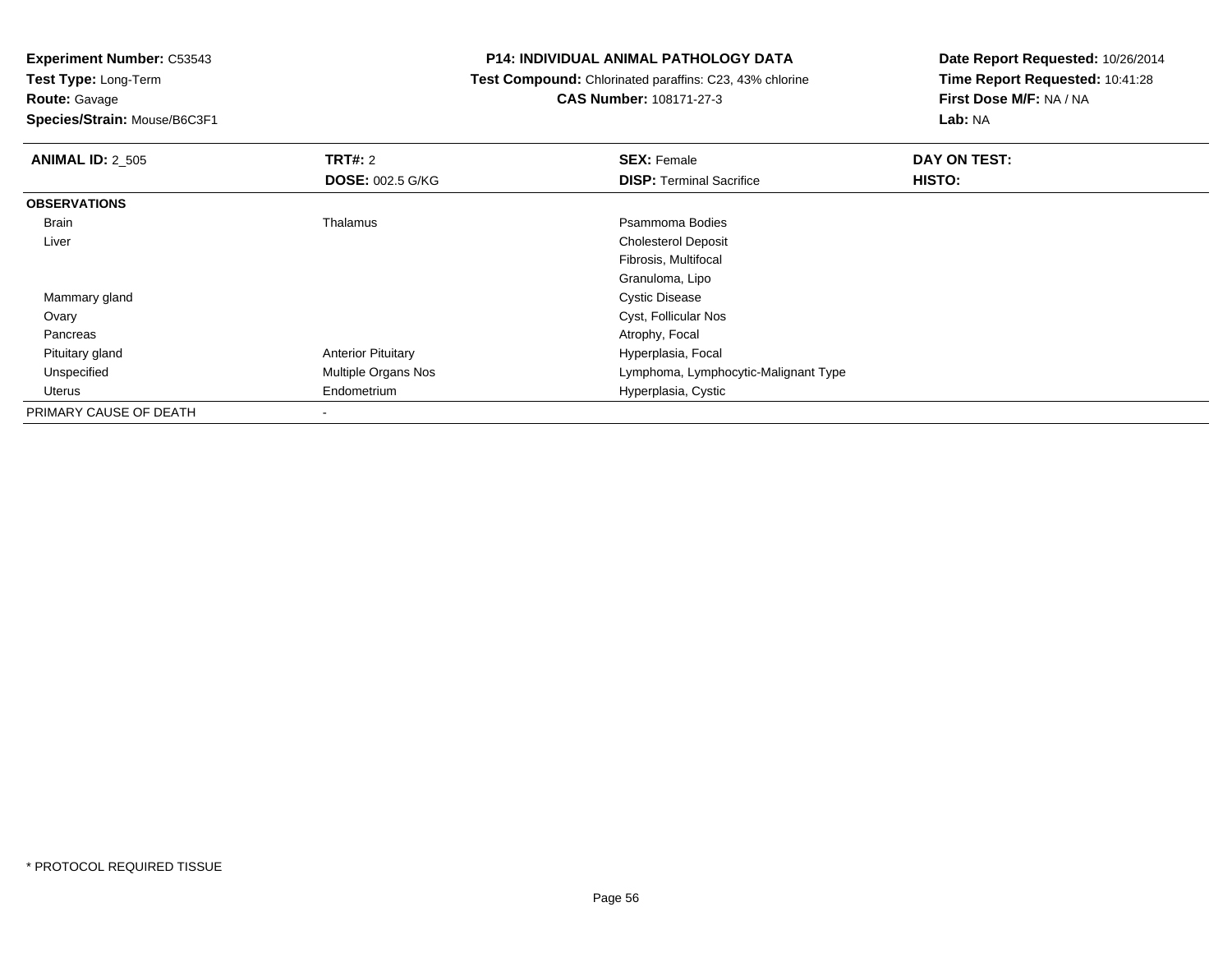**Test Type:** Long-Term**Route:** Gavage

**Species/Strain:** Mouse/B6C3F1

#### **P14: INDIVIDUAL ANIMAL PATHOLOGY DATA**

 **Test Compound:** Chlorinated paraffins: C23, 43% chlorine**CAS Number:** 108171-27-3

| <b>ANIMAL ID: 2_506</b> | TRT#: 2                  | <b>SEX: Female</b>         | DAY ON TEST: |  |
|-------------------------|--------------------------|----------------------------|--------------|--|
|                         | <b>DOSE: 002.5 G/KG</b>  | <b>DISP: Natural Death</b> | HISTO:       |  |
| <b>OBSERVATIONS</b>     |                          |                            |              |  |
| Bone marrow             |                          | Hyperplasia, Granulocytic  |              |  |
| Kidney                  |                          | Necrosis, Medullary        |              |  |
| Liver                   |                          | Hematopoiesis              |              |  |
|                         |                          | Leukocytosis, Nos          |              |  |
| Lung                    |                          | Leukocytosis, Nos          |              |  |
| Spleen                  |                          | Hematopoiesis              |              |  |
| Stomach                 | <b>Glandular Stomach</b> | Congestion, Nos            |              |  |
| Unspecified             | Multiple Organs Nos      | Inflammation, Suppurative  |              |  |
| Uterus                  | Endometrium              | Hyperplasia, Cystic        |              |  |
| PRIMARY CAUSE OF DEATH  |                          |                            |              |  |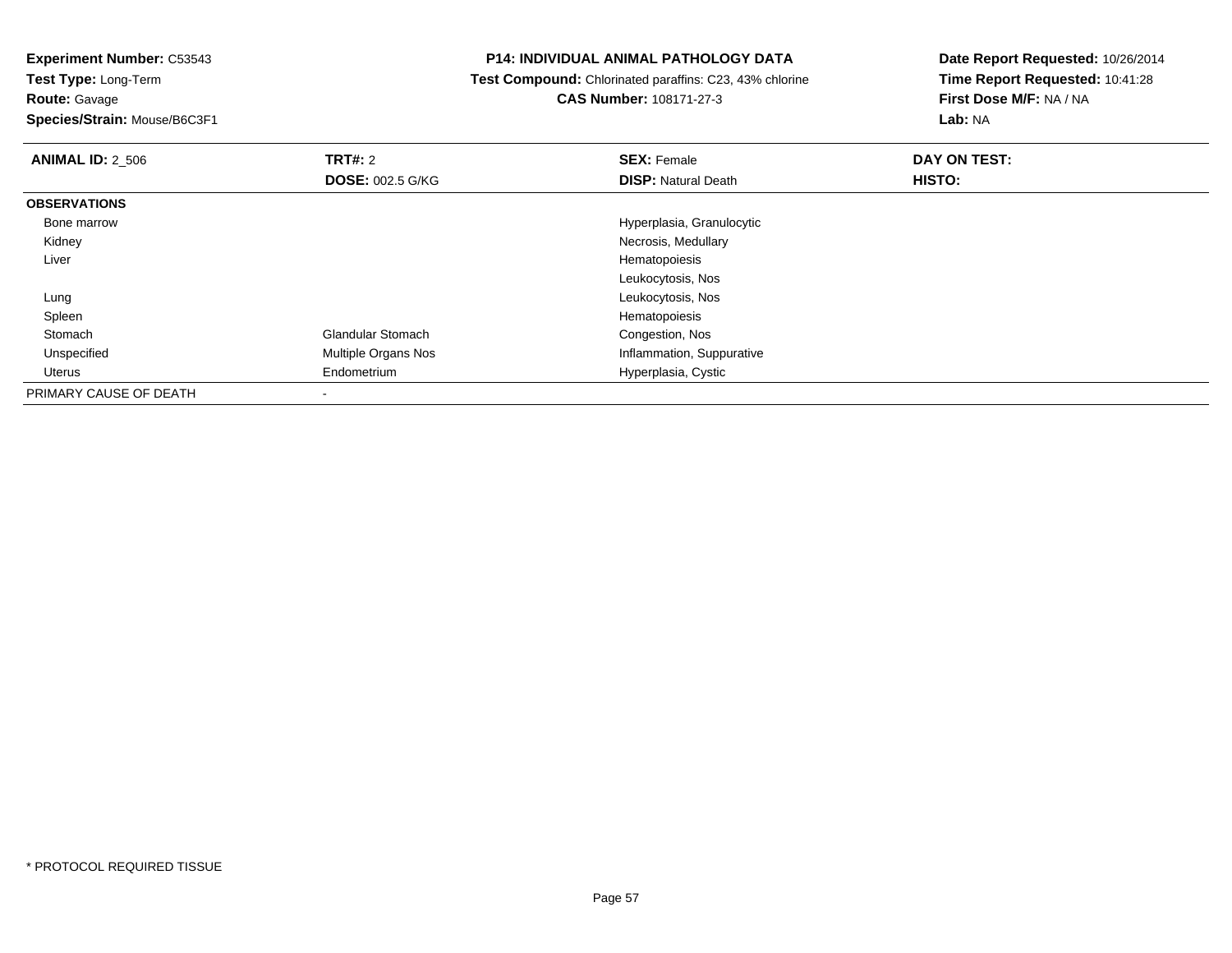**Test Type:** Long-Term**Route:** Gavage

**Species/Strain:** Mouse/B6C3F1

## **P14: INDIVIDUAL ANIMAL PATHOLOGY DATA**

 **Test Compound:** Chlorinated paraffins: C23, 43% chlorine**CAS Number:** 108171-27-3

| <b>ANIMAL ID: 2_507</b> | TRT#: 2                 | <b>SEX: Female</b>              | DAY ON TEST: |  |
|-------------------------|-------------------------|---------------------------------|--------------|--|
|                         | <b>DOSE: 002.5 G/KG</b> | <b>DISP:</b> Moribund Sacrifice | HISTO:       |  |
| <b>OBSERVATIONS</b>     |                         |                                 |              |  |
| Bone marrow             |                         | Hyperplasia, Granulocytic       |              |  |
| Kidney                  |                         | Inflammation, Focal             |              |  |
| Liver                   |                         | Hematopoiesis                   |              |  |
|                         |                         | Leukocytosis, Nos               |              |  |
| Lung                    |                         | Alveolar/Bronchiolar Adenoma    |              |  |
| Lymph node              | Mesenteric Lymph Node   | Hyperplasia, Nos                |              |  |
| Mammary gland           |                         | <b>Cystic Disease</b>           |              |  |
| Spleen                  |                         | Hematopoiesis                   |              |  |
| Unspecified             | Multiple Organs Nos     | Inflammation, Suppurative       |              |  |
| Uterus                  | Endometrium             | Hyperplasia, Cystic             |              |  |
| PRIMARY CAUSE OF DEATH  |                         |                                 |              |  |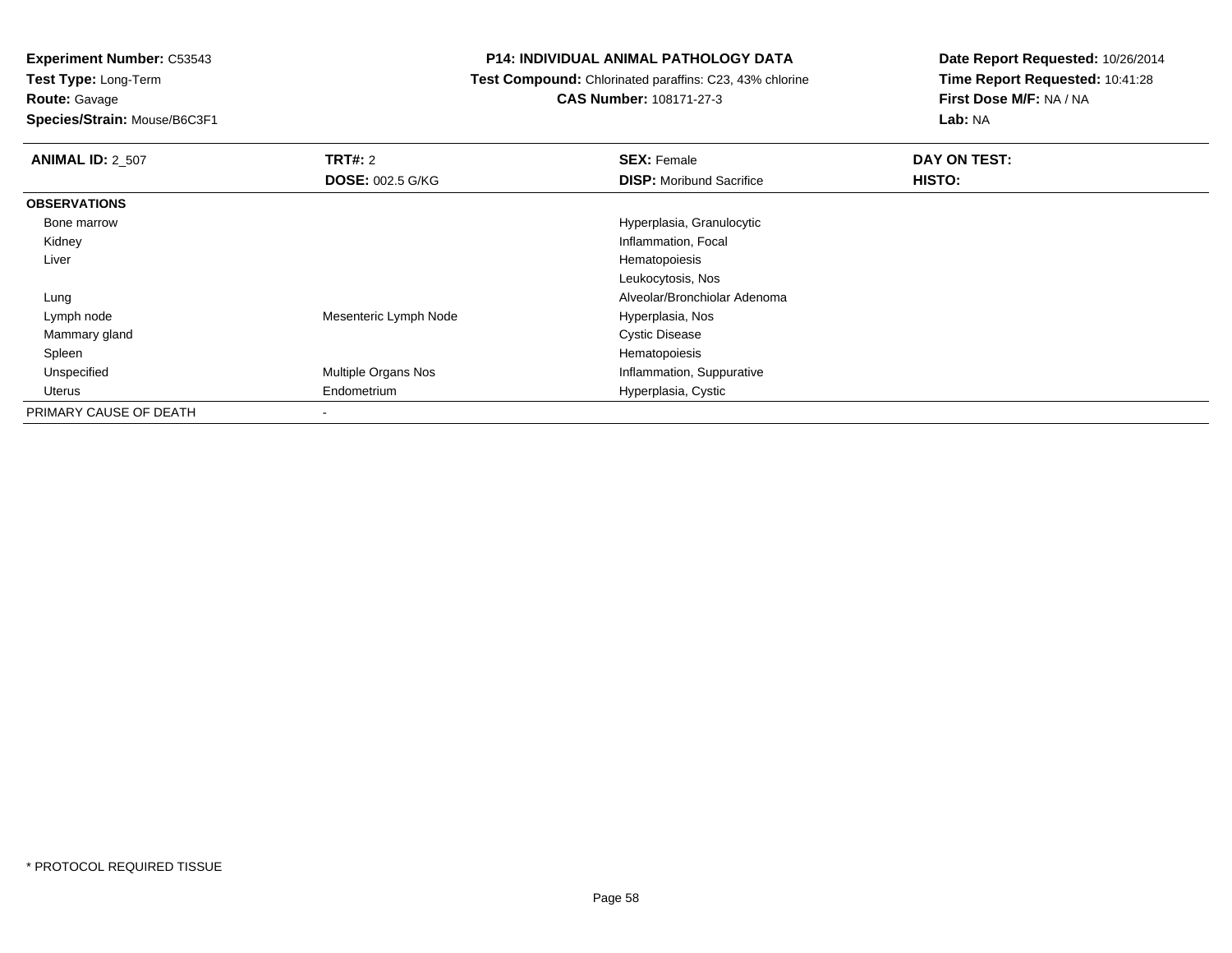**Experiment Number:** C53543**Test Type:** Long-Term**Route:** Gavage**Species/Strain:** Mouse/B6C3F1

## **P14: INDIVIDUAL ANIMAL PATHOLOGY DATA**

 **Test Compound:** Chlorinated paraffins: C23, 43% chlorine**CAS Number:** 108171-27-3

| <b>ANIMAL ID: 2 508</b> | TRT#: 2<br><b>DOSE: 002.5 G/KG</b> | <b>SEX: Female</b><br><b>DISP: Terminal Sacrifice</b> | DAY ON TEST:<br>HISTO: |  |
|-------------------------|------------------------------------|-------------------------------------------------------|------------------------|--|
| <b>OBSERVATIONS</b>     |                                    |                                                       |                        |  |
| Adrenal gland           | Cortex Nos                         | <b>Accessory Structure</b>                            |                        |  |
| Kidney                  |                                    | Nephrosis, Nos                                        |                        |  |
| Nasal cavity            | Mucosa                             | Inflammation, Focal                                   |                        |  |
| Ovary                   |                                    | Cyst, Follicular Nos                                  |                        |  |
| Spleen                  |                                    | Hematopoiesis                                         |                        |  |
| Thyroid                 |                                    | Lymphocytic Inflammatory Infiltrate                   |                        |  |
| Unspecified             | Multiple Organs Nos                | Lymphoma, Lymphocytic-Malignant Type                  |                        |  |
| Uterus                  | Endometrium                        | Hyperplasia, Cystic                                   |                        |  |
| PRIMARY CAUSE OF DEATH  |                                    |                                                       |                        |  |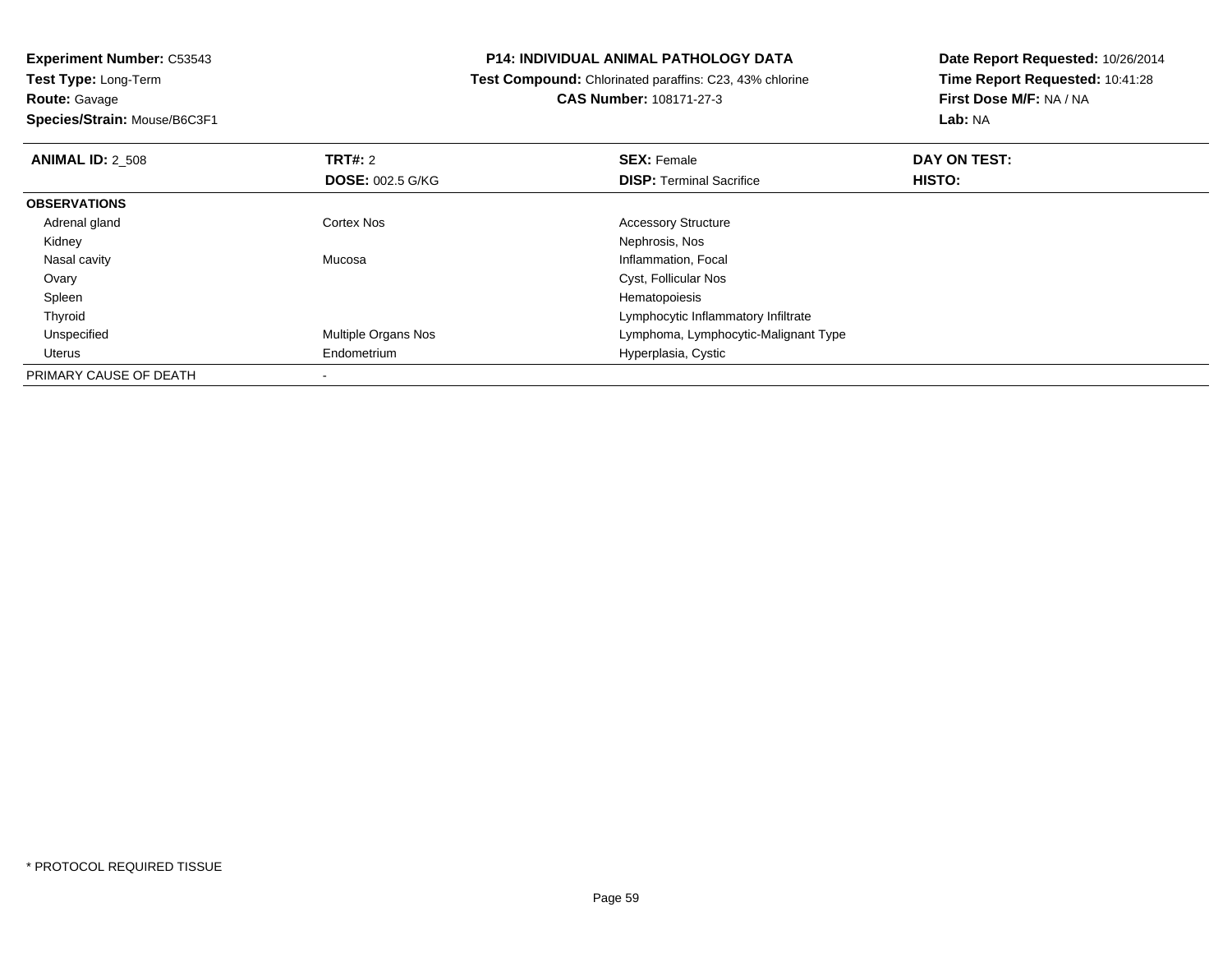**Experiment Number:** C53543**Test Type:** Long-Term**Route:** Gavage**Species/Strain:** Mouse/B6C3F1

#### **P14: INDIVIDUAL ANIMAL PATHOLOGY DATA**

 **Test Compound:** Chlorinated paraffins: C23, 43% chlorine**CAS Number:** 108171-27-3

| <b>ANIMAL ID: 2_509</b> | TRT#: 2                   | <b>SEX: Female</b>              | DAY ON TEST: |  |
|-------------------------|---------------------------|---------------------------------|--------------|--|
|                         | <b>DOSE: 002.5 G/KG</b>   | <b>DISP: Terminal Sacrifice</b> | HISTO:       |  |
| <b>OBSERVATIONS</b>     |                           |                                 |              |  |
| Brain                   | Thalamus                  | Psammoma Bodies                 |              |  |
| <b>Intestine Small</b>  | <b>Mesentery Nos</b>      | Necrosis, Fat                   |              |  |
| Mammary gland           |                           | <b>Cystic Disease</b>           |              |  |
| Nasal cavity            | Mucosa                    | Inflammation, Focal             |              |  |
| Pancreas                |                           | Infarct, Nos                    |              |  |
| Pituitary gland         | <b>Anterior Pituitary</b> | Adenoma, Nos                    |              |  |
| Spleen                  |                           | Hematopoiesis                   |              |  |
| Uterus                  |                           | Hemangioma                      |              |  |
|                         | Endometrium               | Hyperplasia, Cystic             |              |  |
|                         |                           | Inflammation, Suppurative       |              |  |
|                         |                           | Thrombosis, Nos                 |              |  |
| PRIMARY CAUSE OF DEATH  | ۰                         |                                 |              |  |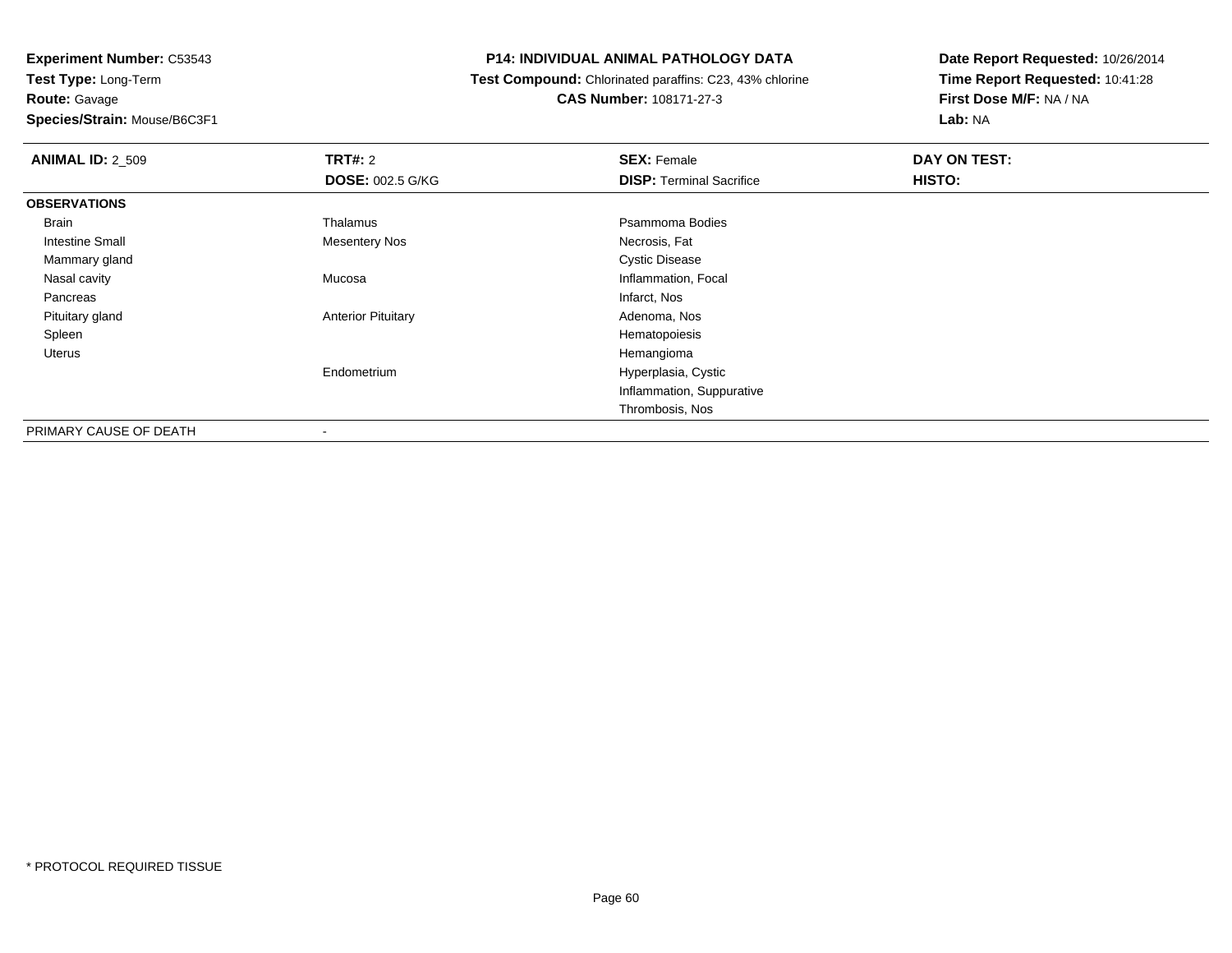# **Route:** Gavage

**Species/Strain:** Mouse/B6C3F1

#### **P14: INDIVIDUAL ANIMAL PATHOLOGY DATA**

 **Test Compound:** Chlorinated paraffins: C23, 43% chlorine**CAS Number:** 108171-27-3

| <b>ANIMAL ID: 2 510</b> | TRT#: 2                    | <b>SEX: Female</b>               | DAY ON TEST: |  |
|-------------------------|----------------------------|----------------------------------|--------------|--|
|                         | <b>DOSE: 002.5 G/KG</b>    | <b>DISP: Natural Death</b>       | HISTO:       |  |
| <b>OBSERVATIONS</b>     |                            |                                  |              |  |
| Adrenal gland           | Cortex Nos                 | <b>Accessory Structure</b>       |              |  |
| Liver                   |                            | Hematopoiesis                    |              |  |
| Lung                    |                            | Hyperplasia, Alveolar Epithelium |              |  |
| Lymph node              | Mediastinal Lymph Node     | Hyperplasia, Nos                 |              |  |
|                         | Renal Lymph Node           | Hyperplasia, Nos                 |              |  |
| Spleen                  |                            | Hematopoiesis                    |              |  |
| Unspecified             | <b>Multiple Organs Nos</b> | Inflammation, Suppurative        |              |  |
| Uterus                  | Endometrium                | Hyperplasia, Cystic              |              |  |
| PRIMARY CAUSE OF DEATH  |                            |                                  |              |  |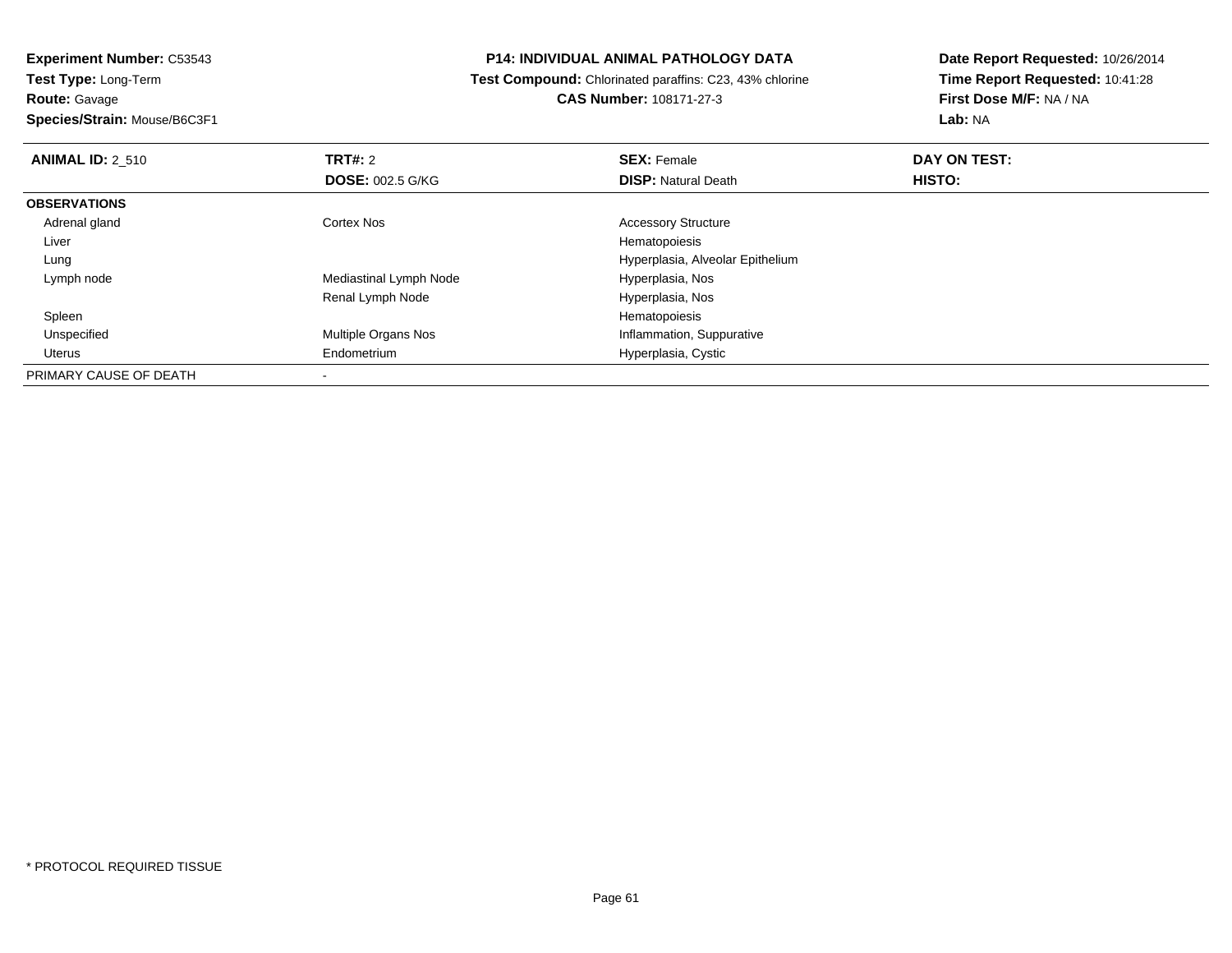| <b>Experiment Number: C53543</b><br>Test Type: Long-Term<br><b>Route: Gavage</b><br>Species/Strain: Mouse/B6C3F1 |                         | <b>P14: INDIVIDUAL ANIMAL PATHOLOGY DATA</b><br>Test Compound: Chlorinated paraffins: C23, 43% chlorine<br>CAS Number: 108171-27-3 | Date Report Requested: 10/26/2014<br>Time Report Requested: 10:41:28<br>First Dose M/F: NA / NA<br>Lab: NA |  |
|------------------------------------------------------------------------------------------------------------------|-------------------------|------------------------------------------------------------------------------------------------------------------------------------|------------------------------------------------------------------------------------------------------------|--|
| <b>ANIMAL ID: 2 511</b>                                                                                          | TRT#: 2                 | <b>SEX: Female</b>                                                                                                                 | DAY ON TEST:                                                                                               |  |
|                                                                                                                  | <b>DOSE: 002.5 G/KG</b> | <b>DISP:</b> Terminal Sacrifice                                                                                                    | HISTO:                                                                                                     |  |
| <b>OBSERVATIONS</b>                                                                                              |                         |                                                                                                                                    |                                                                                                            |  |
| Mammary gland                                                                                                    |                         | <b>Cystic Disease</b>                                                                                                              |                                                                                                            |  |
| Stomach                                                                                                          | Forestomach             | Hyperplasia, Epithelial                                                                                                            |                                                                                                            |  |
| Unspecified                                                                                                      | Multiple Organs Nos     | Lymphoma, Mixed-Malignant Type                                                                                                     |                                                                                                            |  |
| PRIMARY CAUSE OF DEATH                                                                                           |                         |                                                                                                                                    |                                                                                                            |  |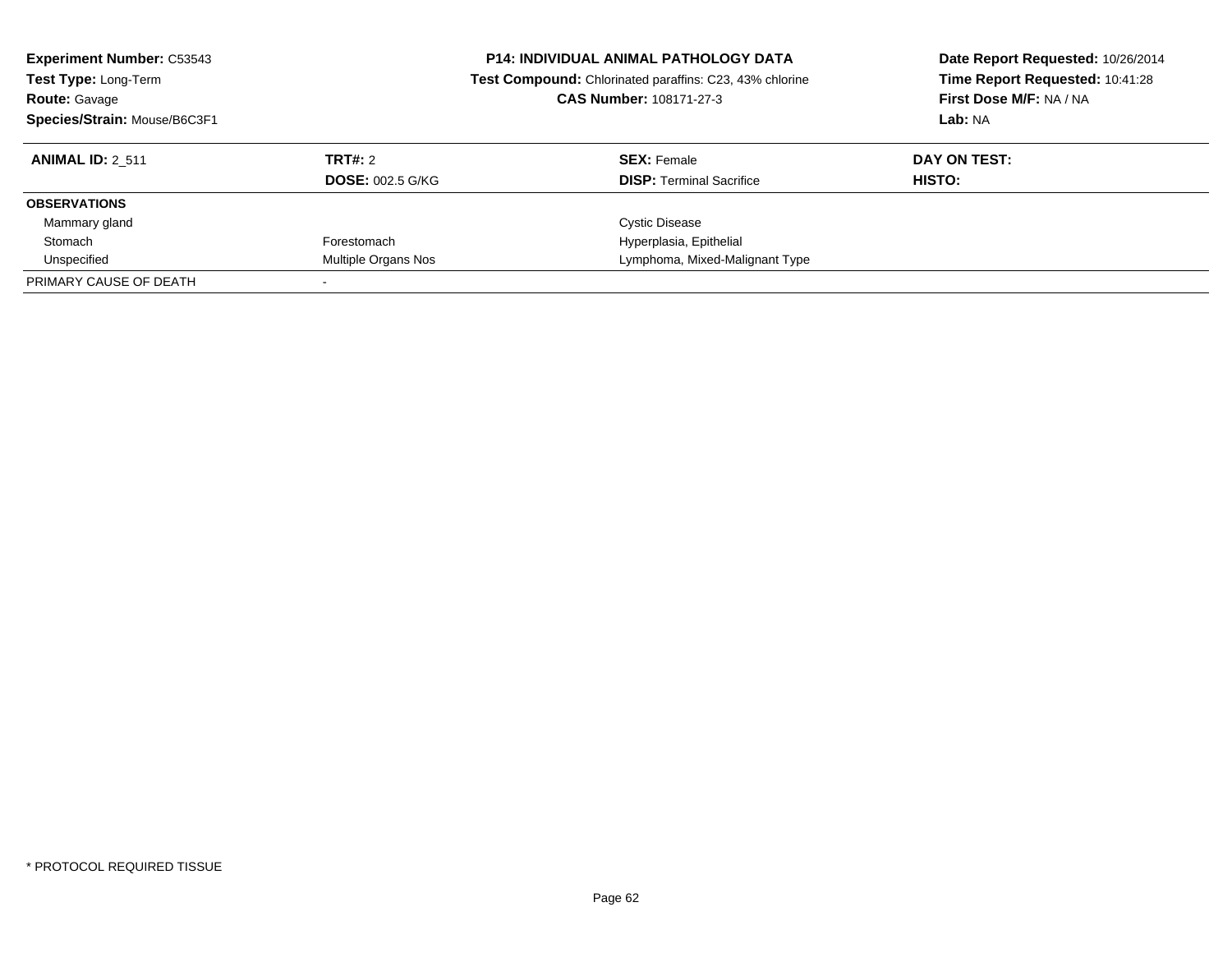**Route:** Gavage

**Species/Strain:** Mouse/B6C3F1

## **P14: INDIVIDUAL ANIMAL PATHOLOGY DATA**

 **Test Compound:** Chlorinated paraffins: C23, 43% chlorine**CAS Number:** 108171-27-3

| <b>ANIMAL ID: 2_512</b> | TRT#: 2                 | <b>SEX: Female</b>              | DAY ON TEST: |  |
|-------------------------|-------------------------|---------------------------------|--------------|--|
|                         | <b>DOSE: 002.5 G/KG</b> | <b>DISP:</b> Moribund Sacrifice | HISTO:       |  |
| <b>OBSERVATIONS</b>     |                         |                                 |              |  |
| Adrenal gland           | Cortex Nos              | Hematopoiesis                   |              |  |
| Bone marrow             |                         | Hyperplasia, Granulocytic       |              |  |
| Liver                   |                         | Hematopoiesis                   |              |  |
|                         |                         | Leukocytosis, Nos               |              |  |
| Lung                    | Alveoli                 | Histiocytosis                   |              |  |
| Lymph node              | Celiac Lymph Node       | Hyperplasia, Nos                |              |  |
|                         | Mediastinal Lymph Node  | Hyperplasia, Nos                |              |  |
| Spleen                  |                         | Hematopoiesis                   |              |  |
| Unspecified             | Multiple Organs Nos     | Inflammation, Suppurative       |              |  |
| Uterus                  | Endometrium             | Hyperplasia, Cystic             |              |  |
| PRIMARY CAUSE OF DEATH  | ۰                       |                                 |              |  |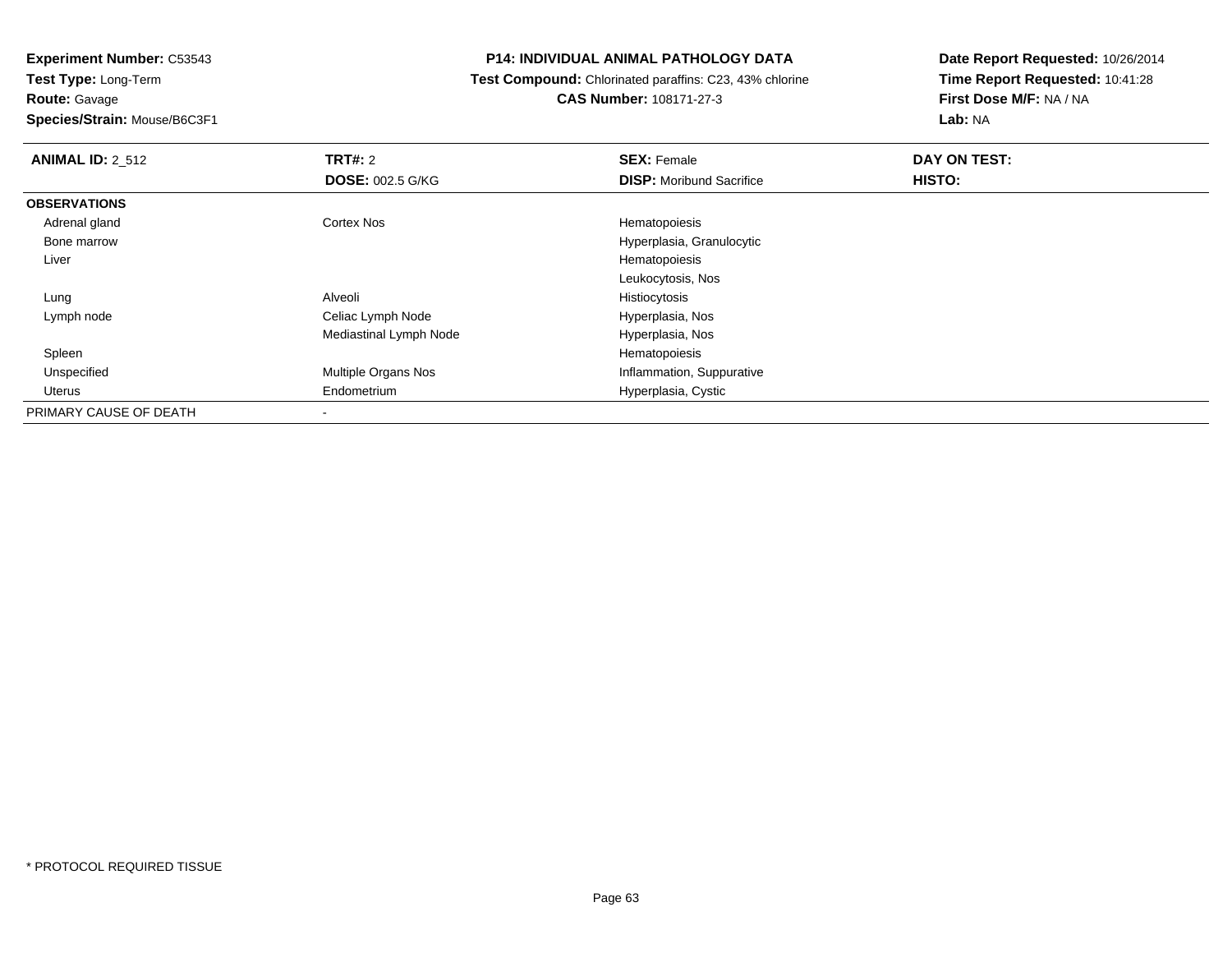**Route:** Gavage

**Species/Strain:** Mouse/B6C3F1

## **P14: INDIVIDUAL ANIMAL PATHOLOGY DATA**

 **Test Compound:** Chlorinated paraffins: C23, 43% chlorine**CAS Number:** 108171-27-3

| <b>ANIMAL ID: 2 513</b> | TRT#: 2<br><b>DOSE: 002.5 G/KG</b> | <b>SEX: Female</b><br><b>DISP: Natural Death</b> | DAY ON TEST:<br>HISTO: |  |
|-------------------------|------------------------------------|--------------------------------------------------|------------------------|--|
|                         |                                    |                                                  |                        |  |
| <b>OBSERVATIONS</b>     |                                    |                                                  |                        |  |
| <b>Brain</b>            | Thalamus                           | Psammoma Bodies                                  |                        |  |
| Liver                   |                                    | Hematopoiesis                                    |                        |  |
|                         |                                    | Leukocytosis, Nos                                |                        |  |
| Lymph node              | Iliac Lymph Node                   | Hyperplasia, Nos                                 |                        |  |
|                         | Inguinal Lymph Node                | Hyperplasia, Nos                                 |                        |  |
| Mammary gland           |                                    | <b>Cystic Disease</b>                            |                        |  |
| Spleen                  |                                    | Hematopoiesis                                    |                        |  |
| Unspecified             | <b>Multiple Organs Nos</b>         | Inflammation, Suppurative                        |                        |  |
| PRIMARY CAUSE OF DEATH  |                                    |                                                  |                        |  |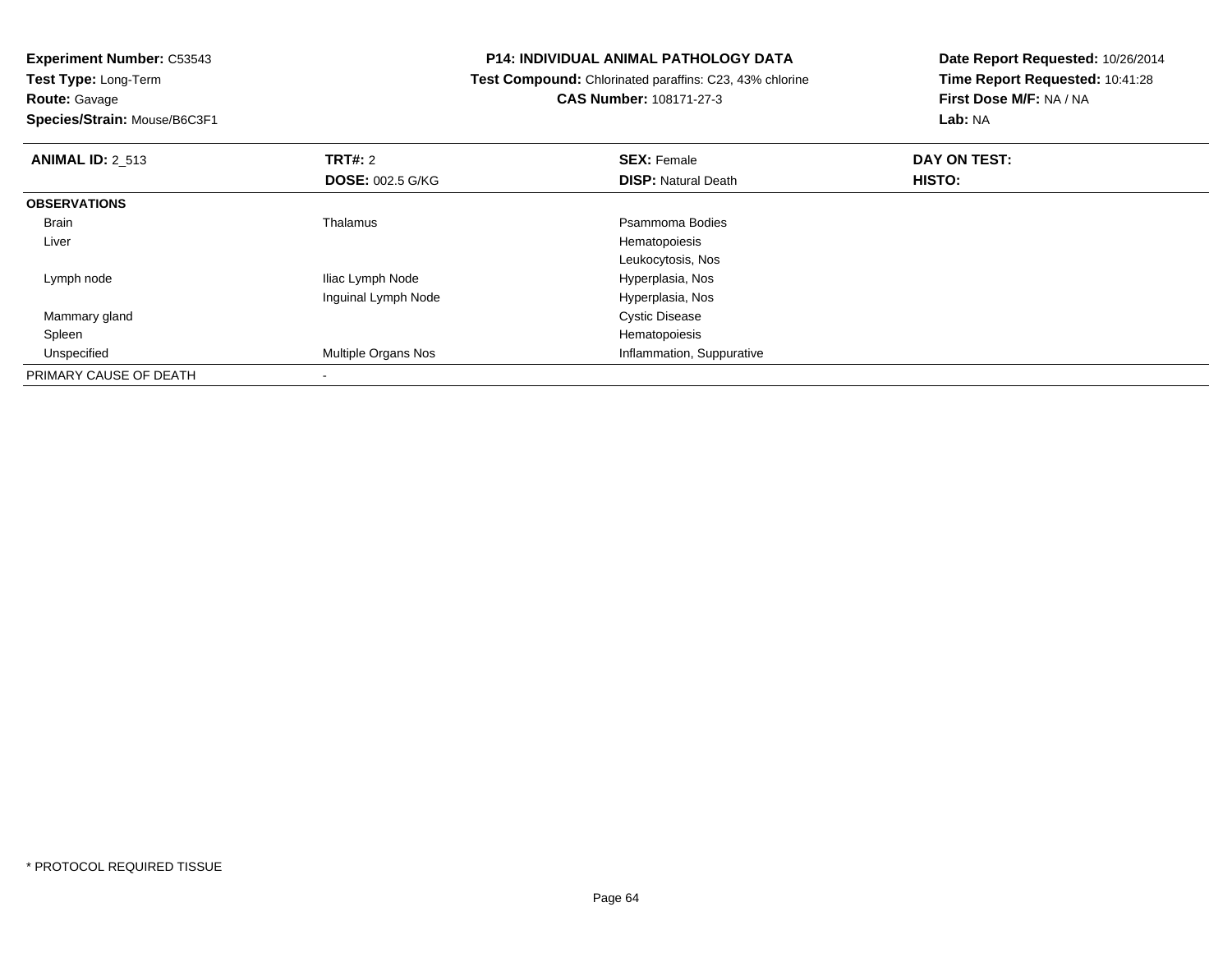**Route:** Gavage

**Species/Strain:** Mouse/B6C3F1

#### **P14: INDIVIDUAL ANIMAL PATHOLOGY DATA**

 **Test Compound:** Chlorinated paraffins: C23, 43% chlorine**CAS Number:** 108171-27-3

| <b>ANIMAL ID: 2_514</b> | TRT#: 2                    | <b>SEX: Female</b>              | DAY ON TEST: |  |
|-------------------------|----------------------------|---------------------------------|--------------|--|
|                         | <b>DOSE: 002.5 G/KG</b>    | <b>DISP:</b> Moribund Sacrifice | HISTO:       |  |
| <b>OBSERVATIONS</b>     |                            |                                 |              |  |
| Bone marrow             |                            | Hyperplasia, Granulocytic       |              |  |
| Brain                   | Thalamus                   | Psammoma Bodies                 |              |  |
| Kidney                  |                            | Necrosis, Medullary             |              |  |
| Liver                   |                            | Hematopoiesis                   |              |  |
|                         |                            | Leukocytosis, Nos               |              |  |
| Spleen                  |                            | Hematopoiesis                   |              |  |
| Unspecified             | <b>Multiple Organs Nos</b> | Inflammation, Suppurative       |              |  |
| Uterus                  | Endometrium                | Hyperplasia, Cystic             |              |  |
| PRIMARY CAUSE OF DEATH  |                            |                                 |              |  |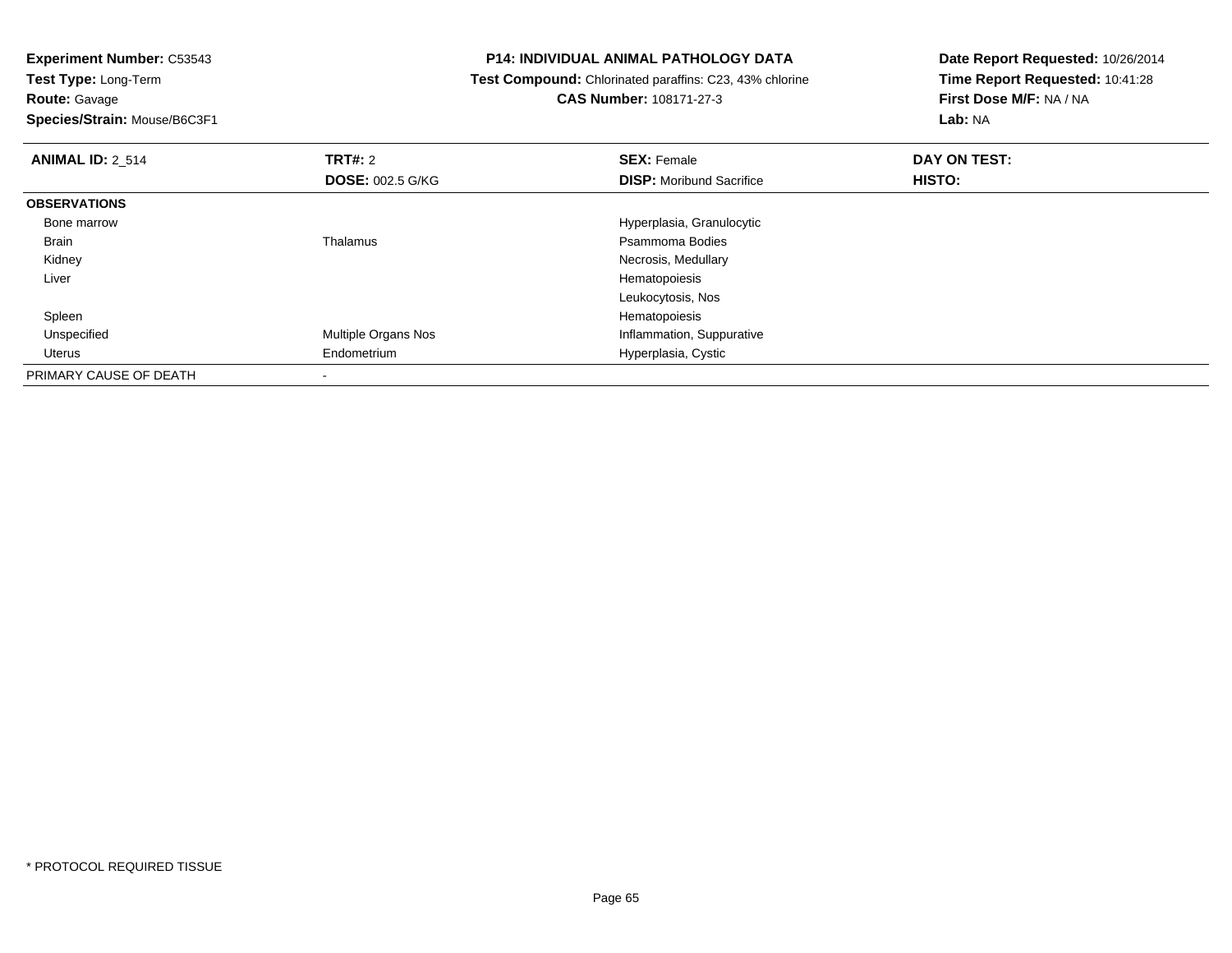| <b>Experiment Number: C53543</b><br>Test Type: Long-Term<br><b>Route: Gavage</b><br>Species/Strain: Mouse/B6C3F1 |                                    | <b>P14: INDIVIDUAL ANIMAL PATHOLOGY DATA</b><br><b>Test Compound:</b> Chlorinated paraffins: C23, 43% chlorine<br>CAS Number: 108171-27-3 | Date Report Requested: 10/26/2014<br>Time Report Requested: 10:41:28<br>First Dose M/F: NA / NA<br>Lab: NA |
|------------------------------------------------------------------------------------------------------------------|------------------------------------|-------------------------------------------------------------------------------------------------------------------------------------------|------------------------------------------------------------------------------------------------------------|
| <b>ANIMAL ID: 2 516</b>                                                                                          | TRT#: 2<br><b>DOSE: 002.5 G/KG</b> | <b>SEX: Female</b><br><b>DISP:</b> Natural Death                                                                                          | DAY ON TEST:<br><b>HISTO:</b>                                                                              |
| <b>OBSERVATIONS</b>                                                                                              |                                    |                                                                                                                                           |                                                                                                            |
| Ovary                                                                                                            |                                    | <b>Cystic Follicles</b>                                                                                                                   |                                                                                                            |
|                                                                                                                  |                                    | Teratoma, Nos                                                                                                                             |                                                                                                            |
| Spleen                                                                                                           |                                    | Hematopoiesis                                                                                                                             |                                                                                                            |
| Uterus                                                                                                           | Endometrium                        | Hyperplasia, Cystic                                                                                                                       |                                                                                                            |
| PRIMARY CAUSE OF DEATH                                                                                           |                                    |                                                                                                                                           |                                                                                                            |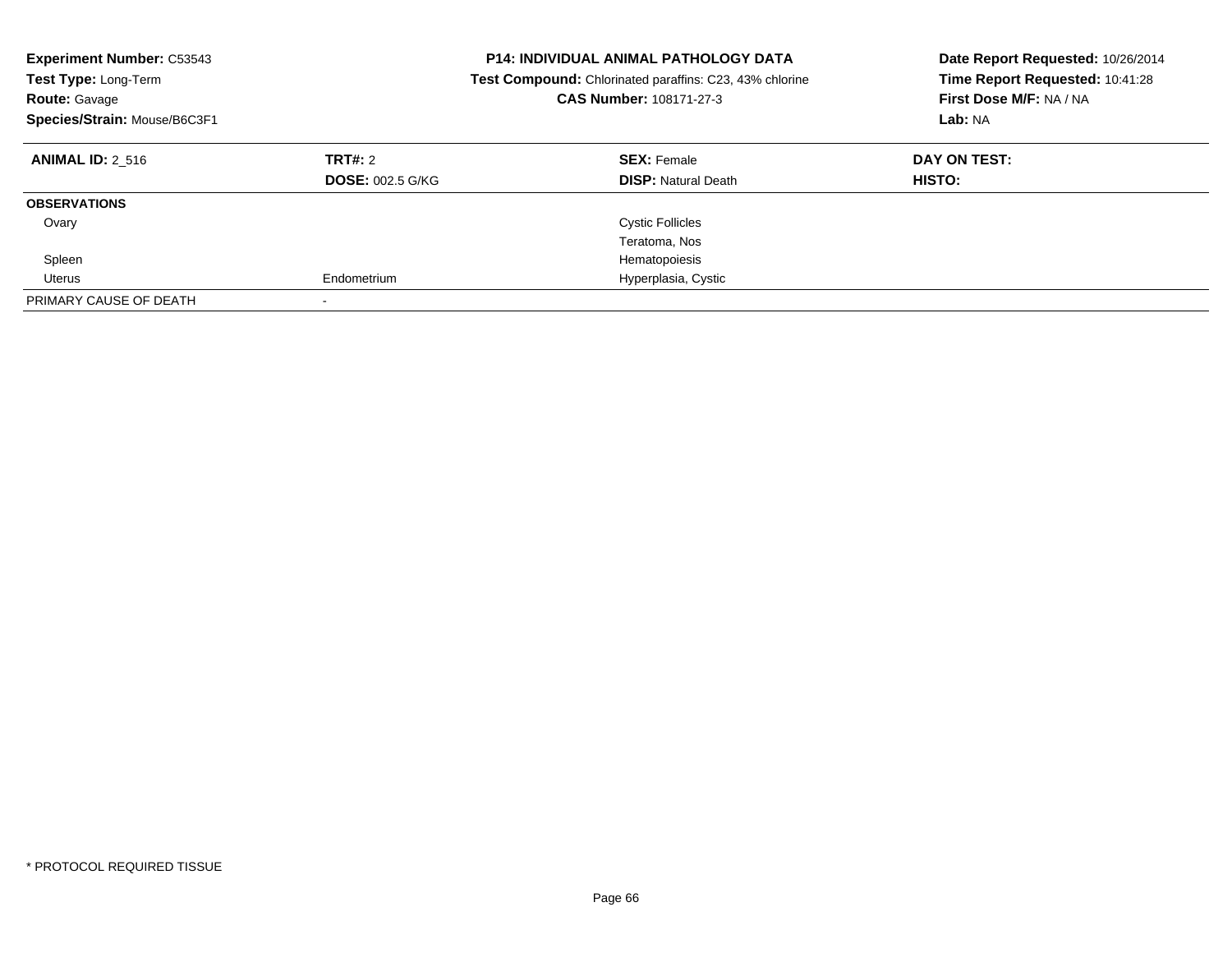**Route:** Gavage

**Species/Strain:** Mouse/B6C3F1

## **P14: INDIVIDUAL ANIMAL PATHOLOGY DATA**

 **Test Compound:** Chlorinated paraffins: C23, 43% chlorine**CAS Number:** 108171-27-3

| <b>ANIMAL ID: 2 517</b> | TRT#: 2                  | <b>SEX: Female</b>              | DAY ON TEST: |
|-------------------------|--------------------------|---------------------------------|--------------|
|                         | <b>DOSE: 002.5 G/KG</b>  | <b>DISP:</b> Moribund Sacrifice | HISTO:       |
| <b>OBSERVATIONS</b>     |                          |                                 |              |
| Brain                   | Thalamus                 | Psammoma Bodies                 |              |
| Intestine Large         | Large Intestine, Colon   | Edema, Nos                      |              |
| Liver                   |                          | Hematopoiesis                   |              |
|                         |                          | Leukocytosis, Nos               |              |
|                         |                          | Lymphoma, Mixed-Malignant Type  |              |
| Lung                    |                          | Leukocytosis, Nos               |              |
| Lymph node              | Iliac Lymph Node         | Hyperplasia, Nos                |              |
|                         | Renal Lymph Node         | Hyperplasia, Nos                |              |
| Mammary gland           |                          | <b>Cystic Disease</b>           |              |
| Ovary                   |                          | Cyst, Follicular Nos            |              |
| Skin                    | Abdomen                  | Inflammation, Nos               |              |
| Spleen                  |                          | Hematopoiesis                   |              |
| Unspecified             | Multiple Organs Nos      | Inflammation, Suppurative       |              |
| Uterus                  | Endometrium              | Hyperplasia, Cystic             |              |
| PRIMARY CAUSE OF DEATH  | $\overline{\phantom{0}}$ |                                 |              |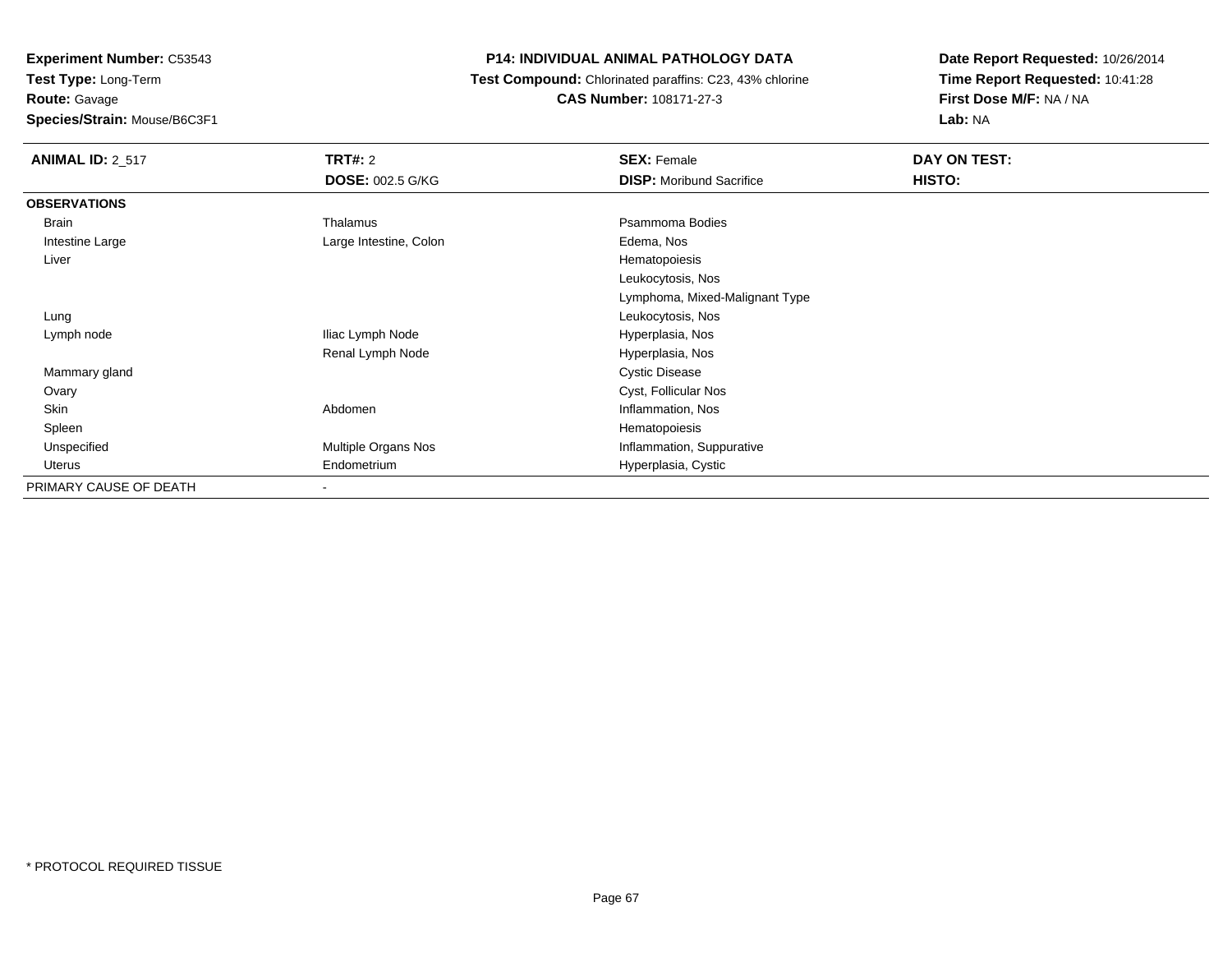**Test Type:** Long-Term**Route:** Gavage

**Species/Strain:** Mouse/B6C3F1

## **P14: INDIVIDUAL ANIMAL PATHOLOGY DATA**

 **Test Compound:** Chlorinated paraffins: C23, 43% chlorine**CAS Number:** 108171-27-3

| <b>ANIMAL ID: 2 518</b> | TRT#: 2                 | <b>SEX: Female</b>         | DAY ON TEST: |  |
|-------------------------|-------------------------|----------------------------|--------------|--|
|                         | <b>DOSE: 002.5 G/KG</b> | <b>DISP: Natural Death</b> | HISTO:       |  |
| <b>OBSERVATIONS</b>     |                         |                            |              |  |
| Kidney                  |                         | Nephrosis, Nos             |              |  |
| Liver                   |                         | Necrosis, Focal            |              |  |
| Lymph node              | Iliac Lymph Node        | Angiectasis                |              |  |
|                         | Mesenteric Lymph Node   | Angiectasis                |              |  |
|                         | Renal Lymph Node        | Angiectasis                |              |  |
|                         |                         | Hyperplasia, Nos           |              |  |
| Unspecified             | Multiple Organs Nos     | Hematopoiesis              |              |  |
|                         | Multiple Organs Nos     | Inflammation, Suppurative  |              |  |
| Uterus                  | Endometrium             | Hyperplasia, Cystic        |              |  |
| PRIMARY CAUSE OF DEATH  |                         |                            |              |  |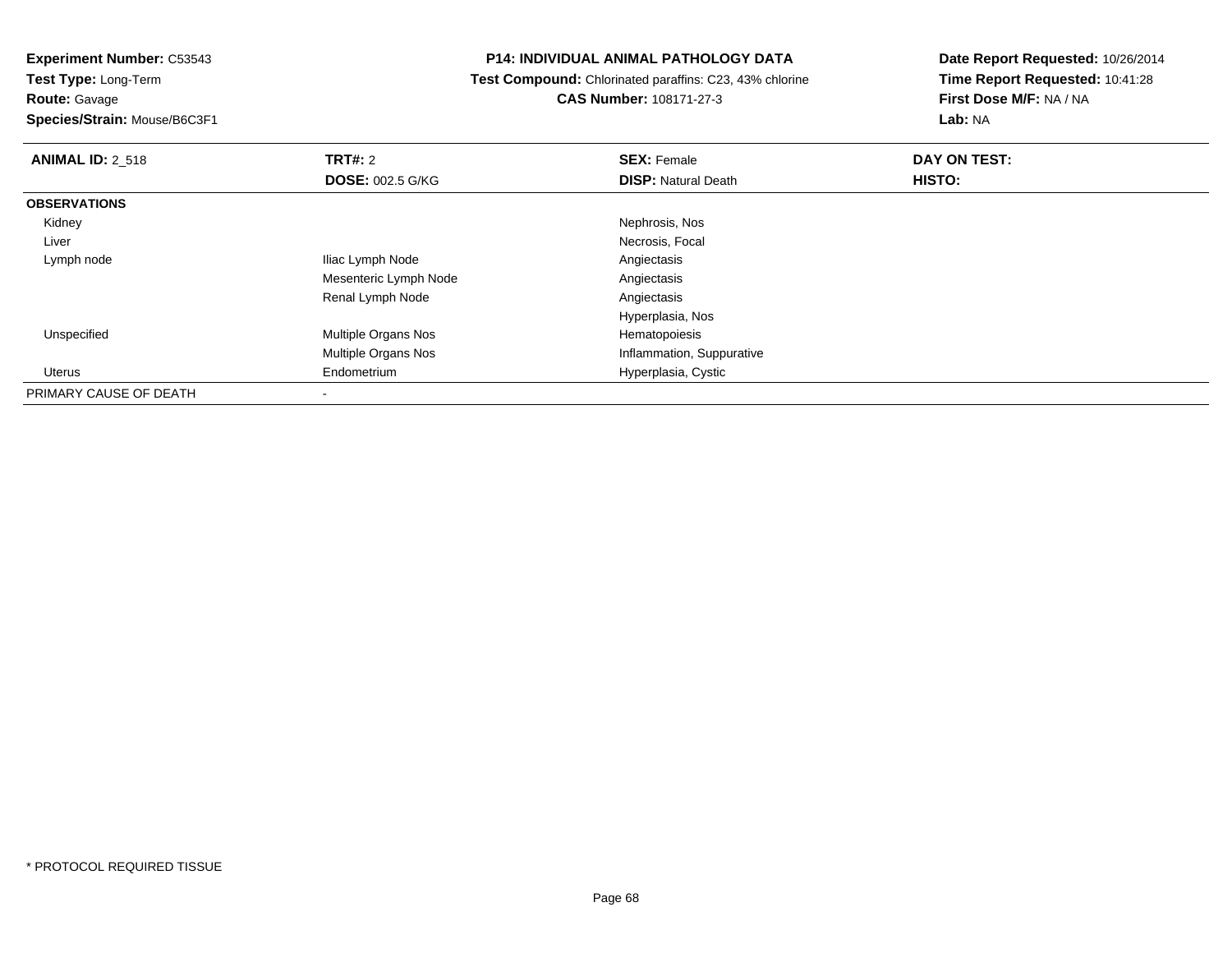| <b>Experiment Number: C53543</b><br><b>Test Type: Long-Term</b><br><b>Route: Gavage</b><br>Species/Strain: Mouse/B6C3F1 |                            | <b>P14: INDIVIDUAL ANIMAL PATHOLOGY DATA</b><br>Test Compound: Chlorinated paraffins: C23, 43% chlorine<br><b>CAS Number: 108171-27-3</b> | Date Report Requested: 10/26/2014<br>Time Report Requested: 10:41:28<br>First Dose M/F: NA / NA<br>Lab: NA |
|-------------------------------------------------------------------------------------------------------------------------|----------------------------|-------------------------------------------------------------------------------------------------------------------------------------------|------------------------------------------------------------------------------------------------------------|
| <b>ANIMAL ID: 2 519</b>                                                                                                 | <b>TRT#:</b> 2             | <b>SEX: Female</b>                                                                                                                        | DAY ON TEST:                                                                                               |
|                                                                                                                         | <b>DOSE: 002.5 G/KG</b>    | <b>DISP:</b> Moribund Sacrifice                                                                                                           | HISTO:                                                                                                     |
| <b>OBSERVATIONS</b>                                                                                                     |                            |                                                                                                                                           |                                                                                                            |
| <b>Brain</b>                                                                                                            | Thalamus                   | Psammoma Bodies                                                                                                                           |                                                                                                            |
| Mammary gland                                                                                                           |                            | <b>Cystic Disease</b>                                                                                                                     |                                                                                                            |
| Nasal cavity                                                                                                            | Mucosa                     | Inflammation, Focal                                                                                                                       |                                                                                                            |
| Unspecified                                                                                                             | <b>Multiple Organs Nos</b> | Lymphoma, Mixed-Malignant Type                                                                                                            |                                                                                                            |
| Uterus                                                                                                                  |                            | Abscess, Nos                                                                                                                              |                                                                                                            |
| PRIMARY CAUSE OF DEATH                                                                                                  |                            |                                                                                                                                           |                                                                                                            |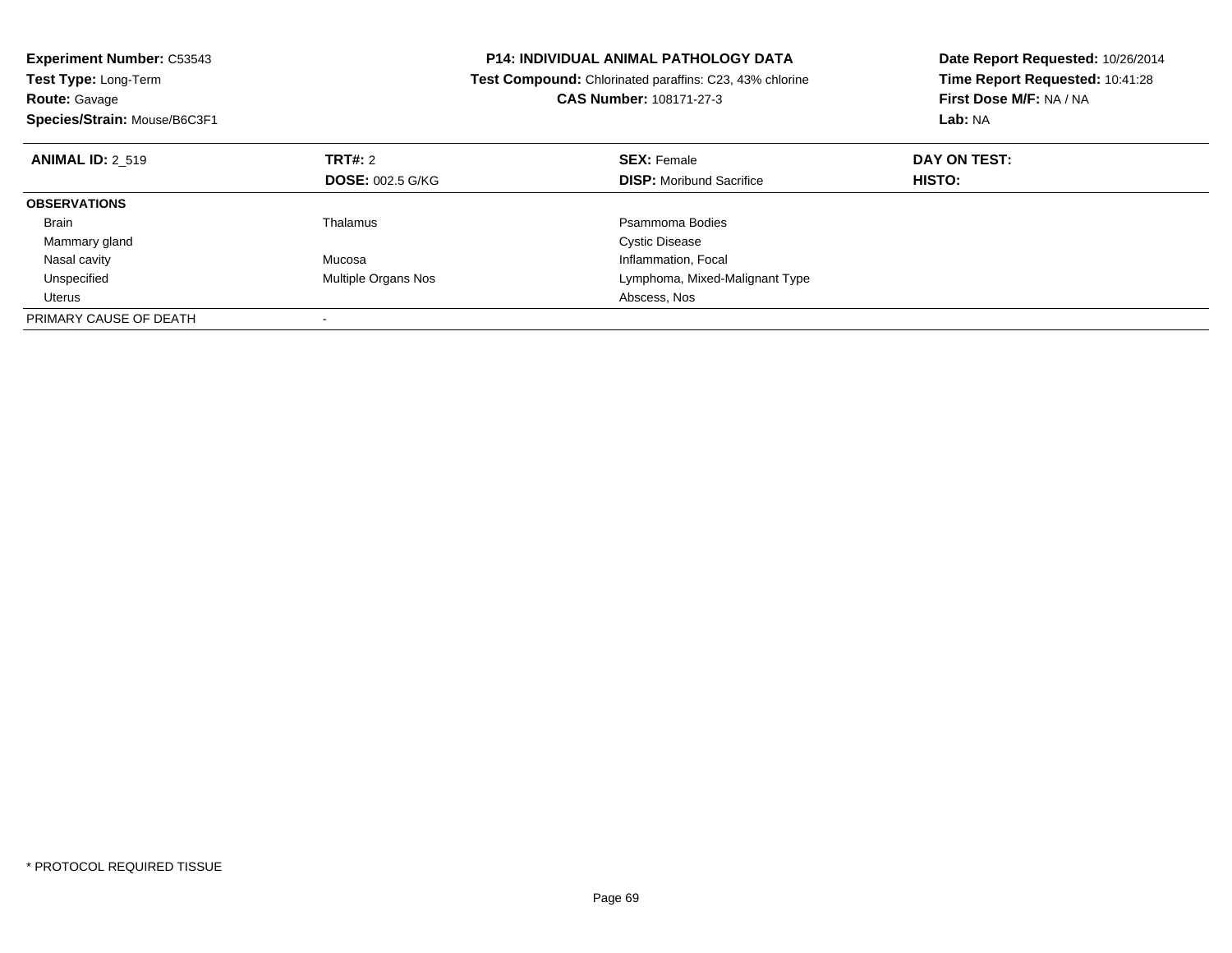**Experiment Number:** C53543**Test Type:** Long-Term**Route:** Gavage

# **Species/Strain:** Mouse/B6C3F1

#### **P14: INDIVIDUAL ANIMAL PATHOLOGY DATA**

 **Test Compound:** Chlorinated paraffins: C23, 43% chlorine**CAS Number:** 108171-27-3

| <b>ANIMAL ID: 2 520</b> | <b>TRT#:</b> 2            | <b>SEX: Female</b>              | DAY ON TEST: |  |
|-------------------------|---------------------------|---------------------------------|--------------|--|
|                         | <b>DOSE: 002.5 G/KG</b>   | <b>DISP:</b> Terminal Sacrifice | HISTO:       |  |
| <b>OBSERVATIONS</b>     |                           |                                 |              |  |
| Brain                   | Thalamus                  | Psammoma Bodies                 |              |  |
| Lung                    |                           | Alveolar/Bronchiolar Carcinoma  |              |  |
| Mammary gland           |                           | <b>Cystic Disease</b>           |              |  |
| Pituitary gland         | <b>Anterior Pituitary</b> | Adenoma, Nos                    |              |  |
| Thyroid                 |                           | Hyperplasia, Follicular Cell    |              |  |
| Unspecified             | <b>Mediastinum Nos</b>    | Hyperplasia, Lymphoid           |              |  |
| <b>Uterus</b>           | Endometrium               | Hyperplasia, Cystic             |              |  |
|                         | <b>Broad Ligament</b>     | Necrosis, Fat                   |              |  |
| PRIMARY CAUSE OF DEATH  |                           |                                 |              |  |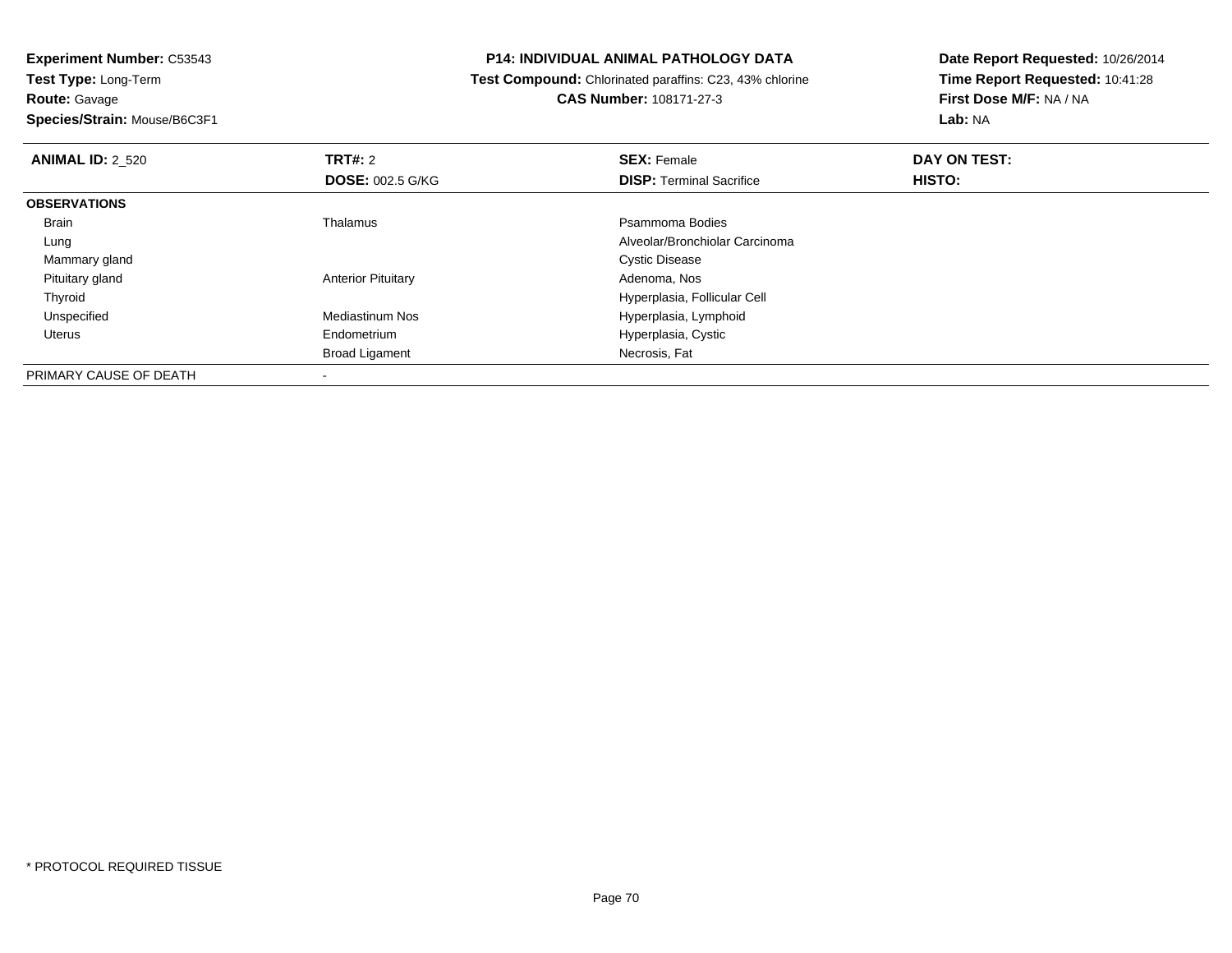| <b>Experiment Number: C53543</b><br>Test Type: Long-Term<br><b>Route: Gavage</b><br>Species/Strain: Mouse/B6C3F1 |                         | <b>P14: INDIVIDUAL ANIMAL PATHOLOGY DATA</b><br>Test Compound: Chlorinated paraffins: C23, 43% chlorine<br>CAS Number: 108171-27-3 | Date Report Requested: 10/26/2014<br>Time Report Requested: 10:41:28<br>First Dose M/F: NA / NA<br>Lab: NA |  |
|------------------------------------------------------------------------------------------------------------------|-------------------------|------------------------------------------------------------------------------------------------------------------------------------|------------------------------------------------------------------------------------------------------------|--|
| <b>ANIMAL ID: 2 521</b>                                                                                          | TRT#: 2                 | <b>SEX:</b> Female                                                                                                                 | DAY ON TEST:                                                                                               |  |
|                                                                                                                  | <b>DOSE: 002.5 G/KG</b> | <b>DISP:</b> Terminal Sacrifice                                                                                                    | HISTO:                                                                                                     |  |
| <b>OBSERVATIONS</b>                                                                                              |                         |                                                                                                                                    |                                                                                                            |  |
| Adrenal gland                                                                                                    | Medulla                 | Pigmentation, Nos                                                                                                                  |                                                                                                            |  |
| <b>Brain</b>                                                                                                     | Thalamus                | Psammoma Bodies                                                                                                                    |                                                                                                            |  |
| Uterus                                                                                                           | Endometrium             | Hyperplasia, Cystic                                                                                                                |                                                                                                            |  |
| PRIMARY CAUSE OF DEATH                                                                                           |                         |                                                                                                                                    |                                                                                                            |  |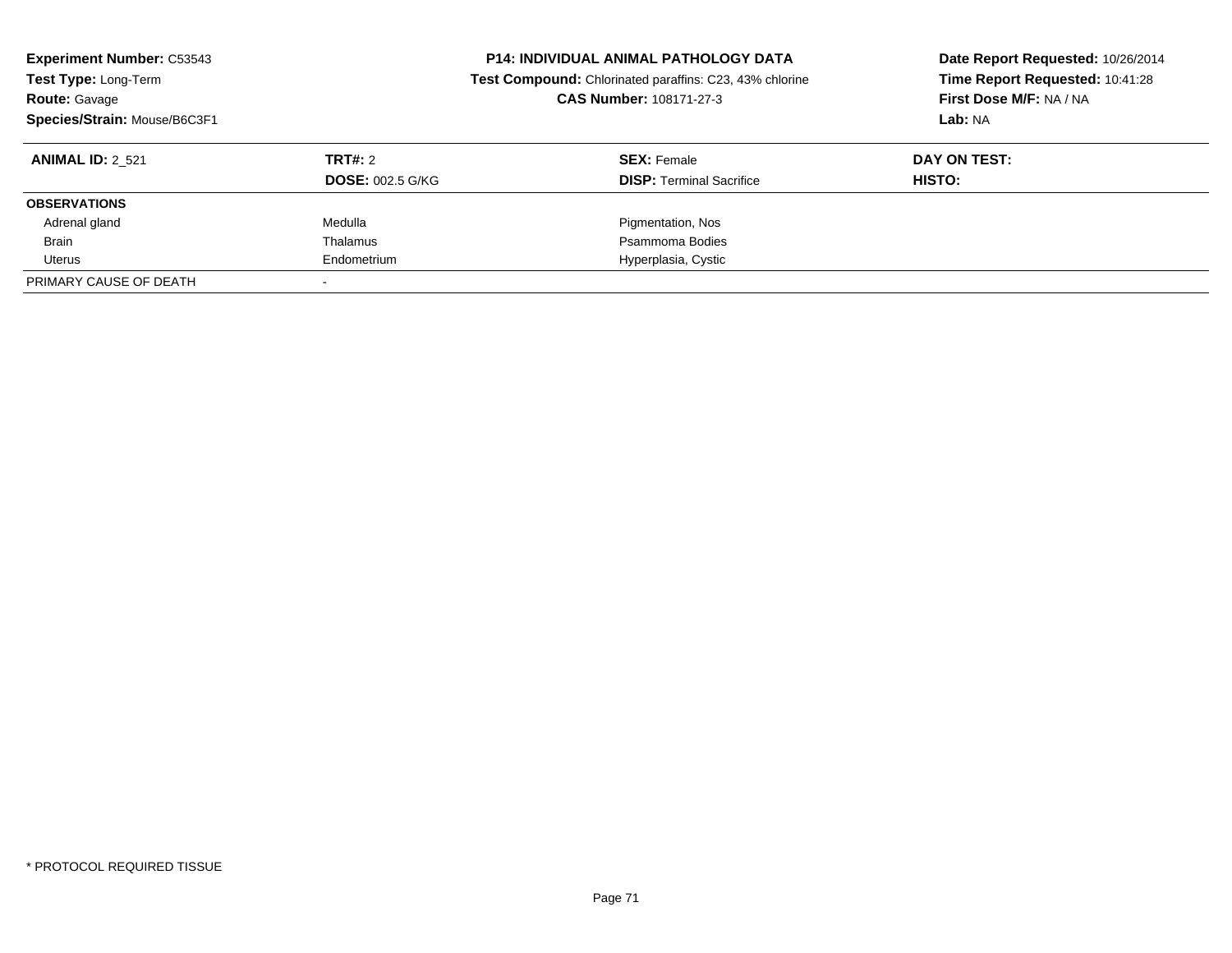| <b>Experiment Number: C53543</b>          | <b>P14: INDIVIDUAL ANIMAL PATHOLOGY DATA</b>            | Date Report Requested: 10/26/2014 |  |
|-------------------------------------------|---------------------------------------------------------|-----------------------------------|--|
| Test Type: Long-Term                      | Test Compound: Chlorinated paraffins: C23, 43% chlorine | Time Report Requested: 10:41:28   |  |
| Route: Gavage                             | <b>CAS Number: 108171-27-3</b>                          | First Dose M/F: NA / NA           |  |
| Species/Strain: Mouse/B6C3F1              |                                                         | Lab: NA                           |  |
| <b>TRT#:</b> 2<br><b>ANIMAL ID: 2 522</b> | <b>SEX: Female</b>                                      | DAY ON TEST:                      |  |
| <b>DOSE: 002.5 G/KG</b>                   | <b>DISP:</b> Moribund Sacrifice                         | <b>HISTO:</b>                     |  |
| <b>OBSERVATIONS</b>                       |                                                         |                                   |  |
| Thalamus<br>Brain                         | Psammoma Bodies                                         |                                   |  |
| Liver                                     | Hematopoiesis                                           |                                   |  |
| Lung                                      | Alveolar/Bronchiolar Adenoma                            |                                   |  |
|                                           | Leukocytosis, Nos                                       |                                   |  |
| Spleen                                    | Hematopoiesis                                           |                                   |  |
| Multiple Organs Nos<br>Unspecified        | Inflammation, Suppurative                               |                                   |  |
| Endometrium<br>Uterus                     | Hyperplasia, Cystic                                     |                                   |  |
| PRIMARY CAUSE OF DEATH                    |                                                         |                                   |  |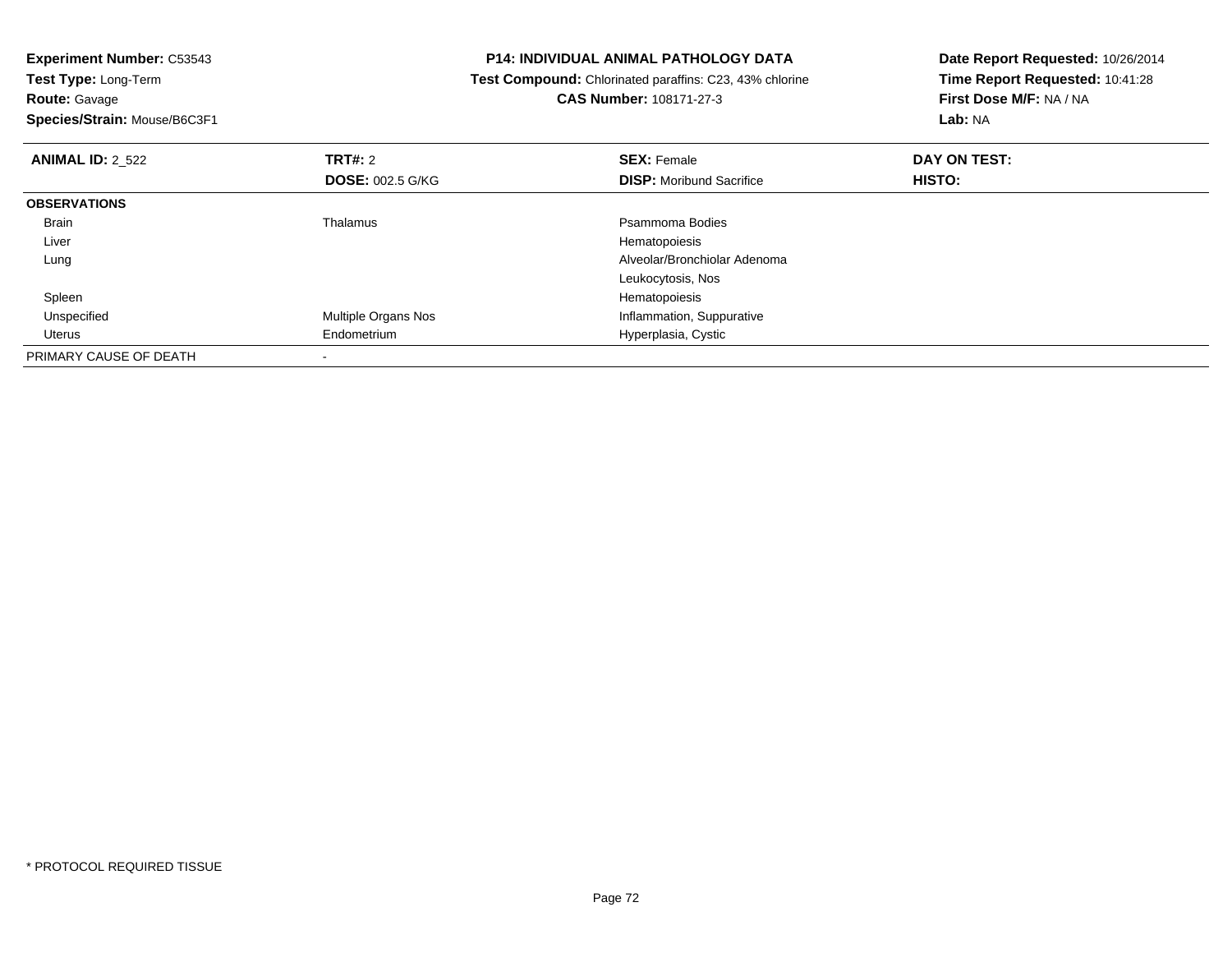**Experiment Number:** C53543**Test Type:** Long-Term**Route:** Gavage **Species/Strain:** Mouse/B6C3F1**P14: INDIVIDUAL ANIMAL PATHOLOGY DATA Test Compound:** Chlorinated paraffins: C23, 43% chlorine**CAS Number:** 108171-27-3**Date Report Requested:** 10/26/2014**Time Report Requested:** 10:41:28**First Dose M/F:** NA / NA**Lab:** NA**ANIMAL ID:** 2\_523**TRT#:** 2 **SEX:** Female **DAY ON TEST: DOSE:** 002.5 G/KG**DISP:** Terminal Sacrifice **HISTO: OBSERVATIONS** Brainn and the control of the Thalamus and the control of the Psammoma Bodies and the Psammoma Bodies of the Psammoma Bodies and the Psammoma Bodies of the Psammoma Bodies of the Psammoma Bodies of the Psammoma Bodies of the Ps Mammary glandd **Cystic Disease**  Ovary Cyst, Follicular Nos Pituitary glandAnterior Pituitary **Adenoma, Nosting Community Community** Adenoma, Nosting Prestomach Community Community Adenoma, F<br> **Adenomach** Community Community Community Community Community Community Community Community Community Co StomachInflammation, Focal Thyroid Follicular-Cell Carcinoma Uterus Endometrium Hyperplasia, Cystic PRIMARY CAUSE OF DEATH-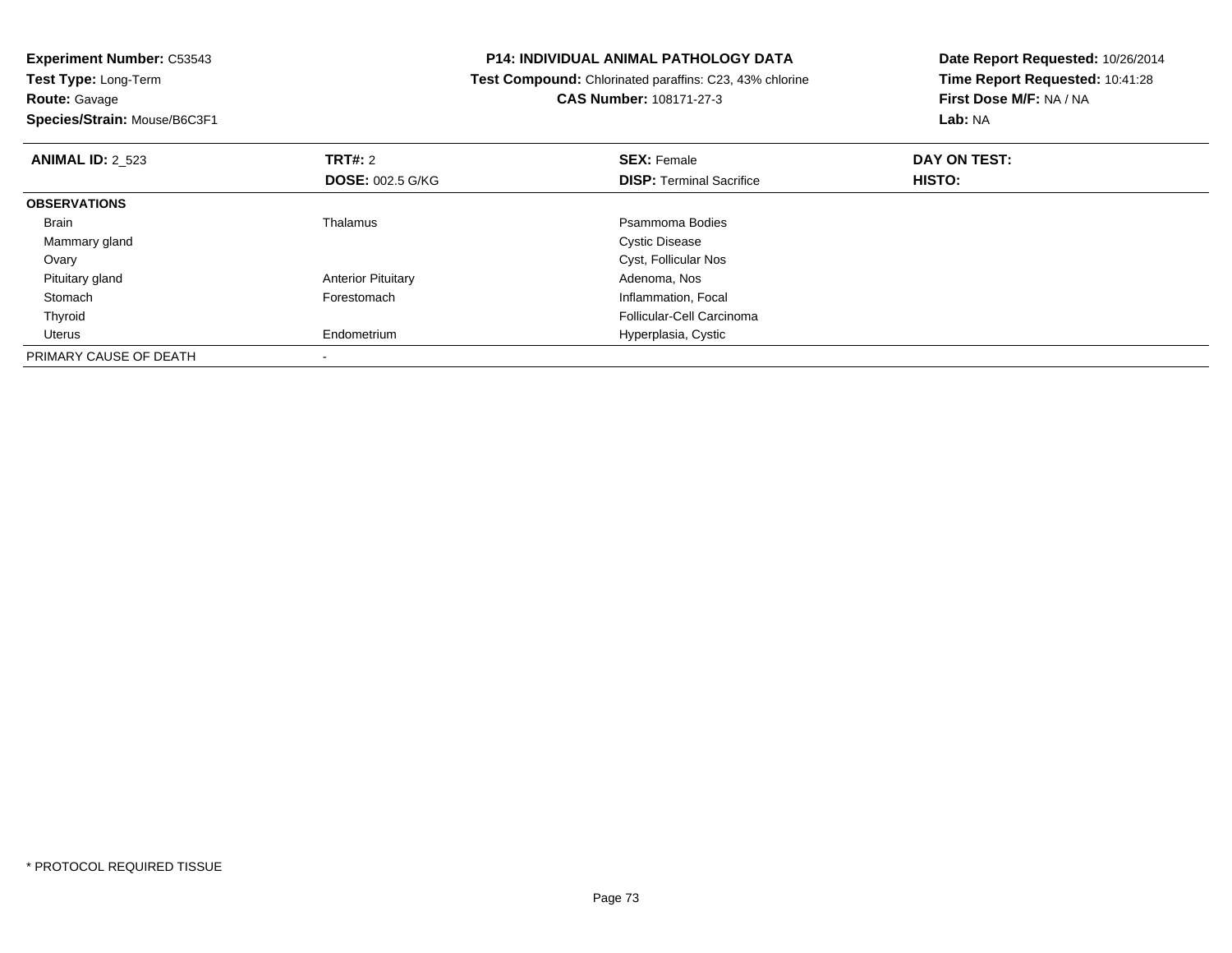**Route:** Gavage

**Species/Strain:** Mouse/B6C3F1

## **P14: INDIVIDUAL ANIMAL PATHOLOGY DATA**

 **Test Compound:** Chlorinated paraffins: C23, 43% chlorine**CAS Number:** 108171-27-3

| <b>ANIMAL ID: 2 524</b> | TRT#: 2                    | <b>SEX: Female</b>              | DAY ON TEST: |  |
|-------------------------|----------------------------|---------------------------------|--------------|--|
|                         | <b>DOSE: 002.5 G/KG</b>    | <b>DISP:</b> Moribund Sacrifice | HISTO:       |  |
| <b>OBSERVATIONS</b>     |                            |                                 |              |  |
| Bone marrow             |                            | Hyperplasia, Granulocytic       |              |  |
| Brain                   | Thalamus                   | Psammoma Bodies                 |              |  |
| Liver                   |                            | Hematopoiesis                   |              |  |
|                         |                            | Leukocytosis, Nos               |              |  |
| Lymph node              | Renal Lymph Node           | Hyperplasia, Nos                |              |  |
| Spleen                  |                            | Hematopoiesis                   |              |  |
| Thyroid                 |                            | Degeneration, Cystic            |              |  |
| Unspecified             | <b>Multiple Organs Nos</b> | Inflammation, Suppurative       |              |  |
| Uterus                  | Endometrium                | Hyperplasia, Cystic             |              |  |
| PRIMARY CAUSE OF DEATH  |                            |                                 |              |  |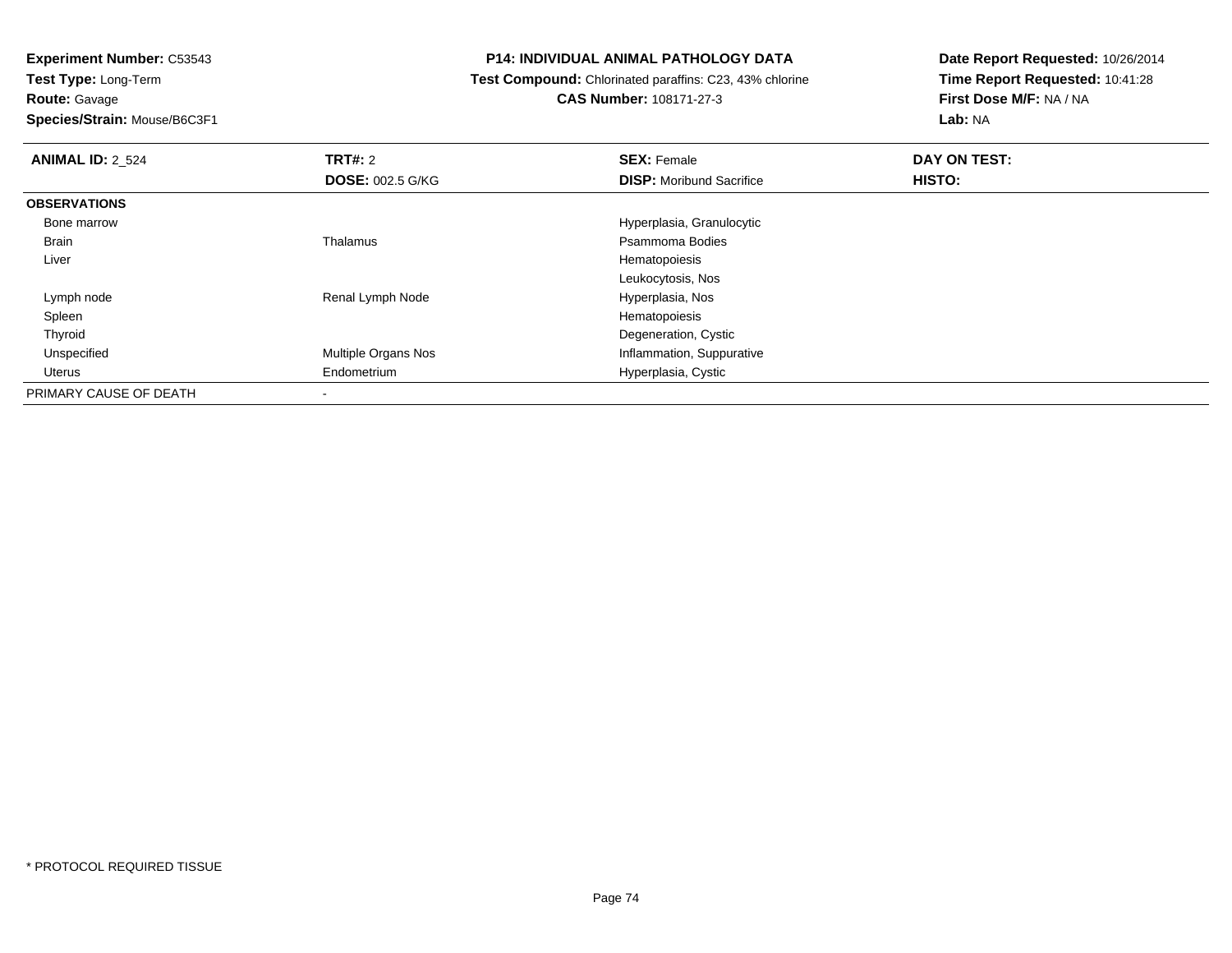| <b>Experiment Number: C53543</b><br>Test Type: Long-Term |                         | <b>P14: INDIVIDUAL ANIMAL PATHOLOGY DATA</b>            | Date Report Requested: 10/26/2014 |
|----------------------------------------------------------|-------------------------|---------------------------------------------------------|-----------------------------------|
|                                                          |                         | Test Compound: Chlorinated paraffins: C23, 43% chlorine | Time Report Requested: 10:41:28   |
| <b>Route: Gavage</b>                                     |                         | CAS Number: 108171-27-3                                 | First Dose M/F: NA / NA           |
| Species/Strain: Mouse/B6C3F1                             |                         |                                                         | Lab: NA                           |
| <b>ANIMAL ID: 2 525</b>                                  | <b>TRT#: 2</b>          | <b>SEX: Female</b>                                      | DAY ON TEST:                      |
|                                                          | <b>DOSE: 002.5 G/KG</b> | <b>DISP: Natural Death</b>                              | <b>HISTO:</b>                     |
| <b>OBSERVATIONS</b>                                      |                         |                                                         |                                   |
| Brain                                                    | Thalamus                | Psammoma Bodies                                         |                                   |
| Liver                                                    |                         | Leukocytosis, Nos                                       |                                   |
| Lung                                                     |                         | Leukocytosis, Nos                                       |                                   |
| Spleen                                                   |                         | Hematopoiesis                                           |                                   |
| Unspecified                                              | Multiple Organs Nos     | Inflammation, Suppurative                               |                                   |
| Uterus                                                   | Endometrium             | Hyperplasia, Cystic                                     |                                   |
| PRIMARY CAUSE OF DEATH                                   |                         |                                                         |                                   |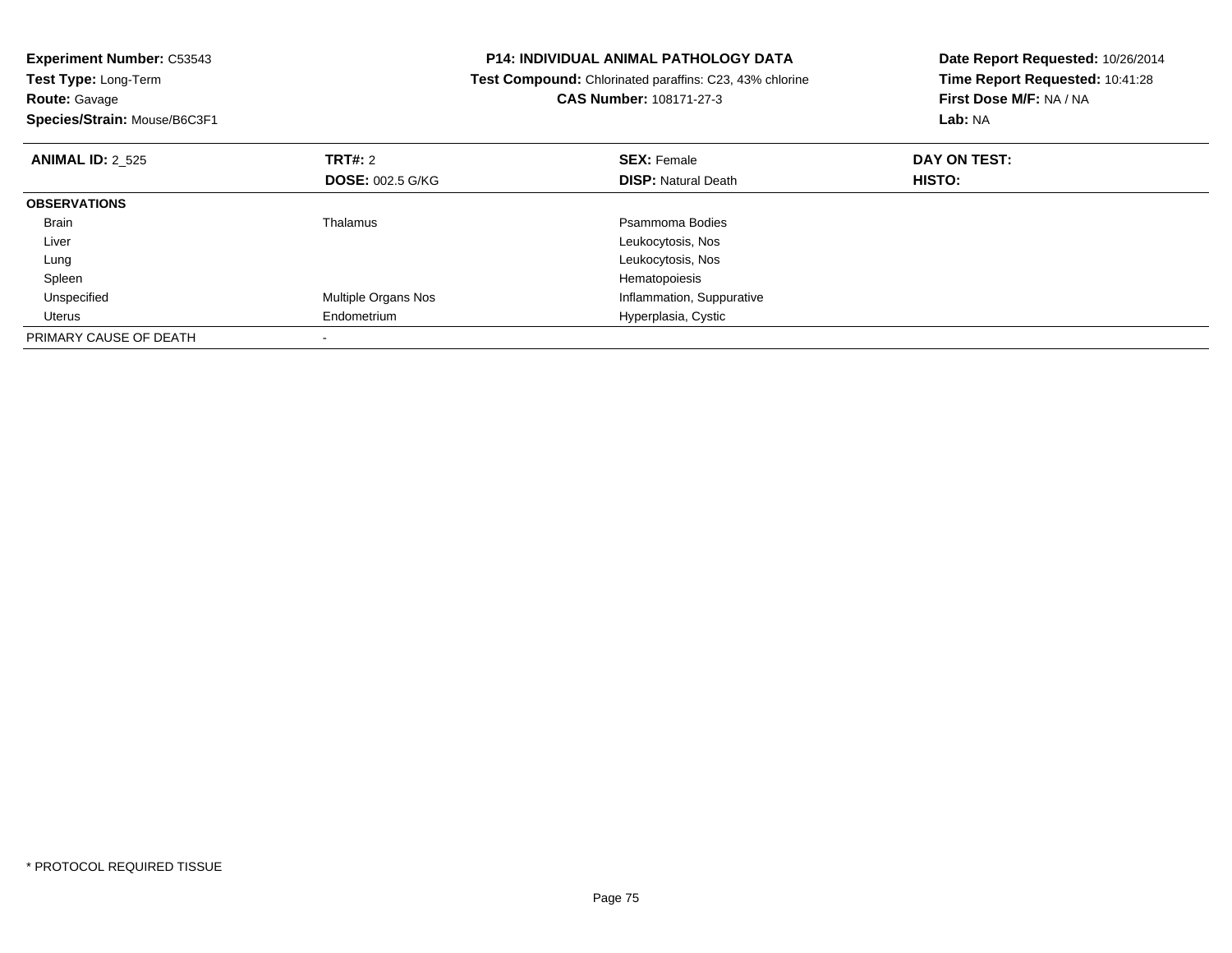| <b>Experiment Number: C53543</b><br>Test Type: Long-Term<br><b>Route: Gavage</b><br>Species/Strain: Mouse/B6C3F1 |                           | <b>P14: INDIVIDUAL ANIMAL PATHOLOGY DATA</b><br>Test Compound: Chlorinated paraffins: C23, 43% chlorine<br><b>CAS Number: 108171-27-3</b> | Date Report Requested: 10/26/2014<br>Time Report Requested: 10:41:28<br>First Dose M/F: NA / NA<br>Lab: NA |
|------------------------------------------------------------------------------------------------------------------|---------------------------|-------------------------------------------------------------------------------------------------------------------------------------------|------------------------------------------------------------------------------------------------------------|
| <b>ANIMAL ID: 2 526</b>                                                                                          | TRT#: 2                   | <b>SEX: Female</b>                                                                                                                        | DAY ON TEST:                                                                                               |
|                                                                                                                  | <b>DOSE: 002.5 G/KG</b>   | <b>DISP:</b> Terminal Sacrifice                                                                                                           | HISTO:                                                                                                     |
| <b>OBSERVATIONS</b>                                                                                              |                           |                                                                                                                                           |                                                                                                            |
| Lung                                                                                                             |                           | Hyperplasia, Alveolar Epithelium                                                                                                          |                                                                                                            |
| Pituitary gland                                                                                                  | <b>Anterior Pituitary</b> | Adenoma, Nos                                                                                                                              |                                                                                                            |
| Thyroid                                                                                                          |                           | Follicular-Cell Adenoma                                                                                                                   |                                                                                                            |
|                                                                                                                  |                           | Hyperplasia, Follicular Cell                                                                                                              |                                                                                                            |
| Uterus                                                                                                           | Endometrium               | Hyperplasia, Cystic                                                                                                                       |                                                                                                            |
| PRIMARY CAUSE OF DEATH                                                                                           |                           |                                                                                                                                           |                                                                                                            |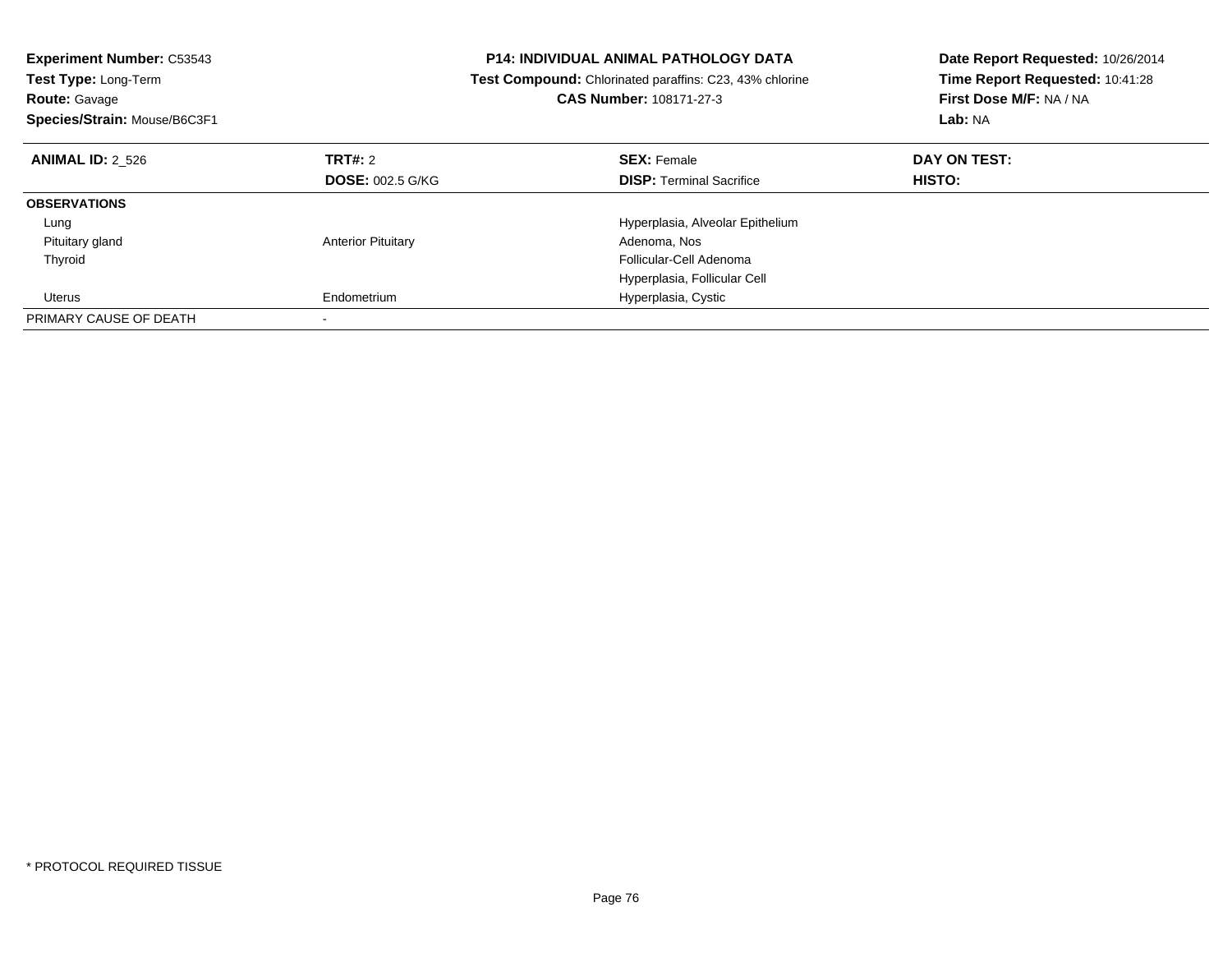| <b>Experiment Number: C53543</b><br>Test Type: Long-Term |                         | <b>P14: INDIVIDUAL ANIMAL PATHOLOGY DATA</b>            | Date Report Requested: 10/26/2014 |
|----------------------------------------------------------|-------------------------|---------------------------------------------------------|-----------------------------------|
|                                                          |                         | Test Compound: Chlorinated paraffins: C23, 43% chlorine | Time Report Requested: 10:41:28   |
| <b>Route: Gavage</b>                                     |                         | <b>CAS Number: 108171-27-3</b>                          | First Dose M/F: NA / NA           |
| Species/Strain: Mouse/B6C3F1                             |                         |                                                         | Lab: NA                           |
| <b>ANIMAL ID: 2 527</b>                                  | <b>TRT#: 2</b>          | <b>SEX: Female</b>                                      | DAY ON TEST:                      |
|                                                          | <b>DOSE: 002.5 G/KG</b> | <b>DISP:</b> Moribund Sacrifice                         | HISTO:                            |
| <b>OBSERVATIONS</b>                                      |                         |                                                         |                                   |
| Adrenal gland                                            | Medulla                 | Pheochromocytoma                                        |                                   |
| Mammary gland                                            |                         | <b>Cystic Disease</b>                                   |                                   |
| Ovary                                                    |                         | Cyst, Follicular Nos                                    |                                   |
| Unspecified                                              | Multiple Organs Nos     | Lymphoma, Mixed-Malignant Type                          |                                   |
| Uterus                                                   | Endometrium             | Hyperplasia, Cystic                                     |                                   |
|                                                          |                         | Inflammation, Suppurative                               |                                   |
| PRIMARY CAUSE OF DEATH                                   |                         |                                                         |                                   |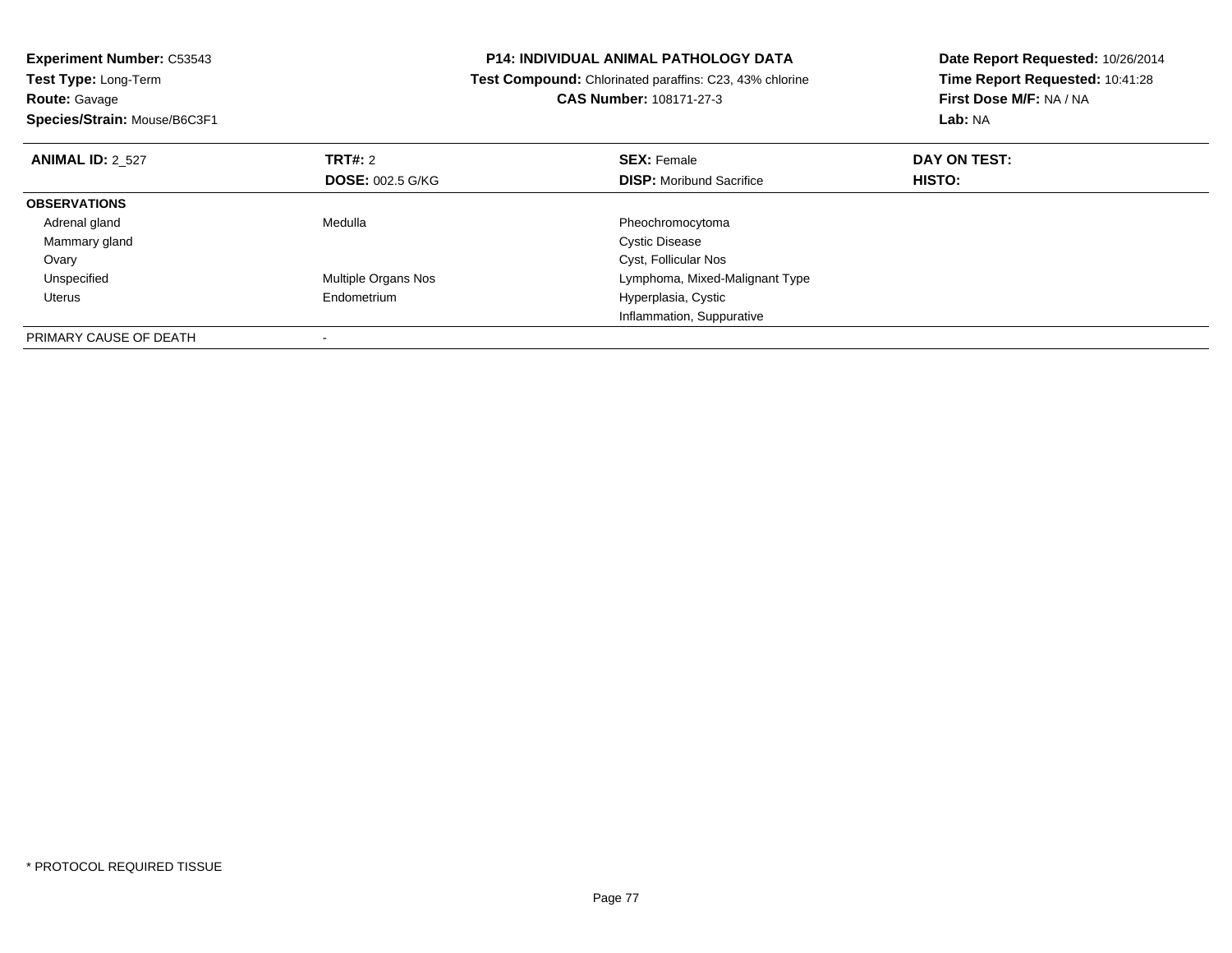**Route:** Gavage

**Species/Strain:** Mouse/B6C3F1

## **P14: INDIVIDUAL ANIMAL PATHOLOGY DATA**

 **Test Compound:** Chlorinated paraffins: C23, 43% chlorine**CAS Number:** 108171-27-3

| <b>ANIMAL ID: 2_528</b> | TRT#: 2                   | <b>SEX: Female</b>              | DAY ON TEST: |  |
|-------------------------|---------------------------|---------------------------------|--------------|--|
|                         | <b>DOSE: 002.5 G/KG</b>   | <b>DISP: Terminal Sacrifice</b> | HISTO:       |  |
| <b>OBSERVATIONS</b>     |                           |                                 |              |  |
| Liver                   |                           | Leukocytosis, Nos               |              |  |
| Lymph node              | Abdominal Lymph Node      | Hyperplasia, Nos                |              |  |
| Ovary                   |                           | Cyst, Follicular Nos            |              |  |
| Pituitary gland         | <b>Anterior Pituitary</b> | Angiectasis                     |              |  |
|                         | <b>Anterior Pituitary</b> | Hyperplasia, Focal              |              |  |
| Spleen                  |                           | Hematopoiesis                   |              |  |
| Uterus                  | Endometrium               | Hyperplasia, Cystic             |              |  |
|                         | <b>Broad Ligament</b>     | Necrosis, Fat                   |              |  |
| PRIMARY CAUSE OF DEATH  |                           |                                 |              |  |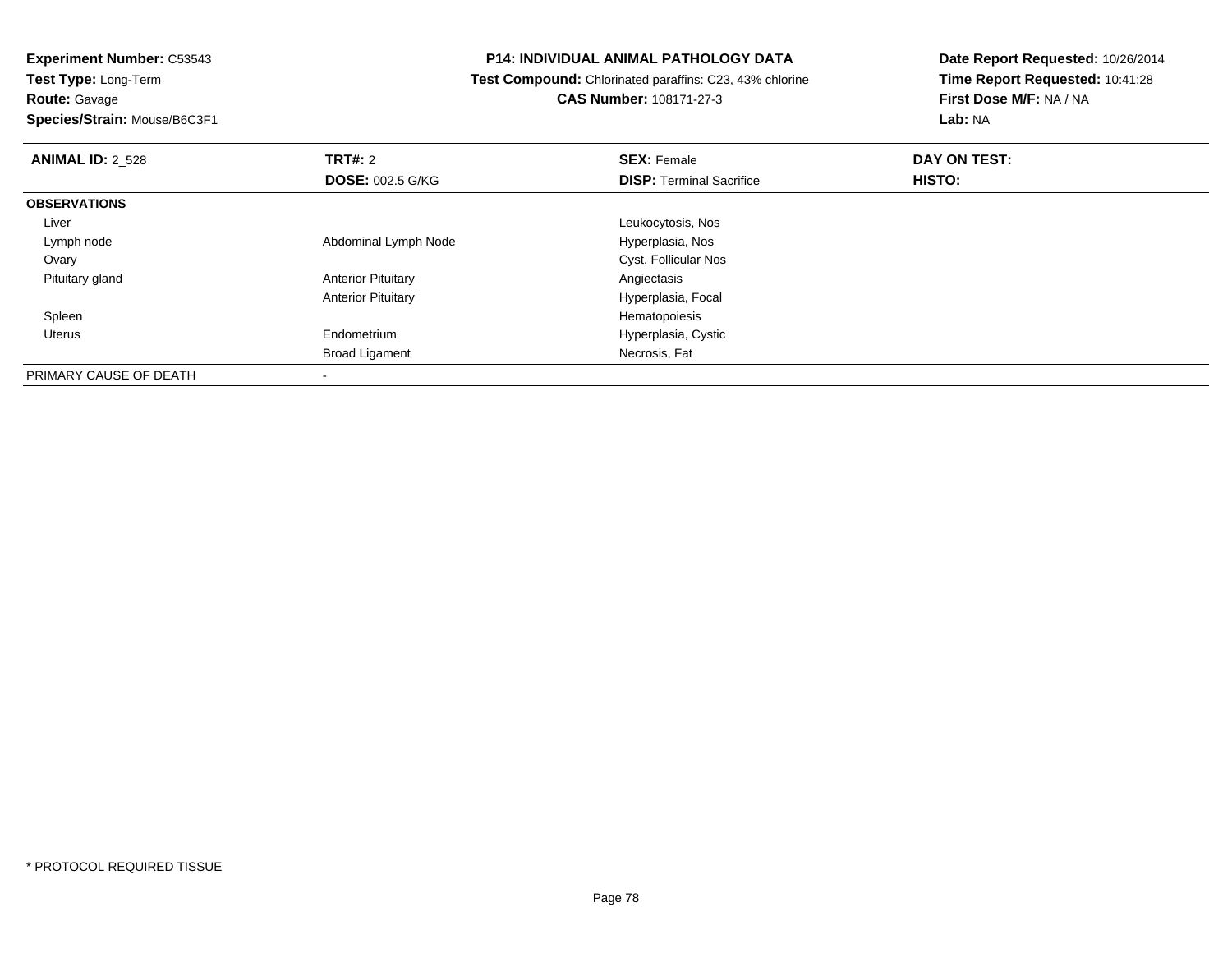**Experiment Number:** C53543

**Test Type:** Long-Term**Route:** Gavage

**Species/Strain:** Mouse/B6C3F1

## **P14: INDIVIDUAL ANIMAL PATHOLOGY DATA**

 **Test Compound:** Chlorinated paraffins: C23, 43% chlorine**CAS Number:** 108171-27-3

| <b>ANIMAL ID: 2 529</b> | <b>TRT#: 2</b>             | <b>SEX: Female</b>         | DAY ON TEST: |  |
|-------------------------|----------------------------|----------------------------|--------------|--|
|                         | <b>DOSE: 002.5 G/KG</b>    | <b>DISP: Natural Death</b> | HISTO:       |  |
| <b>OBSERVATIONS</b>     |                            |                            |              |  |
| Liver                   |                            | Angiectasis                |              |  |
|                         |                            | Hematopoiesis              |              |  |
| Lymph node              | Mesenteric Lymph Node      | Congestion, Nos            |              |  |
|                         | Mediastinal Lymph Node     | Hyperplasia, Nos           |              |  |
| Mammary gland           |                            | <b>Cystic Disease</b>      |              |  |
| Spleen                  |                            | Hematopoiesis              |              |  |
| Stomach                 | <b>Fundal Gland</b>        | Dilatation, Nos            |              |  |
| Unspecified             | <b>Multiple Organs Nos</b> | Inflammation, Suppurative  |              |  |
| Uterus                  | Endometrium                | Hyperplasia, Cystic        |              |  |
| PRIMARY CAUSE OF DEATH  |                            |                            |              |  |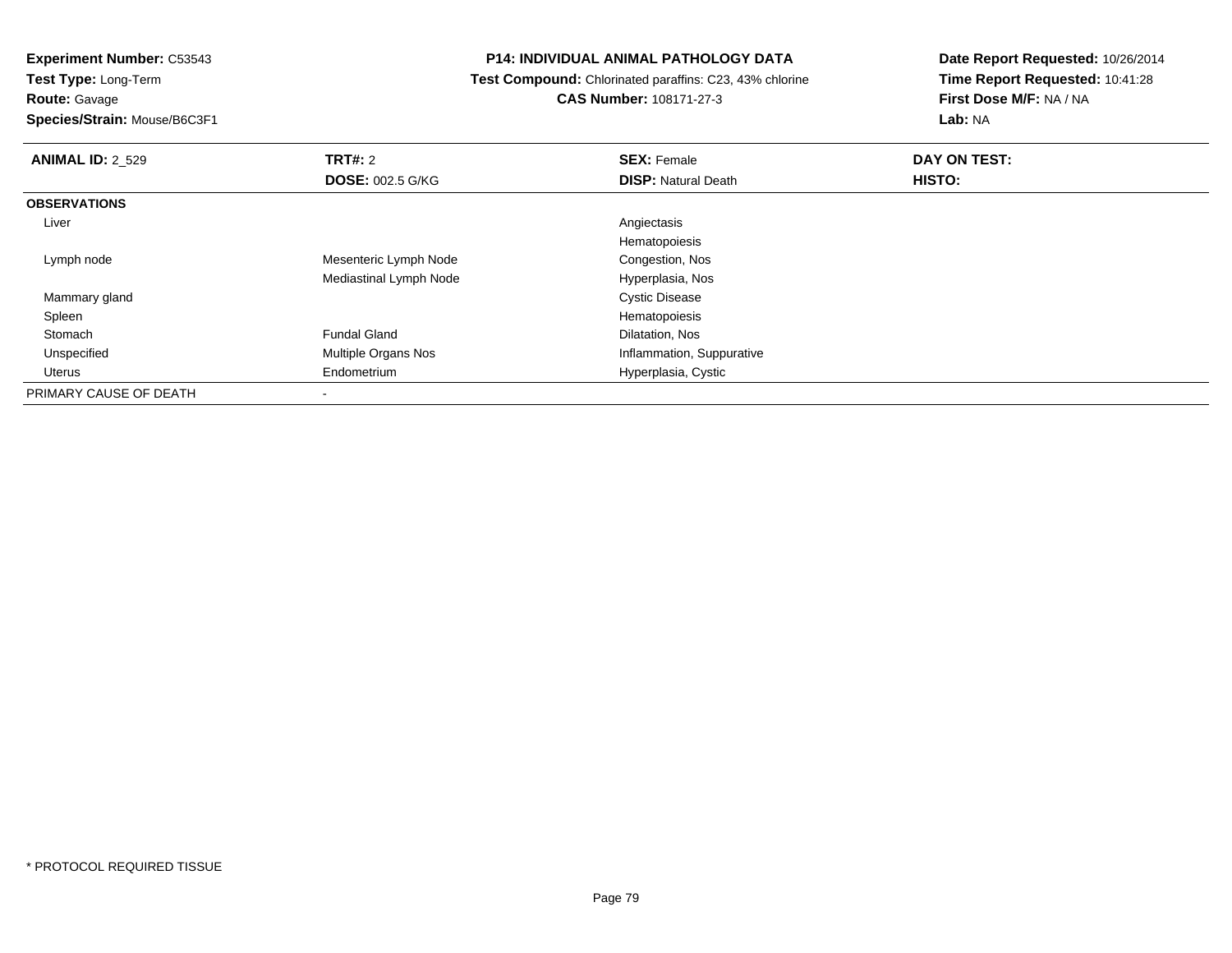| <b>Experiment Number: C53543</b><br>Test Type: Long-Term<br><b>Route: Gavage</b><br>Species/Strain: Mouse/B6C3F1 |                         | <b>P14: INDIVIDUAL ANIMAL PATHOLOGY DATA</b><br>Test Compound: Chlorinated paraffins: C23, 43% chlorine<br><b>CAS Number: 108171-27-3</b> | Date Report Requested: 10/26/2014<br>Time Report Requested: 10:41:28<br>First Dose M/F: NA / NA<br><b>Lab: NA</b> |
|------------------------------------------------------------------------------------------------------------------|-------------------------|-------------------------------------------------------------------------------------------------------------------------------------------|-------------------------------------------------------------------------------------------------------------------|
| <b>ANIMAL ID: 2 530</b>                                                                                          | TRT#: 2                 | <b>SEX: Female</b>                                                                                                                        | DAY ON TEST:                                                                                                      |
|                                                                                                                  | <b>DOSE: 002.5 G/KG</b> | <b>DISP:</b> Terminal Sacrifice                                                                                                           | HISTO:                                                                                                            |
| <b>OBSERVATIONS</b>                                                                                              |                         |                                                                                                                                           |                                                                                                                   |
| <b>Brain</b>                                                                                                     | Thalamus                | Psammoma Bodies                                                                                                                           |                                                                                                                   |
| Harderian gland                                                                                                  | Hardarian Gland         | Adenoma, Nos                                                                                                                              |                                                                                                                   |
| Mammary gland                                                                                                    |                         | Adenocarcinoma, Nos                                                                                                                       |                                                                                                                   |
|                                                                                                                  |                         | <b>Cystic Disease</b>                                                                                                                     |                                                                                                                   |
| Thyroid                                                                                                          |                         | Follicular-Cell Adenoma                                                                                                                   |                                                                                                                   |
|                                                                                                                  |                         | Hyperplasia, Follicular Cell                                                                                                              |                                                                                                                   |
| Uterus                                                                                                           | Endometrium             | Hyperplasia, Cystic                                                                                                                       |                                                                                                                   |
| PRIMARY CAUSE OF DEATH                                                                                           |                         |                                                                                                                                           |                                                                                                                   |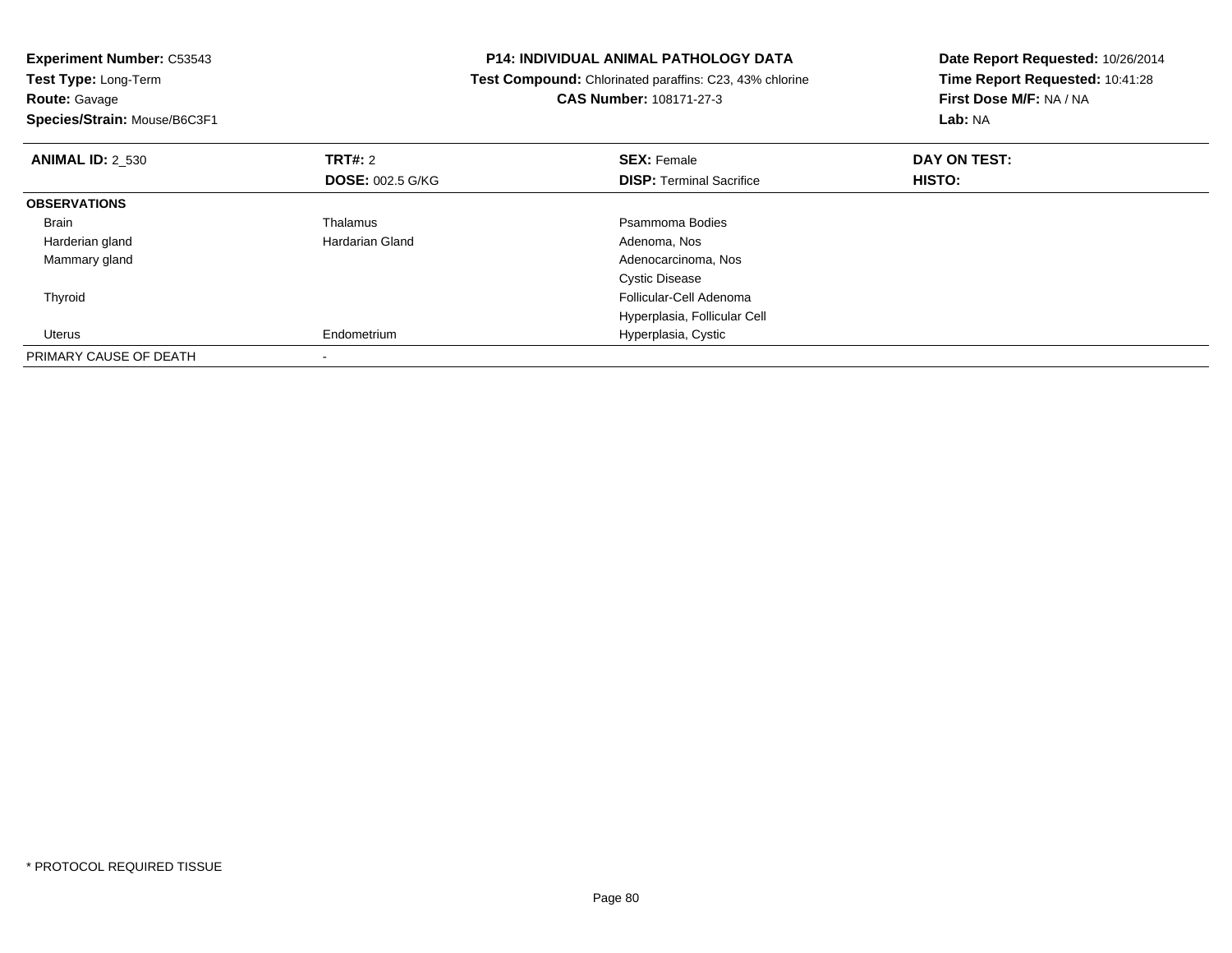| <b>Experiment Number: C53543</b><br><b>Test Type: Long-Term</b> |                         | <b>P14: INDIVIDUAL ANIMAL PATHOLOGY DATA</b>            | Date Report Requested: 10/26/2014 |  |
|-----------------------------------------------------------------|-------------------------|---------------------------------------------------------|-----------------------------------|--|
|                                                                 |                         | Test Compound: Chlorinated paraffins: C23, 43% chlorine | Time Report Requested: 10:41:28   |  |
| <b>Route: Gavage</b>                                            |                         | <b>CAS Number: 108171-27-3</b>                          | First Dose M/F: NA / NA           |  |
| Species/Strain: Mouse/B6C3F1                                    |                         |                                                         | <b>Lab: NA</b>                    |  |
| <b>ANIMAL ID: 2 531</b>                                         | TRT#: 2                 | <b>SEX: Female</b>                                      | DAY ON TEST:                      |  |
|                                                                 | <b>DOSE: 002.5 G/KG</b> | <b>DISP:</b> Natural Death                              | HISTO:                            |  |
| <b>OBSERVATIONS</b>                                             |                         |                                                         |                                   |  |
| <b>Brain</b>                                                    | Thalamus                | Psammoma Bodies                                         |                                   |  |
| Mammary gland                                                   |                         | <b>Cystic Disease</b>                                   |                                   |  |
| Unspecified                                                     | Multiple Organs Nos     | Lymphoma, Mixed-Malignant Type                          |                                   |  |
| Uterus                                                          | Endometrium             | Hyperplasia, Cystic                                     |                                   |  |
| PRIMARY CAUSE OF DEATH                                          |                         |                                                         |                                   |  |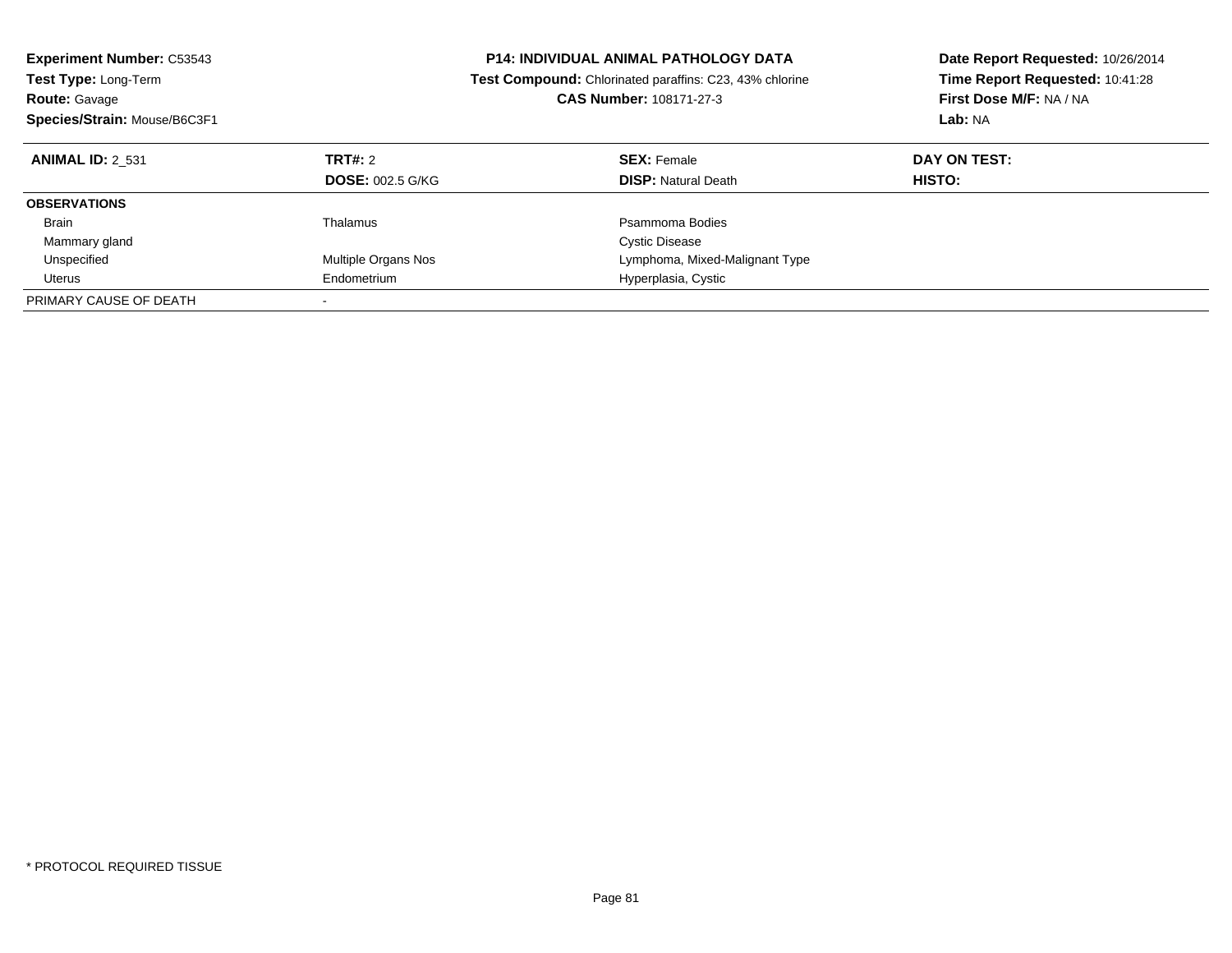**Experiment Number:** C53543**Test Type:** Long-Term**Route:** Gavage

**Species/Strain:** Mouse/B6C3F1

-

#### **P14: INDIVIDUAL ANIMAL PATHOLOGY DATA**

 **Test Compound:** Chlorinated paraffins: C23, 43% chlorine**CAS Number:** 108171-27-3

| <b>ANIMAL ID: 2_532</b> | TRT#: 2                 | <b>SEX: Female</b>              | DAY ON TEST: |  |
|-------------------------|-------------------------|---------------------------------|--------------|--|
|                         | <b>DOSE: 002.5 G/KG</b> | <b>DISP: Terminal Sacrifice</b> | HISTO:       |  |
| <b>OBSERVATIONS</b>     |                         |                                 |              |  |
| Adrenal gland           | Capsule                 | Hyperplasia, Diffuse            |              |  |
| Brain                   | Thalamus                | Psammoma Bodies                 |              |  |
| Mammary gland           |                         | <b>Cystic Disease</b>           |              |  |
| Nasal cavity            | Mucosa                  | Inflammation, Focal             |              |  |
| Ovary                   |                         | Cyst, Follicular Nos            |              |  |
| Spleen                  |                         | Hyperplasia, Lymphoid           |              |  |
| Uterus                  | Endometrium             | Hyperplasia, Cystic             |              |  |
|                         |                         | Inflammation, Suppurative       |              |  |
| PRIMARY CAUSE OF DEATH  |                         |                                 |              |  |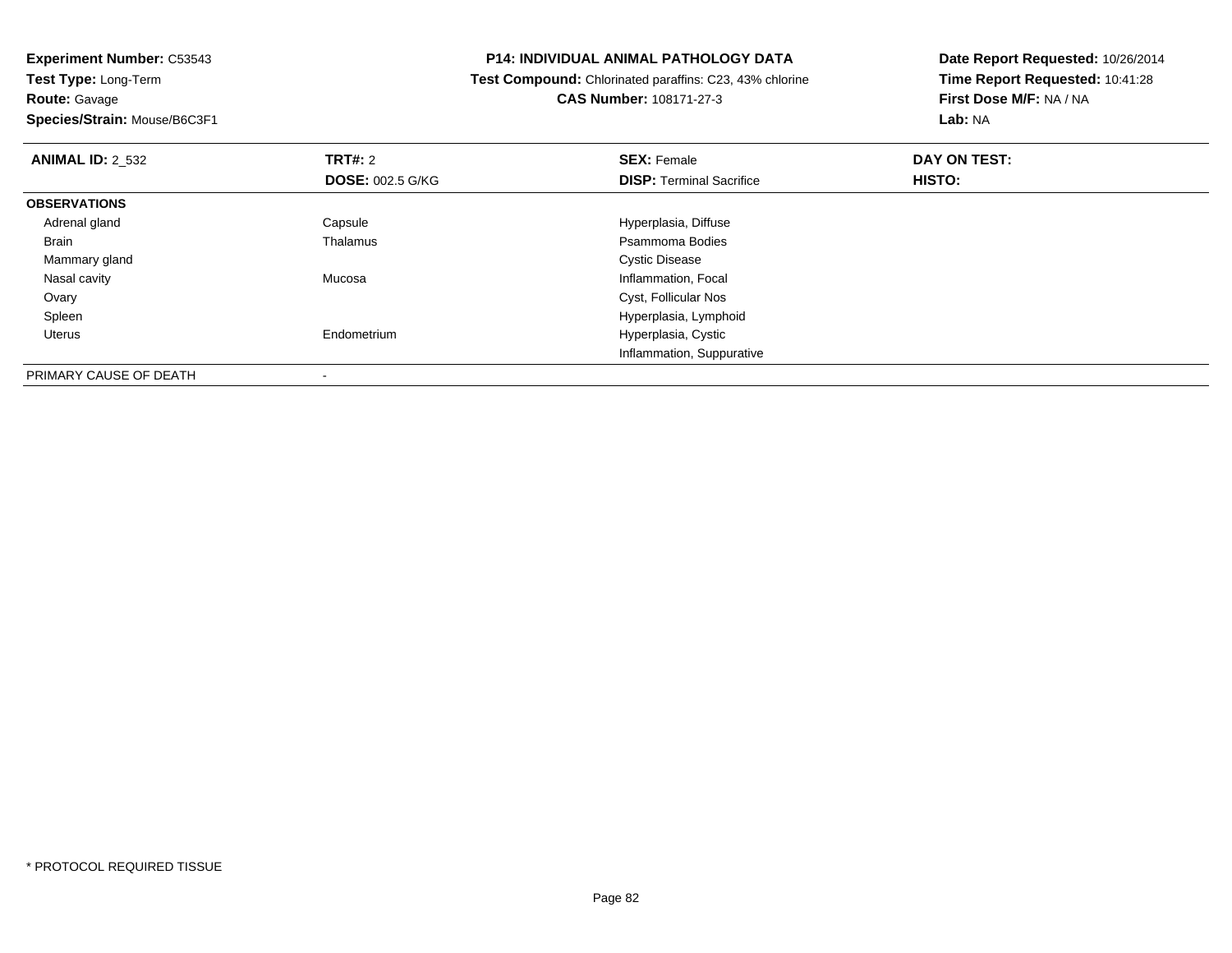| <b>Experiment Number: C53543</b>                       |                         | <b>P14: INDIVIDUAL ANIMAL PATHOLOGY DATA</b>                   | Date Report Requested: 10/26/2014 |  |
|--------------------------------------------------------|-------------------------|----------------------------------------------------------------|-----------------------------------|--|
| Test Type: Long-Term                                   |                         | <b>Test Compound:</b> Chlorinated paraffins: C23, 43% chlorine | Time Report Requested: 10:41:28   |  |
| <b>CAS Number: 108171-27-3</b><br><b>Route: Gavage</b> |                         |                                                                | First Dose M/F: NA / NA           |  |
| Species/Strain: Mouse/B6C3F1                           |                         |                                                                | Lab: NA                           |  |
| <b>ANIMAL ID: 2 533</b>                                | <b>TRT#: 2</b>          | <b>SEX: Female</b>                                             | DAY ON TEST:                      |  |
|                                                        | <b>DOSE: 002.5 G/KG</b> | <b>DISP: Terminal Sacrifice</b>                                | HISTO:                            |  |
| <b>OBSERVATIONS</b>                                    |                         |                                                                |                                   |  |
| Brain                                                  | Thalamus                | Psammoma Bodies                                                |                                   |  |
| Lymph node                                             | Mandibular Lymph Node   | Hyperplasia, Nos                                               |                                   |  |
| Spleen                                                 |                         | Hematopoiesis                                                  |                                   |  |
| Stomach                                                | Forestomach             | Squamous Cell Papilloma                                        |                                   |  |
| Thyroid                                                |                         | Hyperplasia, Follicular Cell                                   |                                   |  |
| Uterus                                                 | Endometrium             | Hyperplasia, Cystic                                            |                                   |  |
| PRIMARY CAUSE OF DEATH                                 |                         |                                                                |                                   |  |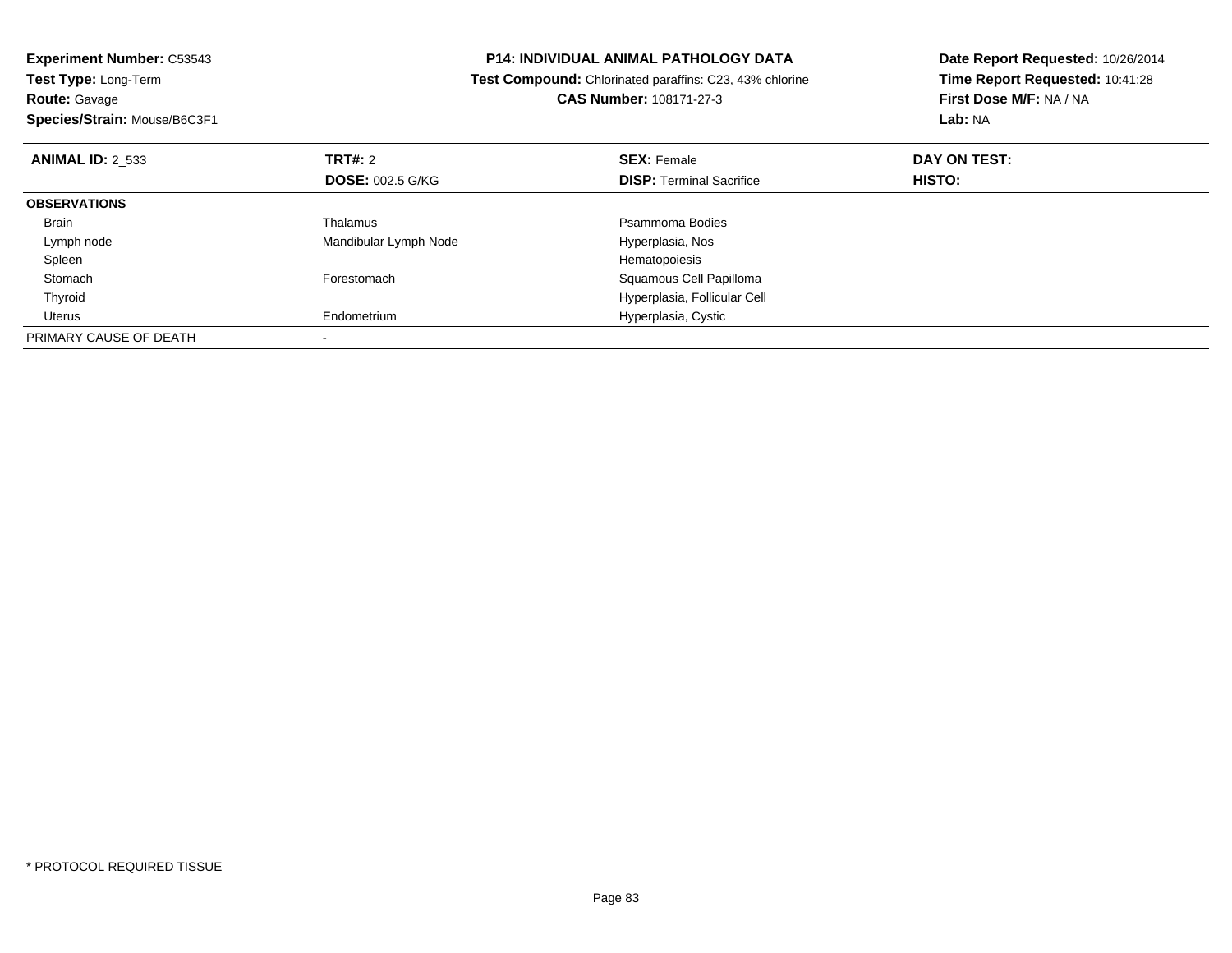| <b>Experiment Number: C53543</b><br><b>Test Type: Long-Term</b> |                            | <b>P14: INDIVIDUAL ANIMAL PATHOLOGY DATA</b>            | Date Report Requested: 10/26/2014 |
|-----------------------------------------------------------------|----------------------------|---------------------------------------------------------|-----------------------------------|
|                                                                 |                            | Test Compound: Chlorinated paraffins: C23, 43% chlorine | Time Report Requested: 10:41:28   |
| <b>Route: Gavage</b>                                            |                            | CAS Number: 108171-27-3                                 | First Dose M/F: NA / NA           |
| Species/Strain: Mouse/B6C3F1                                    |                            |                                                         | Lab: NA                           |
| <b>ANIMAL ID: 2 534</b>                                         | <b>TRT#:</b> 2             | <b>SEX: Female</b>                                      | DAY ON TEST:                      |
|                                                                 | <b>DOSE: 002.5 G/KG</b>    | <b>DISP:</b> Terminal Sacrifice                         | <b>HISTO:</b>                     |
| <b>OBSERVATIONS</b>                                             |                            |                                                         |                                   |
| Liver                                                           |                            | Hepatocellular Adenoma                                  |                                   |
| Mammary gland                                                   |                            | <b>Cystic Disease</b>                                   |                                   |
| Nasal cavity                                                    |                            | Inflammation, Suppurative                               |                                   |
| Ovary                                                           |                            | Cyst, Follicular Nos                                    |                                   |
| Unspecified                                                     | <b>Multiple Organs Nos</b> | Lymphoma, Mixed-Malignant Type                          |                                   |
| Uterus                                                          | Endometrium                | Hyperplasia, Cystic                                     |                                   |
| PRIMARY CAUSE OF DEATH                                          |                            |                                                         |                                   |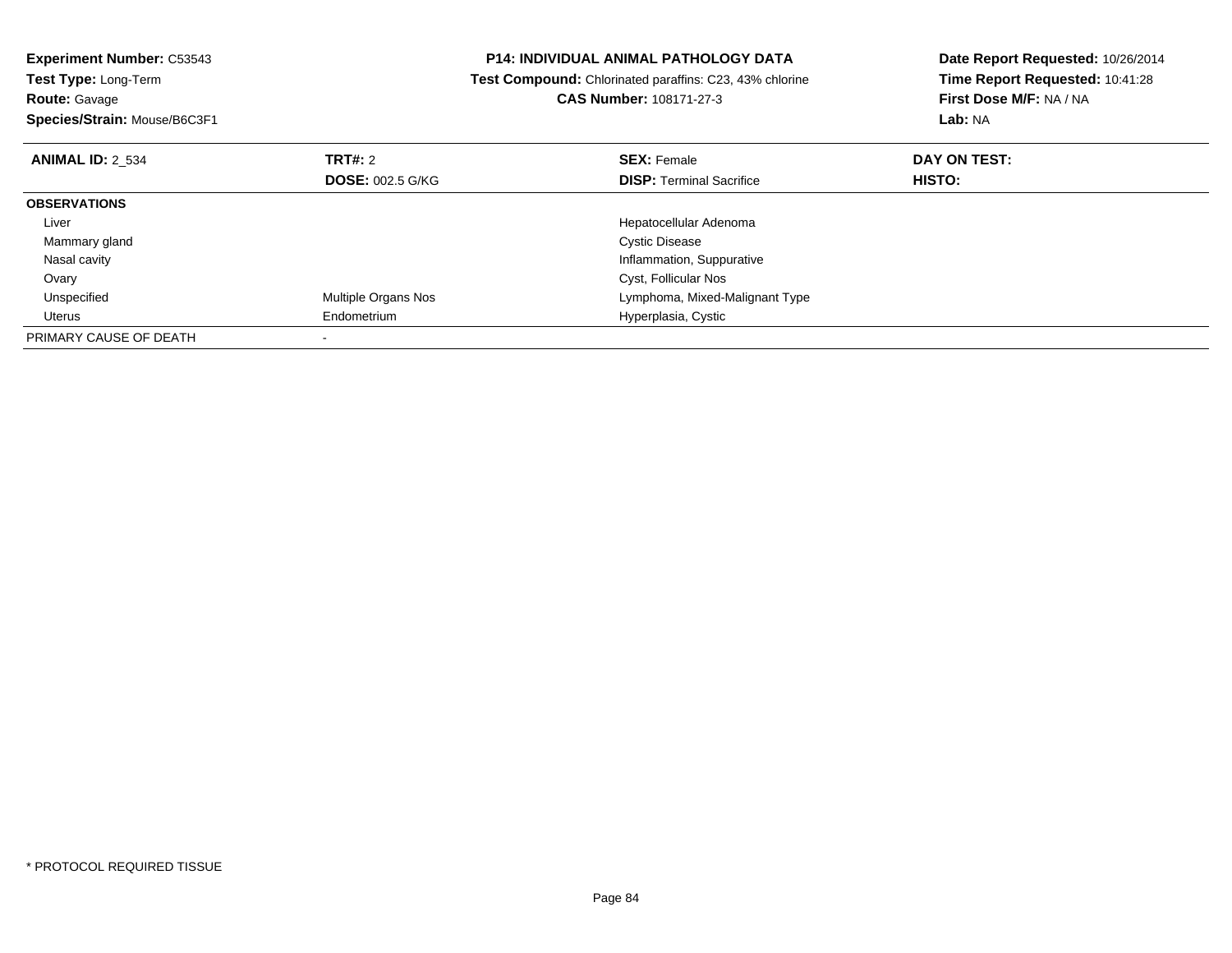| <b>Experiment Number: C53543</b>             | <b>P14: INDIVIDUAL ANIMAL PATHOLOGY DATA</b>            | Date Report Requested: 10/26/2014<br>Time Report Requested: 10:41:28 |  |
|----------------------------------------------|---------------------------------------------------------|----------------------------------------------------------------------|--|
| Test Type: Long-Term                         | Test Compound: Chlorinated paraffins: C23, 43% chlorine |                                                                      |  |
| Route: Gavage                                | <b>CAS Number: 108171-27-3</b>                          | First Dose M/F: NA / NA                                              |  |
| Species/Strain: Mouse/B6C3F1                 |                                                         | Lab: NA                                                              |  |
| <b>TRT#: 2</b><br><b>ANIMAL ID: 2 535</b>    | <b>SEX: Female</b>                                      | DAY ON TEST:                                                         |  |
| <b>DOSE: 002.5 G/KG</b>                      | <b>DISP:</b> Moribund Sacrifice                         | <b>HISTO:</b>                                                        |  |
| <b>OBSERVATIONS</b>                          |                                                         |                                                                      |  |
| <b>Basal Surface</b><br>Brain                | Displacement, Nos                                       |                                                                      |  |
| Liver                                        | Hepatocellular Adenoma                                  |                                                                      |  |
| Mammary gland                                | <b>Cystic Disease</b>                                   |                                                                      |  |
| <b>Anterior Pituitary</b><br>Pituitary gland | Adenoma, Nos                                            |                                                                      |  |
| Thyroid                                      | <b>Cystic Follicles</b>                                 |                                                                      |  |
|                                              | Lymphocytic Inflammatory Infiltrate                     |                                                                      |  |
| Endometrium<br>Uterus                        | Hyperplasia, Cystic                                     |                                                                      |  |
| PRIMARY CAUSE OF DEATH                       |                                                         |                                                                      |  |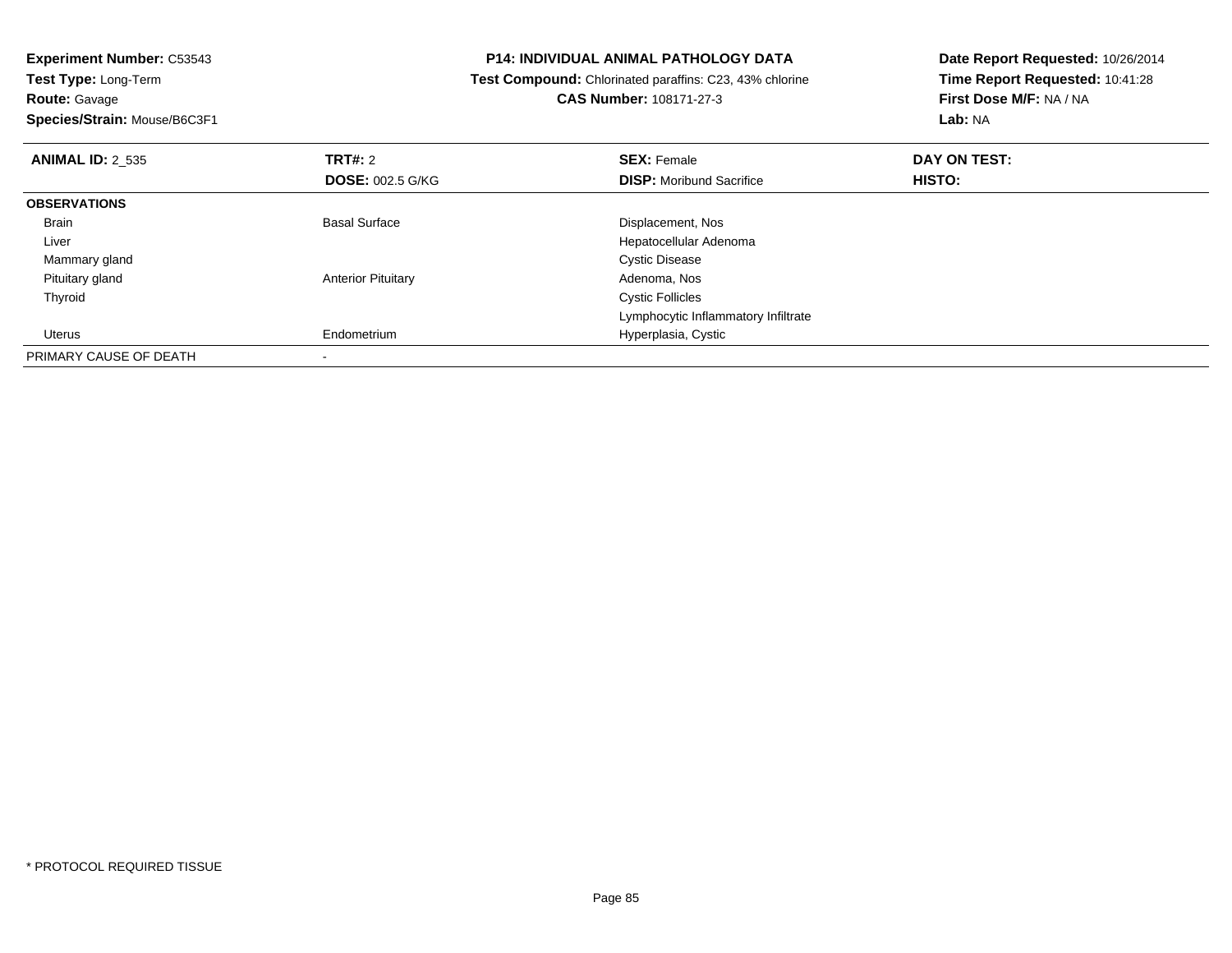| <b>Experiment Number: C53543</b><br>Test Type: Long-Term<br><b>Route: Gavage</b><br>Species/Strain: Mouse/B6C3F1 |                                    | <b>P14: INDIVIDUAL ANIMAL PATHOLOGY DATA</b><br>Test Compound: Chlorinated paraffins: C23, 43% chlorine<br>CAS Number: 108171-27-3 | Date Report Requested: 10/26/2014<br>Time Report Requested: 10:41:28<br>First Dose M/F: NA / NA<br>Lab: NA |  |
|------------------------------------------------------------------------------------------------------------------|------------------------------------|------------------------------------------------------------------------------------------------------------------------------------|------------------------------------------------------------------------------------------------------------|--|
| <b>ANIMAL ID: 2 536</b>                                                                                          | TRT#: 2<br><b>DOSE: 002.5 G/KG</b> | <b>SEX:</b> Female<br><b>DISP:</b> Moribund Sacrifice                                                                              | DAY ON TEST:<br>HISTO:                                                                                     |  |
| <b>OBSERVATIONS</b>                                                                                              |                                    |                                                                                                                                    |                                                                                                            |  |
| Ovary                                                                                                            |                                    | Cyst, Follicular Nos                                                                                                               |                                                                                                            |  |
| Uterus                                                                                                           | Endometrium                        | Hyperplasia, Cystic                                                                                                                |                                                                                                            |  |
| PRIMARY CAUSE OF DEATH                                                                                           |                                    |                                                                                                                                    |                                                                                                            |  |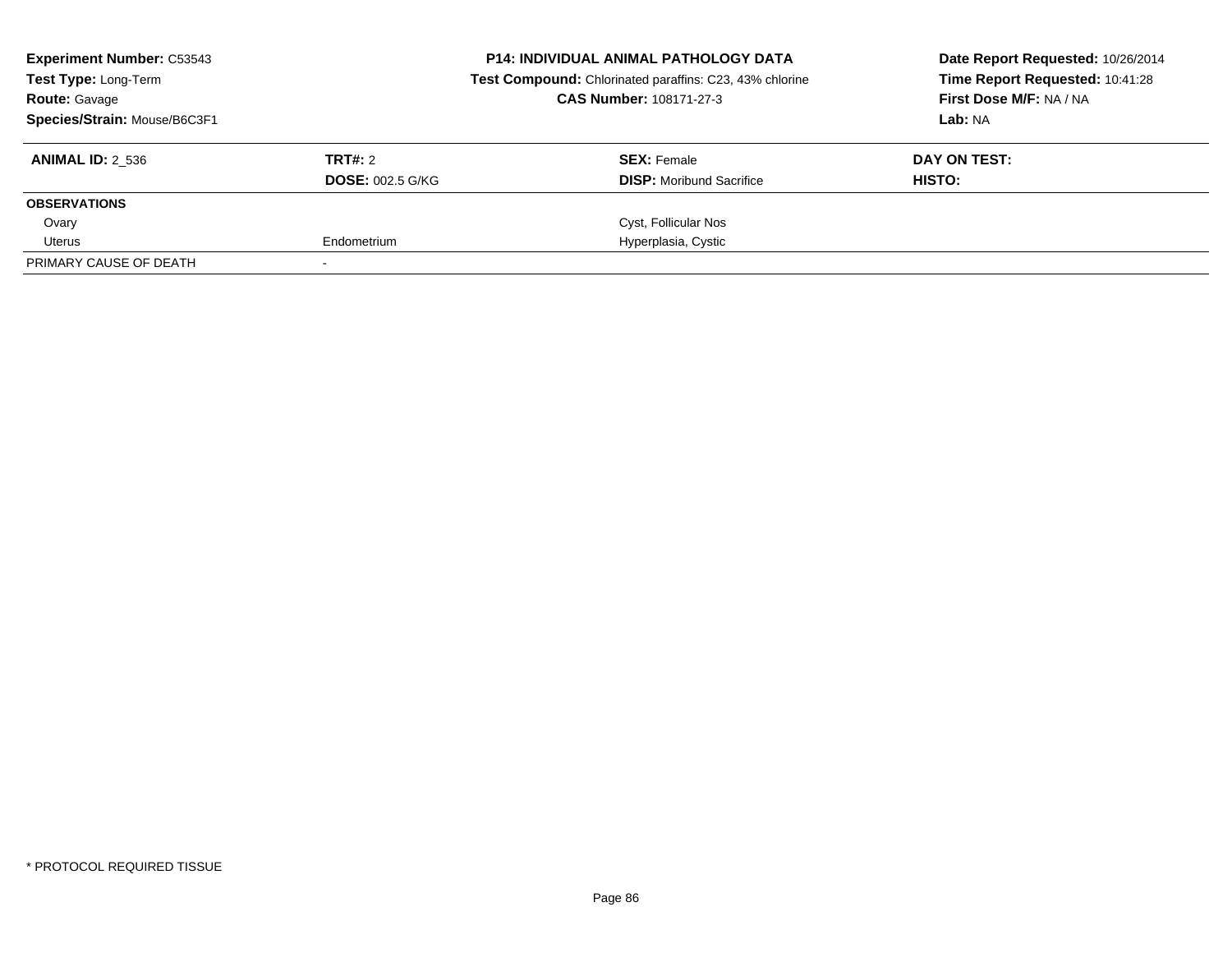| <b>Experiment Number: C53543</b><br><b>Test Type: Long-Term</b> |                         | <b>P14: INDIVIDUAL ANIMAL PATHOLOGY DATA</b>            | Date Report Requested: 10/26/2014 |
|-----------------------------------------------------------------|-------------------------|---------------------------------------------------------|-----------------------------------|
|                                                                 |                         | Test Compound: Chlorinated paraffins: C23, 43% chlorine | Time Report Requested: 10:41:28   |
| <b>Route: Gavage</b>                                            |                         | CAS Number: 108171-27-3                                 | First Dose M/F: NA / NA           |
| Species/Strain: Mouse/B6C3F1                                    |                         |                                                         | Lab: NA                           |
| <b>ANIMAL ID: 2 537</b>                                         | TRT#: 2                 | <b>SEX: Female</b>                                      | DAY ON TEST:                      |
|                                                                 | <b>DOSE: 002.5 G/KG</b> | <b>DISP: Natural Death</b>                              | HISTO:                            |
| <b>OBSERVATIONS</b>                                             |                         |                                                         |                                   |
| Lymph node                                                      | Iliac Lymph Node        | Hyperplasia, Nos                                        |                                   |
|                                                                 | Renal Lymph Node        | Hyperplasia, Nos                                        |                                   |
| Mammary gland                                                   |                         | <b>Cystic Disease</b>                                   |                                   |
| Unspecified                                                     | Multiple Organs Nos     | Inflammation, Suppurative                               |                                   |
|                                                                 | Multiple Organs Nos     | Leukocytosis, Nos                                       |                                   |
| PRIMARY CAUSE OF DEATH                                          |                         |                                                         |                                   |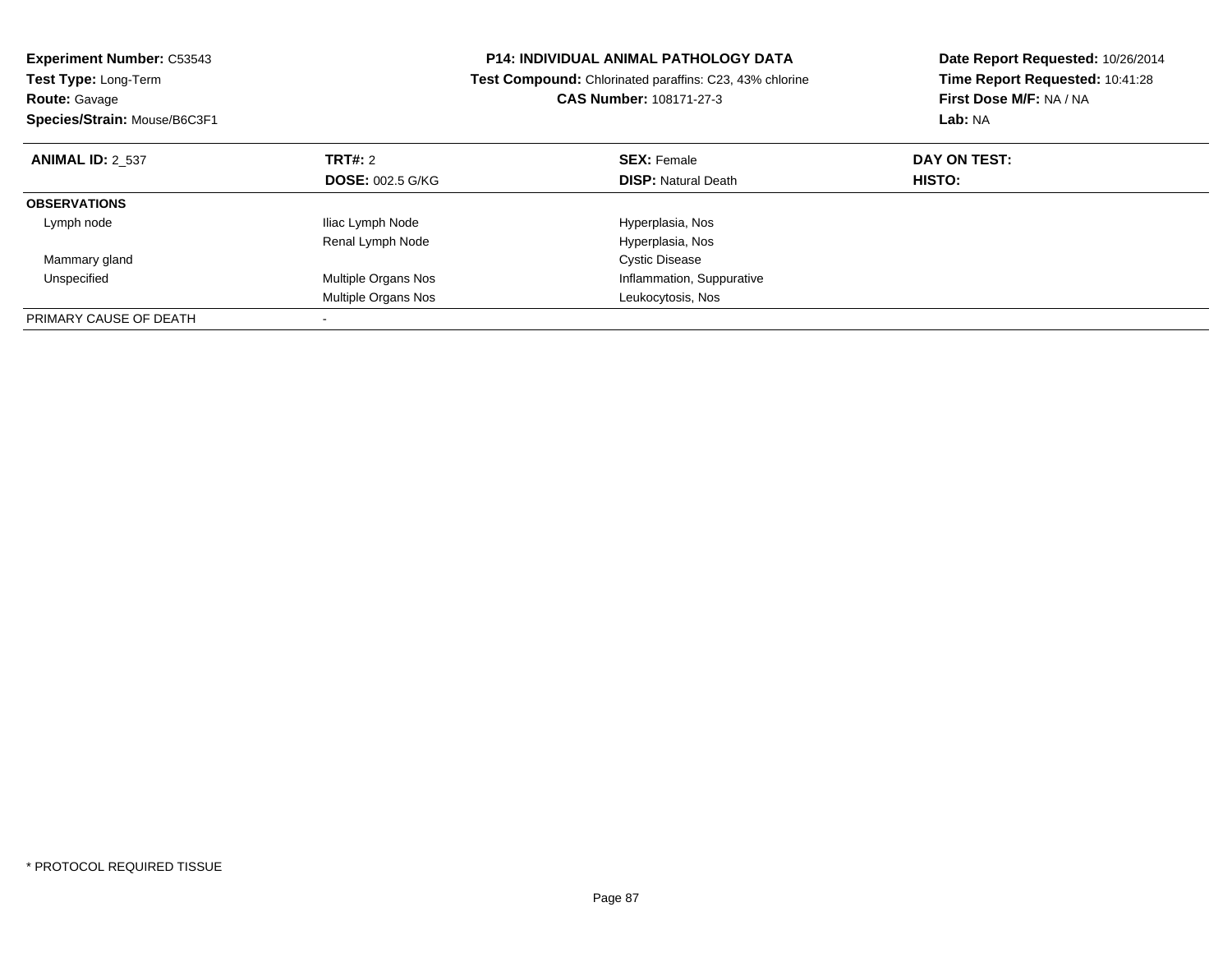**Experiment Number:** C53543**Test Type:** Long-Term**Route:** Gavage

**Species/Strain:** Mouse/B6C3F1

#### **P14: INDIVIDUAL ANIMAL PATHOLOGY DATA**

 **Test Compound:** Chlorinated paraffins: C23, 43% chlorine**CAS Number:** 108171-27-3

| <b>ANIMAL ID: 2_538</b> | TRT#: 2                   | <b>SEX: Female</b>              | DAY ON TEST:  |  |
|-------------------------|---------------------------|---------------------------------|---------------|--|
|                         | <b>DOSE: 002.5 G/KG</b>   | <b>DISP: Terminal Sacrifice</b> | <b>HISTO:</b> |  |
| <b>OBSERVATIONS</b>     |                           |                                 |               |  |
| Eye                     | <b>Nasolacrimal Duct</b>  | Inflammation, Nos               |               |  |
| Liver                   |                           | Hepatocellular Carcinoma        |               |  |
| Mammary gland           |                           | <b>Cystic Disease</b>           |               |  |
| Ovary                   |                           | Cyst, Follicular Nos            |               |  |
| Pituitary gland         | <b>Anterior Pituitary</b> | Adenoma, Nos                    |               |  |
| Spleen                  |                           | Hematopoiesis                   |               |  |
|                         |                           | Hyperplasia, Lymphoid           |               |  |
| Thyroid                 |                           | Follicular-Cell Carcinoma       |               |  |
| Uterus                  | Endometrium               | Hyperplasia, Cystic             |               |  |
| PRIMARY CAUSE OF DEATH  |                           |                                 |               |  |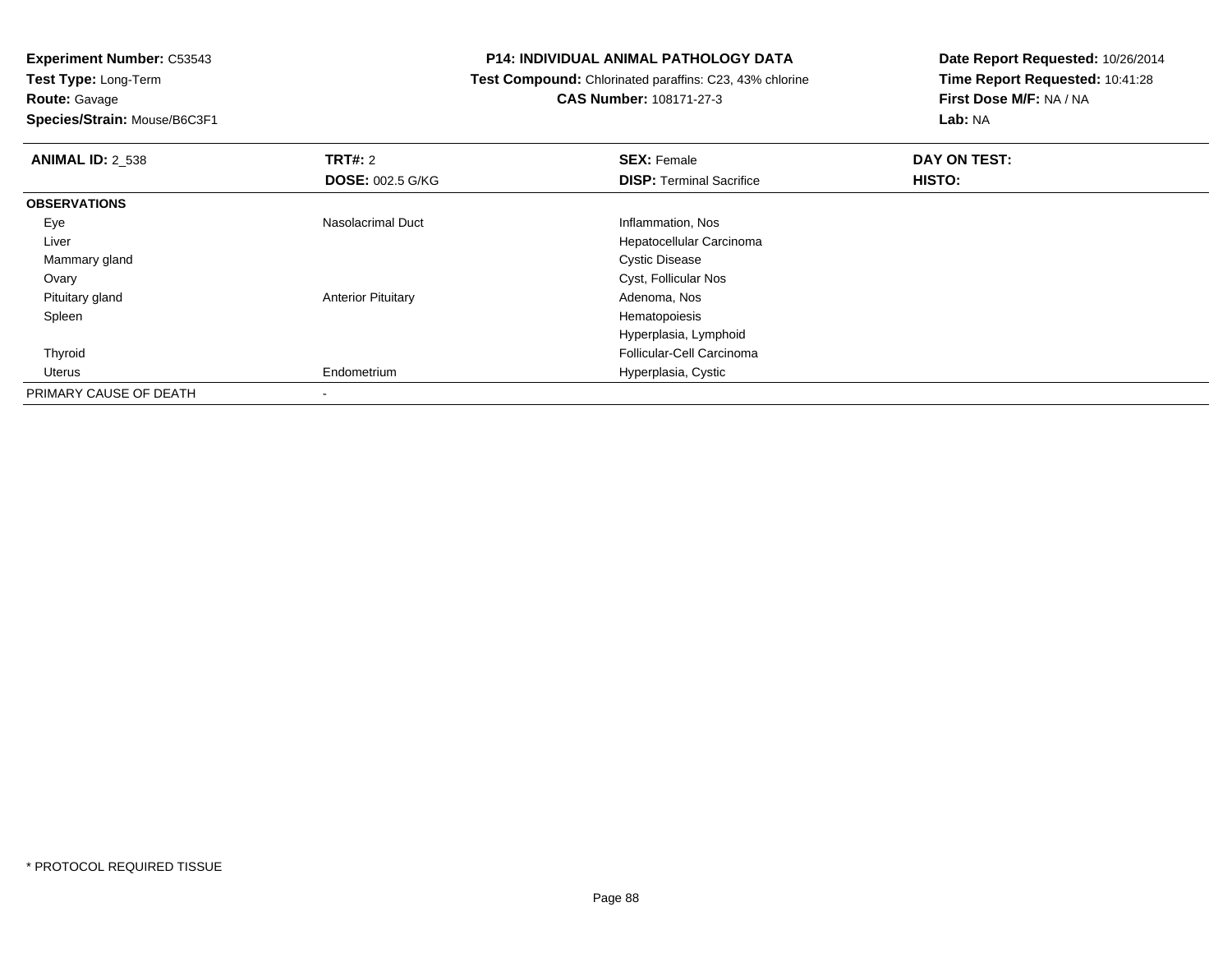# **Route:** Gavage

**Species/Strain:** Mouse/B6C3F1

# **P14: INDIVIDUAL ANIMAL PATHOLOGY DATA**

 **Test Compound:** Chlorinated paraffins: C23, 43% chlorine**CAS Number:** 108171-27-3

| <b>ANIMAL ID: 2_539</b> | TRT#: 2                   | <b>SEX: Female</b>              | DAY ON TEST: |  |
|-------------------------|---------------------------|---------------------------------|--------------|--|
|                         | <b>DOSE: 002.5 G/KG</b>   | <b>DISP: Terminal Sacrifice</b> | HISTO:       |  |
| <b>OBSERVATIONS</b>     |                           |                                 |              |  |
| Brain                   |                           | Carcinoma, Nos, Invasive        |              |  |
|                         |                           | Hemorrhage                      |              |  |
|                         |                           | Necrosis, Focal                 |              |  |
| Mammary gland           |                           | <b>Cystic Disease</b>           |              |  |
| Pituitary gland         | <b>Anterior Pituitary</b> | Carcinoma, Nos                  |              |  |
| Stomach                 | Forestomach               | Inflammation, Focal             |              |  |
| Unspecified             | Multiple Organs Nos       | Lymphoma, Mixed-Malignant Type  |              |  |
| Uterus                  | Endometrium               | Hyperplasia, Cystic             |              |  |
|                         | Cervix Uteri              | Polyp, Nos                      |              |  |
| PRIMARY CAUSE OF DEATH  | $\overline{\phantom{a}}$  |                                 |              |  |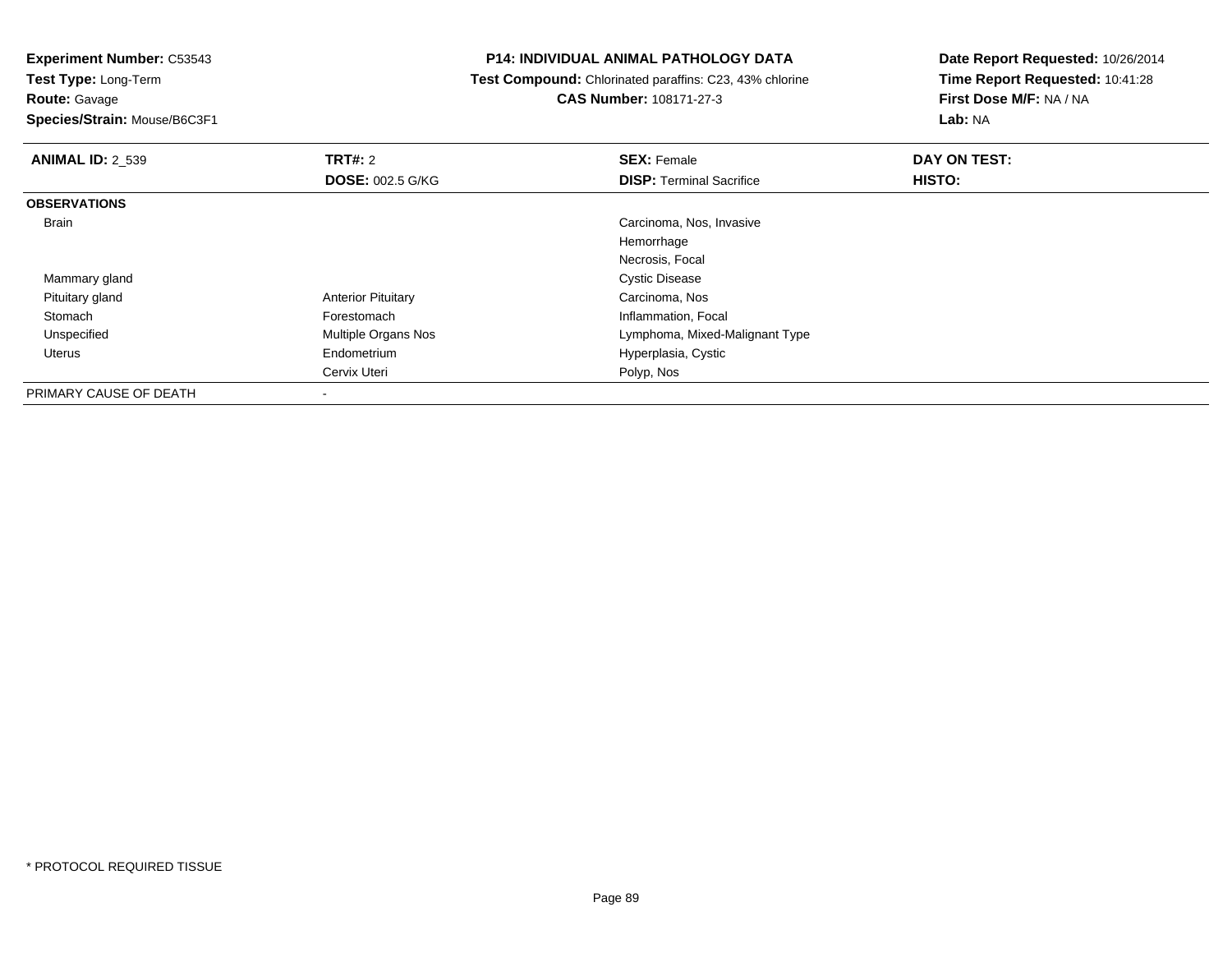| <b>Experiment Number: C53543</b>          | <b>P14: INDIVIDUAL ANIMAL PATHOLOGY DATA</b>            | Date Report Requested: 10/26/2014 |  |
|-------------------------------------------|---------------------------------------------------------|-----------------------------------|--|
| Test Type: Long-Term                      | Test Compound: Chlorinated paraffins: C23, 43% chlorine | Time Report Requested: 10:41:28   |  |
| Route: Gavage                             | <b>CAS Number: 108171-27-3</b>                          | First Dose M/F: NA / NA           |  |
| Species/Strain: Mouse/B6C3F1              |                                                         | Lab: NA                           |  |
| <b>TRT#: 2</b><br><b>ANIMAL ID: 2 540</b> | <b>SEX: Female</b>                                      | DAY ON TEST:                      |  |
| <b>DOSE: 002.5 G/KG</b>                   | <b>DISP:</b> Moribund Sacrifice                         | <b>HISTO:</b>                     |  |
| <b>OBSERVATIONS</b>                       |                                                         |                                   |  |
| Thalamus<br>Brain                         | Psammoma Bodies                                         |                                   |  |
| <b>Nasolacrimal Duct</b><br>Eye           | Inflammation, Nos                                       |                                   |  |
| Ovary                                     | Cyst, Follicular Nos                                    |                                   |  |
| Spleen                                    | Hematopoiesis                                           |                                   |  |
| Thyroid                                   | <b>Cystic Follicles</b>                                 |                                   |  |
| Multiple Organs Nos<br>Unspecified        | Lymphoma, Mixed-Malignant Type                          |                                   |  |
| Endometrium<br>Uterus                     | Hyperplasia, Cystic                                     |                                   |  |
| PRIMARY CAUSE OF DEATH                    |                                                         |                                   |  |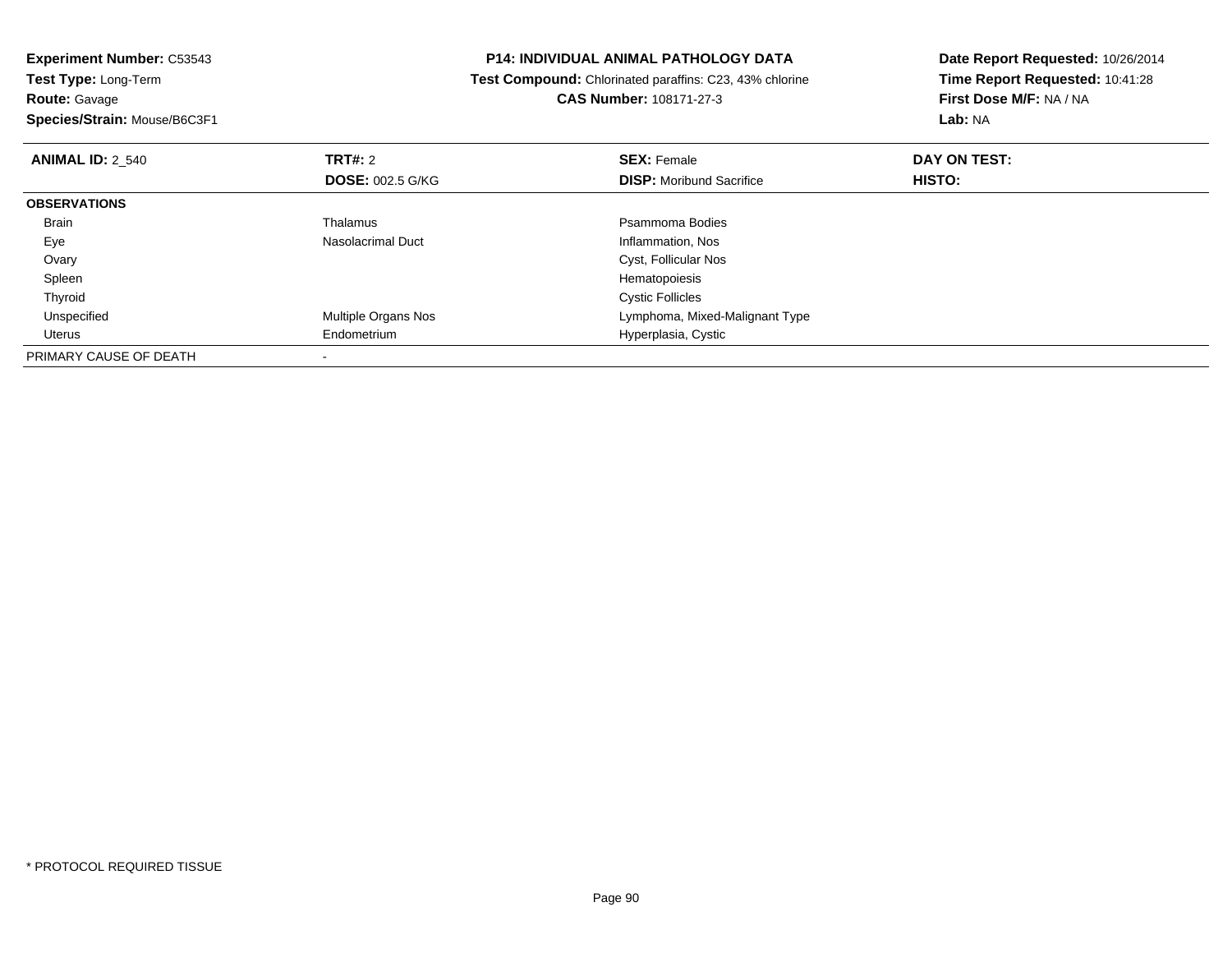| <b>Experiment Number: C53543</b><br>Test Type: Long-Term<br><b>Route: Gavage</b><br>Species/Strain: Mouse/B6C3F1 |                         | <b>P14: INDIVIDUAL ANIMAL PATHOLOGY DATA</b><br>Test Compound: Chlorinated paraffins: C23, 43% chlorine<br>CAS Number: 108171-27-3 | Date Report Requested: 10/26/2014<br>Time Report Requested: 10:41:28<br>First Dose M/F: NA / NA |  |
|------------------------------------------------------------------------------------------------------------------|-------------------------|------------------------------------------------------------------------------------------------------------------------------------|-------------------------------------------------------------------------------------------------|--|
|                                                                                                                  |                         |                                                                                                                                    | Lab: NA                                                                                         |  |
| <b>ANIMAL ID: 2 541</b>                                                                                          | <b>TRT#: 2</b>          | <b>SEX: Female</b>                                                                                                                 | DAY ON TEST:                                                                                    |  |
|                                                                                                                  | <b>DOSE: 002.5 G/KG</b> | <b>DISP: Natural Death</b>                                                                                                         | HISTO:                                                                                          |  |
| <b>OBSERVATIONS</b>                                                                                              |                         |                                                                                                                                    |                                                                                                 |  |
| Lymph node                                                                                                       | Iliac Lymph Node        | Hyperplasia, Nos                                                                                                                   |                                                                                                 |  |
|                                                                                                                  | Renal Lymph Node        | Hyperplasia, Nos                                                                                                                   |                                                                                                 |  |
| Mammary gland                                                                                                    |                         | <b>Cystic Disease</b>                                                                                                              |                                                                                                 |  |
| Spleen                                                                                                           |                         | Hematopoiesis                                                                                                                      |                                                                                                 |  |
| Unspecified                                                                                                      | Multiple Organs Nos     | Inflammation, Suppurative                                                                                                          |                                                                                                 |  |
| PRIMARY CAUSE OF DEATH                                                                                           |                         |                                                                                                                                    |                                                                                                 |  |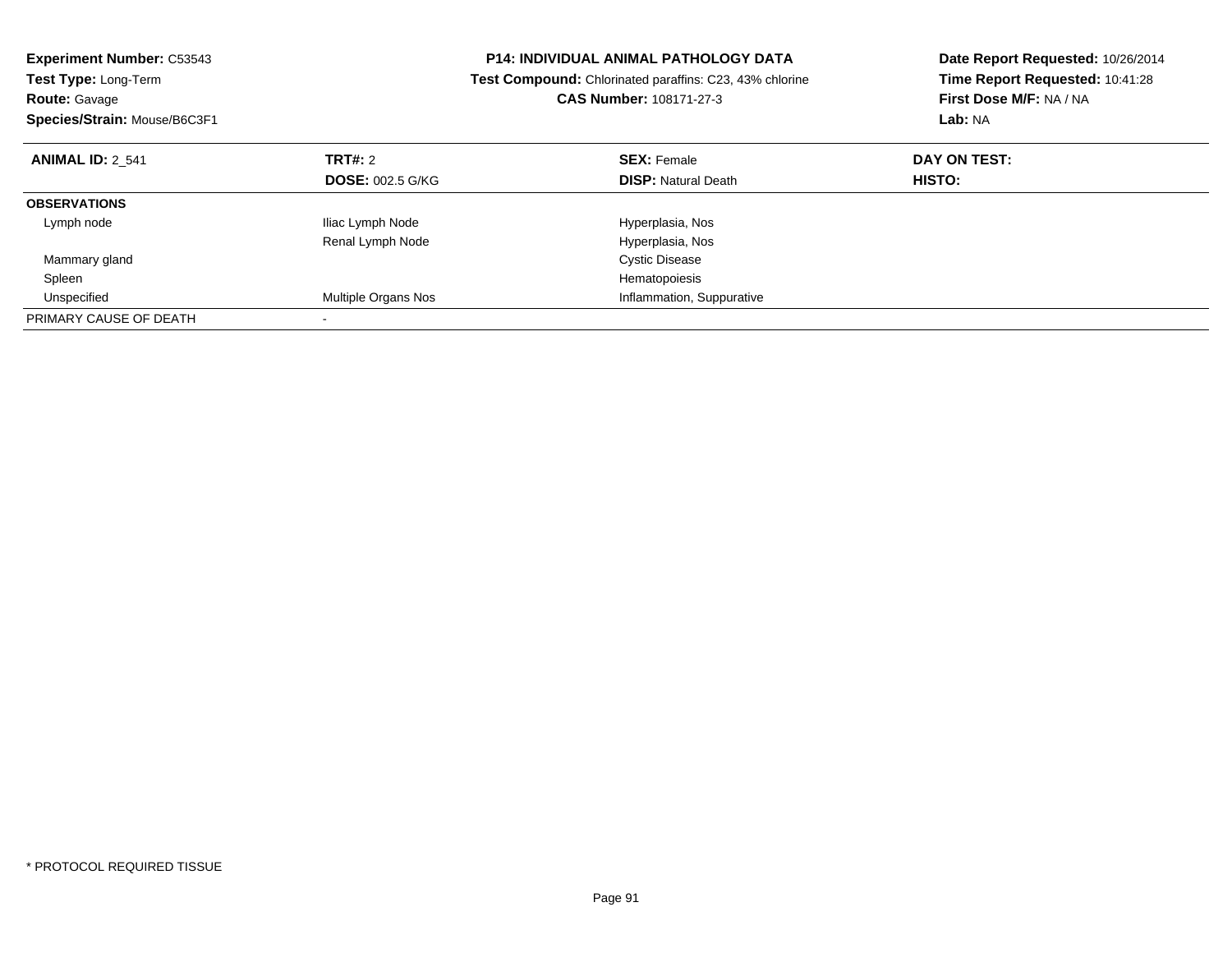| <b>Experiment Number: C53543</b><br>Test Type: Long-Term<br><b>Route: Gavage</b><br>Species/Strain: Mouse/B6C3F1 |                         | <b>P14: INDIVIDUAL ANIMAL PATHOLOGY DATA</b><br>Test Compound: Chlorinated paraffins: C23, 43% chlorine<br>CAS Number: 108171-27-3 | Date Report Requested: 10/26/2014<br>Time Report Requested: 10:41:28<br>First Dose M/F: NA / NA<br>Lab: NA |  |
|------------------------------------------------------------------------------------------------------------------|-------------------------|------------------------------------------------------------------------------------------------------------------------------------|------------------------------------------------------------------------------------------------------------|--|
| <b>ANIMAL ID: 2 542</b>                                                                                          | TRT#: 2                 | <b>SEX: Female</b>                                                                                                                 | DAY ON TEST:                                                                                               |  |
|                                                                                                                  | <b>DOSE: 002.5 G/KG</b> | <b>DISP:</b> Terminal Sacrifice                                                                                                    | HISTO:                                                                                                     |  |
| <b>OBSERVATIONS</b>                                                                                              |                         |                                                                                                                                    |                                                                                                            |  |
| Stomach                                                                                                          | Forestomach             | Inflammation, Focal                                                                                                                |                                                                                                            |  |
|                                                                                                                  | Forestomach             | Squamous Cell Papilloma                                                                                                            |                                                                                                            |  |
| Thyroid                                                                                                          |                         | Hyperplasia, Follicular Cell                                                                                                       |                                                                                                            |  |
|                                                                                                                  |                         | Lymphocytic Inflammatory Infiltrate                                                                                                |                                                                                                            |  |
| Unspecified                                                                                                      | Multiple Organs Nos     | Hyperplasia, Lymphoid                                                                                                              |                                                                                                            |  |
| Uterus                                                                                                           | Endometrium             | Hyperplasia, Cystic                                                                                                                |                                                                                                            |  |
| PRIMARY CAUSE OF DEATH                                                                                           |                         |                                                                                                                                    |                                                                                                            |  |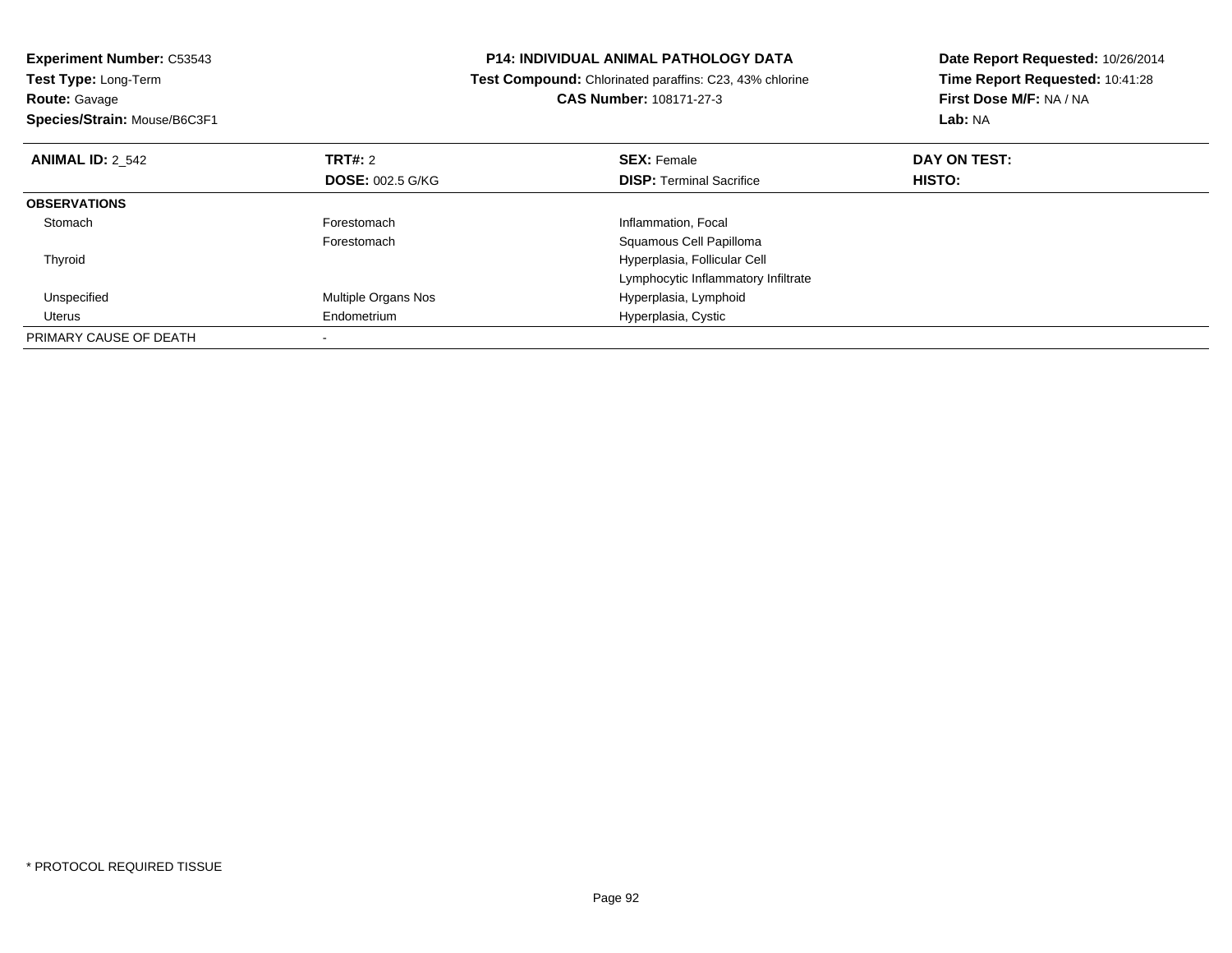**Route:** Gavage

**Species/Strain:** Mouse/B6C3F1

## **P14: INDIVIDUAL ANIMAL PATHOLOGY DATA**

 **Test Compound:** Chlorinated paraffins: C23, 43% chlorine**CAS Number:** 108171-27-3

| <b>ANIMAL ID: 2 543</b> | <b>TRT#: 2</b>            | <b>SEX: Female</b>                  | DAY ON TEST: |  |
|-------------------------|---------------------------|-------------------------------------|--------------|--|
|                         | <b>DOSE: 002.5 G/KG</b>   | <b>DISP: Terminal Sacrifice</b>     | HISTO:       |  |
| <b>OBSERVATIONS</b>     |                           |                                     |              |  |
| Adrenal gland           | Medulla                   | Hyperplasia, Focal                  |              |  |
| Brain                   | <b>Basal Surface</b>      | Displacement, Nos                   |              |  |
|                         | Thalamus                  | Psammoma Bodies                     |              |  |
| Lymph node              | Mandibular Lymph Node     | Hyperplasia, Nos                    |              |  |
| Mammary gland           |                           | <b>Cystic Disease</b>               |              |  |
| Ovary                   |                           | Cyst, Follicular Nos                |              |  |
| Pituitary gland         | <b>Anterior Pituitary</b> | Adenoma, Nos                        |              |  |
| Spleen                  |                           | Hyperplasia, Lymphoid               |              |  |
| Thyroid                 |                           | Hyperplasia, Follicular Cell        |              |  |
|                         |                           | Lymphocytic Inflammatory Infiltrate |              |  |
| Uterus                  | Endometrium               | Hyperplasia, Cystic                 |              |  |
| PRIMARY CAUSE OF DEATH  |                           |                                     |              |  |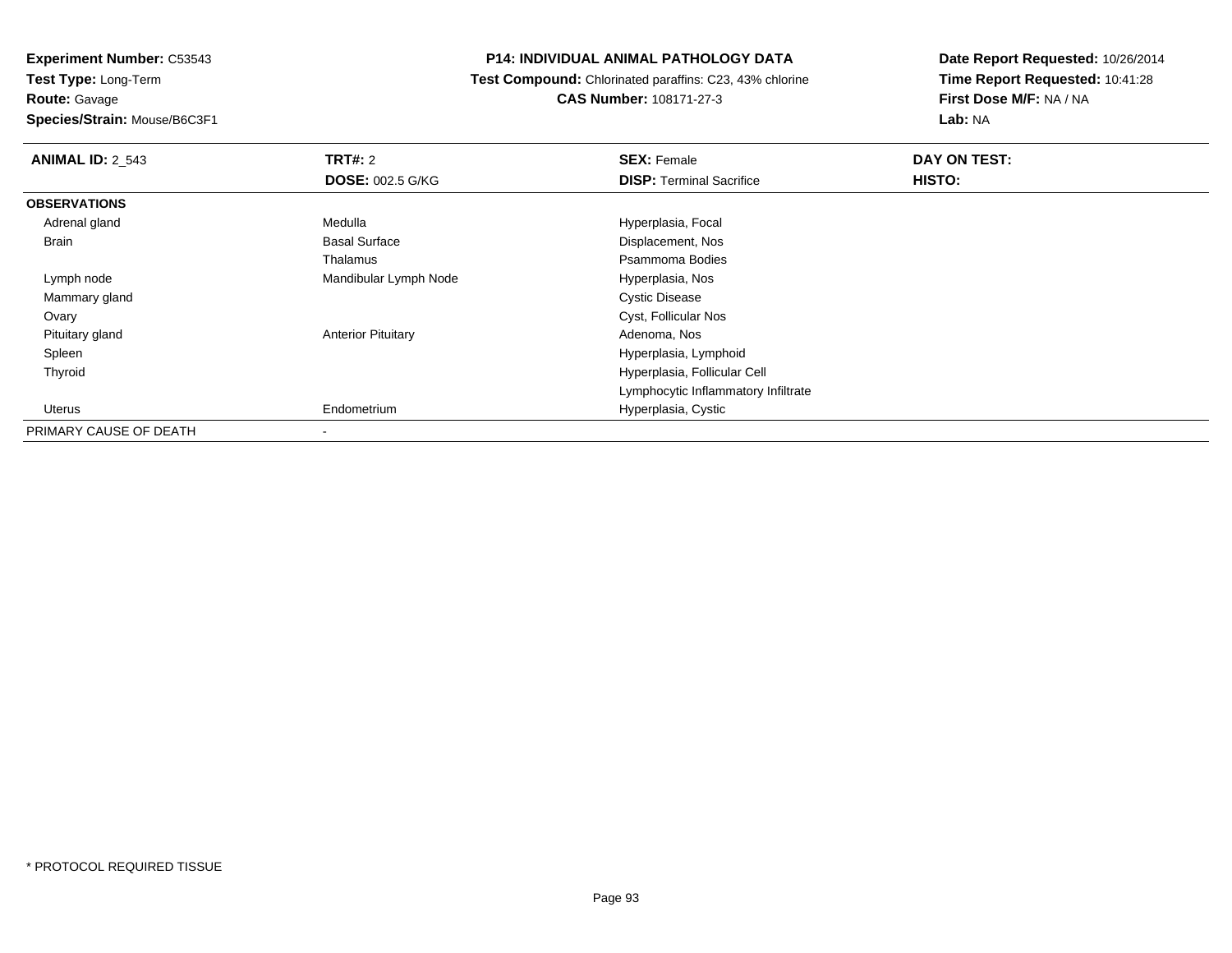| <b>Experiment Number: C53543</b><br><b>Test Type: Long-Term</b><br><b>Route: Gavage</b><br>Species/Strain: Mouse/B6C3F1 |                                    | <b>P14: INDIVIDUAL ANIMAL PATHOLOGY DATA</b><br>Test Compound: Chlorinated paraffins: C23, 43% chlorine<br>CAS Number: 108171-27-3 | Date Report Requested: 10/26/2014<br>Time Report Requested: 10:41:28<br>First Dose M/F: NA / NA<br>Lab: NA |  |
|-------------------------------------------------------------------------------------------------------------------------|------------------------------------|------------------------------------------------------------------------------------------------------------------------------------|------------------------------------------------------------------------------------------------------------|--|
| <b>ANIMAL ID: 2 544</b>                                                                                                 | TRT#: 2<br><b>DOSE: 002.5 G/KG</b> | <b>SEX: Female</b><br><b>DISP:</b> Accidently Killed                                                                               | DAY ON TEST:<br>HISTO:                                                                                     |  |
| <b>OBSERVATIONS</b>                                                                                                     |                                    |                                                                                                                                    |                                                                                                            |  |
| Unspecified                                                                                                             | <b>Thoracic Cavity Nos</b>         | Foreign Body, Reaction                                                                                                             |                                                                                                            |  |
|                                                                                                                         | <b>Thoracic Cavity Nos</b>         | Inflammation, Suppurative                                                                                                          |                                                                                                            |  |
| PRIMARY CAUSE OF DEATH                                                                                                  |                                    |                                                                                                                                    |                                                                                                            |  |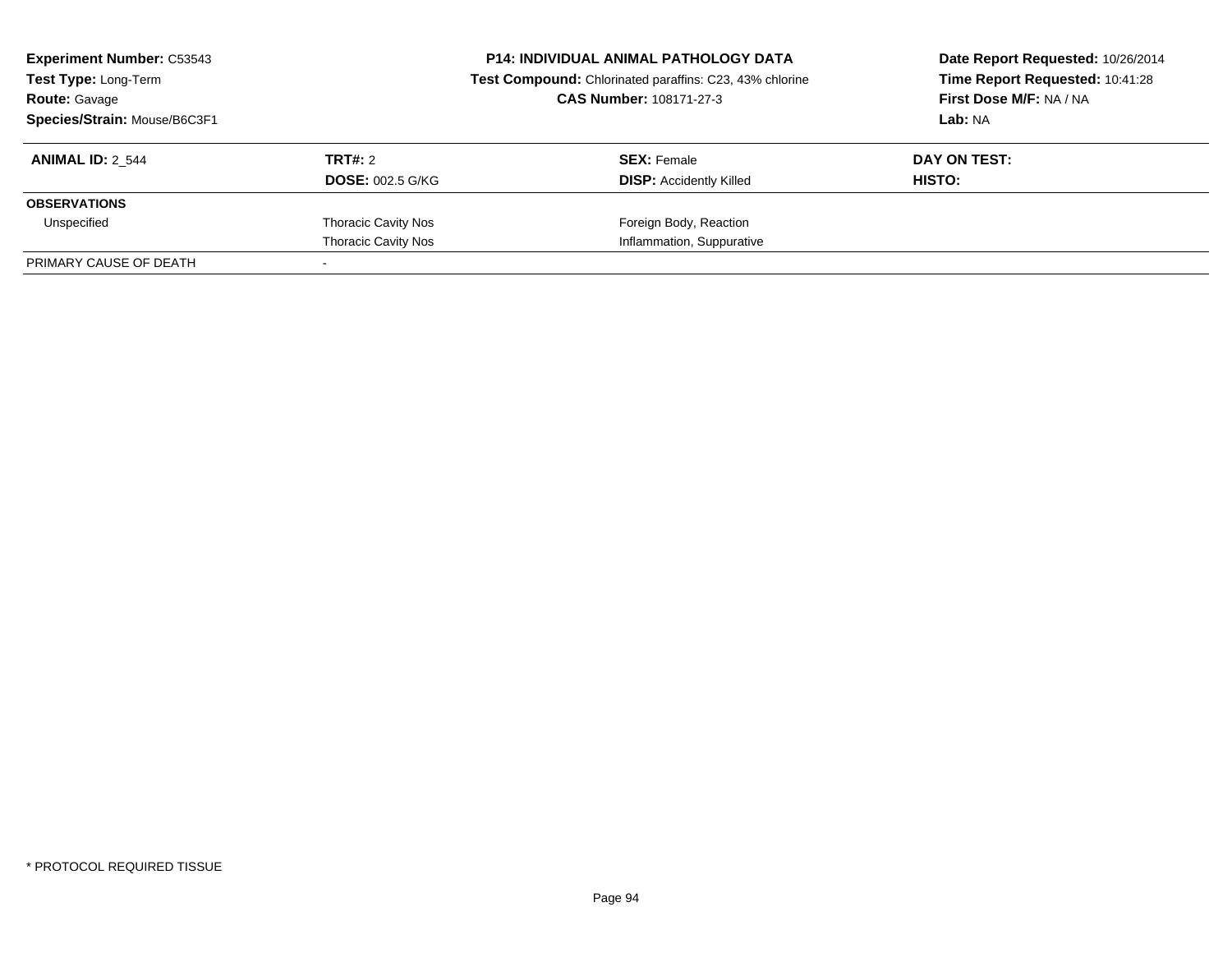| <b>Experiment Number: C53543</b><br>Test Type: Long-Term |                         | <b>P14: INDIVIDUAL ANIMAL PATHOLOGY DATA</b>            | Date Report Requested: 10/26/2014 |
|----------------------------------------------------------|-------------------------|---------------------------------------------------------|-----------------------------------|
|                                                          |                         | Test Compound: Chlorinated paraffins: C23, 43% chlorine | Time Report Requested: 10:41:28   |
| <b>Route: Gavage</b>                                     |                         | <b>CAS Number: 108171-27-3</b>                          | First Dose M/F: NA / NA           |
| Species/Strain: Mouse/B6C3F1                             |                         |                                                         | Lab: NA                           |
| <b>ANIMAL ID: 2 545</b>                                  | <b>TRT#: 2</b>          | <b>SEX: Female</b>                                      | DAY ON TEST:                      |
|                                                          | <b>DOSE: 002.5 G/KG</b> | <b>DISP:</b> Natural Death                              | HISTO:                            |
| <b>OBSERVATIONS</b>                                      |                         |                                                         |                                   |
| Liver                                                    |                         | Hematopoiesis                                           |                                   |
|                                                          |                         | Leukocytosis, Nos                                       |                                   |
| Lung                                                     |                         | Leukocytosis, Nos                                       |                                   |
| Lymph node                                               |                         | Hyperplasia, Nos                                        |                                   |
| Spleen                                                   |                         | Hematopoiesis                                           |                                   |
| Unspecified                                              | Multiple Organs Nos     | Inflammation, Suppurative                               |                                   |
| Uterus                                                   | Endometrium             | Hyperplasia, Cystic                                     |                                   |
| PRIMARY CAUSE OF DEATH                                   |                         |                                                         |                                   |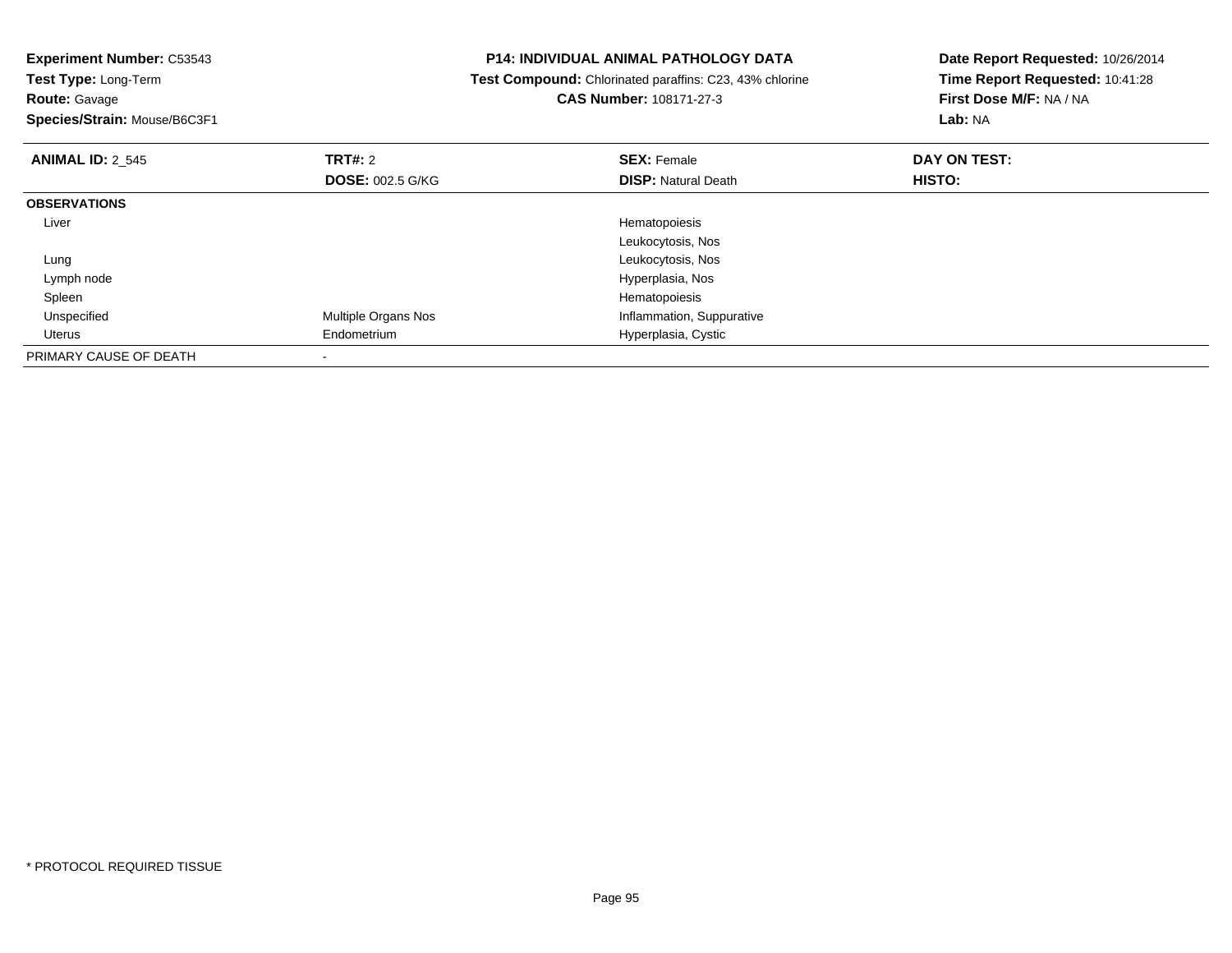**Route:** Gavage

**Species/Strain:** Mouse/B6C3F1

## **P14: INDIVIDUAL ANIMAL PATHOLOGY DATA**

 **Test Compound:** Chlorinated paraffins: C23, 43% chlorine**CAS Number:** 108171-27-3

| <b>ANIMAL ID: 2 546</b> | TRT#: 2                    | <b>SEX: Female</b>         | DAY ON TEST: |  |
|-------------------------|----------------------------|----------------------------|--------------|--|
|                         | <b>DOSE: 002.5 G/KG</b>    | <b>DISP: Natural Death</b> | HISTO:       |  |
| <b>OBSERVATIONS</b>     |                            |                            |              |  |
| Brain                   | Thalamus                   | Psammoma Bodies            |              |  |
| Liver                   |                            | Hematopoiesis              |              |  |
| Lymph node              | Celiac Lymph Node          | Hyperplasia, Nos           |              |  |
|                         | Iliac Lymph Node           | Hyperplasia, Nos           |              |  |
|                         | Pancreatic Lymph Node      | Hyperplasia, Nos           |              |  |
| Spleen                  |                            | Hematopoiesis              |              |  |
| Unspecified             | <b>Multiple Organs Nos</b> | Inflammation, Suppurative  |              |  |
| Uterus                  | Endometrium                | Hyperplasia, Cystic        |              |  |
| PRIMARY CAUSE OF DEATH  |                            |                            |              |  |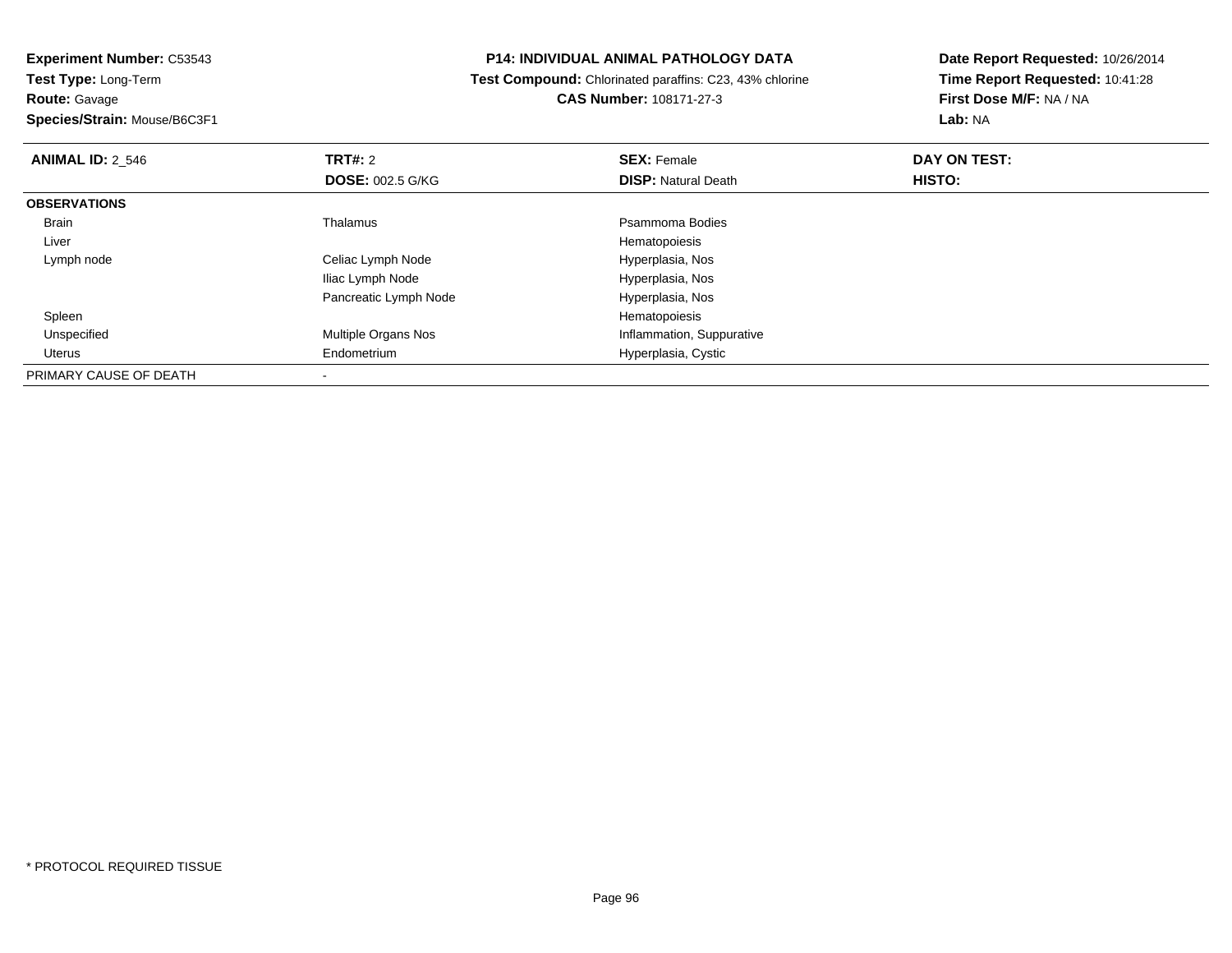| <b>Experiment Number: C53543</b><br>Test Type: Long-Term |  | <b>P14: INDIVIDUAL ANIMAL PATHOLOGY DATA</b>            | Date Report Requested: 10/26/2014 |
|----------------------------------------------------------|--|---------------------------------------------------------|-----------------------------------|
|                                                          |  | Test Compound: Chlorinated paraffins: C23, 43% chlorine | Time Report Requested: 10:41:28   |
| <b>Route: Gavage</b>                                     |  | <b>CAS Number: 108171-27-3</b>                          | First Dose M/F: NA / NA           |
| Species/Strain: Mouse/B6C3F1                             |  |                                                         | <b>Lab: NA</b>                    |
| <b>TRT#: 2</b><br><b>ANIMAL ID: 2 547</b>                |  | <b>SEX: Female</b>                                      | DAY ON TEST:                      |
| <b>DOSE: 002.5 G/KG</b>                                  |  | <b>DISP:</b> Terminal Sacrifice                         | HISTO:                            |
| <b>OBSERVATIONS</b>                                      |  |                                                         |                                   |
| Medulla<br>Adrenal gland                                 |  | Hyperplasia, Focal                                      |                                   |
| Harderian gland<br>Hardarian Gland                       |  | Carcinoma, Nos                                          |                                   |
| Mammary gland                                            |  | <b>Cystic Disease</b>                                   |                                   |
| Nasal cavity                                             |  | Inflammation, Suppurative                               |                                   |
| Ovary                                                    |  | Cyst, Parovarian                                        |                                   |
| <b>Anterior Pituitary</b><br>Pituitary gland             |  | Hyperplasia, Focal                                      |                                   |
| Endometrium<br>Uterus                                    |  | Hyperplasia, Cystic                                     |                                   |
| PRIMARY CAUSE OF DEATH                                   |  |                                                         |                                   |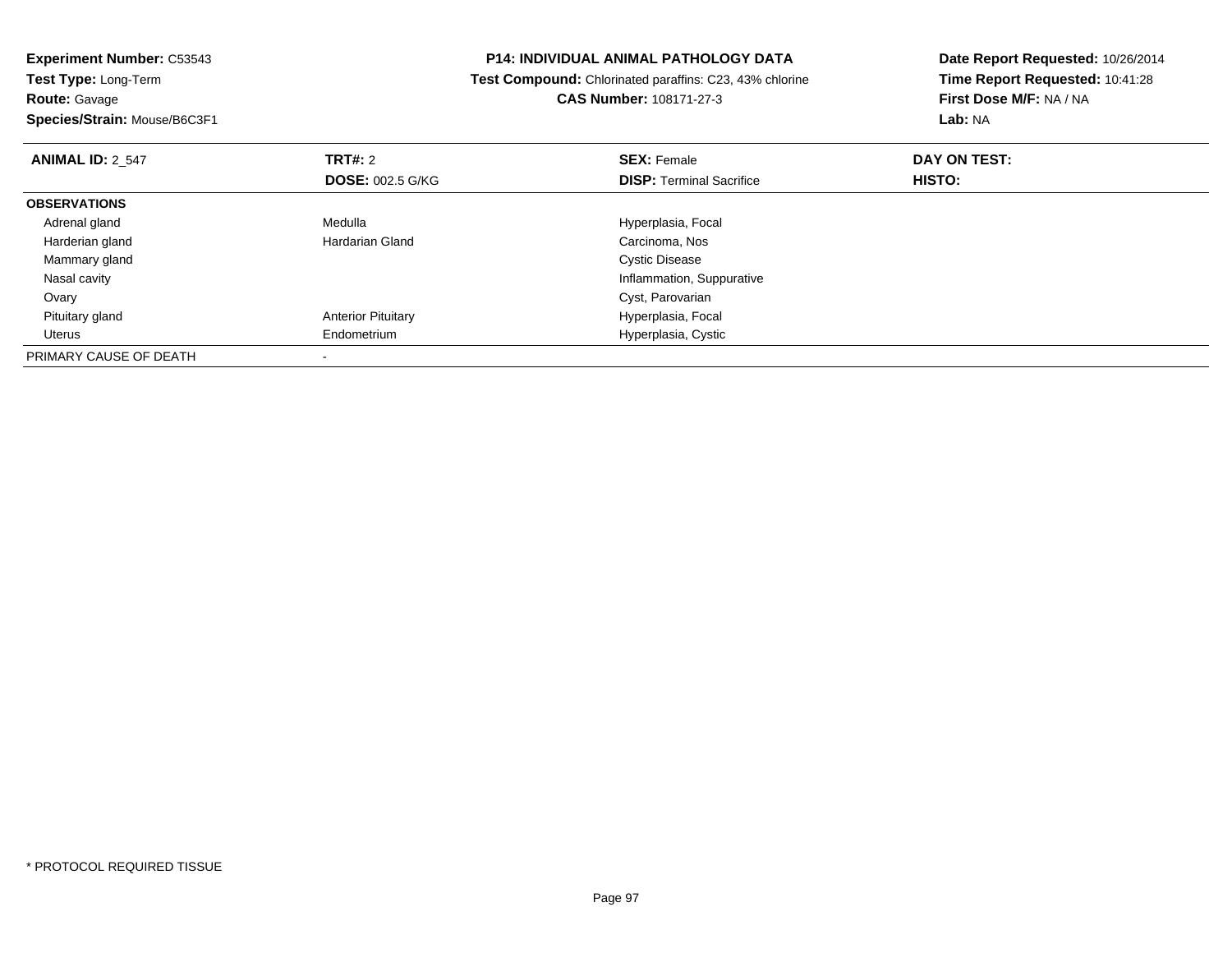| <b>Experiment Number: C53543</b>          | <b>P14: INDIVIDUAL ANIMAL PATHOLOGY DATA</b>            | Date Report Requested: 10/26/2014 |  |
|-------------------------------------------|---------------------------------------------------------|-----------------------------------|--|
| Test Type: Long-Term                      | Test Compound: Chlorinated paraffins: C23, 43% chlorine | Time Report Requested: 10:41:28   |  |
| <b>Route: Gavage</b>                      | <b>CAS Number: 108171-27-3</b>                          | First Dose M/F: NA / NA           |  |
| Species/Strain: Mouse/B6C3F1              |                                                         | Lab: NA                           |  |
| <b>TRT#: 2</b><br><b>ANIMAL ID: 2 548</b> | <b>SEX: Female</b>                                      | DAY ON TEST:                      |  |
| <b>DOSE: 002.5 G/KG</b>                   | <b>DISP: Terminal Sacrifice</b>                         | HISTO:                            |  |
| <b>OBSERVATIONS</b>                       |                                                         |                                   |  |
| Kidney                                    | Necrosis, Medullary                                     |                                   |  |
| Alveoli<br>Lung                           | Histiocytosis                                           |                                   |  |
|                                           | Hyperplasia, Alveolar Epithelium                        |                                   |  |
| Ovary                                     | Cyst, Parovarian                                        |                                   |  |
| Thyroid                                   | Follicular-Cell Adenoma                                 |                                   |  |
| Unspecified<br>Multiple Organs Nos        | Lymphoma, Mixed-Malignant Type                          |                                   |  |
| Uterus<br>Endometrium                     | Hyperplasia, Cystic                                     |                                   |  |
| PRIMARY CAUSE OF DEATH                    |                                                         |                                   |  |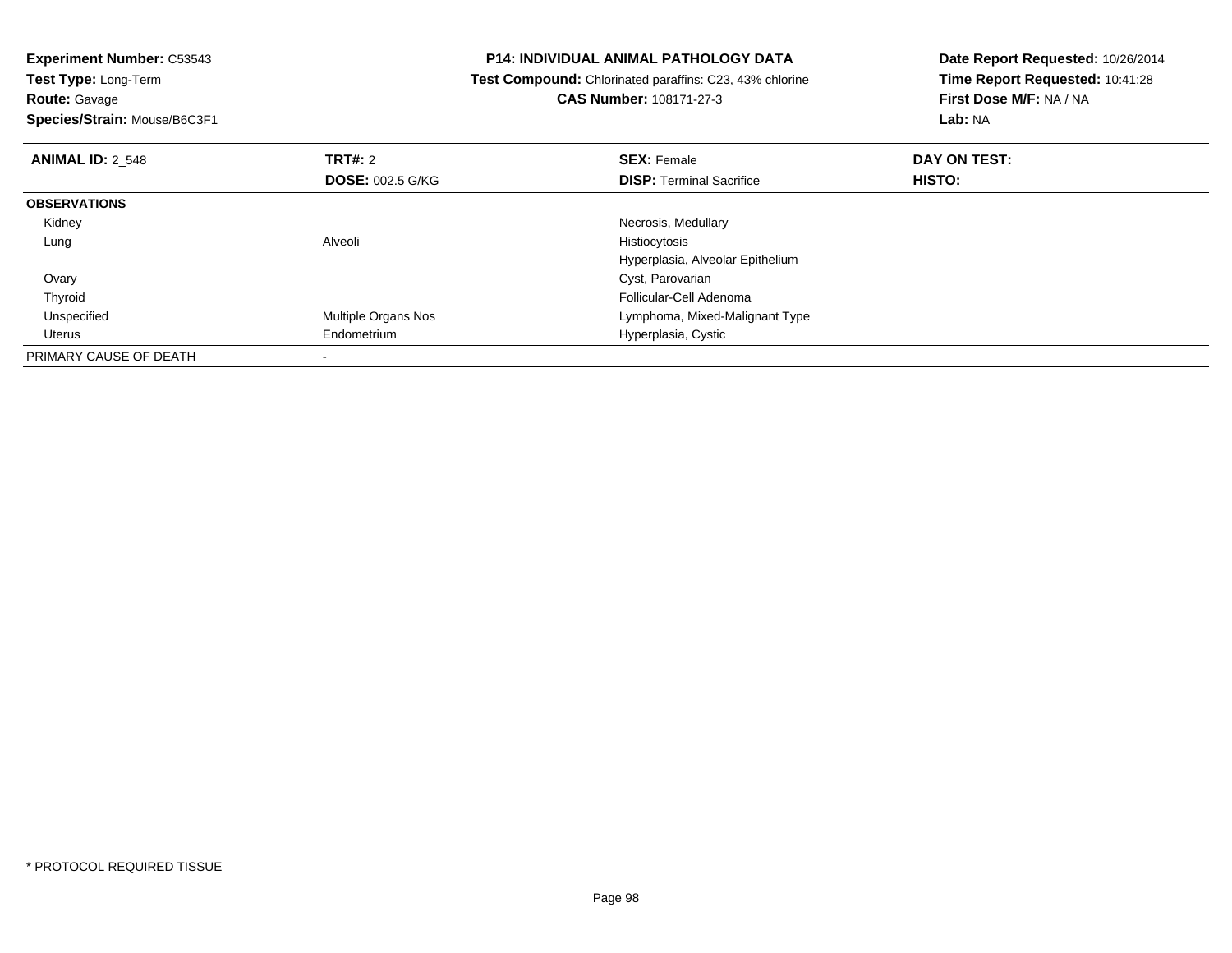| <b>Experiment Number: C53543</b>   | <b>P14: INDIVIDUAL ANIMAL PATHOLOGY DATA</b>                   | Date Report Requested: 10/26/2014 |
|------------------------------------|----------------------------------------------------------------|-----------------------------------|
| Test Type: Long-Term               | <b>Test Compound:</b> Chlorinated paraffins: C23, 43% chlorine | Time Report Requested: 10:41:28   |
| <b>Route: Gavage</b>               | CAS Number: 108171-27-3                                        | First Dose M/F: NA / NA           |
| Species/Strain: Mouse/B6C3F1       |                                                                | Lab: NA                           |
| TRT#: 2<br><b>ANIMAL ID: 2 549</b> | <b>SEX: Female</b>                                             | DAY ON TEST:                      |
| <b>DOSE: 002.5 G/KG</b>            | <b>DISP: Natural Death</b>                                     | HISTO:                            |
| <b>OBSERVATIONS</b>                |                                                                |                                   |
| Liver                              | Hematopoiesis                                                  |                                   |
| Iliac Lymph Node<br>Lymph node     | Hyperplasia, Nos                                               |                                   |
| Renal Lymph Node                   | Hyperplasia, Nos                                               |                                   |
| Spleen                             | Hematopoiesis                                                  |                                   |
| Multiple Organs Nos<br>Unspecified | Inflammation, Suppurative                                      |                                   |
| Endometrium<br>Uterus              | Hyperplasia, Cystic                                            |                                   |
| PRIMARY CAUSE OF DEATH             |                                                                |                                   |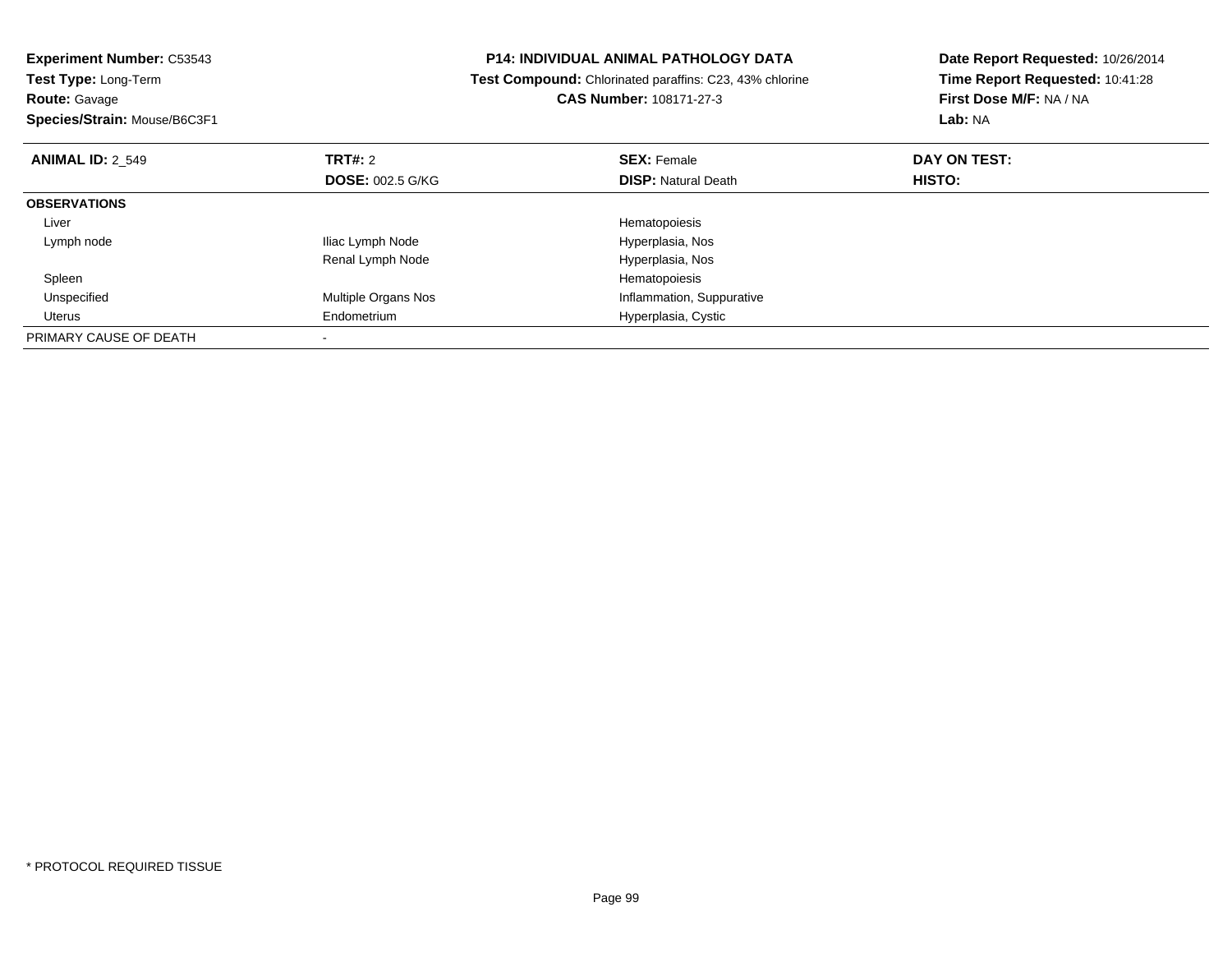**Experiment Number:** C53543

**Test Type:** Long-Term**Route:** Gavage

**Species/Strain:** Mouse/B6C3F1

# **P14: INDIVIDUAL ANIMAL PATHOLOGY DATA**

 **Test Compound:** Chlorinated paraffins: C23, 43% chlorine**CAS Number:** 108171-27-3

| <b>ANIMAL ID: 2 550</b> | TRT#: 2                   | <b>SEX: Female</b>         | DAY ON TEST: |
|-------------------------|---------------------------|----------------------------|--------------|
|                         | <b>DOSE: 002.5 G/KG</b>   | <b>DISP: Natural Death</b> | HISTO:       |
| <b>OBSERVATIONS</b>     |                           |                            |              |
| Liver                   |                           | Hematopoiesis              |              |
|                         |                           | Leukocytosis, Nos          |              |
| Lung                    |                           | Leukocytosis, Nos          |              |
| Lymph node              | Iliac Lymph Node          | Hyperplasia, Nos           |              |
|                         | Renal Lymph Node          | Hyperplasia, Nos           |              |
| Mammary gland           |                           | <b>Cystic Disease</b>      |              |
| Pancreas                |                           | Inflammation, Chronic      |              |
|                         | Islets                    | Islet-Cell Adenoma         |              |
| Pituitary gland         | <b>Anterior Pituitary</b> | Hyperplasia, Focal         |              |
| Spleen                  |                           | Hematopoiesis              |              |
| Unspecified             | Multiple Organs Nos       | Inflammation, Suppurative  |              |
| Uterus                  | Endometrium               | Hyperplasia, Cystic        |              |
| PRIMARY CAUSE OF DEATH  | ۰                         |                            |              |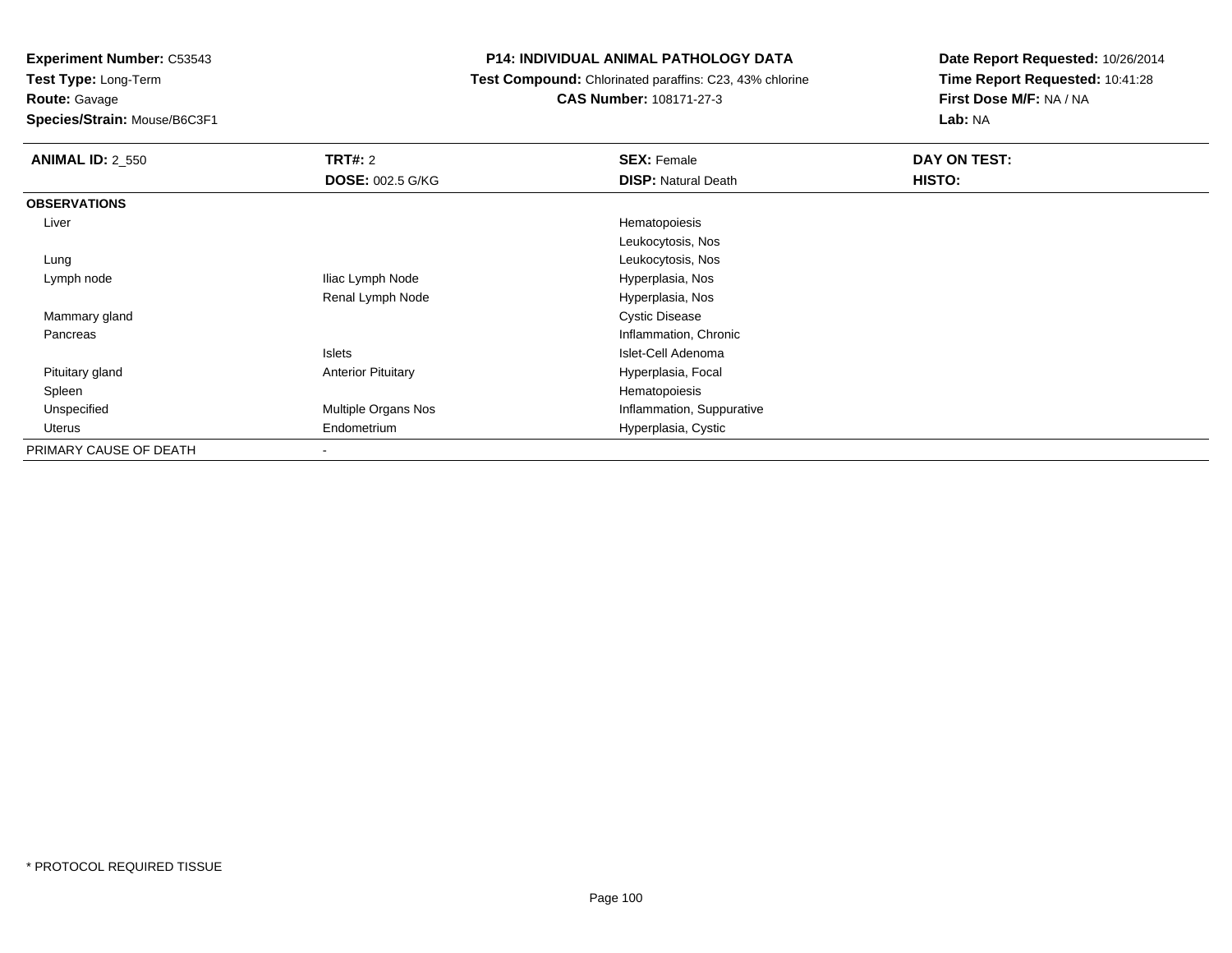**Experiment Number:** C53543**Test Type:** Long-Term**Route:** Gavage**Species/Strain:** Mouse/B6C3F1

## **P14: INDIVIDUAL ANIMAL PATHOLOGY DATA**

 **Test Compound:** Chlorinated paraffins: C23, 43% chlorine**CAS Number:** 108171-27-3

| <b>ANIMAL ID: 3_501</b> | <b>TRT#: 3</b>        | <b>SEX: Female</b>         | DAY ON TEST: |  |
|-------------------------|-----------------------|----------------------------|--------------|--|
|                         | <b>DOSE: 0</b>        | <b>DISP: Natural Death</b> | HISTO:       |  |
| <b>OBSERVATIONS</b>     |                       |                            |              |  |
| Adrenal gland           | Cortex Nos            | Depletion, Lipid           |              |  |
| <b>Brain</b>            | Thalamus              | Psammoma Bodies            |              |  |
| Heart                   | Myocardium Nos        | Inflammation, Focal        |              |  |
| Liver                   |                       | Hematopoiesis              |              |  |
|                         |                       | Leukocytosis, Nos          |              |  |
| Lymph node              | Iliac Lymph Node      | Hyperplasia, Nos           |              |  |
|                         | Mesenteric Lymph Node | Hyperplasia, Nos           |              |  |
|                         | Renal Lymph Node      | Hyperplasia, Nos           |              |  |
| Mammary gland           |                       | <b>Cystic Disease</b>      |              |  |
| Nasal cavity            | Mucosa                | Inflammation, Focal        |              |  |
| Pituitary gland         |                       | Cyst, Nos                  |              |  |
| Spleen                  |                       | Hematopoiesis              |              |  |
| Unspecified             | Multiple Organs Nos   | Inflammation, Suppurative  |              |  |
| Uterus                  | Endometrium           | Hyperplasia, Cystic        |              |  |
| PRIMARY CAUSE OF DEATH  | -                     |                            |              |  |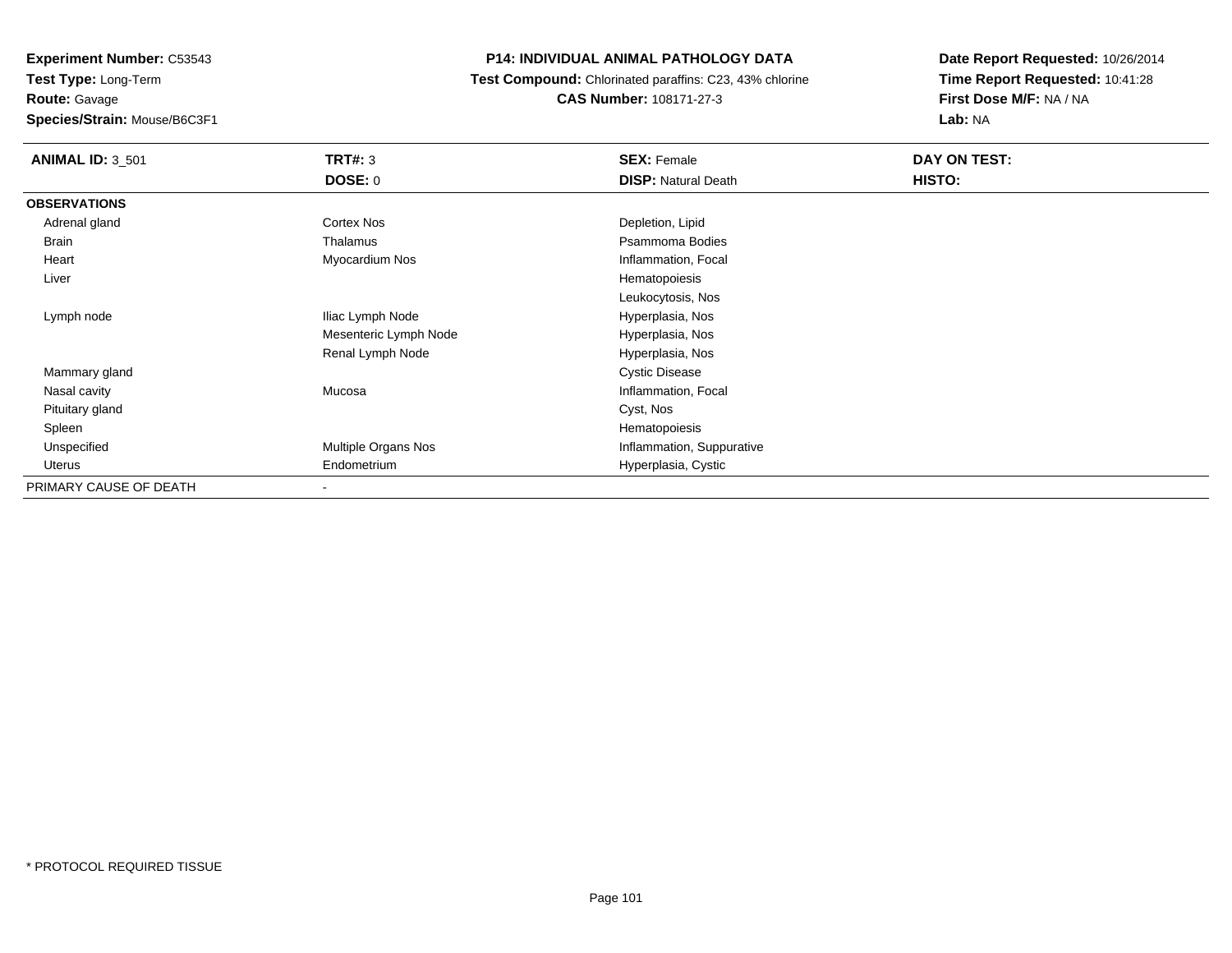| <b>Experiment Number: C53543</b>             |                | <b>P14: INDIVIDUAL ANIMAL PATHOLOGY DATA</b>                                       | Date Report Requested: 10/26/2014                          |  |
|----------------------------------------------|----------------|------------------------------------------------------------------------------------|------------------------------------------------------------|--|
| Test Type: Long-Term<br><b>Route: Gavage</b> |                | Test Compound: Chlorinated paraffins: C23, 43% chlorine<br>CAS Number: 108171-27-3 | Time Report Requested: 10:41:28<br>First Dose M/F: NA / NA |  |
| Species/Strain: Mouse/B6C3F1                 |                |                                                                                    | <b>Lab: NA</b>                                             |  |
| <b>ANIMAL ID: 3 502</b>                      | <b>TRT#: 3</b> | <b>SEX: Female</b>                                                                 | DAY ON TEST:                                               |  |
|                                              | DOSE: 0        | <b>DISP: Natural Death</b>                                                         | HISTO:                                                     |  |
| <b>OBSERVATIONS</b>                          |                |                                                                                    |                                                            |  |
| Brain                                        | Thalamus       | Psammoma Bodies                                                                    |                                                            |  |
| Kidney                                       |                | Congestion, Nos                                                                    |                                                            |  |
| Liver                                        |                | Metamorphosis, Fatty                                                               |                                                            |  |
| Lung                                         |                | Congestion, Nos                                                                    |                                                            |  |
| Ovary                                        |                | Cyst, Follicular Nos                                                               |                                                            |  |
| Pituitary gland                              |                | Congestion, Nos                                                                    |                                                            |  |
| Uterus                                       | Endometrium    | Hyperplasia, Cystic                                                                |                                                            |  |
| PRIMARY CAUSE OF DEATH                       |                |                                                                                    |                                                            |  |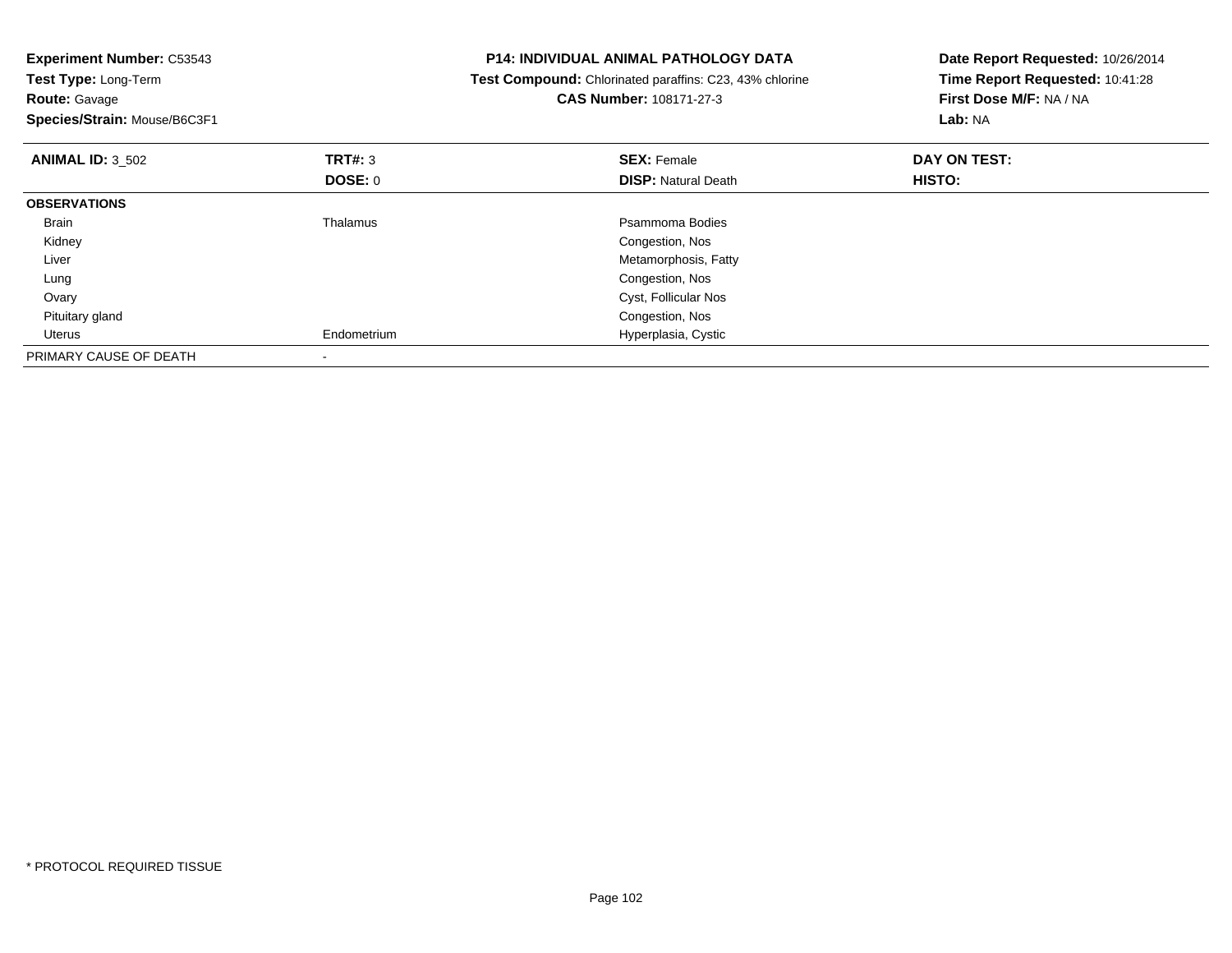| <b>Experiment Number: C53543</b>          | <b>P14: INDIVIDUAL ANIMAL PATHOLOGY DATA</b>            | Date Report Requested: 10/26/2014 |
|-------------------------------------------|---------------------------------------------------------|-----------------------------------|
| Test Type: Long-Term                      | Test Compound: Chlorinated paraffins: C23, 43% chlorine | Time Report Requested: 10:41:28   |
| <b>Route: Gavage</b>                      | <b>CAS Number: 108171-27-3</b>                          | First Dose M/F: NA / NA           |
| Species/Strain: Mouse/B6C3F1              |                                                         | Lab: NA                           |
| <b>ANIMAL ID: 3 503</b><br><b>TRT#: 3</b> | <b>SEX: Female</b>                                      | DAY ON TEST:                      |
| DOSE: 0                                   | <b>DISP:</b> Terminal Sacrifice                         | HISTO:                            |
| <b>OBSERVATIONS</b>                       |                                                         |                                   |
| Thalamus<br>Brain                         | Psammoma Bodies                                         |                                   |
| Kidney                                    | Nephrosis, Nos                                          |                                   |
| Pancreas                                  | Edema, Nos                                              |                                   |
| Groin<br>Unspecified                      | Edema, Nos                                              |                                   |
| Multiple Organs Nos                       | Lymphoma, Lymphocytic-Malignant Type                    |                                   |
| Endometrium<br>Uterus                     | Hyperplasia, Cystic                                     |                                   |
|                                           | Inflammation, Suppurative                               |                                   |
| PRIMARY CAUSE OF DEATH                    |                                                         |                                   |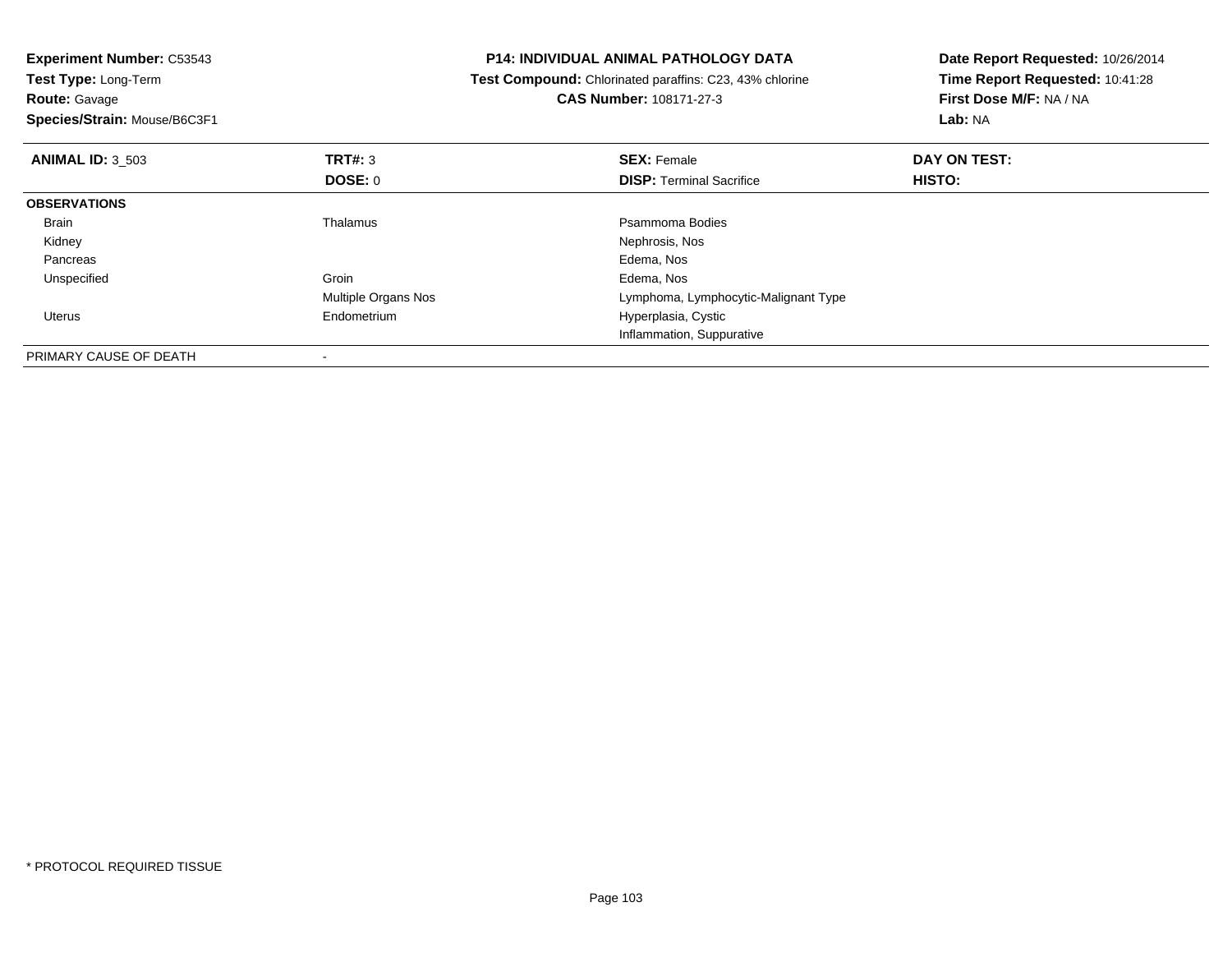| <b>Experiment Number: C53543</b><br><b>Test Type: Long-Term</b><br><b>Route: Gavage</b> |                            | <b>P14: INDIVIDUAL ANIMAL PATHOLOGY DATA</b><br><b>Test Compound:</b> Chlorinated paraffins: C23, 43% chlorine<br><b>CAS Number: 108171-27-3</b> | Date Report Requested: 10/26/2014<br>Time Report Requested: 10:41:28<br>First Dose M/F: NA / NA |
|-----------------------------------------------------------------------------------------|----------------------------|--------------------------------------------------------------------------------------------------------------------------------------------------|-------------------------------------------------------------------------------------------------|
| Species/Strain: Mouse/B6C3F1                                                            |                            |                                                                                                                                                  | Lab: NA                                                                                         |
| <b>ANIMAL ID: 3 504</b>                                                                 | <b>TRT#: 3</b>             | <b>SEX: Female</b>                                                                                                                               | DAY ON TEST:                                                                                    |
|                                                                                         | DOSE: 0                    | <b>DISP:</b> Terminal Sacrifice                                                                                                                  | HISTO:                                                                                          |
| <b>OBSERVATIONS</b>                                                                     |                            |                                                                                                                                                  |                                                                                                 |
| Mammary gland                                                                           |                            | <b>Cystic Disease</b>                                                                                                                            |                                                                                                 |
| Nasal cavity                                                                            | Mucosa                     | Inflammation, Focal                                                                                                                              |                                                                                                 |
| Pituitary gland                                                                         | <b>Anterior Pituitary</b>  | Adenoma, Nos                                                                                                                                     |                                                                                                 |
| Thyroid                                                                                 |                            | Hyperplasia, Follicular Cell                                                                                                                     |                                                                                                 |
|                                                                                         |                            | Inflammation, Focal                                                                                                                              |                                                                                                 |
| Unspecified                                                                             | <b>Multiple Organs Nos</b> | Lymphoma, Mixed-Malignant Type                                                                                                                   |                                                                                                 |
| Uterus                                                                                  | Endometrium                | Hyperplasia, Cystic                                                                                                                              |                                                                                                 |
| PRIMARY CAUSE OF DEATH                                                                  |                            |                                                                                                                                                  |                                                                                                 |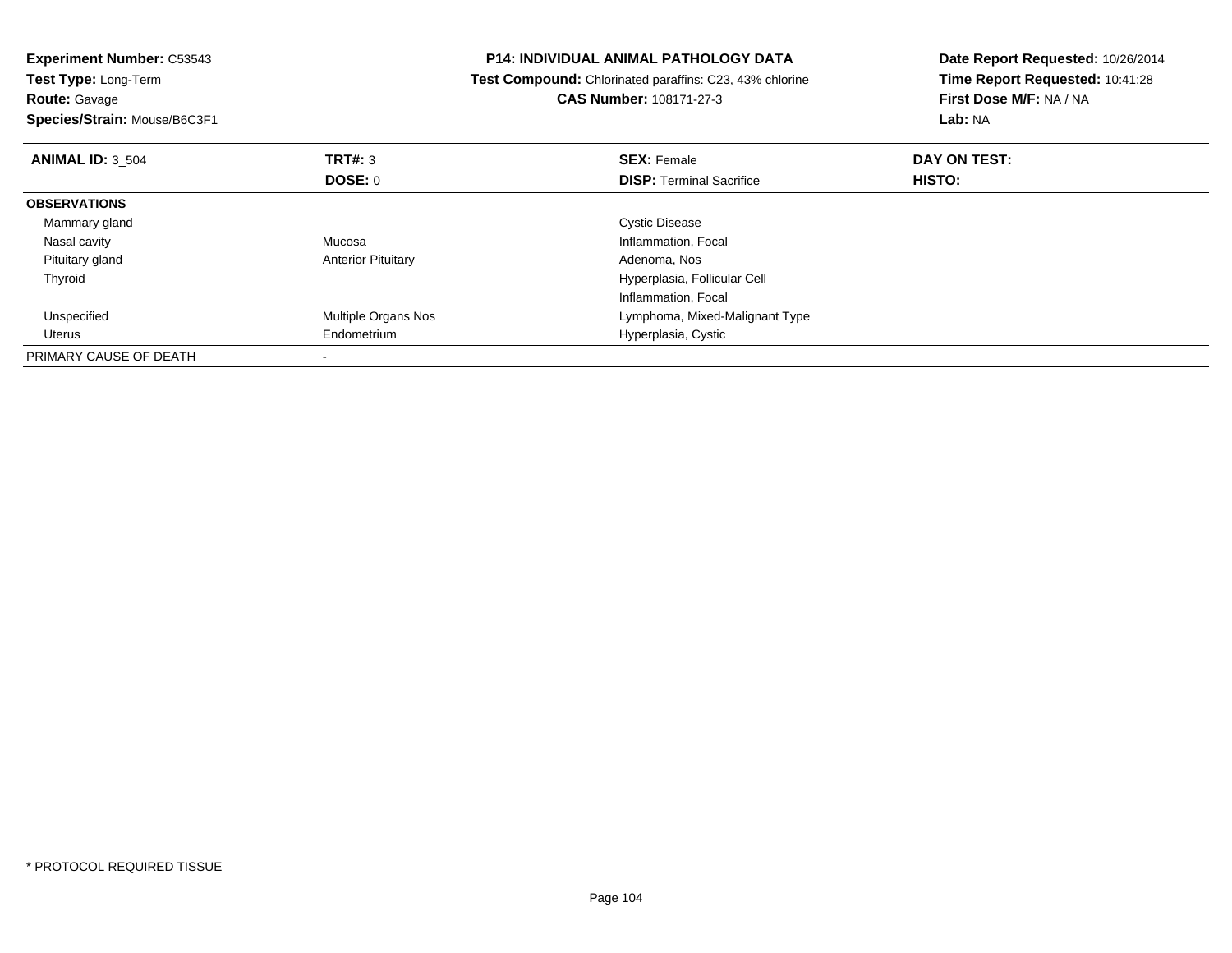| <b>Experiment Number: C53543</b><br>Test Type: Long-Term<br><b>Route: Gavage</b><br>Species/Strain: Mouse/B6C3F1 |                     | <b>P14: INDIVIDUAL ANIMAL PATHOLOGY DATA</b><br>Test Compound: Chlorinated paraffins: C23, 43% chlorine<br>CAS Number: 108171-27-3 | Date Report Requested: 10/26/2014<br>Time Report Requested: 10:41:28<br>First Dose M/F: NA / NA<br>Lab: NA |
|------------------------------------------------------------------------------------------------------------------|---------------------|------------------------------------------------------------------------------------------------------------------------------------|------------------------------------------------------------------------------------------------------------|
| <b>ANIMAL ID: 3 505</b>                                                                                          | TRT#: 3             | <b>SEX: Female</b>                                                                                                                 | DAY ON TEST:                                                                                               |
|                                                                                                                  | DOSE: 0             | <b>DISP:</b> Moribund Sacrifice                                                                                                    | HISTO:                                                                                                     |
| <b>OBSERVATIONS</b>                                                                                              |                     |                                                                                                                                    |                                                                                                            |
| Bone marrow                                                                                                      |                     | Hyperplasia, Granulocytic                                                                                                          |                                                                                                            |
| Brain                                                                                                            | Thalamus            | Psammoma Bodies                                                                                                                    |                                                                                                            |
| Lymph node                                                                                                       | Renal Lymph Node    | Hyperplasia, Nos                                                                                                                   |                                                                                                            |
| Spleen                                                                                                           |                     | Hematopoiesis                                                                                                                      |                                                                                                            |
| Unspecified                                                                                                      | Multiple Organs Nos | Inflammation, Suppurative                                                                                                          |                                                                                                            |
| Urinary bladder                                                                                                  |                     | Periarteritis                                                                                                                      |                                                                                                            |
| PRIMARY CAUSE OF DEATH                                                                                           |                     |                                                                                                                                    |                                                                                                            |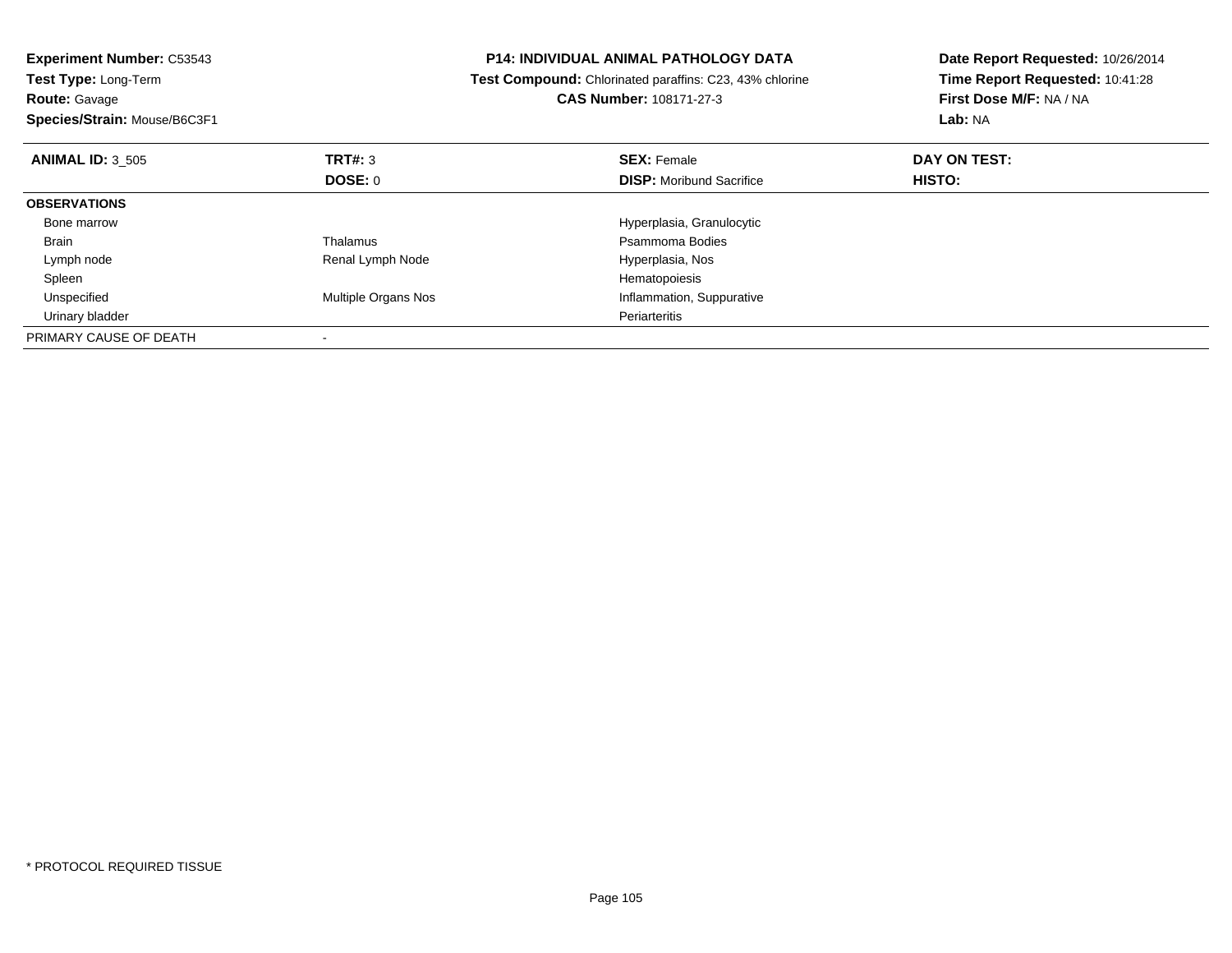**Route:** Gavage

**Species/Strain:** Mouse/B6C3F1

# **P14: INDIVIDUAL ANIMAL PATHOLOGY DATA**

 **Test Compound:** Chlorinated paraffins: C23, 43% chlorine**CAS Number:** 108171-27-3

| <b>ANIMAL ID: 3_506</b> | TRT#: 3                   | <b>SEX: Female</b>           | DAY ON TEST: |
|-------------------------|---------------------------|------------------------------|--------------|
|                         | <b>DOSE: 0</b>            | <b>DISP: Natural Death</b>   | HISTO:       |
| <b>OBSERVATIONS</b>     |                           |                              |              |
| Brain                   | Thalamus                  | Psammoma Bodies              |              |
| Heart                   | Myocardium Nos            | Fibrosis, Focal              |              |
| Liver                   |                           | Angiectasis                  |              |
|                         |                           | Cytoplasmic Vacuolization    |              |
| Lung                    | Alveoli                   | Histiocytosis                |              |
| Mammary gland           |                           | <b>Cystic Disease</b>        |              |
| Ovary                   |                           | Cyst, Follicular Nos         |              |
| Pituitary gland         | <b>Anterior Pituitary</b> | Adenoma, Nos                 |              |
| Stomach                 | Forestomach               | Inflammation, Focal          |              |
|                         | Mucosa                    | Ulcer, Nos                   |              |
| Thyroid                 |                           | Hyperplasia, Follicular Cell |              |
| Uterus                  | Endometrium               | Hyperplasia, Cystic          |              |
| PRIMARY CAUSE OF DEATH  | $\overline{\phantom{a}}$  |                              |              |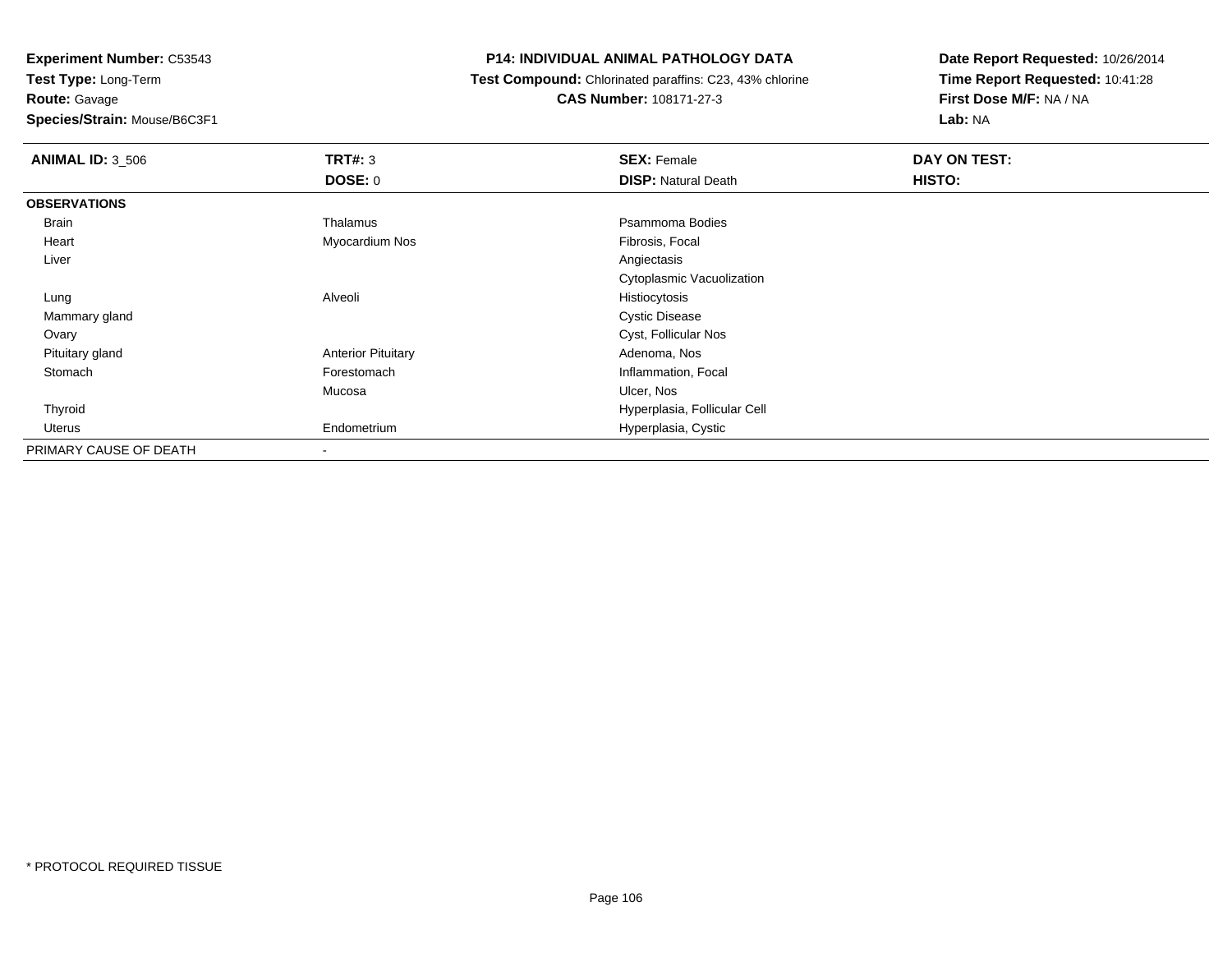| <b>Experiment Number: C53543</b><br>Test Type: Long-Term<br><b>Route: Gavage</b><br>Species/Strain: Mouse/B6C3F1 |                           | <b>P14: INDIVIDUAL ANIMAL PATHOLOGY DATA</b><br>Test Compound: Chlorinated paraffins: C23, 43% chlorine<br><b>CAS Number: 108171-27-3</b> | Date Report Requested: 10/26/2014<br>Time Report Requested: 10:41:28<br>First Dose M/F: NA / NA<br>Lab: NA |
|------------------------------------------------------------------------------------------------------------------|---------------------------|-------------------------------------------------------------------------------------------------------------------------------------------|------------------------------------------------------------------------------------------------------------|
| <b>ANIMAL ID: 3 507</b>                                                                                          | TRT#: 3<br>DOSE: 0        | <b>SEX: Female</b><br><b>DISP:</b> Terminal Sacrifice                                                                                     | DAY ON TEST:<br><b>HISTO:</b>                                                                              |
| <b>OBSERVATIONS</b>                                                                                              |                           |                                                                                                                                           |                                                                                                            |
| Eye                                                                                                              | Nasolacrimal Duct         | Inflammation, Nos                                                                                                                         |                                                                                                            |
| Harderian gland                                                                                                  | Hardarian Gland           | Adenoma, Nos                                                                                                                              |                                                                                                            |
| Mammary gland                                                                                                    |                           | <b>Cystic Disease</b>                                                                                                                     |                                                                                                            |
| Pituitary gland                                                                                                  | <b>Anterior Pituitary</b> | Adenoma, Nos                                                                                                                              |                                                                                                            |
| Unspecified                                                                                                      | Multiple Organs Nos       | Lymphoma, Lymphocytic-Malignant Type                                                                                                      |                                                                                                            |
| Uterus                                                                                                           | Endometrium               | Hyperplasia, Cystic                                                                                                                       |                                                                                                            |
| PRIMARY CAUSE OF DEATH                                                                                           |                           |                                                                                                                                           |                                                                                                            |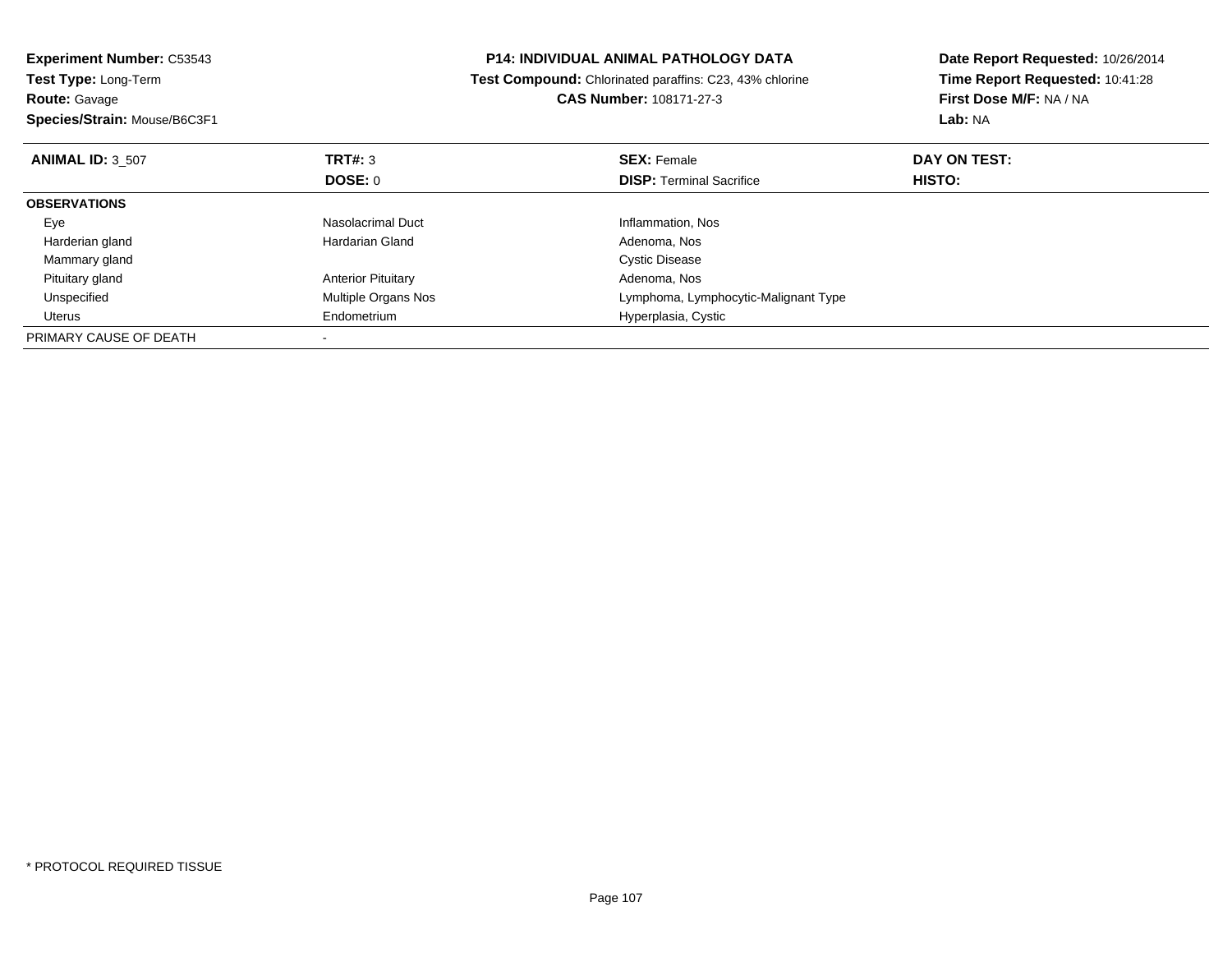**Experiment Number:** C53543

**Test Type:** Long-Term**Route:** Gavage

**Species/Strain:** Mouse/B6C3F1

# **P14: INDIVIDUAL ANIMAL PATHOLOGY DATA**

 **Test Compound:** Chlorinated paraffins: C23, 43% chlorine**CAS Number:** 108171-27-3

| <b>ANIMAL ID: 3 508</b> | TRT#: 3<br><b>DOSE: 0</b> | <b>SEX: Female</b><br><b>DISP: Terminal Sacrifice</b> | DAY ON TEST:<br>HISTO: |
|-------------------------|---------------------------|-------------------------------------------------------|------------------------|
| <b>OBSERVATIONS</b>     |                           |                                                       |                        |
| Brain                   | Thalamus                  | Psammoma Bodies                                       |                        |
| Liver                   |                           | Hepatocellular Adenoma                                |                        |
|                         | Centrilobular             | Metamorphosis, Fatty                                  |                        |
|                         |                           | Necrosis, Focal                                       |                        |
| Lymph node              | Mesenteric Lymph Node     | Hyperplasia, Lymphoid                                 |                        |
| Mammary gland           |                           | Adenocarcinoma, Nos                                   |                        |
| Pancreas                | Duct Nos                  | Hyperplasia, Focal                                    |                        |
| Skin                    | <b>Hair Follicle</b>      | Inflammation, Suppurative                             |                        |
| Spleen                  |                           | Hyperplasia, Lymphoid                                 |                        |
| Thyroid                 |                           | Follicular-Cell Adenoma                               |                        |
|                         |                           | Hyperplasia, Follicular Cell                          |                        |
| Uterus                  | Endometrium               | Hyperplasia, Cystic                                   |                        |
| PRIMARY CAUSE OF DEATH  |                           |                                                       |                        |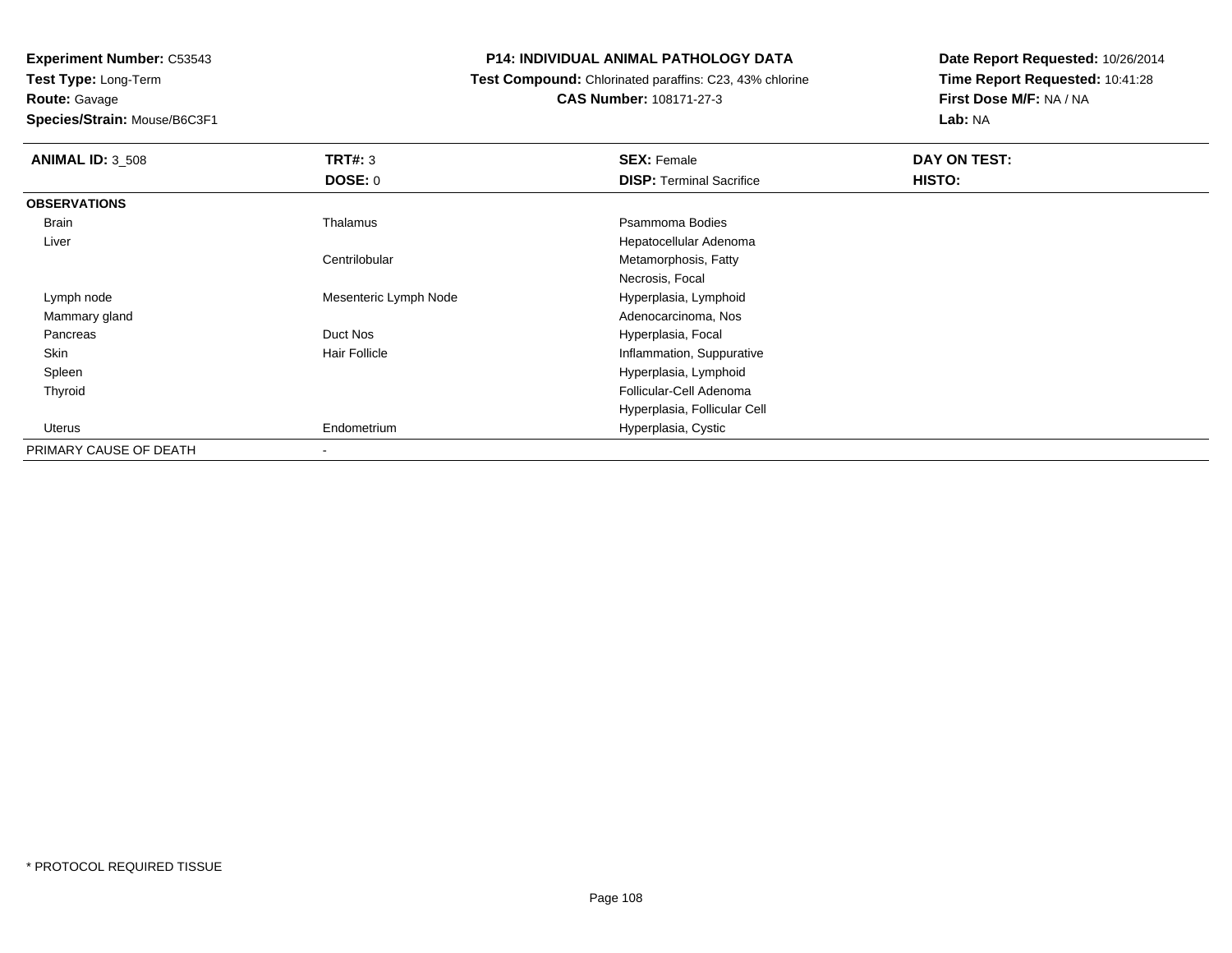| <b>Experiment Number: C53543</b><br><b>Test Type: Long-Term</b><br><b>Route: Gavage</b> |                     | <b>P14: INDIVIDUAL ANIMAL PATHOLOGY DATA</b><br>Test Compound: Chlorinated paraffins: C23, 43% chlorine<br><b>CAS Number: 108171-27-3</b> | Date Report Requested: 10/26/2014<br>Time Report Requested: 10:41:28<br>First Dose M/F: NA / NA<br>Lab: NA |
|-----------------------------------------------------------------------------------------|---------------------|-------------------------------------------------------------------------------------------------------------------------------------------|------------------------------------------------------------------------------------------------------------|
| Species/Strain: Mouse/B6C3F1                                                            |                     |                                                                                                                                           |                                                                                                            |
| <b>ANIMAL ID: 3 509</b>                                                                 | TRT#: 3             | <b>SEX: Female</b>                                                                                                                        | DAY ON TEST:                                                                                               |
|                                                                                         | <b>DOSE: 0</b>      | <b>DISP:</b> Terminal Sacrifice                                                                                                           | HISTO:                                                                                                     |
| <b>OBSERVATIONS</b>                                                                     |                     |                                                                                                                                           |                                                                                                            |
| Brain                                                                                   | Thalamus            | Psammoma Bodies                                                                                                                           |                                                                                                            |
| <b>Intestine Small</b>                                                                  | Mucosa, Jejunum     | Amyloidosis                                                                                                                               |                                                                                                            |
| Thyroid                                                                                 |                     | Hyperplasia, Follicular Cell                                                                                                              |                                                                                                            |
| Unspecified                                                                             | Multiple Organs Nos | Lymphoma, Mixed-Malignant Type                                                                                                            |                                                                                                            |
| Uterus                                                                                  | Endometrium         | Hyperplasia, Cystic                                                                                                                       |                                                                                                            |
| PRIMARY CAUSE OF DEATH                                                                  |                     |                                                                                                                                           |                                                                                                            |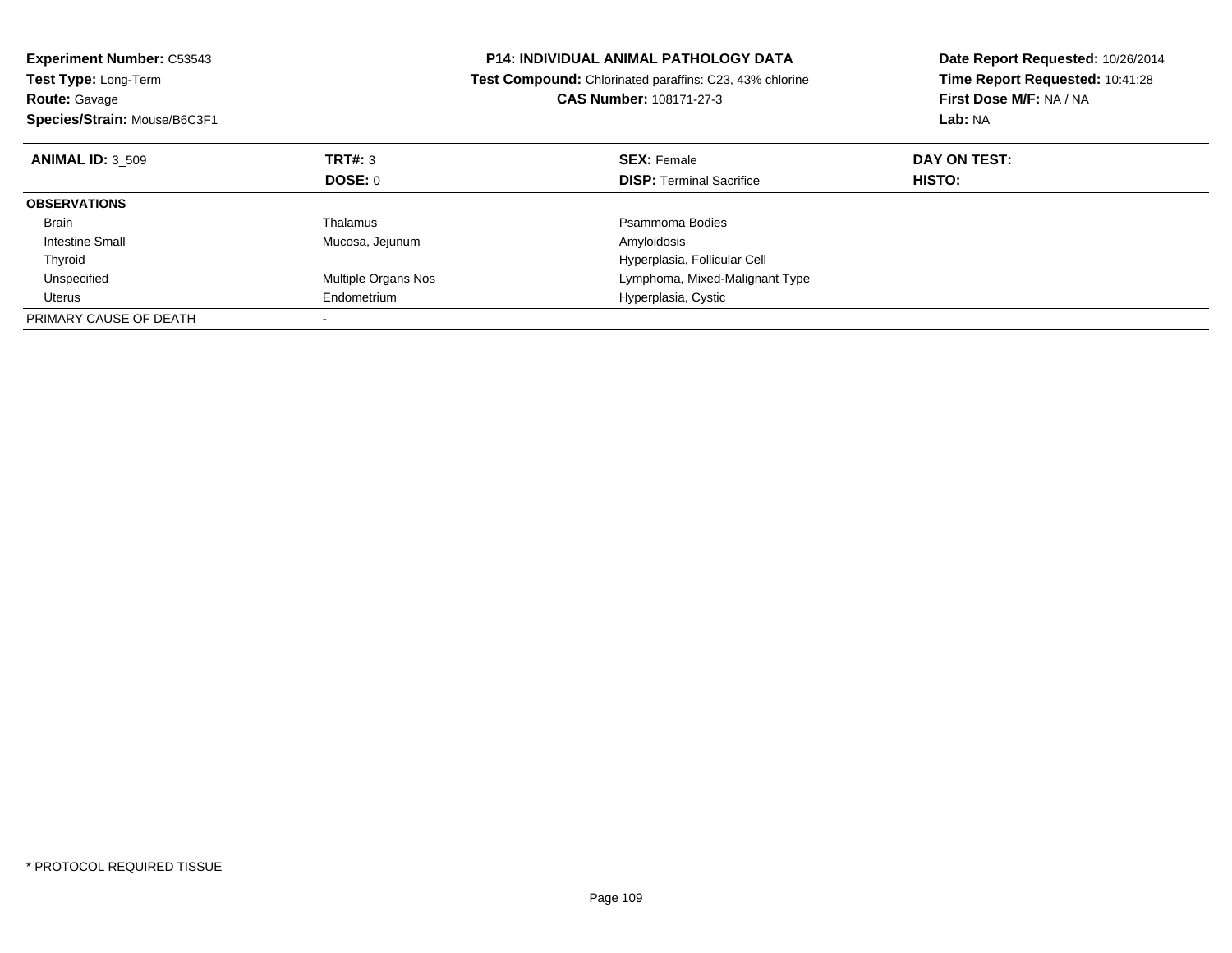**Test Type:** Long-Term**Route:** Gavage

**Species/Strain:** Mouse/B6C3F1

# **P14: INDIVIDUAL ANIMAL PATHOLOGY DATA**

**Test Compound:** Chlorinated paraffins: C23, 43% chlorine

**CAS Number:** 108171-27-3

| <b>ANIMAL ID: 3 510</b> | TRT#: 3             | <b>SEX: Female</b>              | DAY ON TEST: |  |
|-------------------------|---------------------|---------------------------------|--------------|--|
|                         | DOSE: 0             | <b>DISP:</b> Moribund Sacrifice | HISTO:       |  |
| <b>OBSERVATIONS</b>     |                     |                                 |              |  |
| Bone marrow             |                     | Hyperplasia, Granulocytic       |              |  |
| Brain                   | Thalamus            | Psammoma Bodies                 |              |  |
| Harderian gland         | Hardarian Gland     | Adenoma, Nos                    |              |  |
| Kidney                  |                     | Pyelonephritis, Acute           |              |  |
| Liver                   |                     | Hematopoiesis                   |              |  |
| Lymph node              |                     | Hyperplasia, Lymphoid           |              |  |
| Mammary gland           |                     | <b>Cystic Disease</b>           |              |  |
| Spleen                  |                     | Hematopoiesis                   |              |  |
| Thyroid                 |                     | Degeneration, Cystic            |              |  |
| Unspecified             | Multiple Organs Nos | Inflammation, Suppurative       |              |  |
| Uterus                  | Endometrium         | Hyperplasia, Cystic             |              |  |
| PRIMARY CAUSE OF DEATH  |                     |                                 |              |  |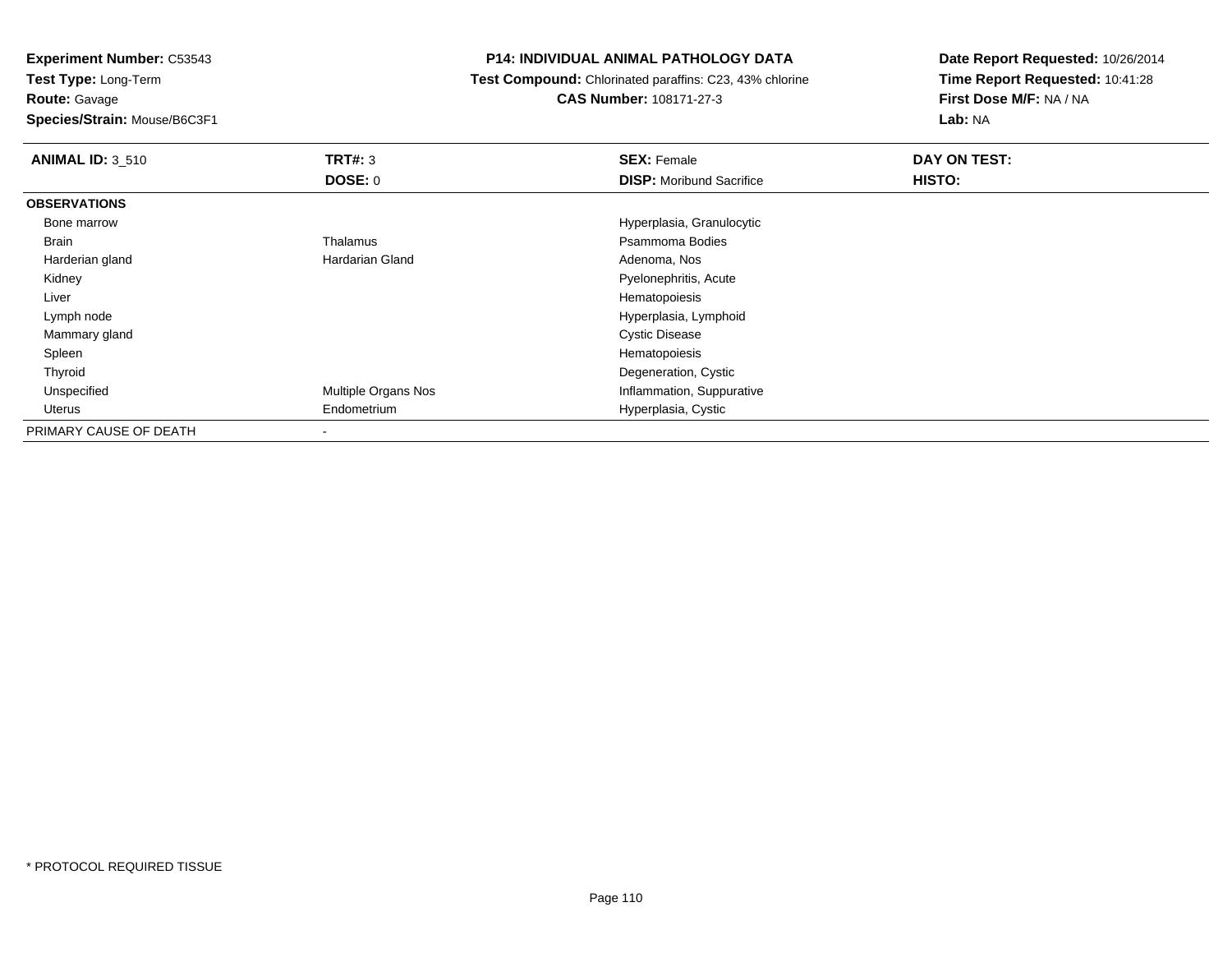| <b>Experiment Number: C53543</b><br>Test Type: Long-Term<br><b>Route: Gavage</b><br>Species/Strain: Mouse/B6C3F1 |                           | <b>P14: INDIVIDUAL ANIMAL PATHOLOGY DATA</b><br>Test Compound: Chlorinated paraffins: C23, 43% chlorine<br>CAS Number: 108171-27-3 | Date Report Requested: 10/26/2014<br>Time Report Requested: 10:41:28<br>First Dose M/F: NA / NA<br>Lab: NA |
|------------------------------------------------------------------------------------------------------------------|---------------------------|------------------------------------------------------------------------------------------------------------------------------------|------------------------------------------------------------------------------------------------------------|
| <b>ANIMAL ID: 3 511</b>                                                                                          | TRT#: 3                   | <b>SEX: Female</b>                                                                                                                 | DAY ON TEST:                                                                                               |
|                                                                                                                  | DOSE: 0                   | <b>DISP:</b> Natural Death                                                                                                         | <b>HISTO:</b>                                                                                              |
| <b>OBSERVATIONS</b>                                                                                              |                           |                                                                                                                                    |                                                                                                            |
| Liver                                                                                                            |                           | Leukocytosis, Nos                                                                                                                  |                                                                                                            |
| Mammary gland                                                                                                    |                           | <b>Cystic Disease</b>                                                                                                              |                                                                                                            |
| Pituitary gland                                                                                                  | <b>Anterior Pituitary</b> | Hyperplasia, Focal                                                                                                                 |                                                                                                            |
| Spleen                                                                                                           |                           | Hematopoiesis                                                                                                                      |                                                                                                            |
| Unspecified                                                                                                      | Multiple Organs Nos       | Inflammation, Suppurative                                                                                                          |                                                                                                            |
| Uterus                                                                                                           | Endometrium               | Hyperplasia, Cystic                                                                                                                |                                                                                                            |
| PRIMARY CAUSE OF DEATH                                                                                           |                           |                                                                                                                                    |                                                                                                            |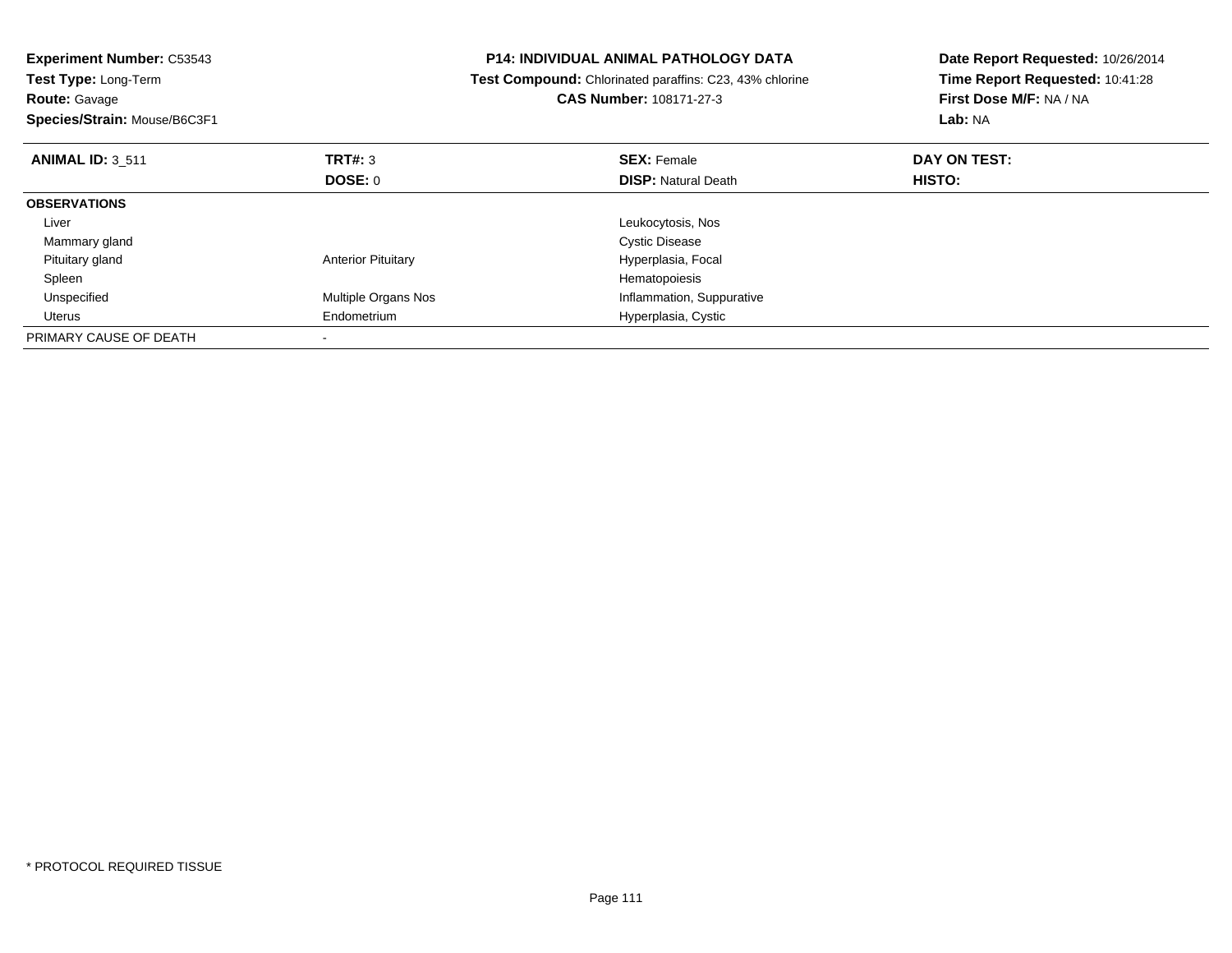| <b>Experiment Number: C53543</b><br>Test Type: Long-Term |                | <b>P14: INDIVIDUAL ANIMAL PATHOLOGY DATA</b>                   | Date Report Requested: 10/26/2014 |  |
|----------------------------------------------------------|----------------|----------------------------------------------------------------|-----------------------------------|--|
|                                                          |                | <b>Test Compound:</b> Chlorinated paraffins: C23, 43% chlorine | Time Report Requested: 10:41:28   |  |
| <b>Route: Gavage</b>                                     |                | <b>CAS Number: 108171-27-3</b>                                 | First Dose M/F: NA / NA           |  |
| Species/Strain: Mouse/B6C3F1                             |                |                                                                | Lab: NA                           |  |
| <b>ANIMAL ID: 3 512</b>                                  | <b>TRT#: 3</b> | <b>SEX: Female</b>                                             | DAY ON TEST:                      |  |
|                                                          | DOSE: 0        | <b>DISP:</b> Terminal Sacrifice                                | HISTO:                            |  |
| <b>OBSERVATIONS</b>                                      |                |                                                                |                                   |  |
| Brain                                                    | Thalamus       | Psammoma Bodies                                                |                                   |  |
| Ovary                                                    |                | Cyst, Follicular Nos                                           |                                   |  |
| Spleen                                                   |                | Hematopoiesis                                                  |                                   |  |
| Stomach                                                  | Forestomach    | Inflammation, Focal                                            |                                   |  |
| Thyroid                                                  |                | Follicular-Cell Adenoma                                        |                                   |  |
| Uterus                                                   | Endometrium    | Hyperplasia, Cystic                                            |                                   |  |
|                                                          |                | Inflammation, Suppurative                                      |                                   |  |
| PRIMARY CAUSE OF DEATH                                   |                |                                                                |                                   |  |

-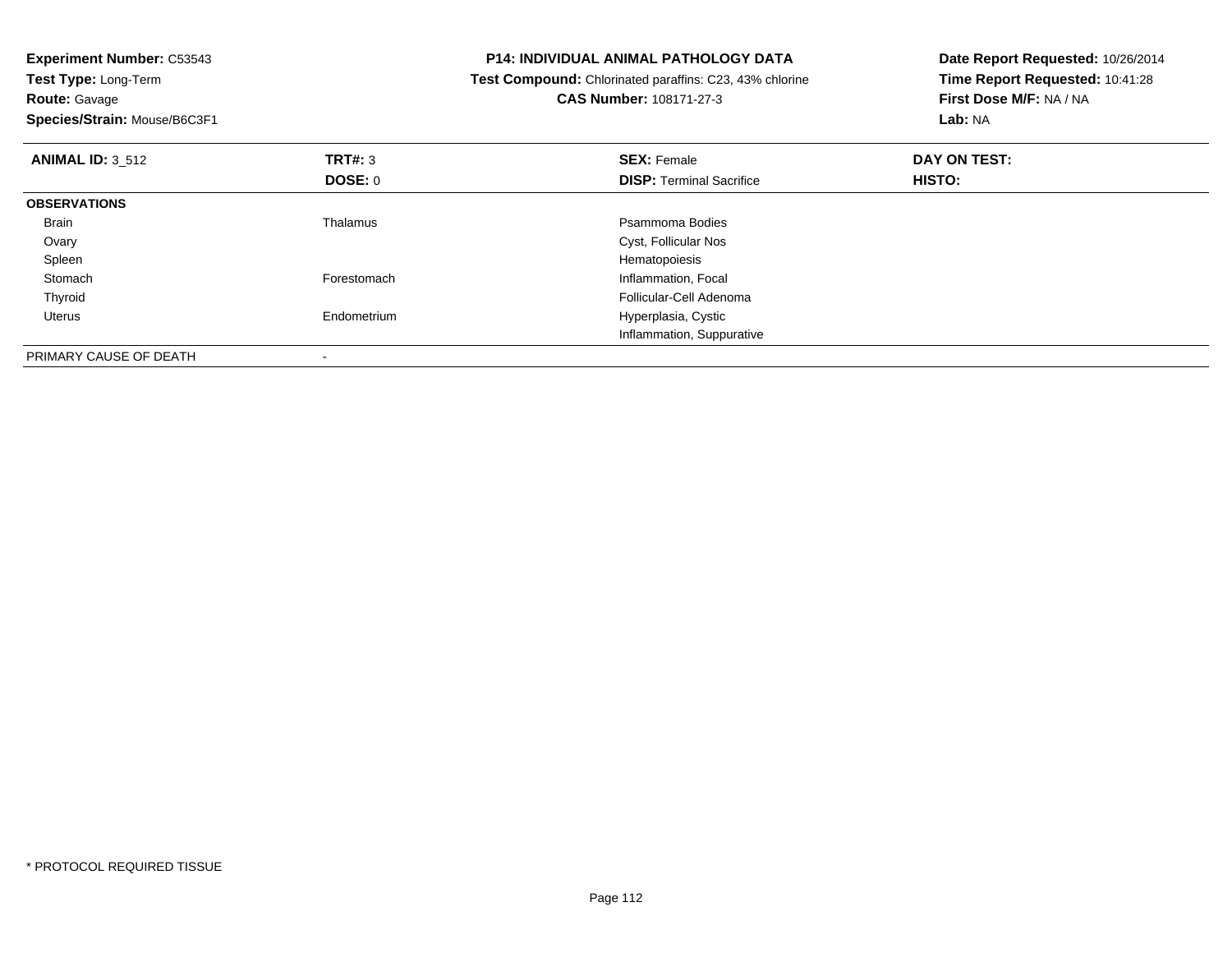**Test Type:** Long-Term

**Route:** Gavage

**Species/Strain:** Mouse/B6C3F1

### **P14: INDIVIDUAL ANIMAL PATHOLOGY DATA**

**Test Compound:** Chlorinated paraffins: C23, 43% chlorine

**CAS Number:** 108171-27-3

| <b>ANIMAL ID: 3 513</b> | <b>TRT#: 3</b>        | <b>SEX: Female</b>         | DAY ON TEST: |
|-------------------------|-----------------------|----------------------------|--------------|
|                         | DOSE: 0               | <b>DISP: Natural Death</b> | HISTO:       |
| <b>OBSERVATIONS</b>     |                       |                            |              |
| Bone marrow             |                       | Hyperplasia, Granulocytic  |              |
| Liver                   |                       | Hematopoiesis              |              |
|                         |                       | Leukocytosis, Nos          |              |
| Lung                    |                       | Leukocytosis, Nos          |              |
| Lymph node              | Pancreatic Lymph Node | Hyperplasia, Nos           |              |
|                         | Renal Lymph Node      | Hyperplasia, Nos           |              |
| Mammary gland           |                       | <b>Cystic Disease</b>      |              |
| Spleen                  |                       | Hematopoiesis              |              |
| Unspecified             | Multiple Organs Nos   | Inflammation, Suppurative  |              |
| Uterus                  | Endometrium           | Hyperplasia, Cystic        |              |
| PRIMARY CAUSE OF DEATH  | ۰                     |                            |              |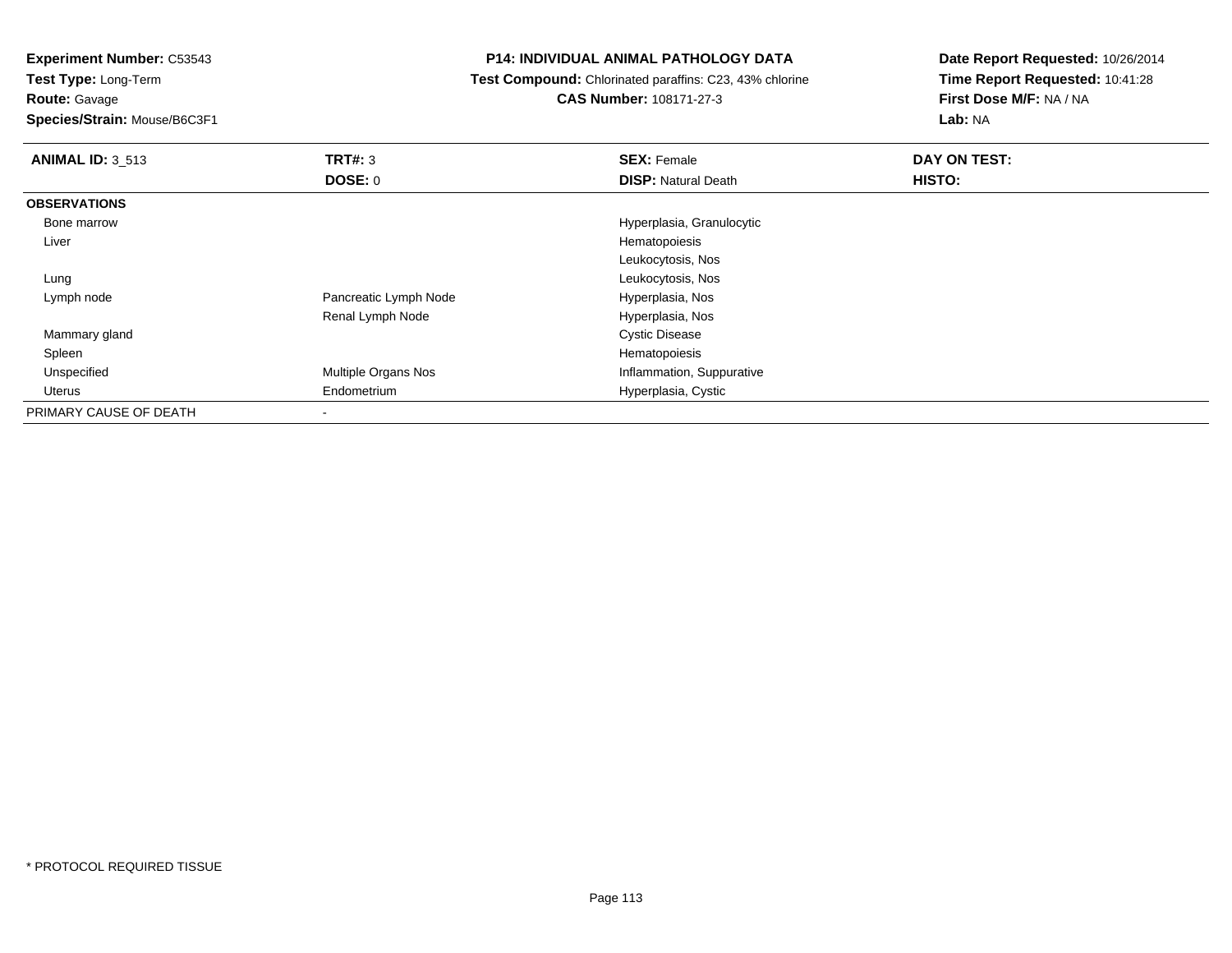| <b>Experiment Number: C53543</b> | <b>P14: INDIVIDUAL ANIMAL PATHOLOGY DATA</b> |                                                                | Date Report Requested: 10/26/2014 |  |
|----------------------------------|----------------------------------------------|----------------------------------------------------------------|-----------------------------------|--|
| Test Type: Long-Term             |                                              | <b>Test Compound:</b> Chlorinated paraffins: C23, 43% chlorine | Time Report Requested: 10:41:28   |  |
| <b>Route: Gavage</b>             |                                              | CAS Number: 108171-27-3                                        | First Dose M/F: NA / NA           |  |
| Species/Strain: Mouse/B6C3F1     |                                              |                                                                | Lab: NA                           |  |
| <b>ANIMAL ID: 3 514</b>          | TRT#: 3                                      | <b>SEX: Female</b>                                             | DAY ON TEST:                      |  |
|                                  | <b>DOSE: 0</b>                               | <b>DISP:</b> Moribund Sacrifice                                | <b>HISTO:</b>                     |  |
| <b>OBSERVATIONS</b>              |                                              |                                                                |                                   |  |
| Brain                            | Thalamus                                     | Psammoma Bodies                                                |                                   |  |
| Lymph node                       | Mesenteric Lymph Node                        | Angiectasis                                                    |                                   |  |
| Pituitary gland                  |                                              | Acidophil Adenoma                                              |                                   |  |
| Unspecified                      | <b>Multiple Organs Nos</b>                   | Lymphoma, Mixed-Malignant Type                                 |                                   |  |
| Uterus                           | Endometrium                                  | Hyperplasia, Cystic                                            |                                   |  |
|                                  | <b>Broad Ligament</b>                        | Necrosis, Fat                                                  |                                   |  |
| PRIMARY CAUSE OF DEATH           |                                              |                                                                |                                   |  |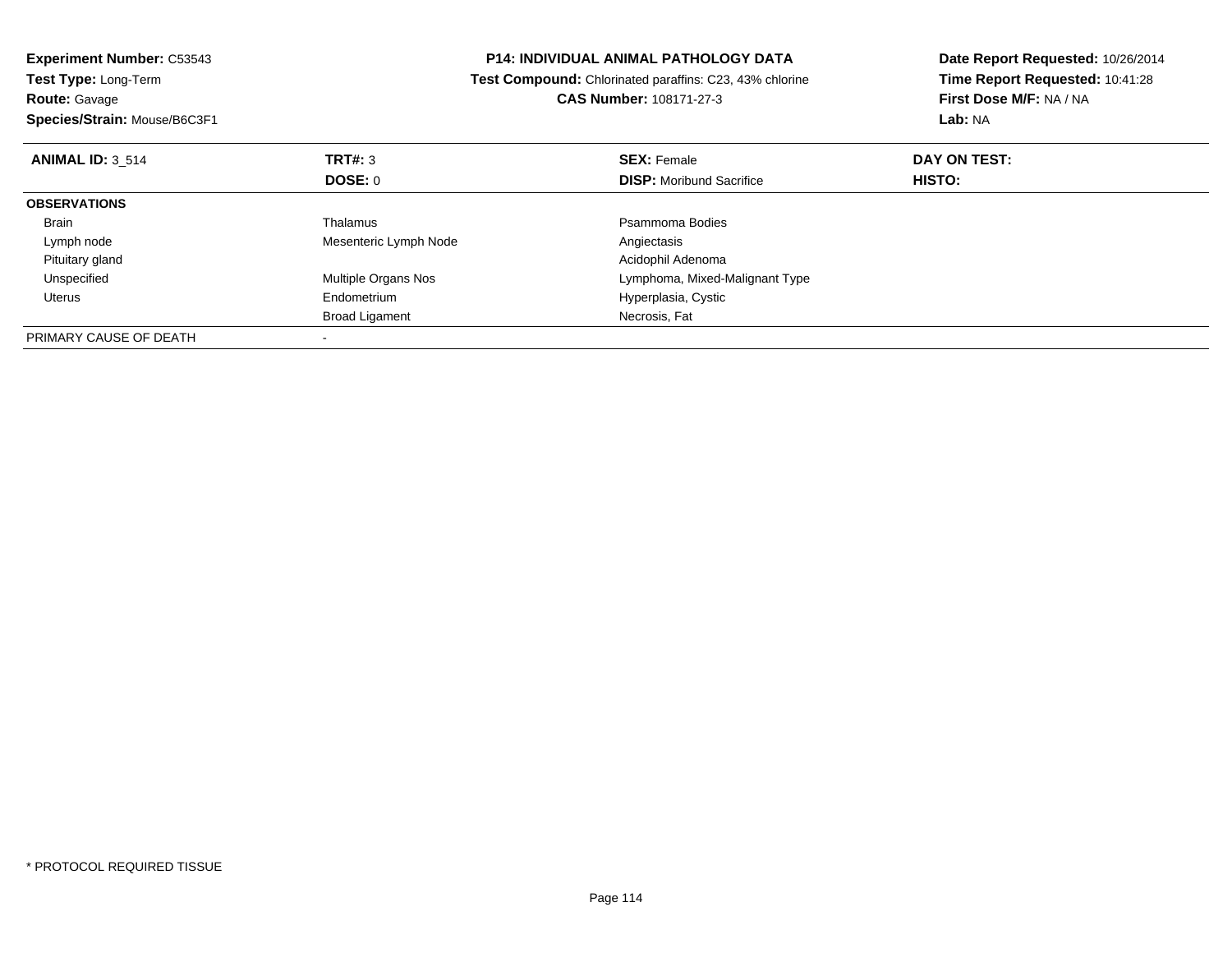**Test Type:** Long-Term**Route:** Gavage

**Species/Strain:** Mouse/B6C3F1

#### **P14: INDIVIDUAL ANIMAL PATHOLOGY DATA**

 **Test Compound:** Chlorinated paraffins: C23, 43% chlorine**CAS Number:** 108171-27-3

| <b>ANIMAL ID: 3 515</b> | TRT#: 3                    | <b>SEX: Female</b>              | DAY ON TEST: |  |
|-------------------------|----------------------------|---------------------------------|--------------|--|
|                         | <b>DOSE: 0</b>             | <b>DISP:</b> Moribund Sacrifice | HISTO:       |  |
| <b>OBSERVATIONS</b>     |                            |                                 |              |  |
| Bone marrow             |                            | Hyperplasia, Granulocytic       |              |  |
| Brain                   | Thalamus                   | Psammoma Bodies                 |              |  |
| Lymph node              | Mesenteric Lymph Node      | Hyperplasia, Nos                |              |  |
|                         | Renal Lymph Node           | Hyperplasia, Nos                |              |  |
| Thyroid                 |                            | Degeneration, Cystic            |              |  |
| Unspecified             | Flank                      | Edema, Nos                      |              |  |
|                         | <b>Multiple Organs Nos</b> | Hematopoiesis                   |              |  |
|                         | <b>Multiple Organs Nos</b> | Inflammation, Suppurative       |              |  |
|                         | <b>Multiple Organs Nos</b> | Leukocytosis, Nos               |              |  |
| Uterus                  | Endometrium                | Hyperplasia, Cystic             |              |  |
| PRIMARY CAUSE OF DEATH  |                            |                                 |              |  |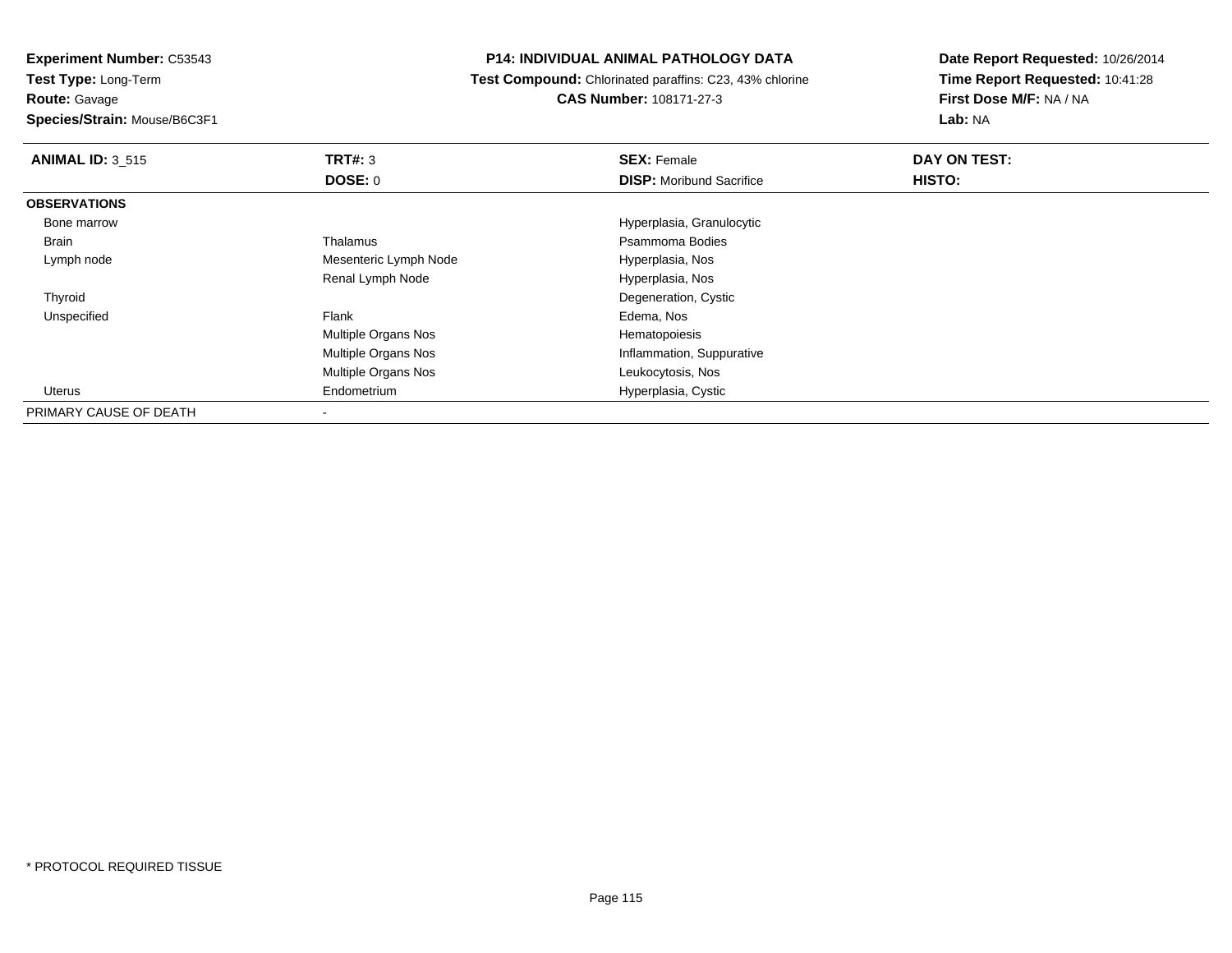| <b>Experiment Number: C53543</b><br>Test Type: Long-Term<br><b>Route: Gavage</b><br>Species/Strain: Mouse/B6C3F1 |                     | <b>P14: INDIVIDUAL ANIMAL PATHOLOGY DATA</b><br>Test Compound: Chlorinated paraffins: C23, 43% chlorine<br>CAS Number: 108171-27-3 | Date Report Requested: 10/26/2014<br>Time Report Requested: 10:41:28<br>First Dose M/F: NA / NA<br>Lab: NA |
|------------------------------------------------------------------------------------------------------------------|---------------------|------------------------------------------------------------------------------------------------------------------------------------|------------------------------------------------------------------------------------------------------------|
| <b>ANIMAL ID: 3 516</b>                                                                                          | TRT#: 3             | <b>SEX: Female</b>                                                                                                                 | DAY ON TEST:                                                                                               |
|                                                                                                                  | <b>DOSE: 0</b>      | <b>DISP:</b> Terminal Sacrifice                                                                                                    | HISTO:                                                                                                     |
| <b>OBSERVATIONS</b>                                                                                              |                     |                                                                                                                                    |                                                                                                            |
| Nasal cavity                                                                                                     |                     | Inflammation, Suppurative                                                                                                          |                                                                                                            |
| Unspecified                                                                                                      | Multiple Organs Nos | Lymphoma, Mixed-Malignant Type                                                                                                     |                                                                                                            |
| Uterus                                                                                                           | Endometrium         | Hyperplasia, Cystic                                                                                                                |                                                                                                            |
| PRIMARY CAUSE OF DEATH                                                                                           |                     |                                                                                                                                    |                                                                                                            |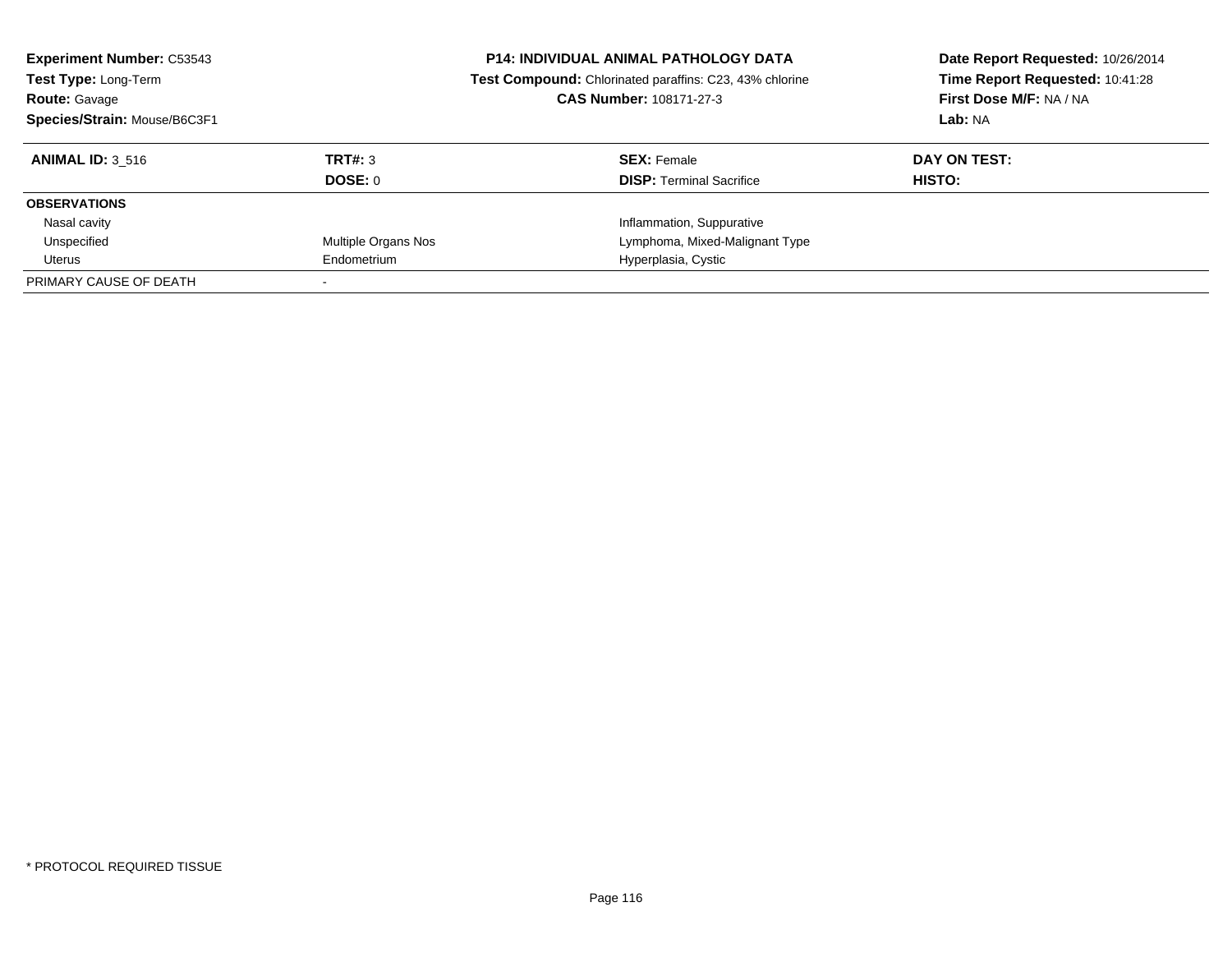**Experiment Number:** C53543**Test Type:** Long-Term**Route:** Gavage **Species/Strain:** Mouse/B6C3F1**P14: INDIVIDUAL ANIMAL PATHOLOGY DATA Test Compound:** Chlorinated paraffins: C23, 43% chlorine**CAS Number:** 108171-27-3**Date Report Requested:** 10/26/2014**Time Report Requested:** 10:41:28**First Dose M/F:** NA / NA**Lab:** NA**ANIMAL ID:** 3\_517 **TRT#:** <sup>3</sup> **SEX:** Female **DAY ON TEST: DOSE:** 0**DISP:** Natural Death **HISTO: OBSERVATIONS** Adrenal gland Depletion, Lipid Intestine Small Mucosa, Duodenum Adenocarcinoma, Nos Liver Leukocytosis, NosHyperplasia, Nos Lymph nodeIliac Lymph Node Mediastinal Lymph Node Hyperplasia, Nos Spleenn and the state of the state of the state of the state of the state of the state of the state of the state of the state of the state of the state of the state of the state of the state of the state of the state of the stat UnspecifiedMultiple Organs Nos **Inflammation**, Suppurative PRIMARY CAUSE OF DEATH-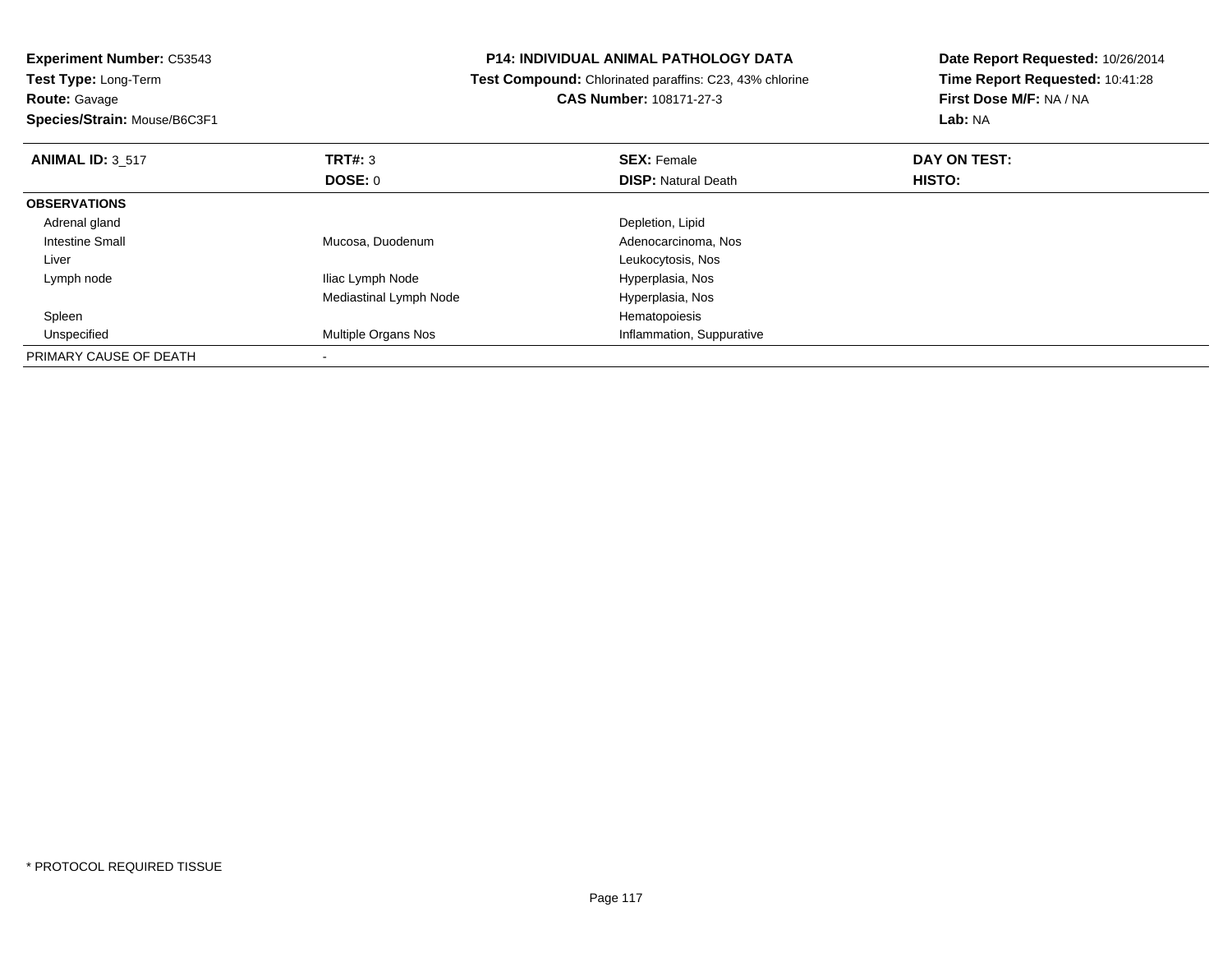**Experiment Number:** C53543**Test Type:** Long-Term

**Route:** Gavage

**Species/Strain:** Mouse/B6C3F1

# **P14: INDIVIDUAL ANIMAL PATHOLOGY DATA**

 **Test Compound:** Chlorinated paraffins: C23, 43% chlorine**CAS Number:** 108171-27-3

| <b>ANIMAL ID: 3 518</b> | TRT#: 3                    | <b>SEX: Female</b>         | DAY ON TEST: |  |
|-------------------------|----------------------------|----------------------------|--------------|--|
|                         | DOSE: 0                    | <b>DISP: Natural Death</b> | HISTO:       |  |
| <b>OBSERVATIONS</b>     |                            |                            |              |  |
| Brain                   | Thalamus                   | Psammoma Bodies            |              |  |
| Intestine Large         | Large Intestine, Colon     | Edema, Nos                 |              |  |
| Lymph node              |                            | Hyperplasia, Nos           |              |  |
| Mammary gland           |                            | <b>Cystic Disease</b>      |              |  |
| Unspecified             | Multiple Organs Nos        | Hematopoiesis              |              |  |
|                         | Multiple Organs Nos        | Inflammation, Suppurative  |              |  |
|                         | <b>Multiple Organs Nos</b> | Leukocytosis, Nos          |              |  |
| Uterus                  | Endometrium                | Hyperplasia, Cystic        |              |  |
| PRIMARY CAUSE OF DEATH  |                            |                            |              |  |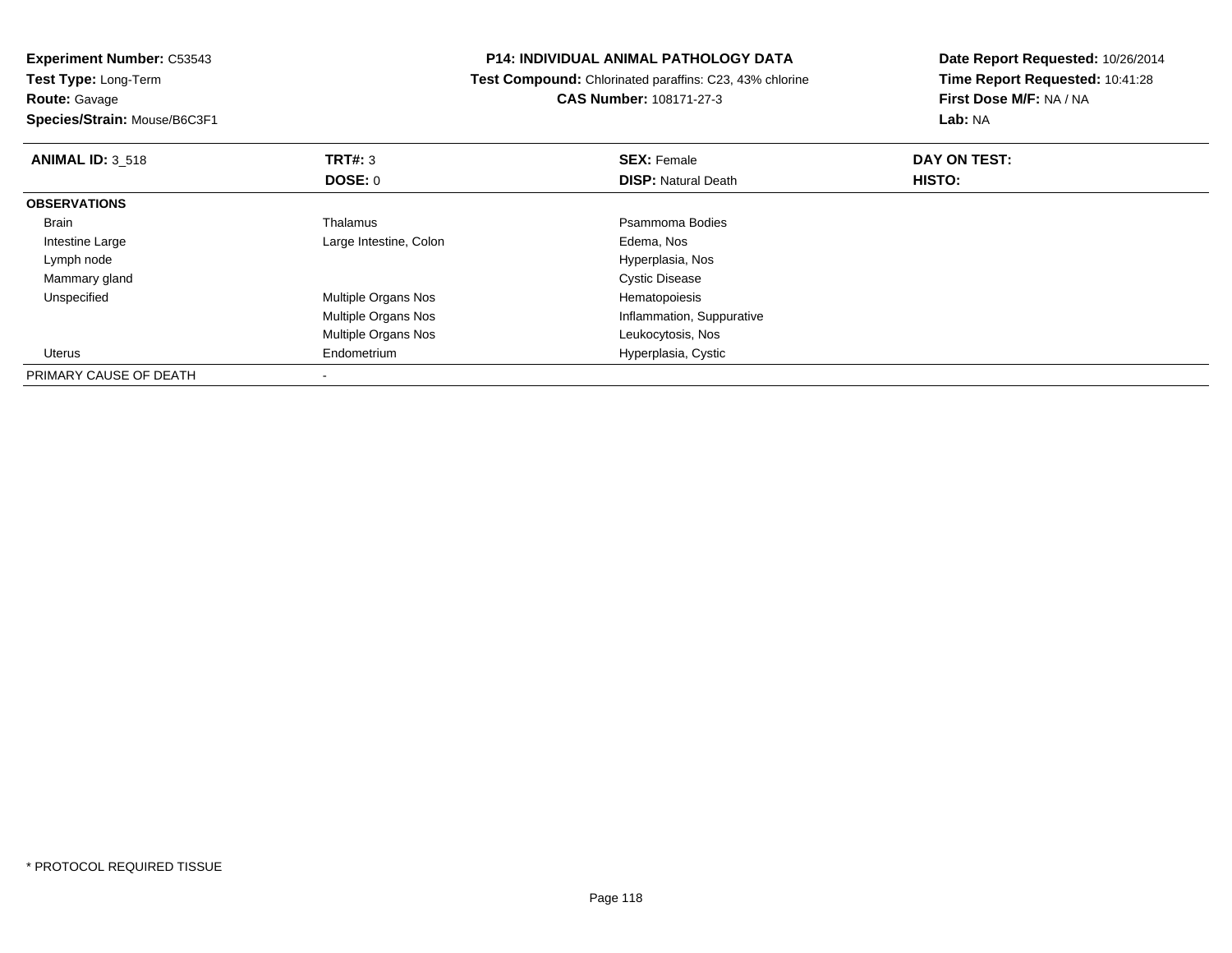| <b>Experiment Number: C53543</b><br>Test Type: Long-Term<br><b>Route: Gavage</b><br>Species/Strain: Mouse/B6C3F1 |                           | <b>P14: INDIVIDUAL ANIMAL PATHOLOGY DATA</b><br>Test Compound: Chlorinated paraffins: C23, 43% chlorine<br>CAS Number: 108171-27-3 | Date Report Requested: 10/26/2014<br>Time Report Requested: 10:41:28<br>First Dose M/F: NA / NA<br>Lab: NA |
|------------------------------------------------------------------------------------------------------------------|---------------------------|------------------------------------------------------------------------------------------------------------------------------------|------------------------------------------------------------------------------------------------------------|
| <b>ANIMAL ID: 3_519</b>                                                                                          | TRT#: 3                   | <b>SEX: Female</b>                                                                                                                 | DAY ON TEST:                                                                                               |
|                                                                                                                  | DOSE: 0                   | <b>DISP:</b> Terminal Sacrifice                                                                                                    | <b>HISTO:</b>                                                                                              |
| <b>OBSERVATIONS</b>                                                                                              |                           |                                                                                                                                    |                                                                                                            |
| Brain                                                                                                            | Thalamus                  | Psammoma Bodies                                                                                                                    |                                                                                                            |
| Mammary gland                                                                                                    |                           | <b>Cystic Disease</b>                                                                                                              |                                                                                                            |
| Ovary                                                                                                            |                           | Cyst, Follicular Nos                                                                                                               |                                                                                                            |
| Pituitary gland                                                                                                  | <b>Anterior Pituitary</b> | Adenoma, Nos                                                                                                                       |                                                                                                            |
| Thyroid                                                                                                          |                           | Hyperplasia, Follicular Cell                                                                                                       |                                                                                                            |
| Uterus                                                                                                           | Endometrium               | Hyperplasia, Cystic                                                                                                                |                                                                                                            |
| PRIMARY CAUSE OF DEATH                                                                                           |                           |                                                                                                                                    |                                                                                                            |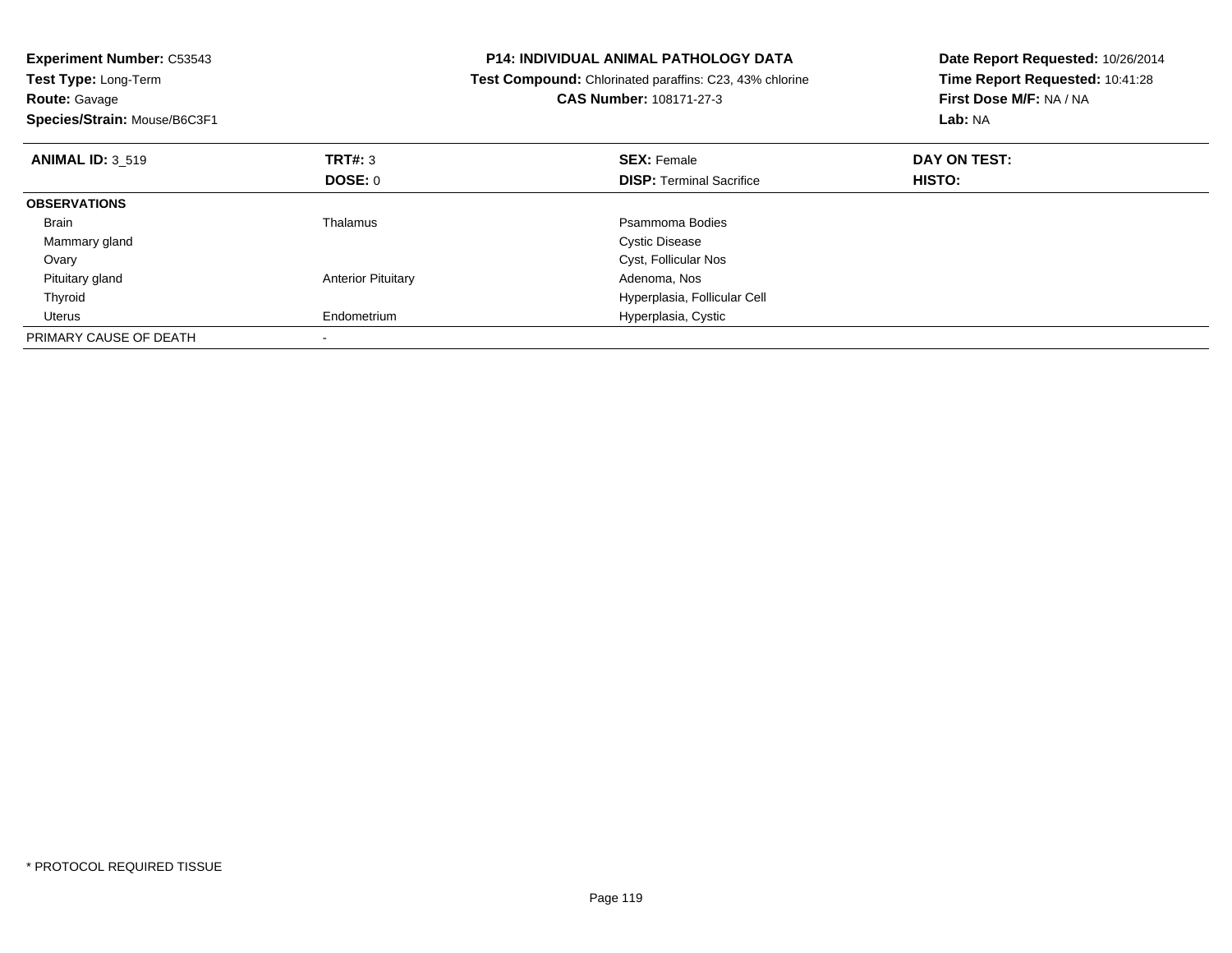| <b>Experiment Number: C53543</b><br><b>Test Type: Long-Term</b><br><b>Route: Gavage</b><br>Species/Strain: Mouse/B6C3F1 |                     | <b>P14: INDIVIDUAL ANIMAL PATHOLOGY DATA</b><br>Test Compound: Chlorinated paraffins: C23, 43% chlorine<br><b>CAS Number: 108171-27-3</b> | Date Report Requested: 10/26/2014<br>Time Report Requested: 10:41:28<br>First Dose M/F: NA / NA<br>Lab: NA |
|-------------------------------------------------------------------------------------------------------------------------|---------------------|-------------------------------------------------------------------------------------------------------------------------------------------|------------------------------------------------------------------------------------------------------------|
| <b>ANIMAL ID: 3 520</b>                                                                                                 | <b>TRT#: 3</b>      | <b>SEX: Female</b>                                                                                                                        | DAY ON TEST:                                                                                               |
|                                                                                                                         | DOSE: 0             | <b>DISP:</b> Natural Death                                                                                                                | HISTO:                                                                                                     |
| <b>OBSERVATIONS</b>                                                                                                     |                     |                                                                                                                                           |                                                                                                            |
| <b>Brain</b>                                                                                                            | Thalamus            | Psammoma Bodies                                                                                                                           |                                                                                                            |
| Mammary gland                                                                                                           |                     | <b>Cystic Disease</b>                                                                                                                     |                                                                                                            |
| Ovary                                                                                                                   |                     | Cyst, Follicular Nos                                                                                                                      |                                                                                                            |
| Thyroid                                                                                                                 |                     | Degeneration, Cystic                                                                                                                      |                                                                                                            |
| Unspecified                                                                                                             | Multiple Organs Nos | Lymphoma, Mixed-Malignant Type                                                                                                            |                                                                                                            |
| PRIMARY CAUSE OF DEATH                                                                                                  |                     |                                                                                                                                           |                                                                                                            |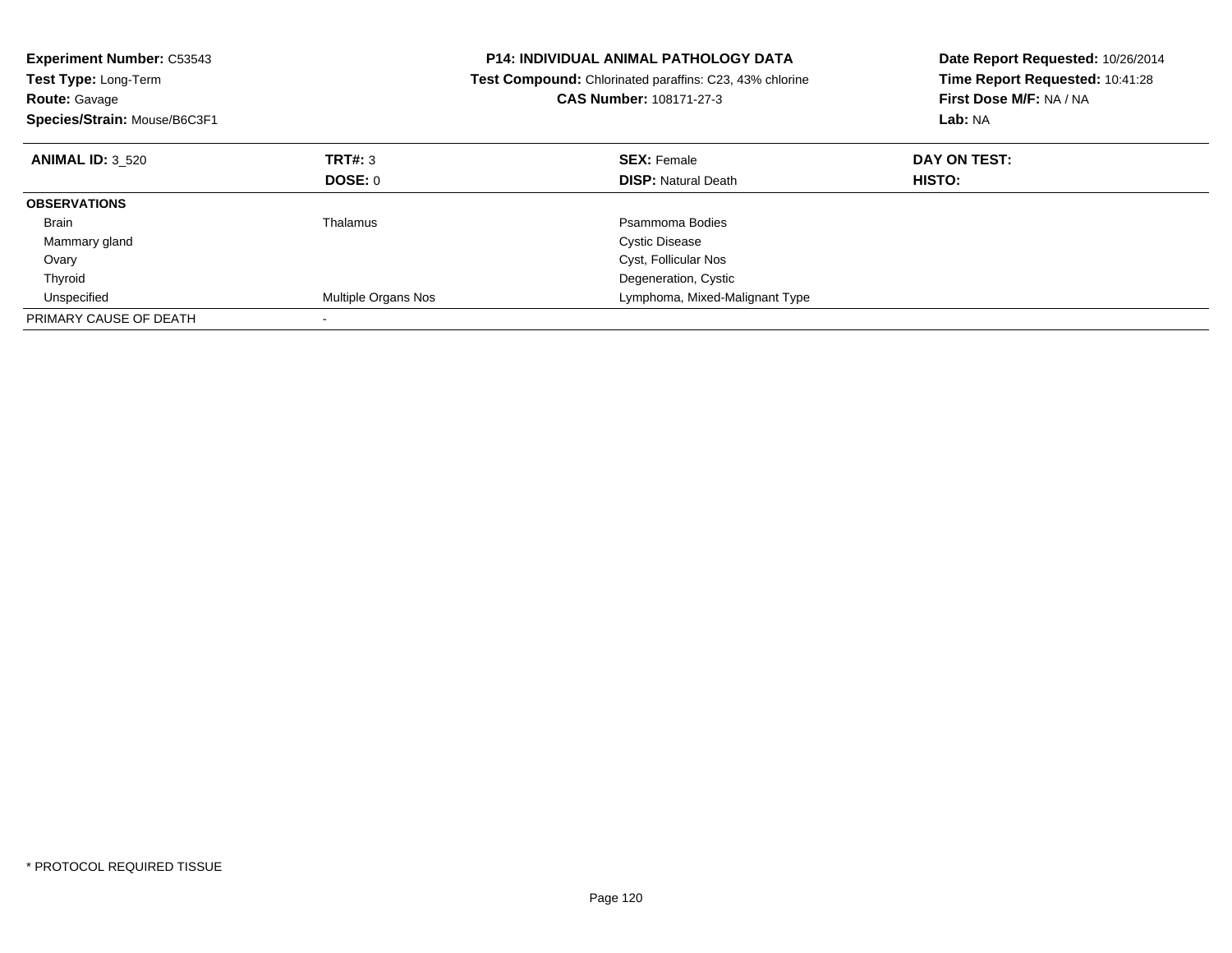**Experiment Number:** C53543**Test Type:** Long-Term**Route:** Gavage **Species/Strain:** Mouse/B6C3F1**P14: INDIVIDUAL ANIMAL PATHOLOGY DATA Test Compound:** Chlorinated paraffins: C23, 43% chlorine**CAS Number:** 108171-27-3**Date Report Requested:** 10/26/2014**Time Report Requested:** 10:41:28**First Dose M/F:** NA / NA**Lab:** NA**ANIMAL ID:** 3\_521**TRT#:** 3 **SEX:** Female **DAY ON TEST: DOSE:** 0**DISP:** Terminal Sacrifice **HISTO: OBSERVATIONS** Adrenal glandMedulla **Medulla** Pheochromocytoma<br>Thalamus **Pheochromocytoma**<br>Psammoma Bodies BrainPsammoma Bodies<br>Nephrosis, Nos Kidneyy which is a set of the set of the set of the set of the set of the set of the Nephrosis, Nos Mammary glandCystic Disease<br>Islets العالم العالمية العالمية العالمية العالمية العالمية العالمية العالمية العالمية العالمية<br>Islets العالمية العالمية العالمية العالمية العالمية العالمية العالمية العالمية العالمية العالمية العالمية الع PancreasIslet-Cell Carcinoma Hyperplasia, Lymphoid Spleen Thyroid Follicular-Cell Adenoma Hyperplasia, Follicular Cell Uterus Endometrium Hyperplasia, Cystic PRIMARY CAUSE OF DEATH-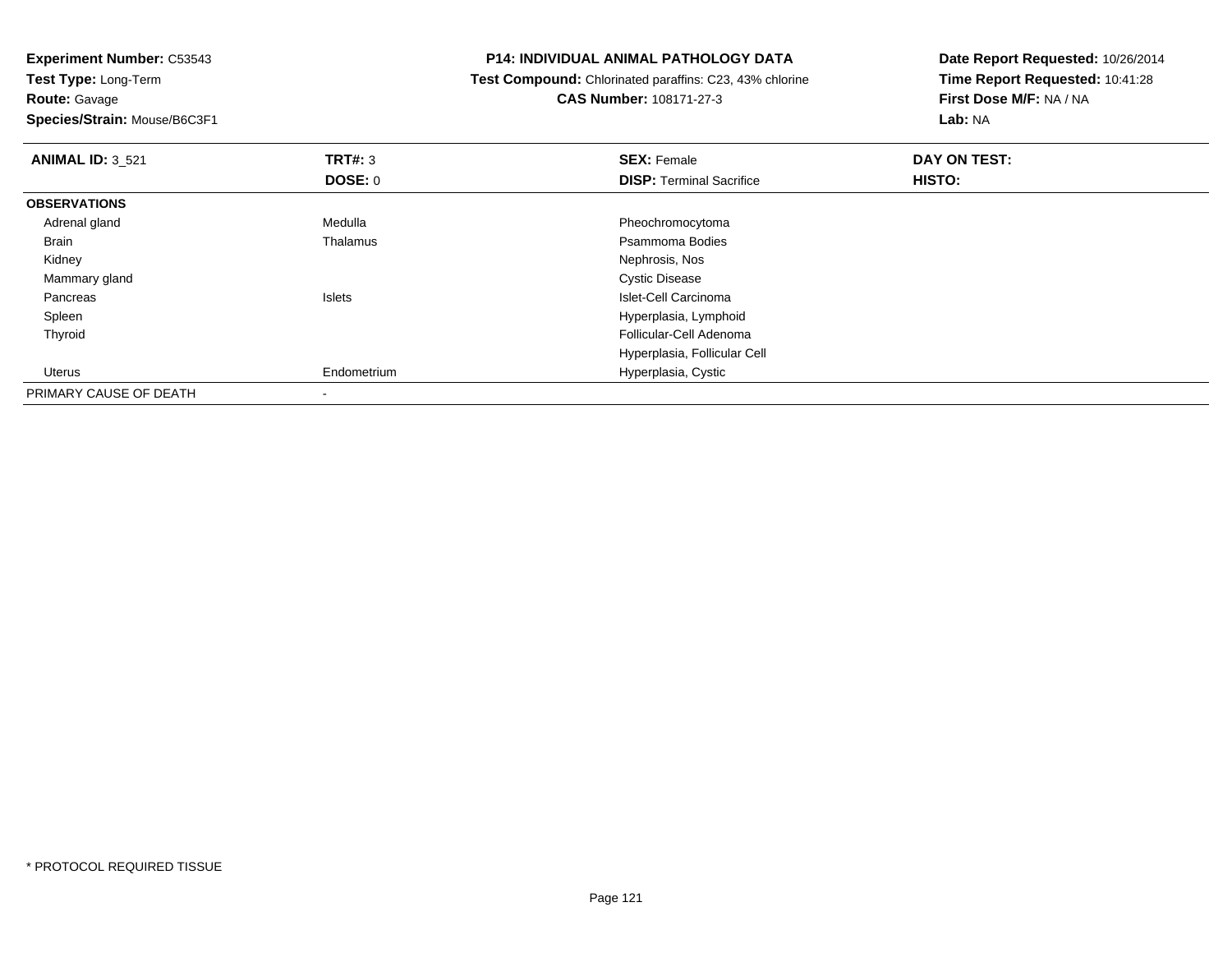| <b>Experiment Number: C53543</b>   |                           | <b>P14: INDIVIDUAL ANIMAL PATHOLOGY DATA</b>            | Date Report Requested: 10/26/2014 |
|------------------------------------|---------------------------|---------------------------------------------------------|-----------------------------------|
| <b>Test Type: Long-Term</b>        |                           | Test Compound: Chlorinated paraffins: C23, 43% chlorine | Time Report Requested: 10:41:28   |
| <b>Route: Gavage</b>               |                           | CAS Number: 108171-27-3                                 | First Dose M/F: NA / NA           |
| Species/Strain: Mouse/B6C3F1       |                           |                                                         | Lab: NA                           |
| TRT#: 3<br><b>ANIMAL ID: 3 522</b> |                           | <b>SEX: Female</b>                                      | DAY ON TEST:                      |
| DOSE: 0                            |                           | <b>DISP:</b> Terminal Sacrifice                         | HISTO:                            |
| <b>OBSERVATIONS</b>                |                           |                                                         |                                   |
| Thalamus<br>Brain                  |                           | Psammoma Bodies                                         |                                   |
| Liver                              |                           | Cytoplasmic Vacuolization                               |                                   |
| Pituitary gland                    | <b>Anterior Pituitary</b> | Adenoma, Nos                                            |                                   |
| Thyroid                            |                           | Degeneration, Cystic                                    |                                   |
| Unspecified<br>Abdomen             |                           | Fibrosarcoma                                            |                                   |
|                                    | Multiple Organs Nos       | Lymphoma, Mixed-Malignant Type                          |                                   |
| Endometrium<br>Uterus              |                           | Hyperplasia, Cystic                                     |                                   |
| PRIMARY CAUSE OF DEATH             |                           |                                                         |                                   |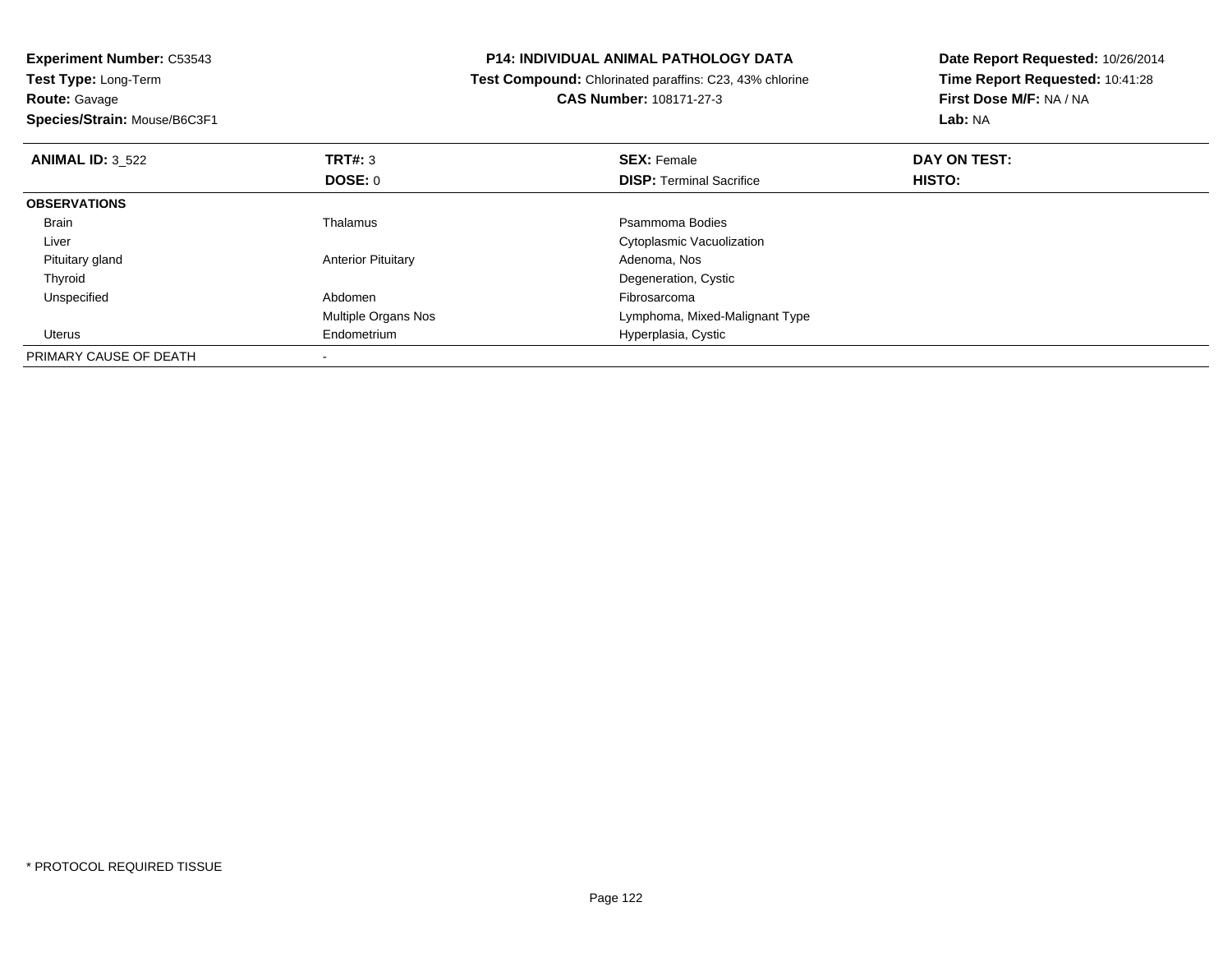**Experiment Number:** C53543**Test Type:** Long-Term**Route:** Gavage **Species/Strain:** Mouse/B6C3F1**P14: INDIVIDUAL ANIMAL PATHOLOGY DATA Test Compound:** Chlorinated paraffins: C23, 43% chlorine**CAS Number:** 108171-27-3**Date Report Requested:** 10/26/2014**Time Report Requested:** 10:41:28**First Dose M/F:** NA / NA**Lab:** NA**ANIMAL ID:** 3\_523**TRT#:** 3 **SEX:** Female **DAY ON TEST: DOSE:** 0**DISP:** Terminal Sacrifice **HISTO: OBSERVATIONS** Harderian glandHardarian Gland **Adenoma**, Nos Intestine Small Peyers Patch Hyperplasia, Lymphoid Kidney Nephrosis, Nos Pancreass and the contract of the contract of the contract of the contract of the contract of the contract of the contract of the contract of the contract of the contract of the contract of the contract of the contract of the cont Pituitary glandAnterior Pituitary **Material Executive Contracts** Hyperplasia, Focal Thyroid Degeneration, Cystic Hyperplasia, Follicular Cell Uterus Endometrium Hyperplasia, Cystic PRIMARY CAUSE OF DEATH-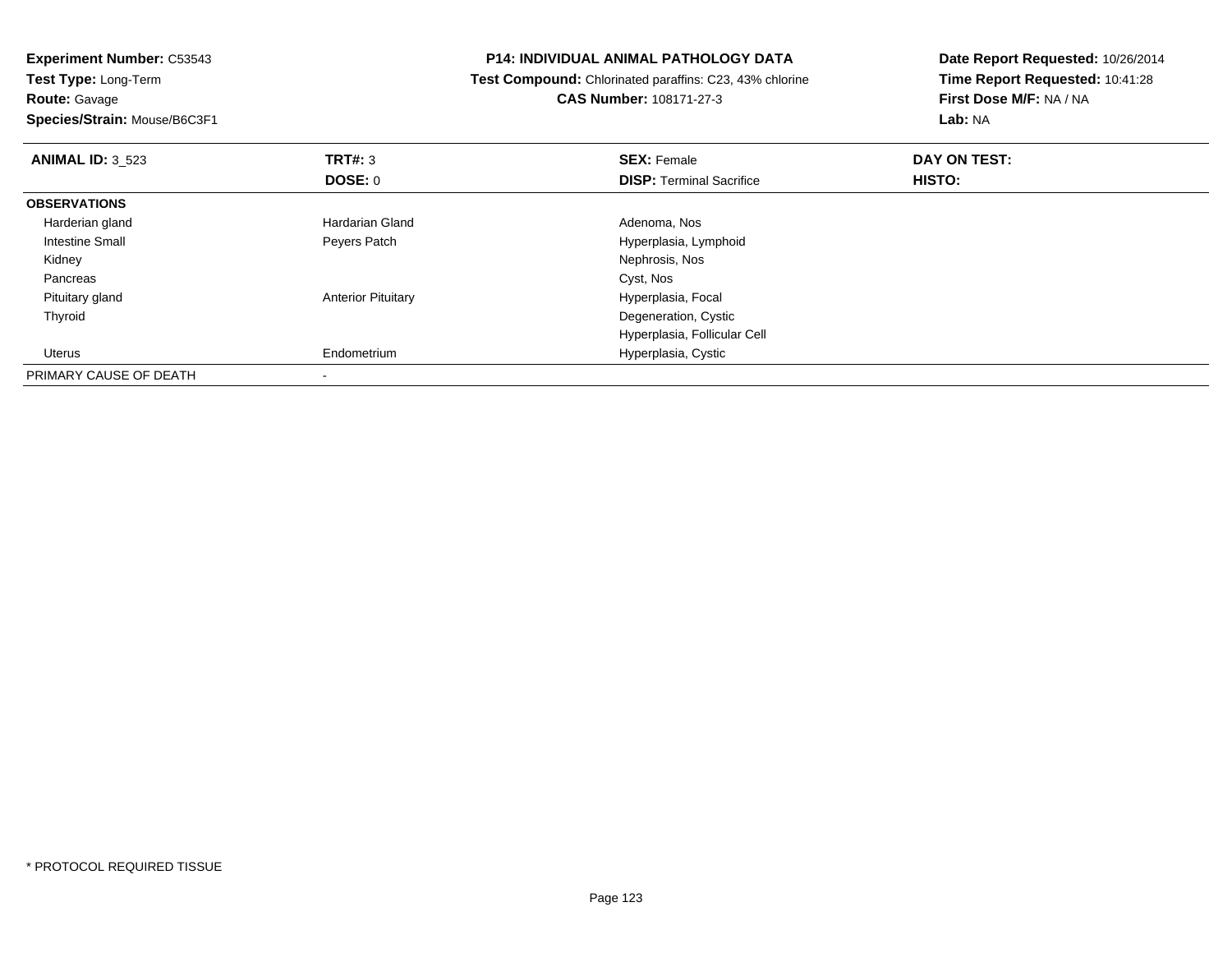**Test Type:** Long-Term**Route:** Gavage

**Species/Strain:** Mouse/B6C3F1

### **P14: INDIVIDUAL ANIMAL PATHOLOGY DATA**

 **Test Compound:** Chlorinated paraffins: C23, 43% chlorine**CAS Number:** 108171-27-3

| <b>ANIMAL ID: 3_524</b> | TRT#: 3             | <b>SEX: Female</b>         | DAY ON TEST: |
|-------------------------|---------------------|----------------------------|--------------|
|                         | <b>DOSE: 0</b>      | <b>DISP: Natural Death</b> | HISTO:       |
| <b>OBSERVATIONS</b>     |                     |                            |              |
| Brain                   | Thalamus            | Psammoma Bodies            |              |
| Liver                   |                     | Congestion, Nos            |              |
|                         |                     | Hematopoiesis              |              |
| Lung                    |                     | Leukocytosis, Nos          |              |
| Lymph node              | Iliac Lymph Node    | Hyperplasia, Nos           |              |
|                         | Renal Lymph Node    | Hyperplasia, Nos           |              |
| Mammary gland           |                     | <b>Cystic Disease</b>      |              |
| Nasal cavity            | Mucosa              | Inflammation, Focal        |              |
| Spleen                  |                     | Hematopoiesis              |              |
| Unspecified             | Multiple Organs Nos | Inflammation, Suppurative  |              |
| Uterus                  | Endometrium         | Cyst, Nos                  |              |
| PRIMARY CAUSE OF DEATH  |                     |                            |              |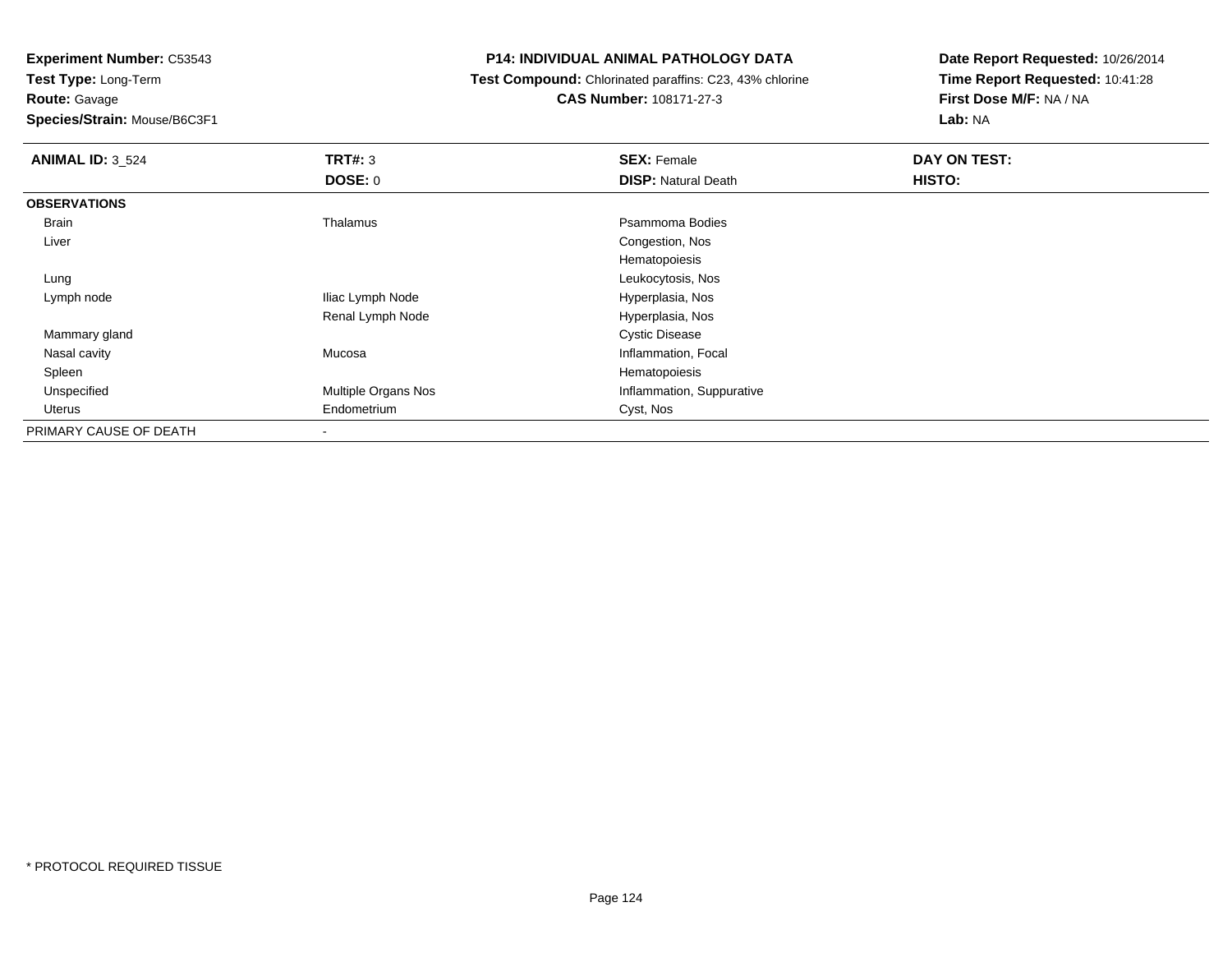| <b>Experiment Number: C53543</b><br>Test Type: Long-Term<br><b>Route: Gavage</b><br>Species/Strain: Mouse/B6C3F1 |                     | <b>P14: INDIVIDUAL ANIMAL PATHOLOGY DATA</b><br>Test Compound: Chlorinated paraffins: C23, 43% chlorine<br><b>CAS Number: 108171-27-3</b> | Date Report Requested: 10/26/2014<br>Time Report Requested: 10:41:28<br>First Dose M/F: NA / NA<br>Lab: NA |
|------------------------------------------------------------------------------------------------------------------|---------------------|-------------------------------------------------------------------------------------------------------------------------------------------|------------------------------------------------------------------------------------------------------------|
| <b>ANIMAL ID: 3 525</b>                                                                                          | <b>TRT#: 3</b>      | <b>SEX: Female</b>                                                                                                                        | DAY ON TEST:                                                                                               |
|                                                                                                                  | DOSE: 0             | <b>DISP:</b> Natural Death                                                                                                                | HISTO:                                                                                                     |
| <b>OBSERVATIONS</b>                                                                                              |                     |                                                                                                                                           |                                                                                                            |
| Liver                                                                                                            |                     | Hematopoiesis                                                                                                                             |                                                                                                            |
| Lymph node                                                                                                       | Renal Lymph Node    | Abscess, Chronic                                                                                                                          |                                                                                                            |
| Ovary                                                                                                            |                     | Abscess, Chronic                                                                                                                          |                                                                                                            |
| Spleen                                                                                                           |                     | Hematopoiesis                                                                                                                             |                                                                                                            |
| Unspecified                                                                                                      | Multiple Organs Nos | Inflammation, Suppurative                                                                                                                 |                                                                                                            |
| PRIMARY CAUSE OF DEATH                                                                                           |                     |                                                                                                                                           |                                                                                                            |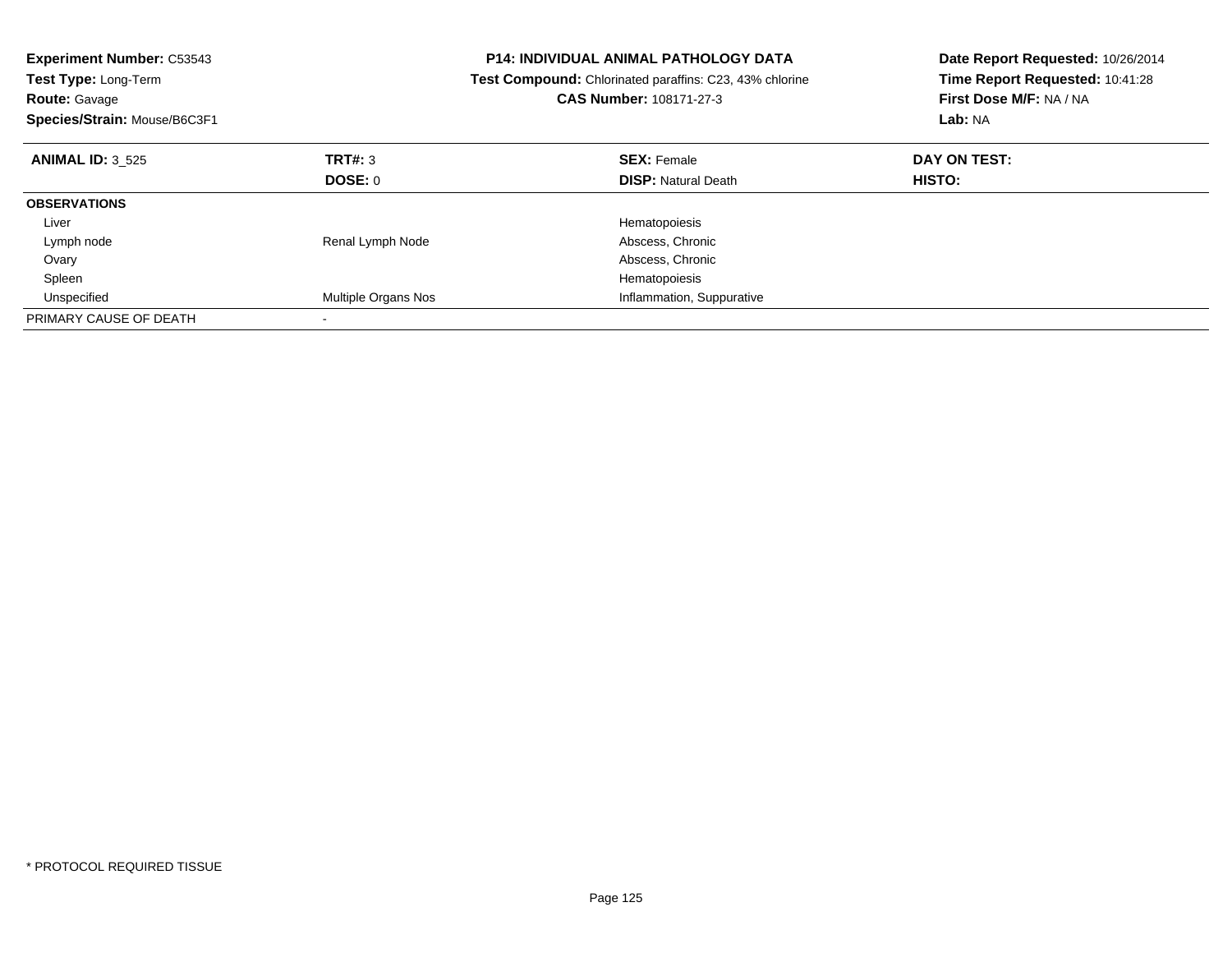**Test Type:** Long-Term**Route:** Gavage

**Species/Strain:** Mouse/B6C3F1

# **P14: INDIVIDUAL ANIMAL PATHOLOGY DATA**

**Test Compound:** Chlorinated paraffins: C23, 43% chlorine

**CAS Number:** 108171-27-3

| <b>ANIMAL ID: 3 526</b> | TRT#: 3                | <b>SEX: Female</b>               | DAY ON TEST: |
|-------------------------|------------------------|----------------------------------|--------------|
|                         | <b>DOSE: 0</b>         | <b>DISP:</b> Moribund Sacrifice  | HISTO:       |
| <b>OBSERVATIONS</b>     |                        |                                  |              |
| Bone marrow             |                        | Hyperplasia, Granulocytic        |              |
| Liver                   |                        | Hematopoiesis                    |              |
| Lung                    | Alveoli                | Histiocytosis                    |              |
|                         |                        | Hyperplasia, Alveolar Epithelium |              |
| Lymph node              | Iliac Lymph Node       | Hyperplasia, Nos                 |              |
|                         | Mediastinal Lymph Node | Hyperplasia, Nos                 |              |
|                         | Renal Lymph Node       | Hyperplasia, Nos                 |              |
| Ovary                   |                        | Cyst, Follicular Nos             |              |
| Spleen                  |                        | Hematopoiesis                    |              |
| Unspecified             | Multiple Organs Nos    | Inflammation, Suppurative        |              |
| Uterus                  | Endometrium            | Hyperplasia, Cystic              |              |
| PRIMARY CAUSE OF DEATH  | $\,$                   |                                  |              |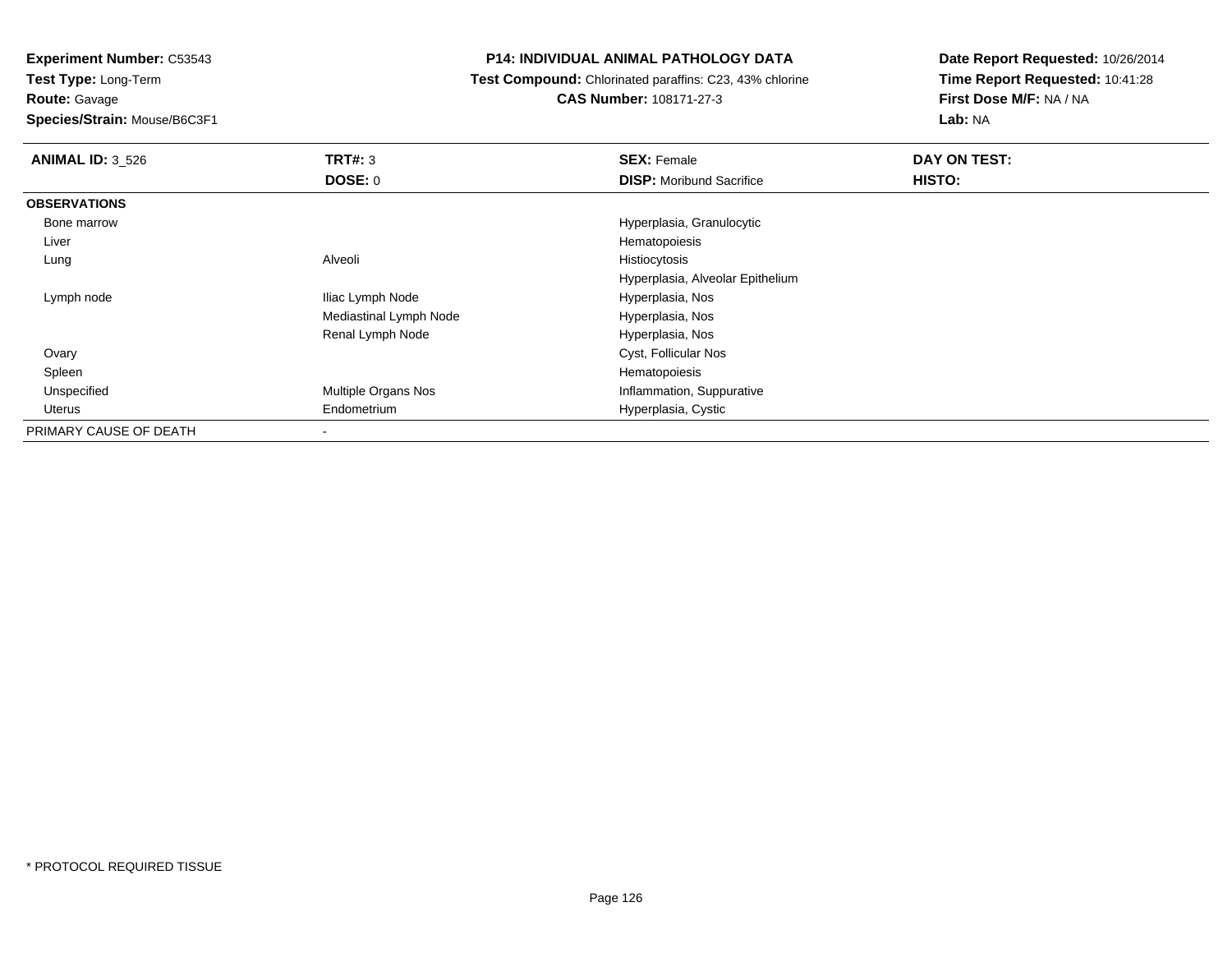| <b>Experiment Number: C53543</b><br>Test Type: Long-Term<br><b>Route: Gavage</b><br>Species/Strain: Mouse/B6C3F1 |                           | <b>P14: INDIVIDUAL ANIMAL PATHOLOGY DATA</b><br>Test Compound: Chlorinated paraffins: C23, 43% chlorine<br><b>CAS Number: 108171-27-3</b> | Date Report Requested: 10/26/2014<br>Time Report Requested: 10:41:28<br>First Dose M/F: NA / NA<br>Lab: NA |
|------------------------------------------------------------------------------------------------------------------|---------------------------|-------------------------------------------------------------------------------------------------------------------------------------------|------------------------------------------------------------------------------------------------------------|
|                                                                                                                  |                           |                                                                                                                                           |                                                                                                            |
| <b>ANIMAL ID: 3_527</b>                                                                                          | <b>TRT#: 3</b>            | <b>SEX: Female</b>                                                                                                                        | DAY ON TEST:                                                                                               |
|                                                                                                                  | <b>DOSE: 0</b>            | <b>DISP:</b> Terminal Sacrifice                                                                                                           | HISTO:                                                                                                     |
| <b>OBSERVATIONS</b>                                                                                              |                           |                                                                                                                                           |                                                                                                            |
| Brain                                                                                                            | Thalamus                  | Psammoma Bodies                                                                                                                           |                                                                                                            |
| Kidney                                                                                                           |                           | Nephrosis, Nos                                                                                                                            |                                                                                                            |
| Lung                                                                                                             |                           | Alveolar/Bronchiolar Adenoma                                                                                                              |                                                                                                            |
| Mammary gland                                                                                                    |                           | Cystic Disease                                                                                                                            |                                                                                                            |
| Nasal cavity                                                                                                     |                           | Inflammation, Suppurative                                                                                                                 |                                                                                                            |
| Pituitary gland                                                                                                  | <b>Anterior Pituitary</b> | Adenoma, Nos                                                                                                                              |                                                                                                            |
| Uterus                                                                                                           | Endometrium               | Hyperplasia, Cystic                                                                                                                       |                                                                                                            |
| PRIMARY CAUSE OF DEATH                                                                                           |                           |                                                                                                                                           |                                                                                                            |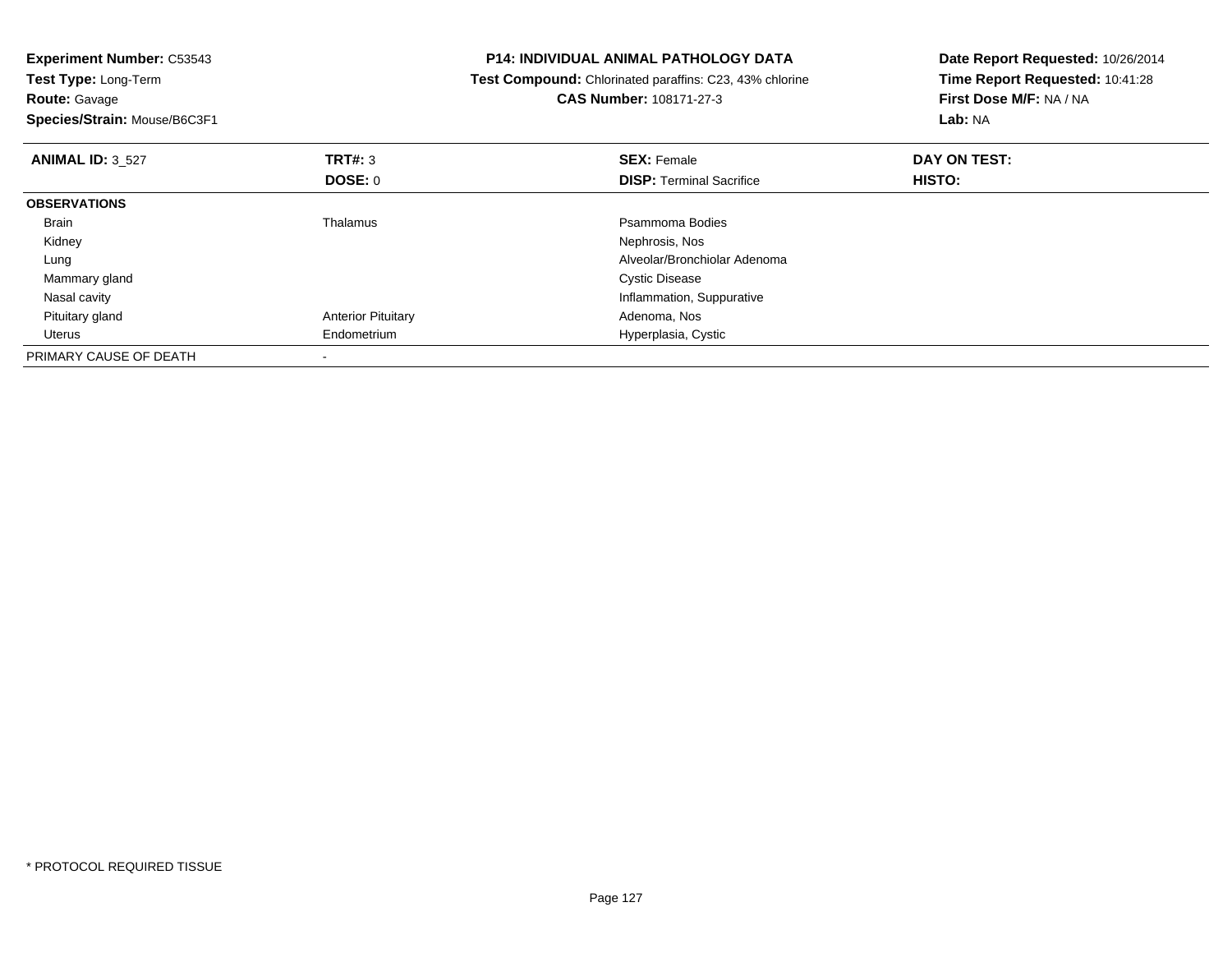| <b>Experiment Number: C53543</b><br>Test Type: Long-Term<br><b>Route: Gavage</b><br>Species/Strain: Mouse/B6C3F1 |                           | <b>P14: INDIVIDUAL ANIMAL PATHOLOGY DATA</b><br>Date Report Requested: 10/26/2014<br>Time Report Requested: 10:41:28<br>Test Compound: Chlorinated paraffins: C23, 43% chlorine<br>First Dose M/F: NA / NA<br>CAS Number: 108171-27-3<br>Lab: NA |              |
|------------------------------------------------------------------------------------------------------------------|---------------------------|--------------------------------------------------------------------------------------------------------------------------------------------------------------------------------------------------------------------------------------------------|--------------|
| <b>ANIMAL ID: 3 528</b>                                                                                          | TRT#: 3                   | <b>SEX: Female</b>                                                                                                                                                                                                                               | DAY ON TEST: |
|                                                                                                                  | DOSE: 0                   | <b>DISP:</b> Terminal Sacrifice                                                                                                                                                                                                                  | HISTO:       |
| <b>OBSERVATIONS</b>                                                                                              |                           |                                                                                                                                                                                                                                                  |              |
| Mammary gland                                                                                                    |                           | <b>Cystic Disease</b>                                                                                                                                                                                                                            |              |
| Pituitary gland                                                                                                  | <b>Anterior Pituitary</b> | Adenoma, Nos                                                                                                                                                                                                                                     |              |
| Uterus                                                                                                           | Endometrium               | Hyperplasia, Cystic                                                                                                                                                                                                                              |              |
| PRIMARY CAUSE OF DEATH                                                                                           |                           |                                                                                                                                                                                                                                                  |              |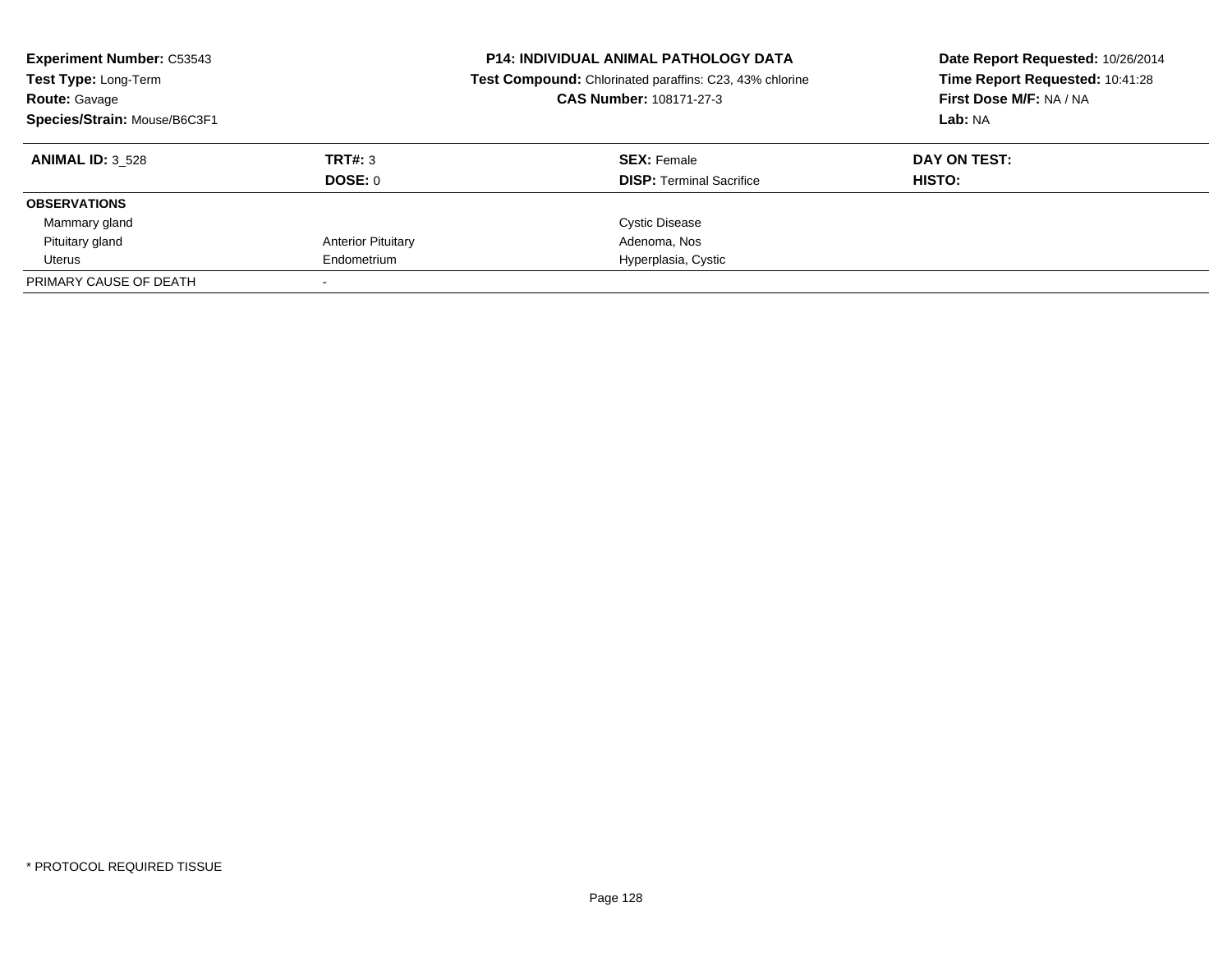| <b>Experiment Number: C53543</b><br><b>Test Type: Long-Term</b><br><b>Route: Gavage</b><br>Species/Strain: Mouse/B6C3F1 |                           | <b>P14: INDIVIDUAL ANIMAL PATHOLOGY DATA</b><br>Test Compound: Chlorinated paraffins: C23, 43% chlorine<br>CAS Number: 108171-27-3 | Date Report Requested: 10/26/2014<br>Time Report Requested: 10:41:29<br>First Dose M/F: NA / NA<br>Lab: NA |
|-------------------------------------------------------------------------------------------------------------------------|---------------------------|------------------------------------------------------------------------------------------------------------------------------------|------------------------------------------------------------------------------------------------------------|
| <b>ANIMAL ID: 3 529</b>                                                                                                 | TRT#: 3                   | <b>SEX: Female</b>                                                                                                                 | DAY ON TEST:                                                                                               |
|                                                                                                                         | DOSE: 0                   | <b>DISP:</b> Terminal Sacrifice                                                                                                    | <b>HISTO:</b>                                                                                              |
| <b>OBSERVATIONS</b>                                                                                                     |                           |                                                                                                                                    |                                                                                                            |
| <b>Brain</b>                                                                                                            | Thalamus                  | Psammoma Bodies                                                                                                                    |                                                                                                            |
| Pituitary gland                                                                                                         | <b>Anterior Pituitary</b> | Hyperplasia, Focal                                                                                                                 |                                                                                                            |
|                                                                                                                         | Intermedia                | Hyperplasia, Focal                                                                                                                 |                                                                                                            |
| <b>Uterus</b>                                                                                                           | Cervix Uteri              | Endometrial Stromal Sarcoma                                                                                                        |                                                                                                            |
|                                                                                                                         | Endometrium               | Hyperplasia, Cystic                                                                                                                |                                                                                                            |
| PRIMARY CAUSE OF DEATH                                                                                                  |                           |                                                                                                                                    |                                                                                                            |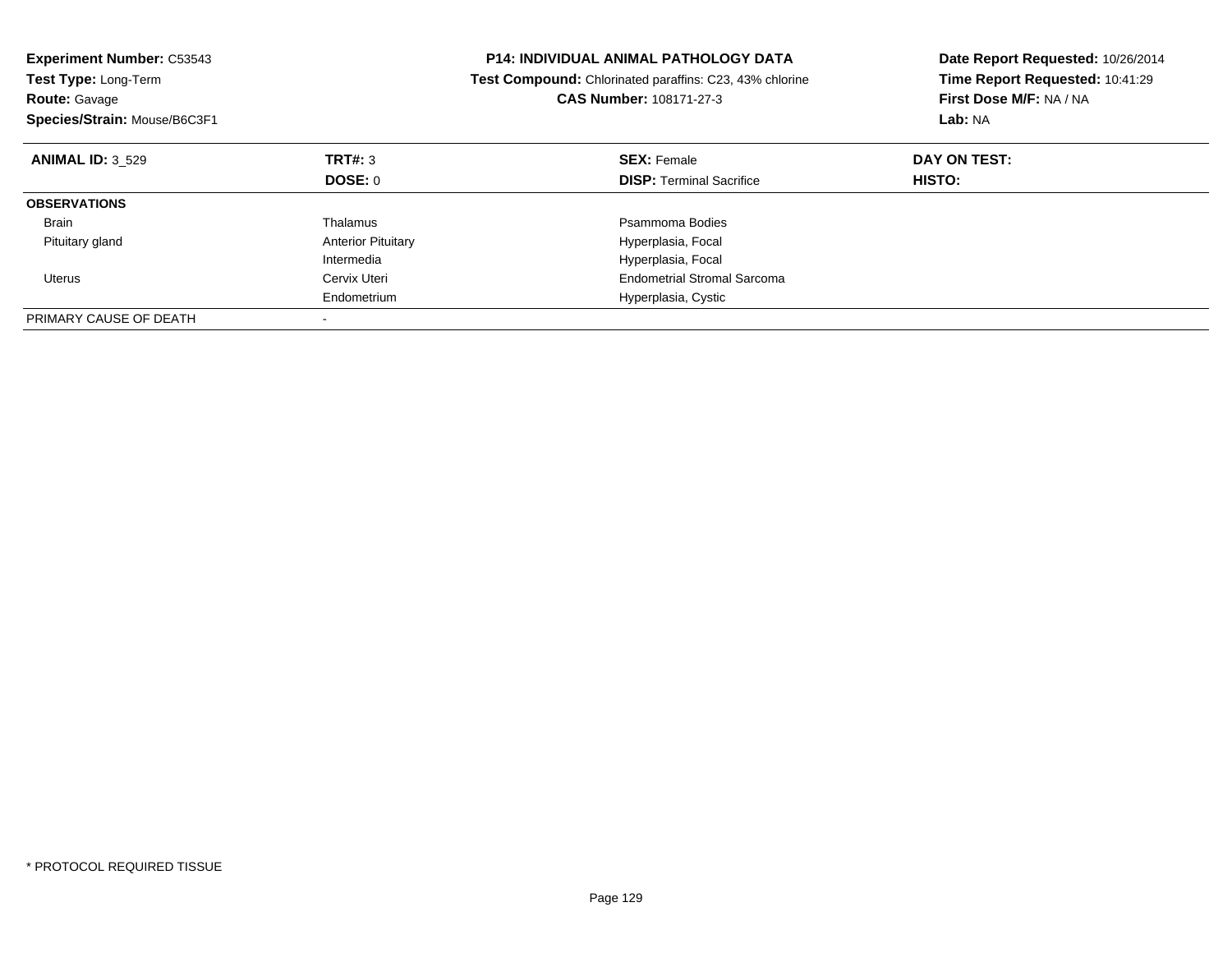**Experiment Number:** C53543**Test Type:** Long-Term**Route:** Gavage **Species/Strain:** Mouse/B6C3F1**P14: INDIVIDUAL ANIMAL PATHOLOGY DATA Test Compound:** Chlorinated paraffins: C23, 43% chlorine**CAS Number:** 108171-27-3**Date Report Requested:** 10/26/2014**Time Report Requested:** 10:41:29**First Dose M/F:** NA / NA**Lab:** NA**ANIMAL ID:** 3\_530**C SEX:** Female **DAY ON TEST: DAY ON TEST: DOSE:** 0**DISP:** Natural Death **HISTO: OBSERVATIONS** EyeNasolacrimal Duct **Inflammation**, Suppurative Lung Alveolar/Bronchiolar Carcinoma Sarcoma, Nos, Invasive Mammary gland Cystic Disease Spleen Hyperplasia, Lymphoid UnspecifiedMediastinum Nos

> Hyperplasia, Cystic Inflammation, Suppurative

PRIMARY CAUSE OF DEATH-

Endometrium

Uterus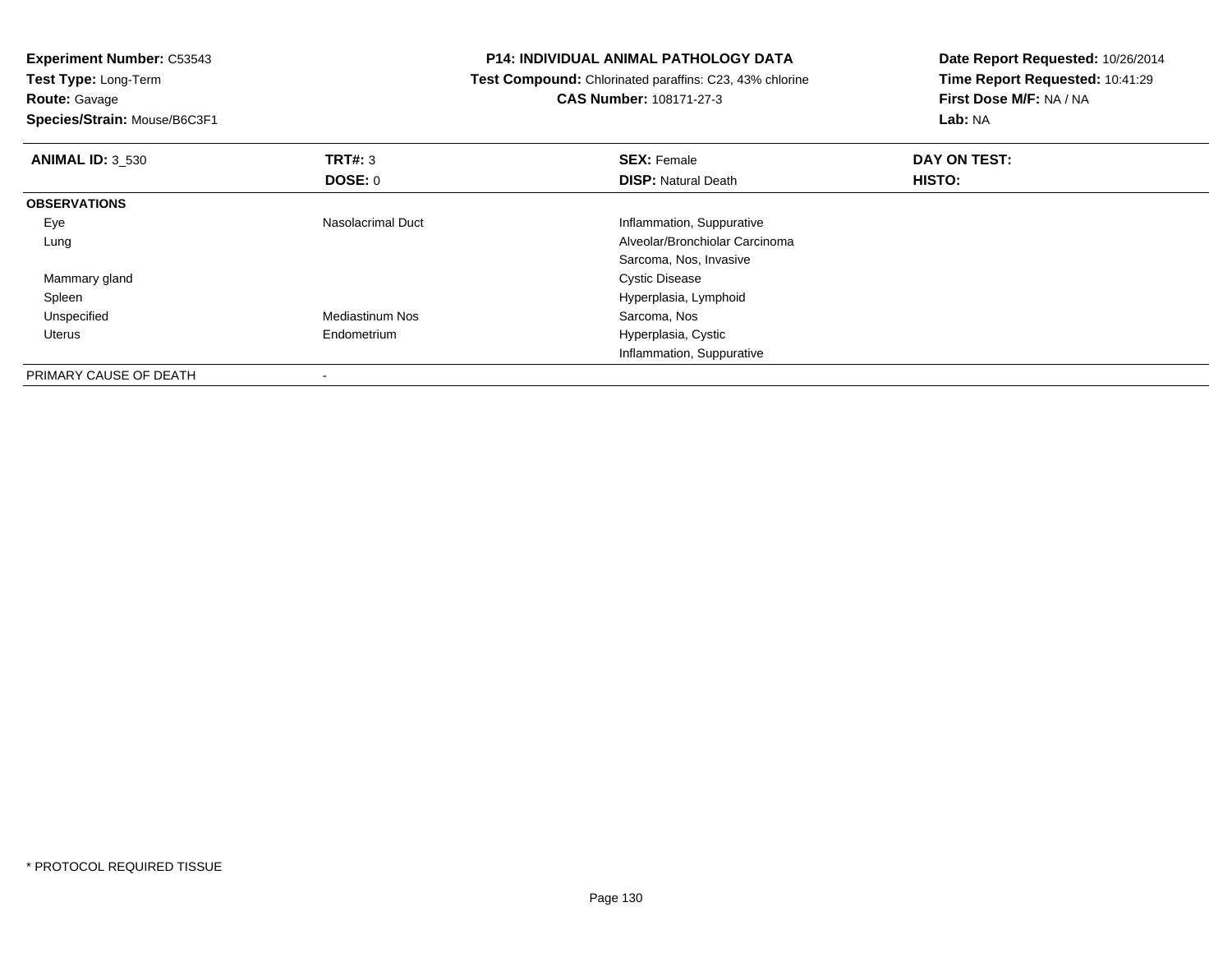**Experiment Number:** C53543**Test Type:** Long-Term

**Route:** Gavage

**Species/Strain:** Mouse/B6C3F1

### **P14: INDIVIDUAL ANIMAL PATHOLOGY DATA**

 **Test Compound:** Chlorinated paraffins: C23, 43% chlorine**CAS Number:** 108171-27-3

| <b>ANIMAL ID: 3 531</b> | TRT#: 3                    | <b>SEX: Female</b>         | DAY ON TEST: |  |
|-------------------------|----------------------------|----------------------------|--------------|--|
|                         | <b>DOSE: 0</b>             | <b>DISP: Natural Death</b> | HISTO:       |  |
| <b>OBSERVATIONS</b>     |                            |                            |              |  |
| Brain                   | Thalamus                   | Psammoma Bodies            |              |  |
| Liver                   |                            | Hematopoiesis              |              |  |
| Lymph node              | Iliac Lymph Node           | Hyperplasia, Nos           |              |  |
|                         | Renal Lymph Node           | Hyperplasia, Nos           |              |  |
| Pituitary gland         | <b>Anterior Pituitary</b>  | Angiectasis                |              |  |
| Spleen                  |                            | Hematopoiesis              |              |  |
| Unspecified             | <b>Multiple Organs Nos</b> | Inflammation, Suppurative  |              |  |
| Uterus                  | Endometrium                | Hyperplasia, Cystic        |              |  |
| PRIMARY CAUSE OF DEATH  |                            |                            |              |  |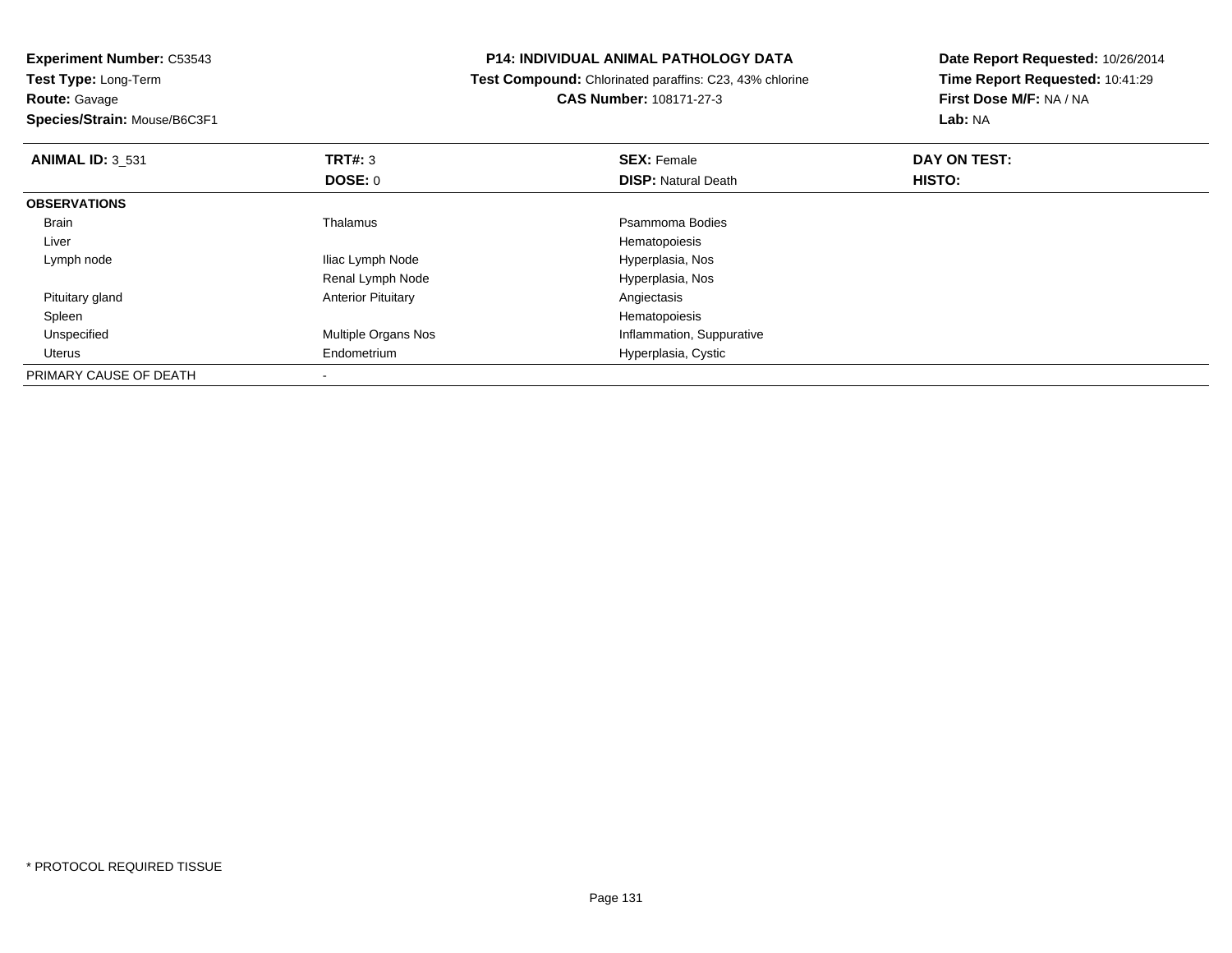**Test Type:** Long-Term**Route:** Gavage

**Species/Strain:** Mouse/B6C3F1

# **P14: INDIVIDUAL ANIMAL PATHOLOGY DATA**

**Test Compound:** Chlorinated paraffins: C23, 43% chlorine

**CAS Number:** 108171-27-3

| <b>ANIMAL ID: 3 532</b> | TRT#: 3                    | <b>SEX: Female</b>              | DAY ON TEST: |  |
|-------------------------|----------------------------|---------------------------------|--------------|--|
|                         | DOSE: 0                    | <b>DISP:</b> Moribund Sacrifice | HISTO:       |  |
| <b>OBSERVATIONS</b>     |                            |                                 |              |  |
| Bone marrow             |                            | Hyperplasia, Granulocytic       |              |  |
| Brain                   | Thalamus                   | Psammoma Bodies                 |              |  |
| Liver                   |                            | Hematopoiesis                   |              |  |
|                         |                            | Leukocytosis, Nos               |              |  |
| Lymph node              | Mediastinal Lymph Node     | Hyperplasia, Nos                |              |  |
| Spleen                  |                            | Hematopoiesis                   |              |  |
| Unspecified             | <b>Multiple Organs Nos</b> | Inflammation, Suppurative       |              |  |
| Uterus                  | Endometrium                | Hyperplasia, Cystic             |              |  |
| PRIMARY CAUSE OF DEATH  |                            |                                 |              |  |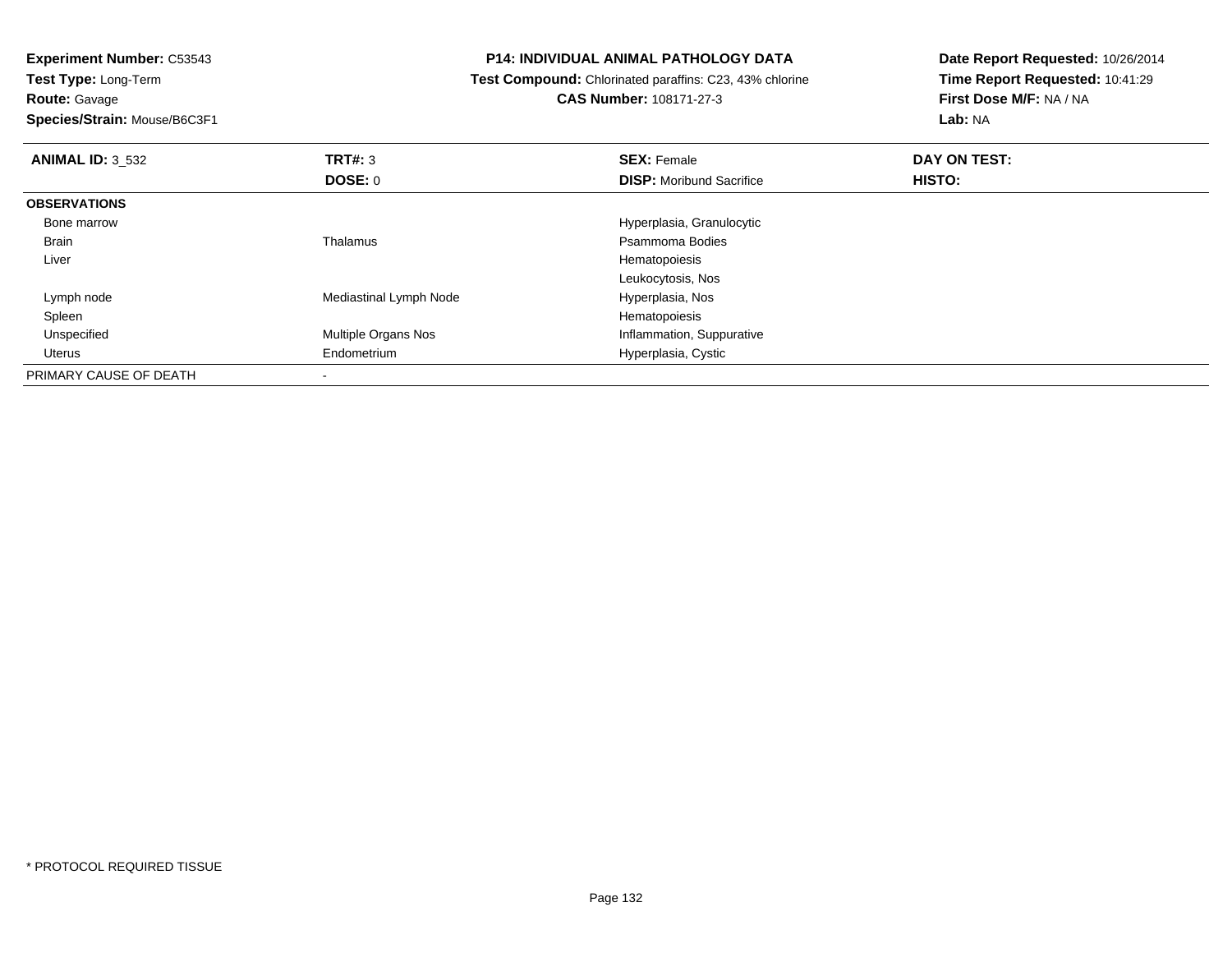**Experiment Number:** C53543**Test Type:** Long-Term

**Route:** Gavage

**Species/Strain:** Mouse/B6C3F1

# **P14: INDIVIDUAL ANIMAL PATHOLOGY DATA**

 **Test Compound:** Chlorinated paraffins: C23, 43% chlorine**CAS Number:** 108171-27-3

| <b>ANIMAL ID: 3_533</b> | TRT#: 3                   | <b>SEX: Female</b>               | DAY ON TEST: |  |
|-------------------------|---------------------------|----------------------------------|--------------|--|
|                         | DOSE: 0                   | <b>DISP: Terminal Sacrifice</b>  | HISTO:       |  |
| <b>OBSERVATIONS</b>     |                           |                                  |              |  |
| Adrenal gland           |                           | Cortical Adenoma                 |              |  |
| Brain                   | Thalamus                  | Psammoma Bodies                  |              |  |
| Eye                     | Nasolacrimal Duct         | Inflammation, Nos                |              |  |
| Mammary gland           |                           | <b>Cystic Disease</b>            |              |  |
| Pituitary gland         | <b>Anterior Pituitary</b> | Adenoma, Nos                     |              |  |
| Thyroid                 |                           | Follicular-Cell Adenoma          |              |  |
|                         |                           | Hyperplasia, Follicular Cell     |              |  |
| Unspecified             | Multiple Organs Nos       | Lymphoma, Mixed-Malignant Type   |              |  |
| Uterus                  |                           | <b>Endometrial Stromal Polyp</b> |              |  |
|                         |                           | Hydrometra                       |              |  |
|                         | Endometrium               | Hyperplasia, Cystic              |              |  |
| PRIMARY CAUSE OF DEATH  |                           |                                  |              |  |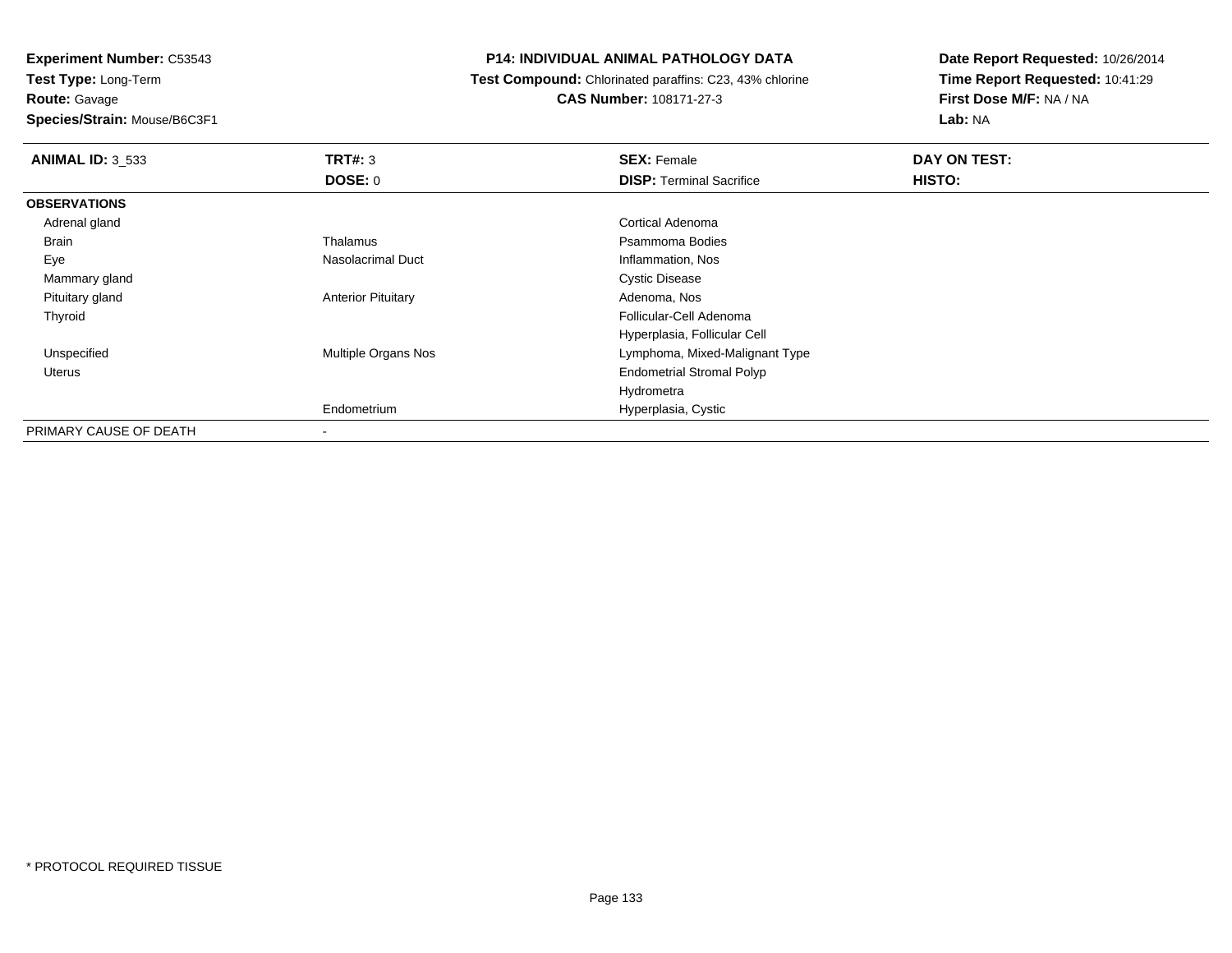| <b>Experiment Number: C53543</b><br>Test Type: Long-Term<br><b>Route: Gavage</b><br>Species/Strain: Mouse/B6C3F1 |                           | <b>P14: INDIVIDUAL ANIMAL PATHOLOGY DATA</b><br>Test Compound: Chlorinated paraffins: C23, 43% chlorine<br>CAS Number: 108171-27-3 | Date Report Requested: 10/26/2014<br>Time Report Requested: 10:41:29<br>First Dose M/F: NA / NA<br>Lab: NA |
|------------------------------------------------------------------------------------------------------------------|---------------------------|------------------------------------------------------------------------------------------------------------------------------------|------------------------------------------------------------------------------------------------------------|
| <b>ANIMAL ID: 3 534</b>                                                                                          | TRT#: 3                   | <b>SEX: Female</b>                                                                                                                 | DAY ON TEST:                                                                                               |
|                                                                                                                  | DOSE: 0                   | <b>DISP:</b> Moribund Sacrifice                                                                                                    | HISTO:                                                                                                     |
| <b>OBSERVATIONS</b>                                                                                              |                           |                                                                                                                                    |                                                                                                            |
| Eye                                                                                                              |                           | <b>Phthisis Bulbi</b>                                                                                                              |                                                                                                            |
| Pituitary gland                                                                                                  | <b>Anterior Pituitary</b> | Adenoma, Nos                                                                                                                       |                                                                                                            |
| Thyroid                                                                                                          |                           | Degeneration, Cystic                                                                                                               |                                                                                                            |
|                                                                                                                  |                           | Lymphocytic Inflammatory Infiltrate                                                                                                |                                                                                                            |
| Unspecified                                                                                                      | Head                      | Sarcoma, Nos                                                                                                                       |                                                                                                            |
| Uterus                                                                                                           | Endometrium               | Hyperplasia, Cystic                                                                                                                |                                                                                                            |
| PRIMARY CAUSE OF DEATH                                                                                           |                           |                                                                                                                                    |                                                                                                            |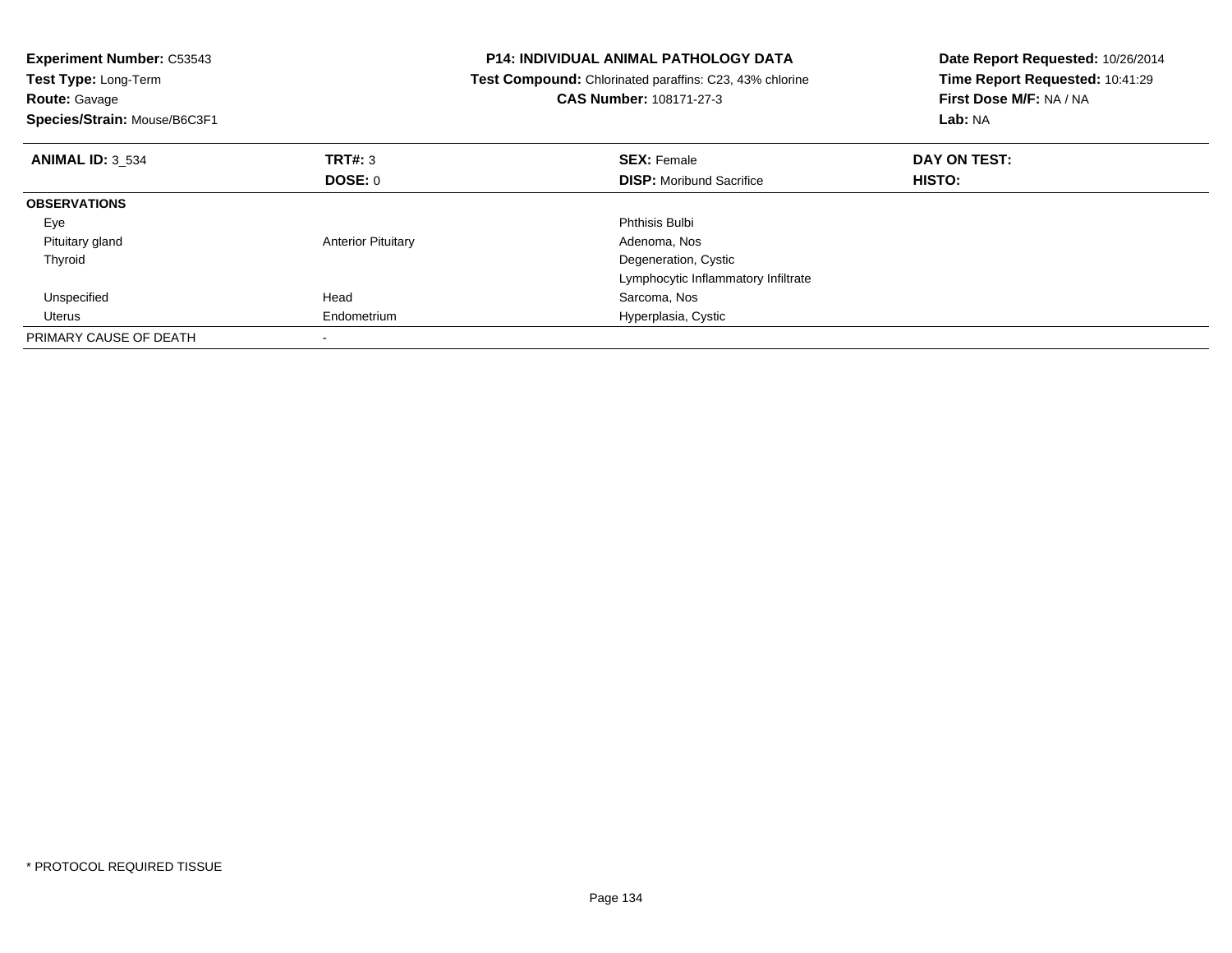| <b>Experiment Number: C53543</b><br>Test Type: Long-Term |                            | <b>P14: INDIVIDUAL ANIMAL PATHOLOGY DATA</b>            | Date Report Requested: 10/26/2014 |
|----------------------------------------------------------|----------------------------|---------------------------------------------------------|-----------------------------------|
|                                                          |                            | Test Compound: Chlorinated paraffins: C23, 43% chlorine | Time Report Requested: 10:41:29   |
| <b>Route: Gavage</b>                                     |                            | <b>CAS Number: 108171-27-3</b>                          | First Dose M/F: NA / NA           |
| Species/Strain: Mouse/B6C3F1                             |                            |                                                         | Lab: NA                           |
| <b>ANIMAL ID: 3 535</b>                                  | <b>TRT#: 3</b>             | <b>SEX: Female</b>                                      | DAY ON TEST:                      |
|                                                          | DOSE: 0                    | <b>DISP:</b> Terminal Sacrifice                         | HISTO:                            |
| <b>OBSERVATIONS</b>                                      |                            |                                                         |                                   |
| Brain                                                    | Thalamus                   | Psammoma Bodies                                         |                                   |
| Kidney                                                   |                            | Nephrosis, Nos                                          |                                   |
| Nasal cavity                                             |                            | Inflammation, Nos                                       |                                   |
| Ovary                                                    |                            | Cyst, Follicular Nos                                    |                                   |
| Thyroid                                                  |                            | Follicular-Cell Adenoma                                 |                                   |
| Unspecified                                              | <b>Multiple Organs Nos</b> | Lymphoma, Mixed-Malignant Type                          |                                   |
| Uterus                                                   | Endometrium                | Hyperplasia, Cystic                                     |                                   |
| PRIMARY CAUSE OF DEATH                                   |                            |                                                         |                                   |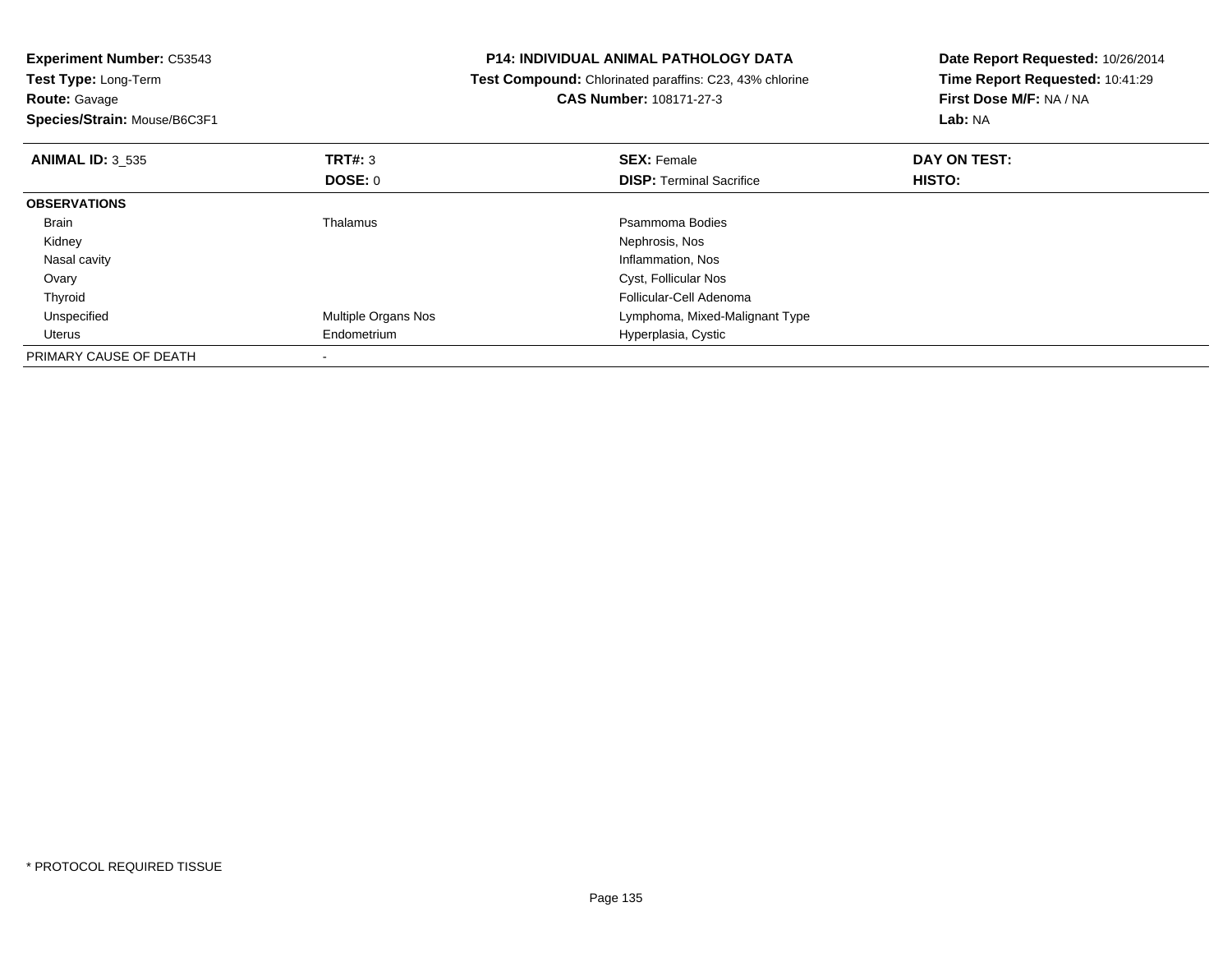**Test Type:** Long-Term

**Route:** Gavage

**Species/Strain:** Mouse/B6C3F1

# **P14: INDIVIDUAL ANIMAL PATHOLOGY DATA**

 **Test Compound:** Chlorinated paraffins: C23, 43% chlorine**CAS Number:** 108171-27-3

| <b>ANIMAL ID: 3_536</b> | TRT#: 3                    | <b>SEX: Female</b>         | DAY ON TEST: |  |
|-------------------------|----------------------------|----------------------------|--------------|--|
|                         | DOSE: 0                    | <b>DISP: Natural Death</b> | HISTO:       |  |
| <b>OBSERVATIONS</b>     |                            |                            |              |  |
| Kidney                  |                            | Leukocytosis, Nos          |              |  |
| Lymph node              | Iliac Lymph Node           | Hyperplasia, Nos           |              |  |
|                         | Mandibular Lymph Node      | Hyperplasia, Nos           |              |  |
|                         | Renal Lymph Node           | Hyperplasia, Nos           |              |  |
| Mammary gland           |                            | <b>Cystic Disease</b>      |              |  |
| Spleen                  |                            | Hematopoiesis              |              |  |
| Unspecified             | <b>Multiple Organs Nos</b> | Inflammation, Suppurative  |              |  |
| Uterus                  | Endometrium                | Hyperplasia, Cystic        |              |  |
|                         | <b>Broad Ligament</b>      | Necrosis, Fat              |              |  |
| PRIMARY CAUSE OF DEATH  | $\overline{\phantom{a}}$   |                            |              |  |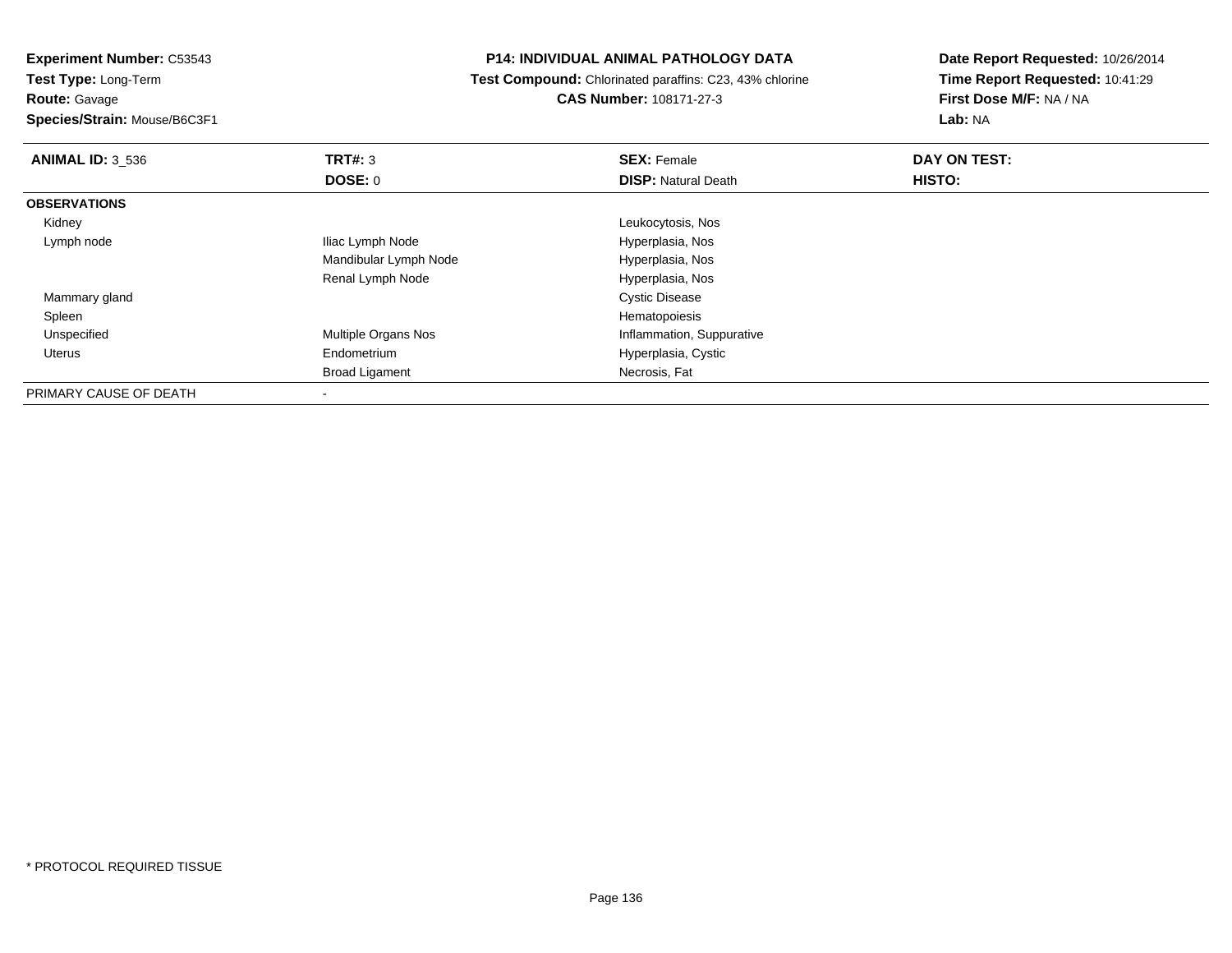| <b>Experiment Number: C53543</b><br><b>Test Type: Long-Term</b> |             | <b>P14: INDIVIDUAL ANIMAL PATHOLOGY DATA</b><br><b>Test Compound:</b> Chlorinated paraffins: C23, 43% chlorine | Date Report Requested: 10/26/2014<br>Time Report Requested: 10:41:29<br>First Dose M/F: NA / NA<br>Lab: NA |  |
|-----------------------------------------------------------------|-------------|----------------------------------------------------------------------------------------------------------------|------------------------------------------------------------------------------------------------------------|--|
| <b>Route: Gavage</b>                                            |             | <b>CAS Number: 108171-27-3</b>                                                                                 |                                                                                                            |  |
| Species/Strain: Mouse/B6C3F1                                    |             |                                                                                                                |                                                                                                            |  |
| <b>ANIMAL ID: 3 537</b>                                         | TRT#: 3     | <b>SEX: Female</b>                                                                                             | DAY ON TEST:                                                                                               |  |
|                                                                 | DOSE: 0     | <b>DISP:</b> Moribund Sacrifice                                                                                | HISTO:                                                                                                     |  |
| <b>OBSERVATIONS</b>                                             |             |                                                                                                                |                                                                                                            |  |
| Mammary gland                                                   |             | <b>Cystic Disease</b>                                                                                          |                                                                                                            |  |
| Uterus                                                          | Endometrium | Hyperplasia, Cystic                                                                                            |                                                                                                            |  |
| PRIMARY CAUSE OF DEATH                                          |             |                                                                                                                |                                                                                                            |  |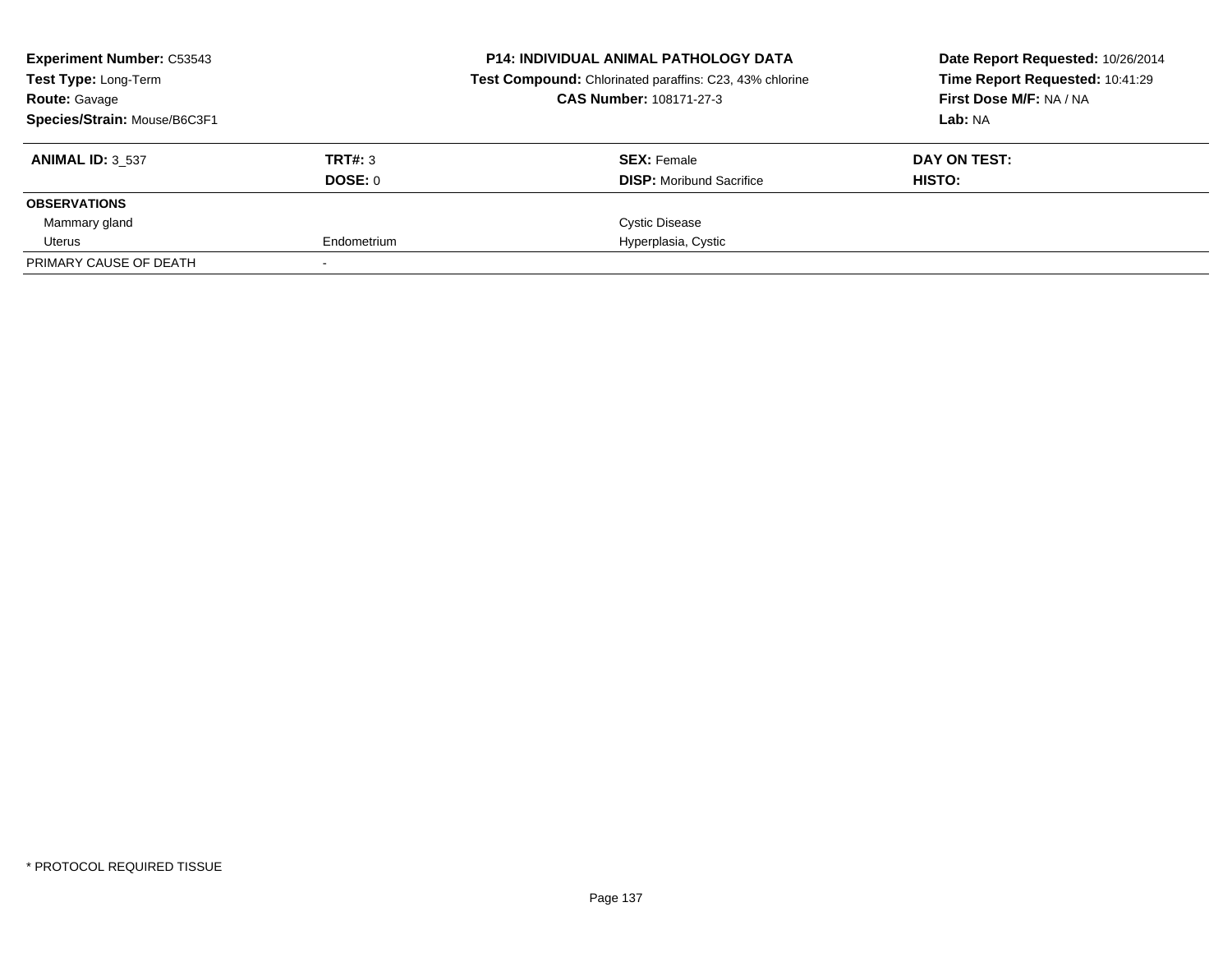**Experiment Number:** C53543**Test Type:** Long-Term**Route:** Gavage **Species/Strain:** Mouse/B6C3F1**P14: INDIVIDUAL ANIMAL PATHOLOGY DATA Test Compound:** Chlorinated paraffins: C23, 43% chlorine**CAS Number:** 108171-27-3**Date Report Requested:** 10/26/2014**Time Report Requested:** 10:41:29**First Dose M/F:** NA / NA**Lab:** NA**ANIMAL ID:** 3\_538**REX:** Female **DAY ON TEST: SEX:** Female **SEX:** Female **DOSE:** 0**DISP:** Terminal Sacrifice **HISTO: OBSERVATIONS** Brainn and the control of the Thalamus and the control of the Psammoma Bodies and the Psammoma Bodies of the Psammoma Bodies and the Psammoma Bodies of the Psammoma Bodies of the Psammoma Bodies of the Psammoma Bodies of the Ps Harderian glandHardarian Gland **Adenoma, Nos** Adenoma, Nos Lung Alveolar/Bronchiolar Carcinoma Pituitary glandAnterior Pituitary **Hyperplasia**, Focal Thyroid Follicular-Cell Adenoma Hyperplasia, Follicular CellLymphocytic Inflammatory Infiltrate Uteruss and the contract of the contract of the contract of the contract of the contract of the contract of the contract of the contract of the contract of the contract of the contract of the contract of the contract of the cont m Hyperplasia, Cystic EndometriumPRIMARY CAUSE OF DEATH-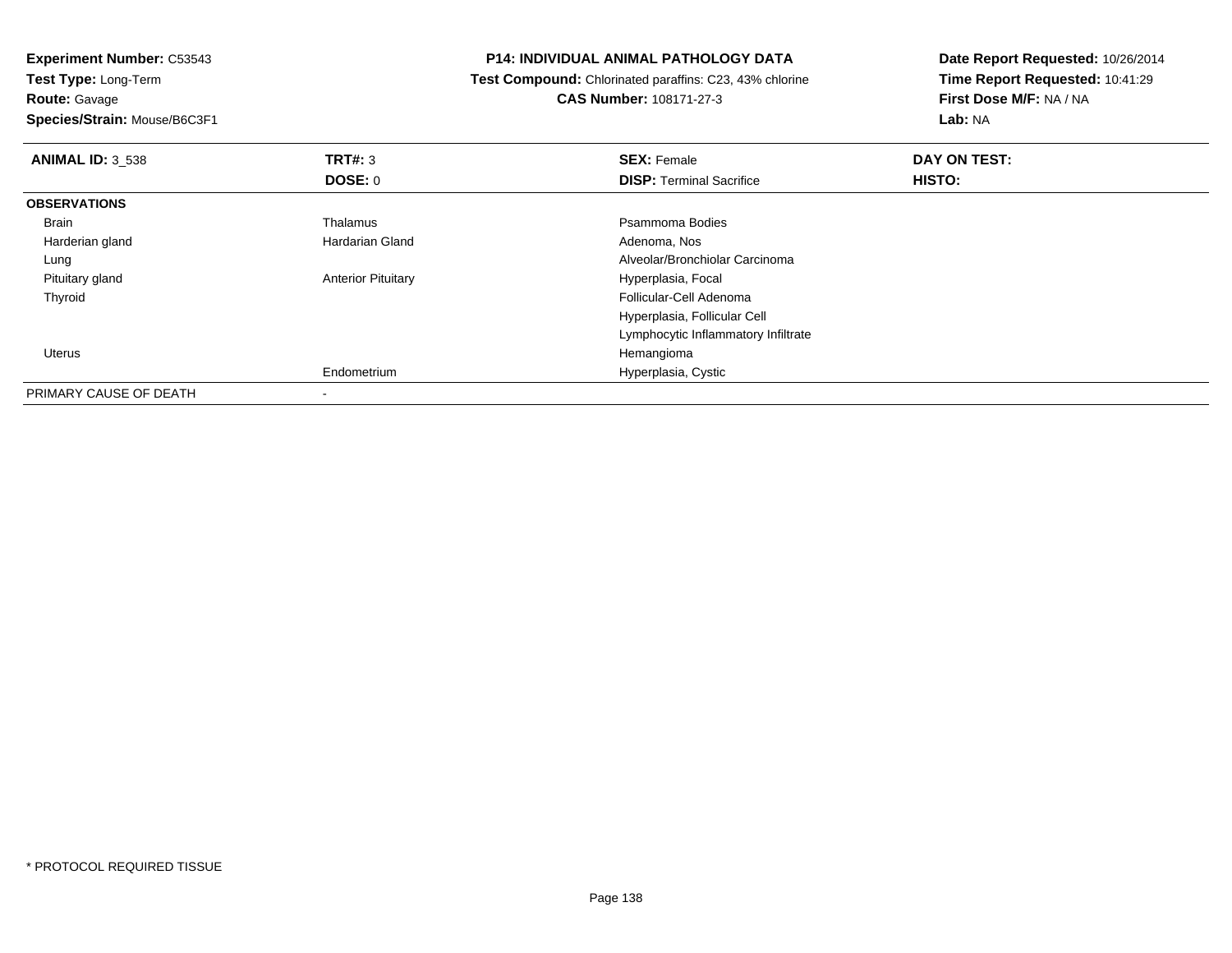**Experiment Number:** C53543**Test Type:** Long-Term

# **Route:** Gavage

**Species/Strain:** Mouse/B6C3F1

# **P14: INDIVIDUAL ANIMAL PATHOLOGY DATA**

 **Test Compound:** Chlorinated paraffins: C23, 43% chlorine**CAS Number:** 108171-27-3

| <b>ANIMAL ID: 3 539</b> | TRT#: 3                    | <b>SEX: Female</b>           | DAY ON TEST: |  |
|-------------------------|----------------------------|------------------------------|--------------|--|
|                         | <b>DOSE: 0</b>             | <b>DISP:</b> Natural Death   | HISTO:       |  |
| <b>OBSERVATIONS</b>     |                            |                              |              |  |
| Heart                   | Myocardium Nos             | Inflammation, Nos            |              |  |
| Lung                    |                            | Leukocytosis, Nos            |              |  |
| Lymph node              | Mediastinal Lymph Node     | Hyperplasia, Nos             |              |  |
| Pituitary gland         | <b>Anterior Pituitary</b>  | Adenoma, Nos                 |              |  |
| Spleen                  |                            | Hematopoiesis                |              |  |
| Thyroid                 |                            | Hyperplasia, Follicular Cell |              |  |
| Unspecified             | <b>Multiple Organs Nos</b> | Inflammation, Suppurative    |              |  |
| Uterus                  | Endometrium                | Hyperplasia, Cystic          |              |  |
| PRIMARY CAUSE OF DEATH  |                            |                              |              |  |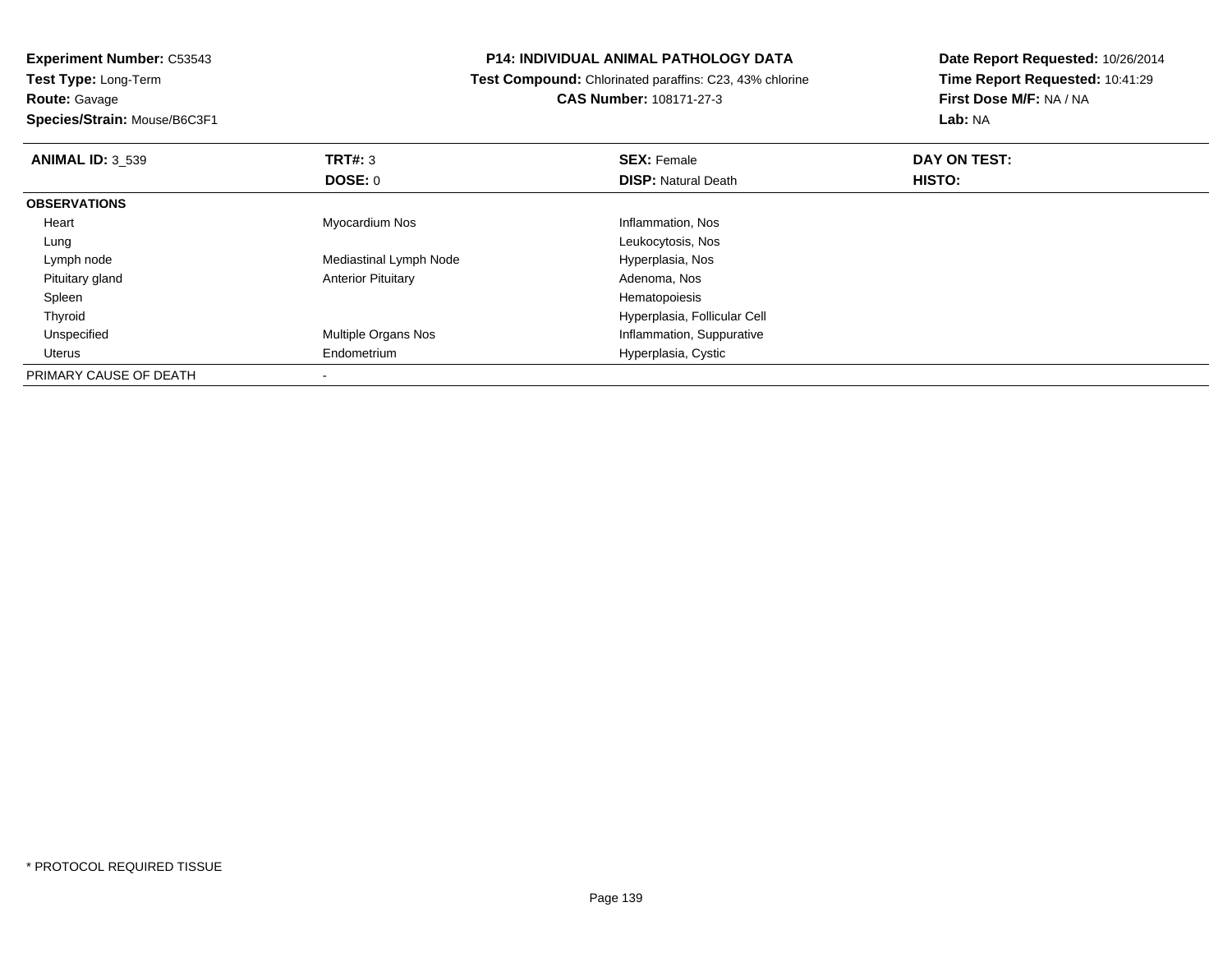**Experiment Number:** C53543**Test Type:** Long-Term**Route:** Gavage

**Species/Strain:** Mouse/B6C3F1

# **P14: INDIVIDUAL ANIMAL PATHOLOGY DATA**

 **Test Compound:** Chlorinated paraffins: C23, 43% chlorine**CAS Number:** 108171-27-3

| <b>ANIMAL ID: 3_540</b> | TRT#: 3                  | <b>SEX: Female</b>               | DAY ON TEST: |  |
|-------------------------|--------------------------|----------------------------------|--------------|--|
|                         | <b>DOSE: 0</b>           | <b>DISP: Terminal Sacrifice</b>  | HISTO:       |  |
| <b>OBSERVATIONS</b>     |                          |                                  |              |  |
| Kidney                  |                          | Nephrosis, Nos                   |              |  |
| Liver                   |                          | Hepatocellular Carcinoma         |              |  |
| Ovary                   |                          | Cyst, Follicular Nos             |              |  |
| Unspecified             | Multiple Organs Nos      | Lymphoma, Mixed-Malignant Type   |              |  |
| Uterus                  |                          | <b>Endometrial Stromal Polyp</b> |              |  |
|                         | Endometrium              | Hyperplasia, Cystic              |              |  |
|                         |                          | Inflammation, Suppurative        |              |  |
|                         |                          | Leiomyosarcoma                   |              |  |
| PRIMARY CAUSE OF DEATH  | $\overline{\phantom{a}}$ |                                  |              |  |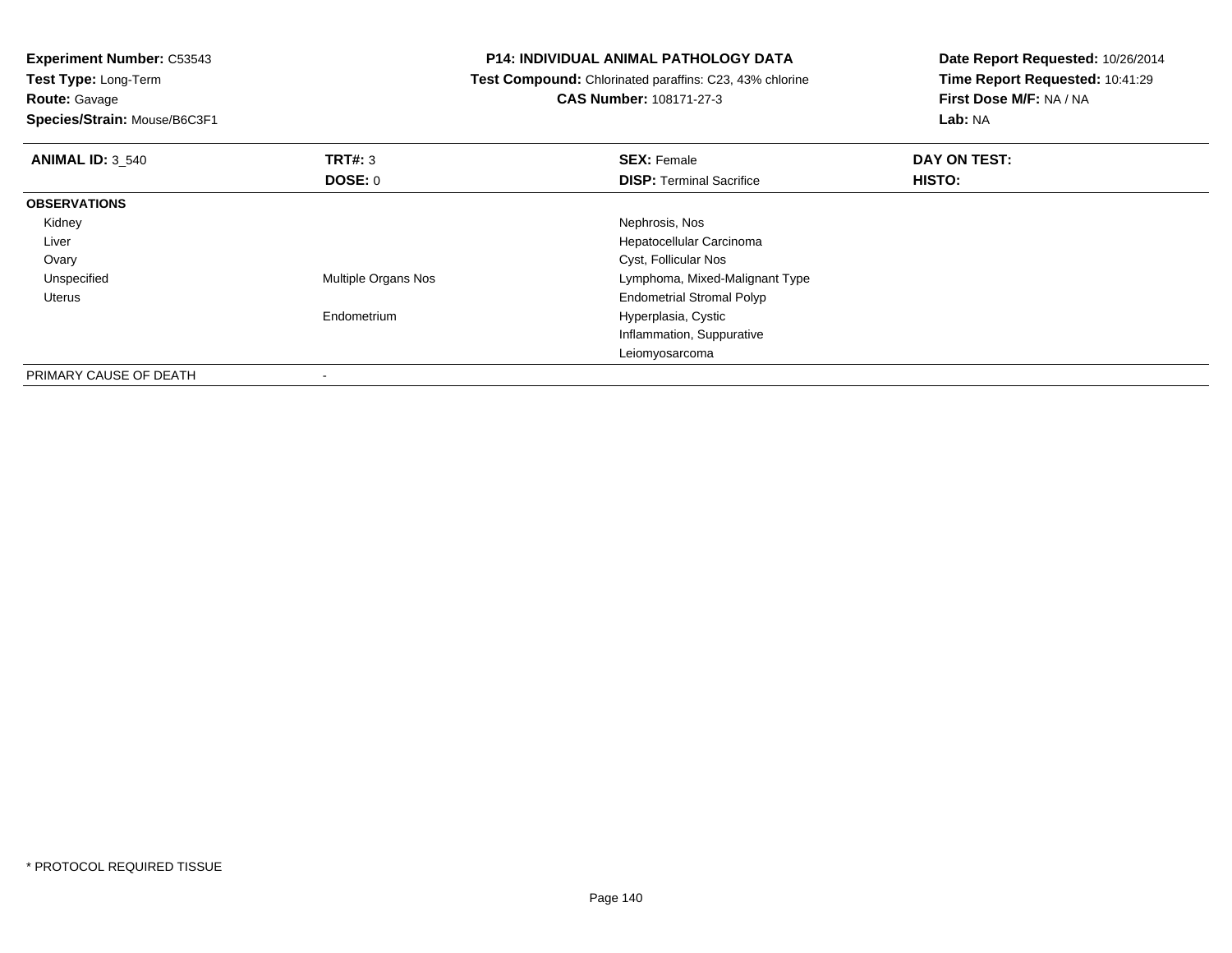**Experiment Number:** C53543**Test Type:** Long-Term**Route:** Gavage

**Species/Strain:** Mouse/B6C3F1

#### **P14: INDIVIDUAL ANIMAL PATHOLOGY DATA**

 **Test Compound:** Chlorinated paraffins: C23, 43% chlorine**CAS Number:** 108171-27-3

| <b>ANIMAL ID: 3_541</b> | TRT#: 3               | <b>SEX: Female</b>               | DAY ON TEST: |  |
|-------------------------|-----------------------|----------------------------------|--------------|--|
|                         | <b>DOSE: 0</b>        | <b>DISP:</b> Moribund Sacrifice  | HISTO:       |  |
| <b>OBSERVATIONS</b>     |                       |                                  |              |  |
| Brain                   | Thalamus              | Psammoma Bodies                  |              |  |
| <b>Intestine Small</b>  | <b>Mesentery Nos</b>  | Cyst, Multiple                   |              |  |
| Liver                   |                       | Leukocytosis, Nos                |              |  |
| Lymph node              | Mesenteric Lymph Node | Angiectasis                      |              |  |
| Spleen                  |                       | <b>Fibrosiderotic Nodule</b>     |              |  |
|                         |                       | Leukemoid Reaction               |              |  |
| Stomach                 | Forestomach           | Hyperplasia, Epithelial          |              |  |
| Uterus                  |                       | <b>Endometrial Stromal Polyp</b> |              |  |
|                         | Endometrium           | Hyperplasia, Cystic              |              |  |
|                         |                       | Inflammation, Suppurative        |              |  |
| PRIMARY CAUSE OF DEATH  | ٠                     |                                  |              |  |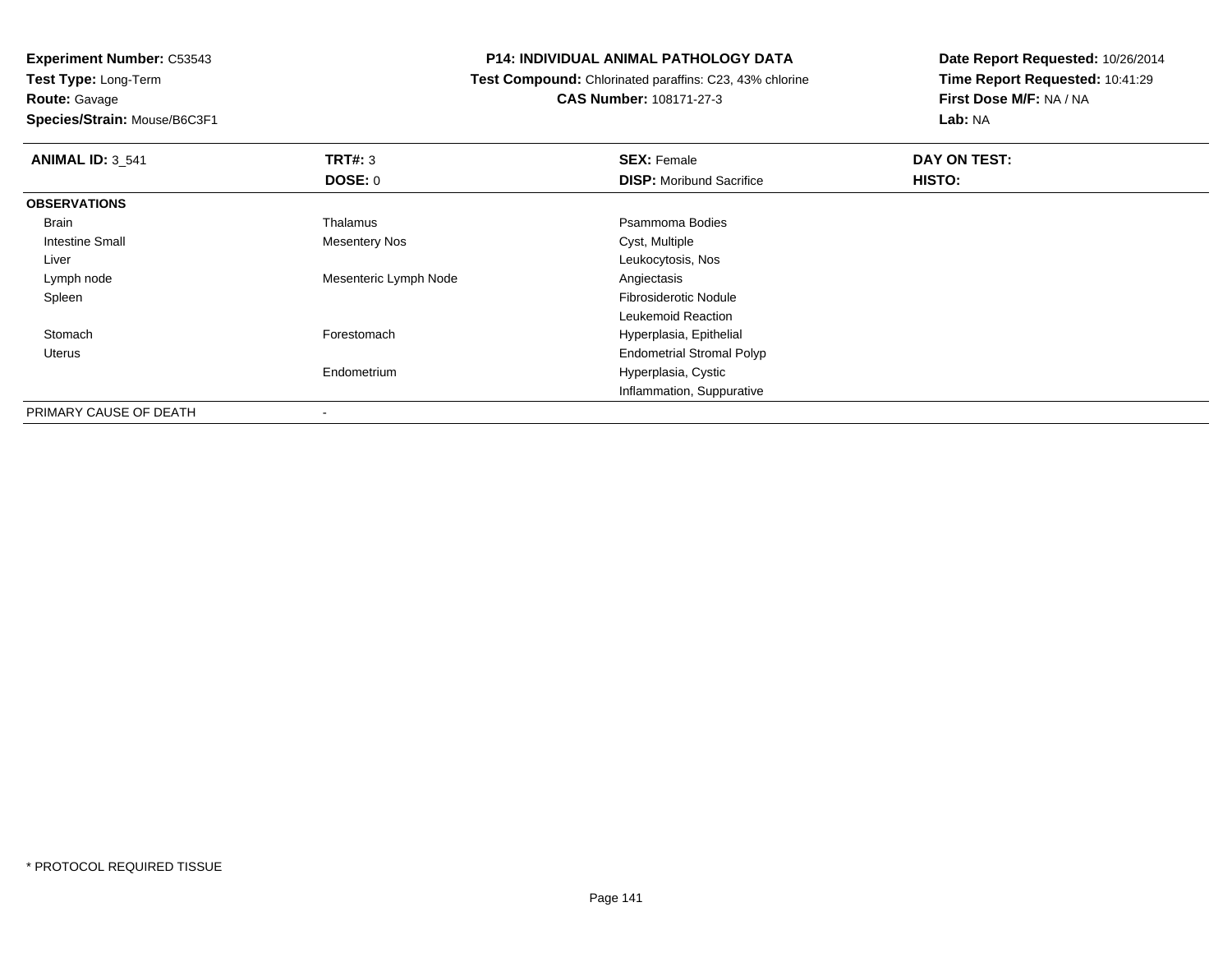**Test Type:** Long-Term**Route:** Gavage

**Species/Strain:** Mouse/B6C3F1

#### **P14: INDIVIDUAL ANIMAL PATHOLOGY DATA**

**Test Compound:** Chlorinated paraffins: C23, 43% chlorine

**CAS Number:** 108171-27-3

| <b>ANIMAL ID: 3 542</b> | TRT#: 3                   | <b>SEX: Female</b>              | DAY ON TEST: |  |
|-------------------------|---------------------------|---------------------------------|--------------|--|
|                         | DOSE: 0                   | <b>DISP:</b> Moribund Sacrifice | HISTO:       |  |
| <b>OBSERVATIONS</b>     |                           |                                 |              |  |
| Bone marrow             |                           | Hyperplasia, Granulocytic       |              |  |
| <b>Intestine Small</b>  | <b>Mesentery Nos</b>      | Necrosis, Fat                   |              |  |
| Kidney                  |                           | Nephrosis, Nos                  |              |  |
| Liver                   |                           | Hematopoiesis                   |              |  |
|                         |                           | Leukocytosis, Nos               |              |  |
| Lymph node              | Mediastinal Lymph Node    | Hyperplasia, Nos                |              |  |
|                         | Mesenteric Lymph Node     | Hyperplasia, Nos                |              |  |
| Pituitary gland         | <b>Anterior Pituitary</b> | Hyperplasia, Focal              |              |  |
| Spleen                  |                           | Hematopoiesis                   |              |  |
| Unspecified             | Multiple Organs Nos       | Inflammation, Suppurative       |              |  |
| PRIMARY CAUSE OF DEATH  |                           |                                 |              |  |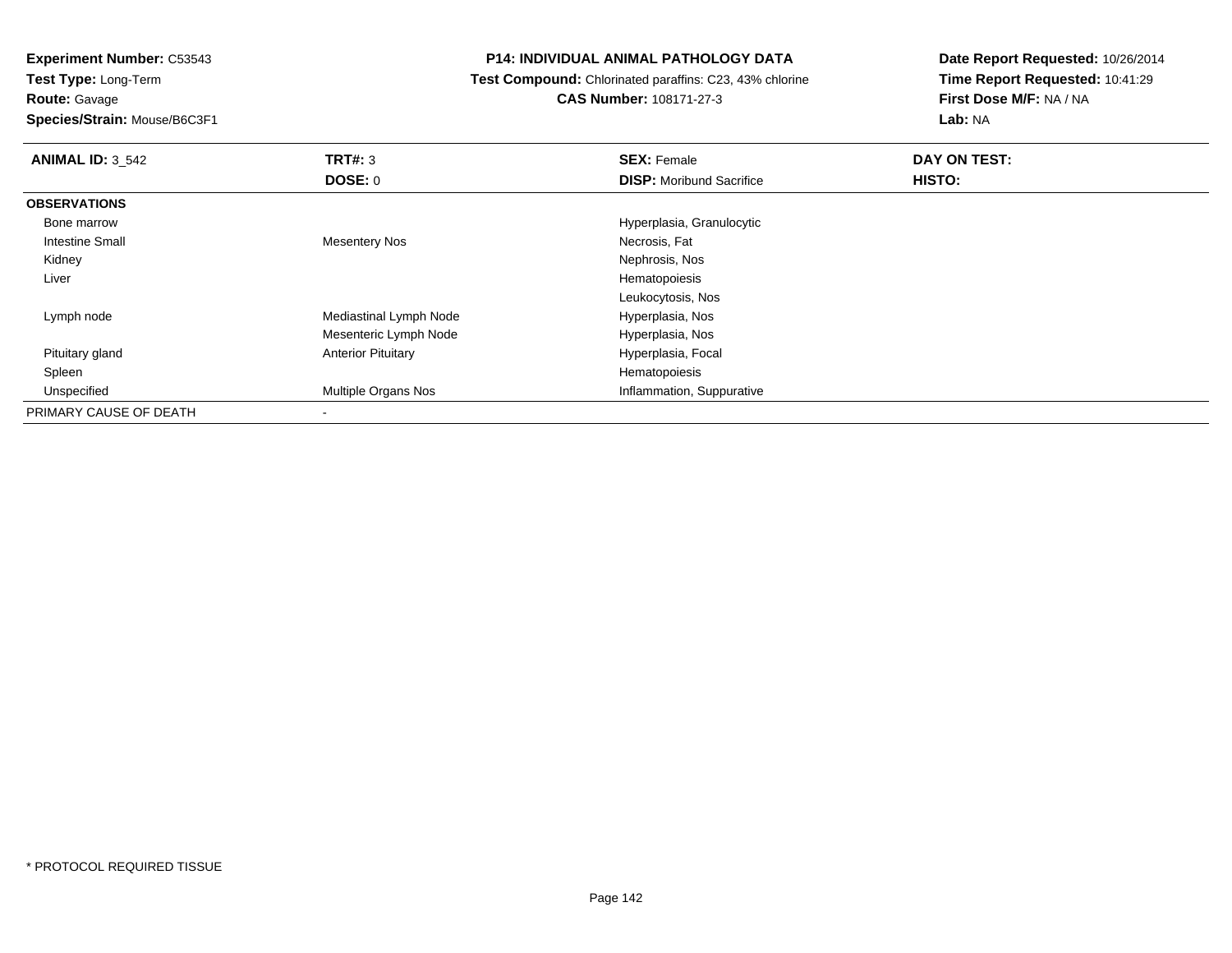**Experiment Number:** C53543**Test Type:** Long-Term**Route:** Gavage **Species/Strain:** Mouse/B6C3F1**P14: INDIVIDUAL ANIMAL PATHOLOGY DATA Test Compound:** Chlorinated paraffins: C23, 43% chlorine**CAS Number:** 108171-27-3**Date Report Requested:** 10/26/2014**Time Report Requested:** 10:41:29**First Dose M/F:** NA / NA**Lab:** NA**ANIMAL ID:** 3\_543**TRT#:** 3 **SEX:** Female **DAY ON TEST: DOSE:** 0**DISP:** Terminal Sacrifice **HISTO: OBSERVATIONS** Adrenal glandCapsule **Capsule Capsule Capsule Capsule Capsule Capsule Capsule Capsule Capsule Capsule Capsule Capsule Capsule Capsule Capsule Capsule Capsule Capsule Capsule Capsule Capsule Cap** Cortex Nos Hyperplasia, Focal Brainn and the control of the Thalamus and the control of the Psammoma Bodies and the Psammoma Bodies of the Psammoma Bodies and the Psammoma Bodies of the Psammoma Bodies of the Psammoma Bodies of the Psammoma Bodies of the Ps Pancreas Atrophy, Focal Pituitary glandAnterior Pituitary **Hyperplasia**, Focal ThyroidHyperplasia, Follicular Cell<br>Multiple Organs Nos extensions a complement control of the Multiple Organs Nos UnspecifiedLymphoma, Mixed-Malignant Type Uterus Endometrium Hyperplasia, Cystic PRIMARY CAUSE OF DEATH-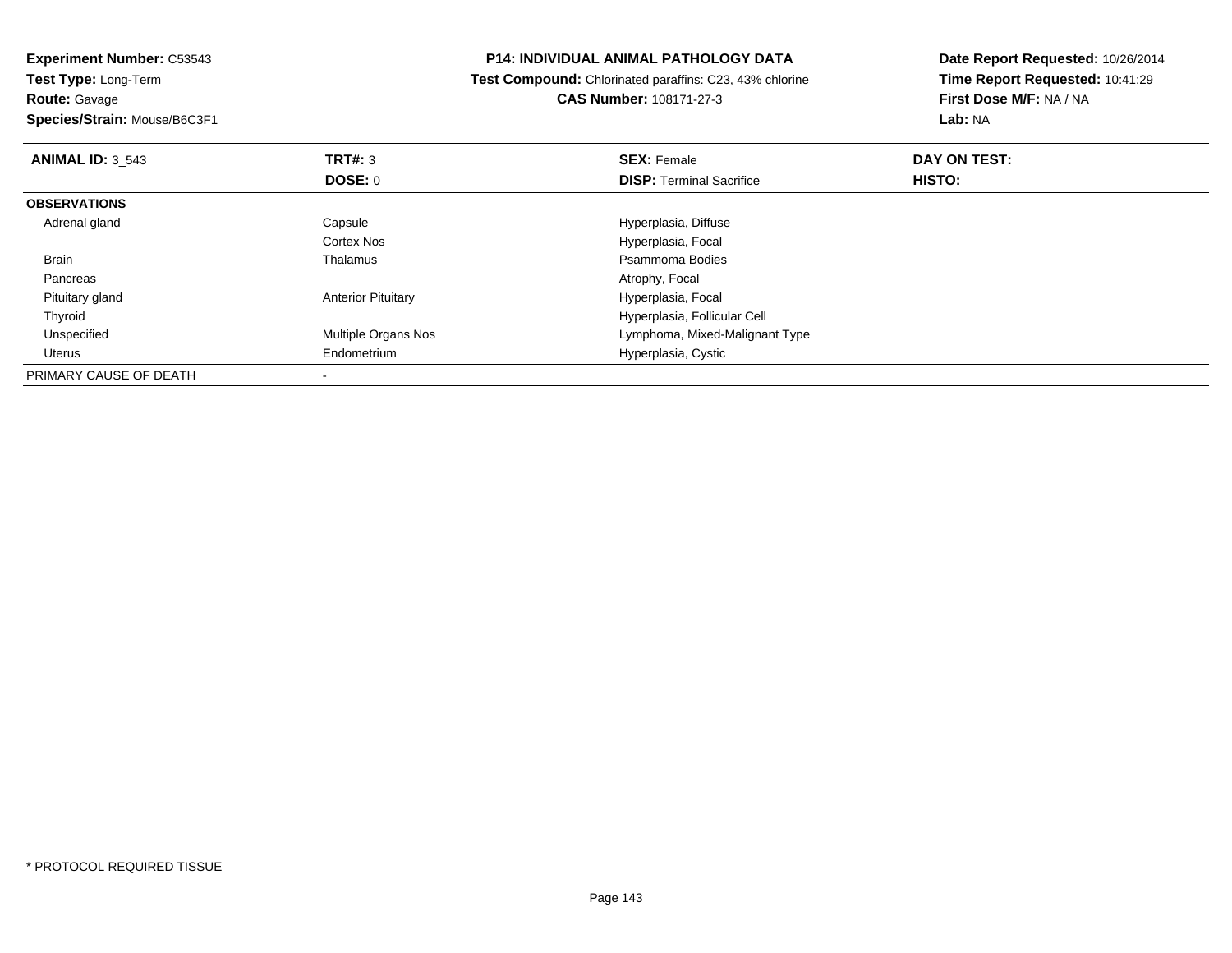| <b>Experiment Number: C53543</b><br><b>Test Type: Long-Term</b><br><b>Route: Gavage</b><br>Species/Strain: Mouse/B6C3F1 |                       | <b>P14: INDIVIDUAL ANIMAL PATHOLOGY DATA</b><br><b>Test Compound:</b> Chlorinated paraffins: C23, 43% chlorine<br>CAS Number: 108171-27-3 | Date Report Requested: 10/26/2014<br>Time Report Requested: 10:41:29<br>First Dose M/F: NA / NA<br>Lab: NA |  |
|-------------------------------------------------------------------------------------------------------------------------|-----------------------|-------------------------------------------------------------------------------------------------------------------------------------------|------------------------------------------------------------------------------------------------------------|--|
| <b>ANIMAL ID: 3 544</b>                                                                                                 | TRT#: 3               | <b>SEX: Female</b>                                                                                                                        | DAY ON TEST:                                                                                               |  |
|                                                                                                                         | DOSE: 0               | <b>DISP:</b> Moribund Sacrifice                                                                                                           | HISTO:                                                                                                     |  |
| <b>OBSERVATIONS</b>                                                                                                     |                       |                                                                                                                                           |                                                                                                            |  |
| <b>Brain</b>                                                                                                            | Thalamus              | Psammoma Bodies                                                                                                                           |                                                                                                            |  |
| Liver                                                                                                                   |                       | Metamorphosis, Fatty                                                                                                                      |                                                                                                            |  |
|                                                                                                                         |                       | Necrosis, Focal                                                                                                                           |                                                                                                            |  |
| Lymph node                                                                                                              | Mesenteric Lymph Node | Angiectasis                                                                                                                               |                                                                                                            |  |
| Unspecified                                                                                                             | Multiple Organs Nos   | Lymphoma, Lymphocytic-Malignant Type                                                                                                      |                                                                                                            |  |
| PRIMARY CAUSE OF DEATH                                                                                                  |                       |                                                                                                                                           |                                                                                                            |  |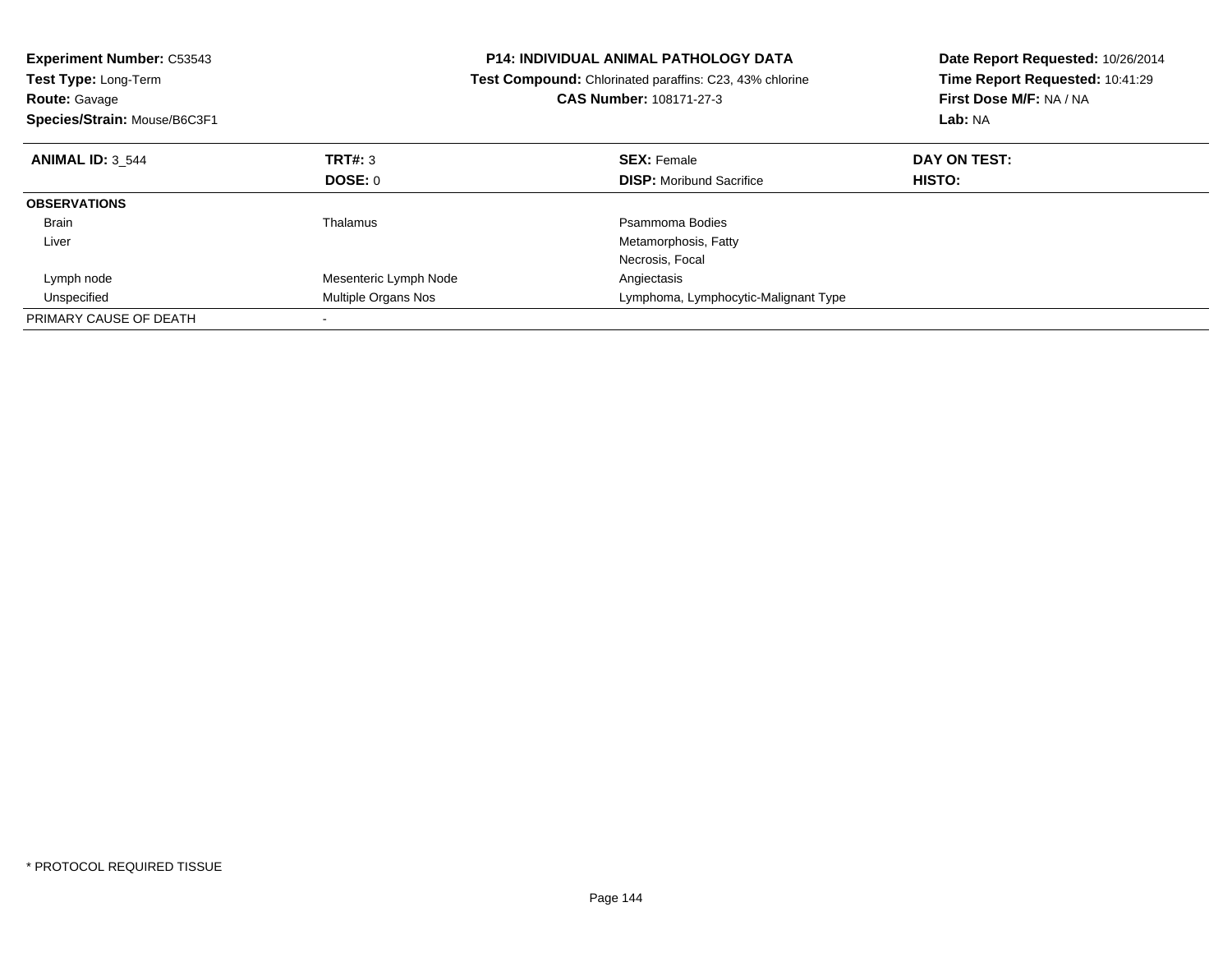| <b>P14: INDIVIDUAL ANIMAL PATHOLOGY DATA</b>                                    | Date Report Requested: 10/26/2014 |  |
|---------------------------------------------------------------------------------|-----------------------------------|--|
| Test Type: Long-Term<br>Test Compound: Chlorinated paraffins: C23, 43% chlorine |                                   |  |
| <b>CAS Number: 108171-27-3</b>                                                  | First Dose M/F: NA / NA           |  |
|                                                                                 | Lab: NA                           |  |
| <b>SEX: Female</b>                                                              | DAY ON TEST:                      |  |
| <b>DISP:</b> Terminal Sacrifice                                                 | <b>HISTO:</b>                     |  |
|                                                                                 |                                   |  |
| Psammoma Bodies                                                                 |                                   |  |
| Hepatocellular Adenoma                                                          |                                   |  |
| Cyst, Follicular Nos                                                            |                                   |  |
| Adenoma, Nos                                                                    |                                   |  |
| Lymphoma, Lymphocytic-Malignant Type                                            |                                   |  |
| Mastocytosis                                                                    |                                   |  |
| Hyperplasia, Cystic                                                             |                                   |  |
|                                                                                 |                                   |  |
|                                                                                 |                                   |  |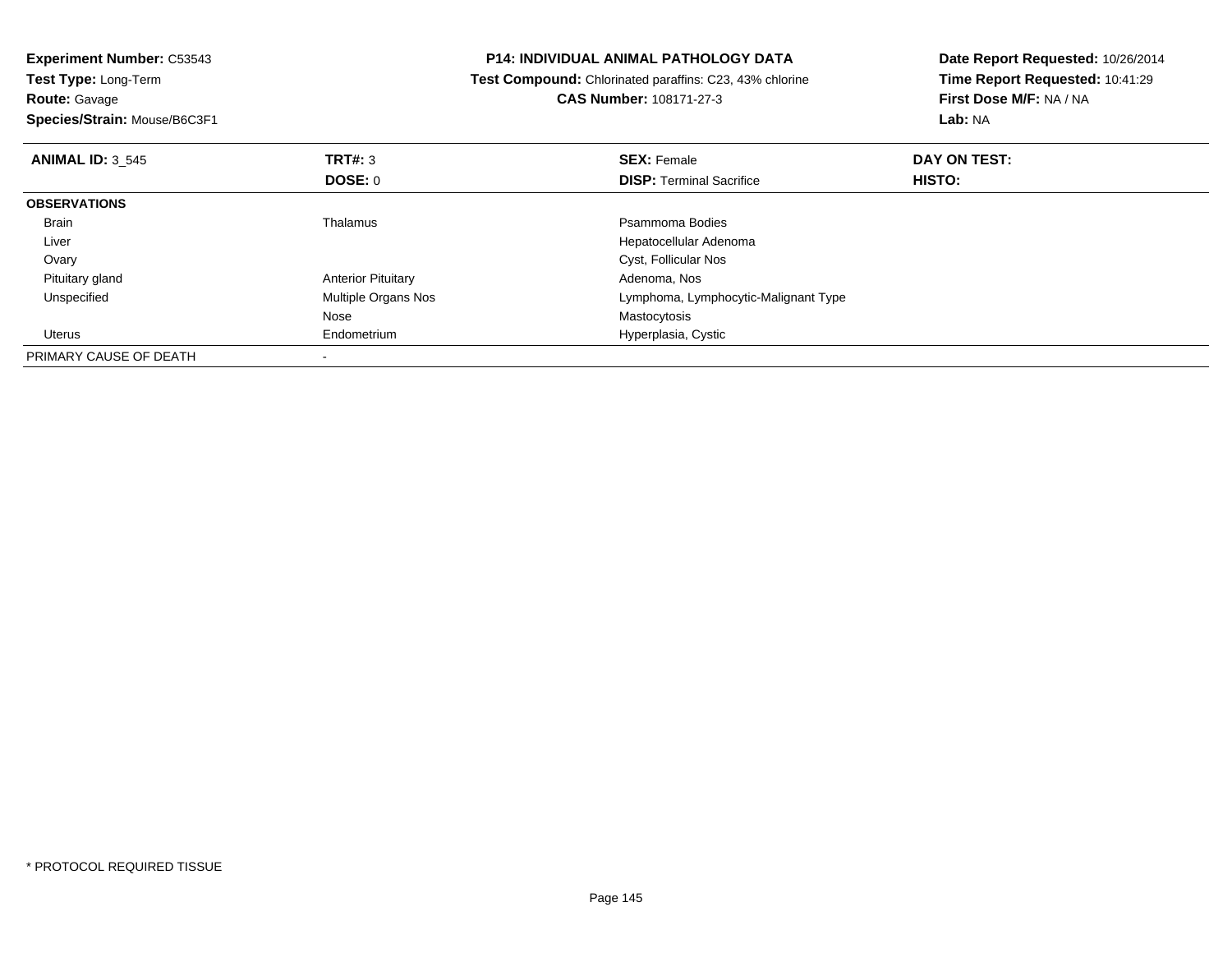| <b>Experiment Number: C53543</b> |                     | <b>P14: INDIVIDUAL ANIMAL PATHOLOGY DATA</b><br>Date Report Requested: 10/26/2014 |                                                            |  |
|----------------------------------|---------------------|-----------------------------------------------------------------------------------|------------------------------------------------------------|--|
| Test Type: Long-Term             |                     | Test Compound: Chlorinated paraffins: C23, 43% chlorine                           | Time Report Requested: 10:41:29<br>First Dose M/F: NA / NA |  |
| <b>Route: Gavage</b>             |                     | CAS Number: 108171-27-3                                                           |                                                            |  |
| Species/Strain: Mouse/B6C3F1     |                     |                                                                                   | Lab: NA                                                    |  |
| <b>ANIMAL ID: 3 546</b>          | TRT#: 3             | <b>SEX: Female</b>                                                                | DAY ON TEST:                                               |  |
|                                  | DOSE: 0             | <b>DISP:</b> Moribund Sacrifice                                                   | HISTO:                                                     |  |
| <b>OBSERVATIONS</b>              |                     |                                                                                   |                                                            |  |
| Brain                            | Thalamus            | Psammoma Bodies                                                                   |                                                            |  |
| Harderian gland                  | Hardarian Gland     | Inflammation, Focal                                                               |                                                            |  |
| Ovary                            |                     | Cyst, Follicular Nos                                                              |                                                            |  |
| Unspecified                      | Multiple Organs Nos | Lymphoma, Lymphocytic-Malignant Type                                              |                                                            |  |
|                                  | Nose                | Mastocytosis                                                                      |                                                            |  |
| Uterus                           | Endometrium         | Hyperplasia, Cystic                                                               |                                                            |  |
| PRIMARY CAUSE OF DEATH           |                     |                                                                                   |                                                            |  |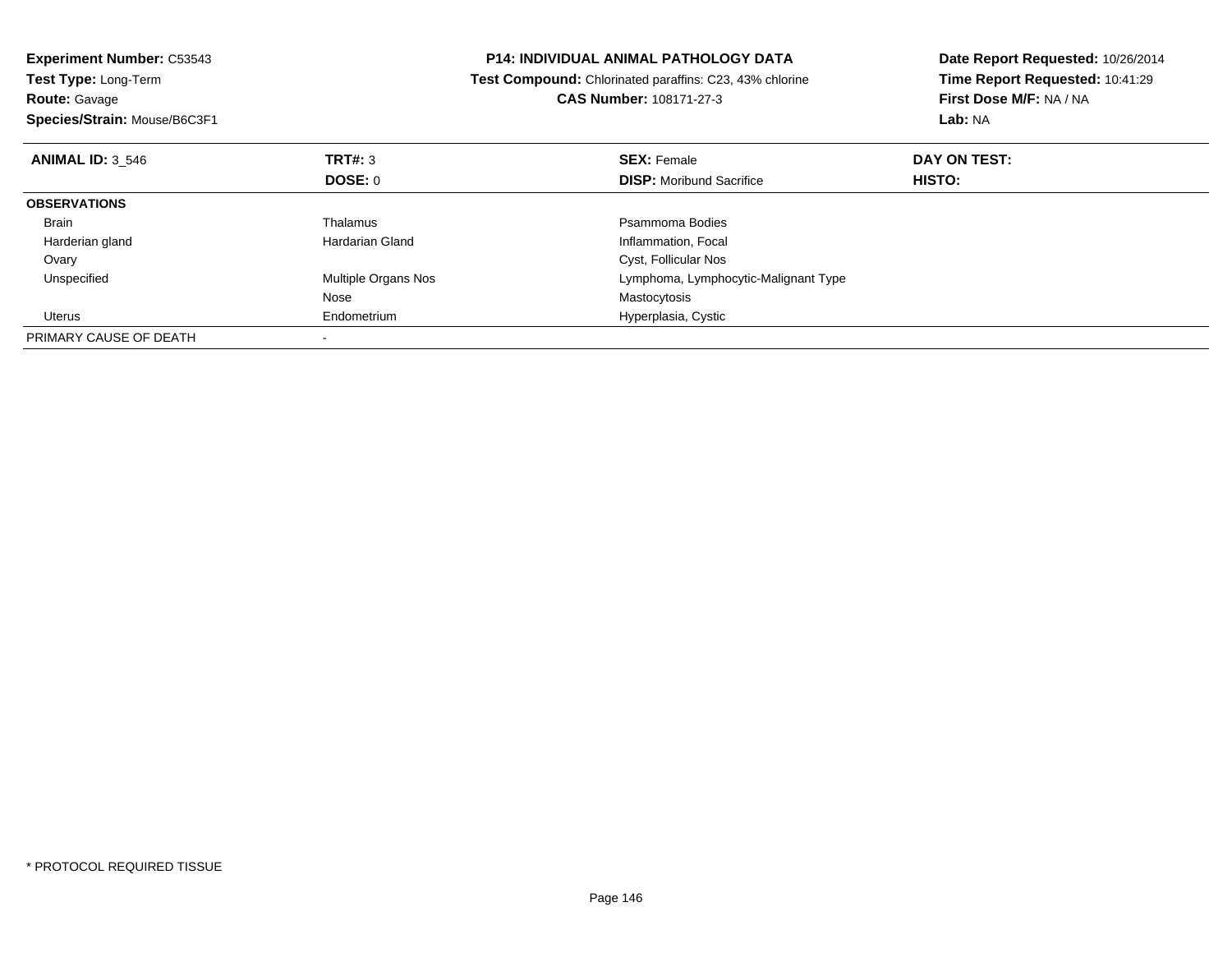**Experiment Number:** C53543**Test Type:** Long-Term

**Route:** Gavage

**Species/Strain:** Mouse/B6C3F1

## **P14: INDIVIDUAL ANIMAL PATHOLOGY DATA**

**Test Compound:** Chlorinated paraffins: C23, 43% chlorine

**CAS Number:** 108171-27-3

**Date Report Requested:** 10/26/2014**Time Report Requested:** 10:41:29**First Dose M/F:** NA / NA**Lab:** NA

| <b>ANIMAL ID: 3_547</b> | TRT#: 3<br><b>DOSE: 0</b> | <b>SEX: Female</b><br><b>DISP: Terminal Sacrifice</b> | DAY ON TEST:<br>HISTO: |
|-------------------------|---------------------------|-------------------------------------------------------|------------------------|
| <b>OBSERVATIONS</b>     |                           |                                                       |                        |
| <b>Intestine Small</b>  | Mucosa, Duodenum          | Adenomatous Polyp, Nos                                |                        |
|                         | <b>Mesentery Nos</b>      | Necrosis, Fat                                         |                        |
| Liver                   |                           | Hepatocellular Adenoma                                |                        |
|                         |                           | Histiocytosis                                         |                        |
| Lymph node              | Mandibular Lymph Node     | Hyperplasia, Lymphoid                                 |                        |
| Mammary gland           |                           | <b>Cystic Disease</b>                                 |                        |
| Ovary                   |                           | Cyst, Follicular Nos                                  |                        |
| Pituitary gland         | <b>Anterior Pituitary</b> | Adenoma, Nos                                          |                        |
| Spleen                  |                           | Hematopoiesis                                         |                        |
| Thyroid                 |                           | Follicular-Cell Adenoma                               |                        |
|                         |                           | Hyperplasia, Follicular Cell                          |                        |
| Uterus                  | Endometrium               | Hyperplasia, Cystic                                   |                        |
| Vagina                  | Mucosa                    | Hemangiosarcoma                                       |                        |
| PRIMARY CAUSE OF DEATH  |                           |                                                       |                        |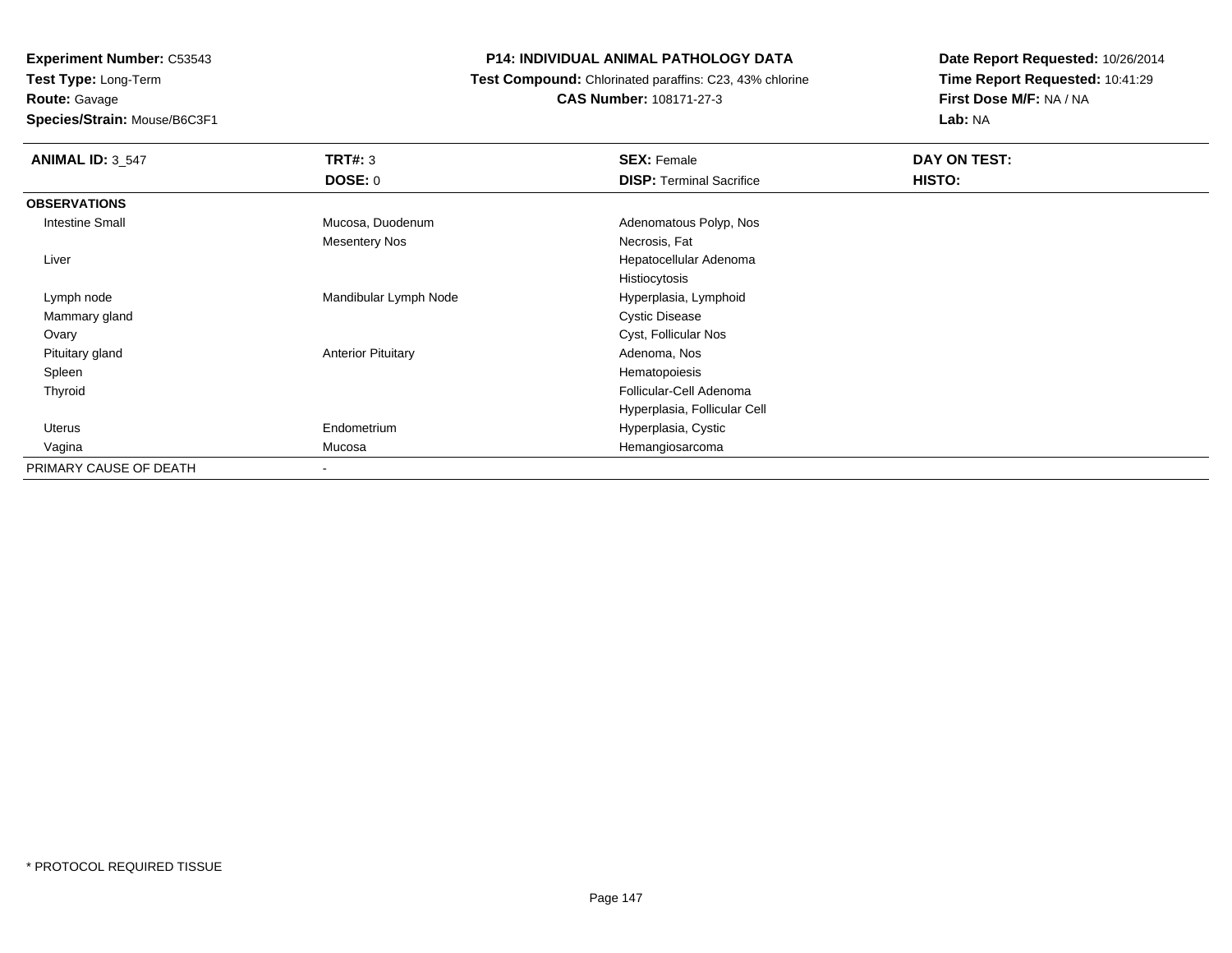| <b>Experiment Number: C53543</b> | <b>P14: INDIVIDUAL ANIMAL PATHOLOGY DATA</b><br>Test Compound: Chlorinated paraffins: C23, 43% chlorine |                            | Date Report Requested: 10/26/2014<br>Time Report Requested: 10:41:29 |  |
|----------------------------------|---------------------------------------------------------------------------------------------------------|----------------------------|----------------------------------------------------------------------|--|
| Test Type: Long-Term             |                                                                                                         |                            |                                                                      |  |
| <b>Route: Gavage</b>             |                                                                                                         | CAS Number: 108171-27-3    | First Dose M/F: NA / NA                                              |  |
| Species/Strain: Mouse/B6C3F1     |                                                                                                         |                            | Lab: NA                                                              |  |
| <b>ANIMAL ID: 3 548</b>          | TRT#: 3                                                                                                 | <b>SEX: Female</b>         | DAY ON TEST:                                                         |  |
|                                  | DOSE: 0                                                                                                 | <b>DISP: Natural Death</b> | HISTO:                                                               |  |
| <b>OBSERVATIONS</b>              |                                                                                                         |                            |                                                                      |  |
| Liver                            |                                                                                                         | Leukocytosis, Nos          |                                                                      |  |
| Lymph node                       | Mediastinal Lymph Node                                                                                  | Hyperplasia, Nos           |                                                                      |  |
|                                  | Renal Lymph Node                                                                                        | Hyperplasia, Nos           |                                                                      |  |
| Spleen                           |                                                                                                         | Hematopoiesis              |                                                                      |  |
| Unspecified                      | Multiple Organs Nos                                                                                     | Inflammation, Suppurative  |                                                                      |  |
| Uterus                           | Endometrium                                                                                             | Hyperplasia, Cystic        |                                                                      |  |
| PRIMARY CAUSE OF DEATH           |                                                                                                         |                            |                                                                      |  |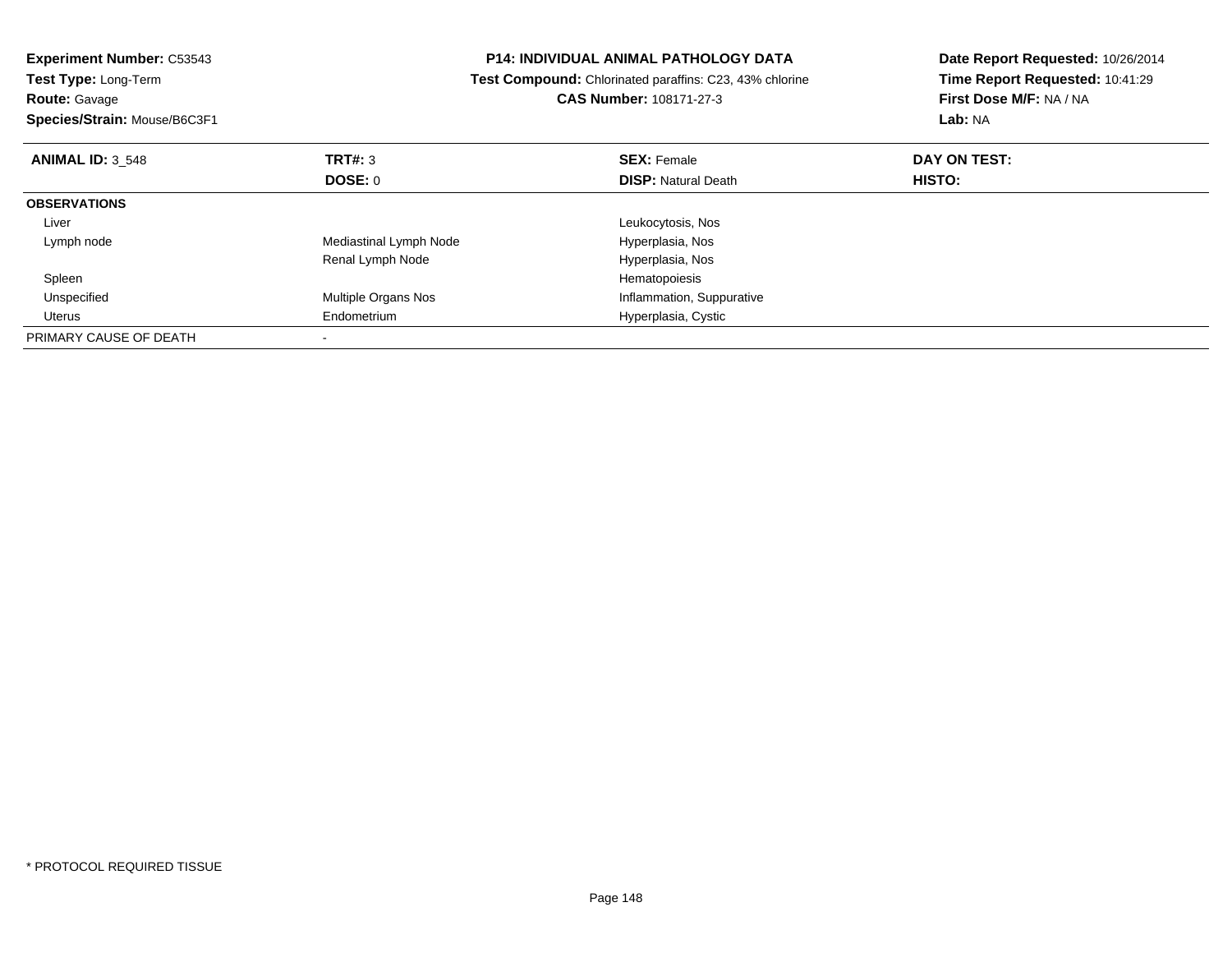**Experiment Number:** C53543

**Test Type:** Long-Term**Route:** Gavage

**Species/Strain:** Mouse/B6C3F1

## **P14: INDIVIDUAL ANIMAL PATHOLOGY DATA**

 **Test Compound:** Chlorinated paraffins: C23, 43% chlorine**CAS Number:** 108171-27-3

**Date Report Requested:** 10/26/2014**Time Report Requested:** 10:41:29**First Dose M/F:** NA / NA**Lab:** NA

| <b>ANIMAL ID: 3 549</b> | TRT#: 3                    | <b>SEX: Female</b>              | DAY ON TEST: |  |
|-------------------------|----------------------------|---------------------------------|--------------|--|
|                         | DOSE: 0                    | <b>DISP:</b> Moribund Sacrifice | HISTO:       |  |
| <b>OBSERVATIONS</b>     |                            |                                 |              |  |
| Brain                   | Thalamus                   | Psammoma Bodies                 |              |  |
| Liver                   |                            | Angiectasis                     |              |  |
|                         |                            | Hematopoiesis                   |              |  |
| Lymph node              | Mediastinal Lymph Node     | Hyperplasia, Nos                |              |  |
|                         | Renal Lymph Node           | Hyperplasia, Nos                |              |  |
| Mammary gland           |                            | <b>Cystic Disease</b>           |              |  |
| Spleen                  |                            | Hematopoiesis                   |              |  |
| Unspecified             | <b>Multiple Organs Nos</b> | Inflammation, Suppurative       |              |  |
| Uterus                  | Endometrium                | Hyperplasia, Cystic             |              |  |
| PRIMARY CAUSE OF DEATH  |                            |                                 |              |  |